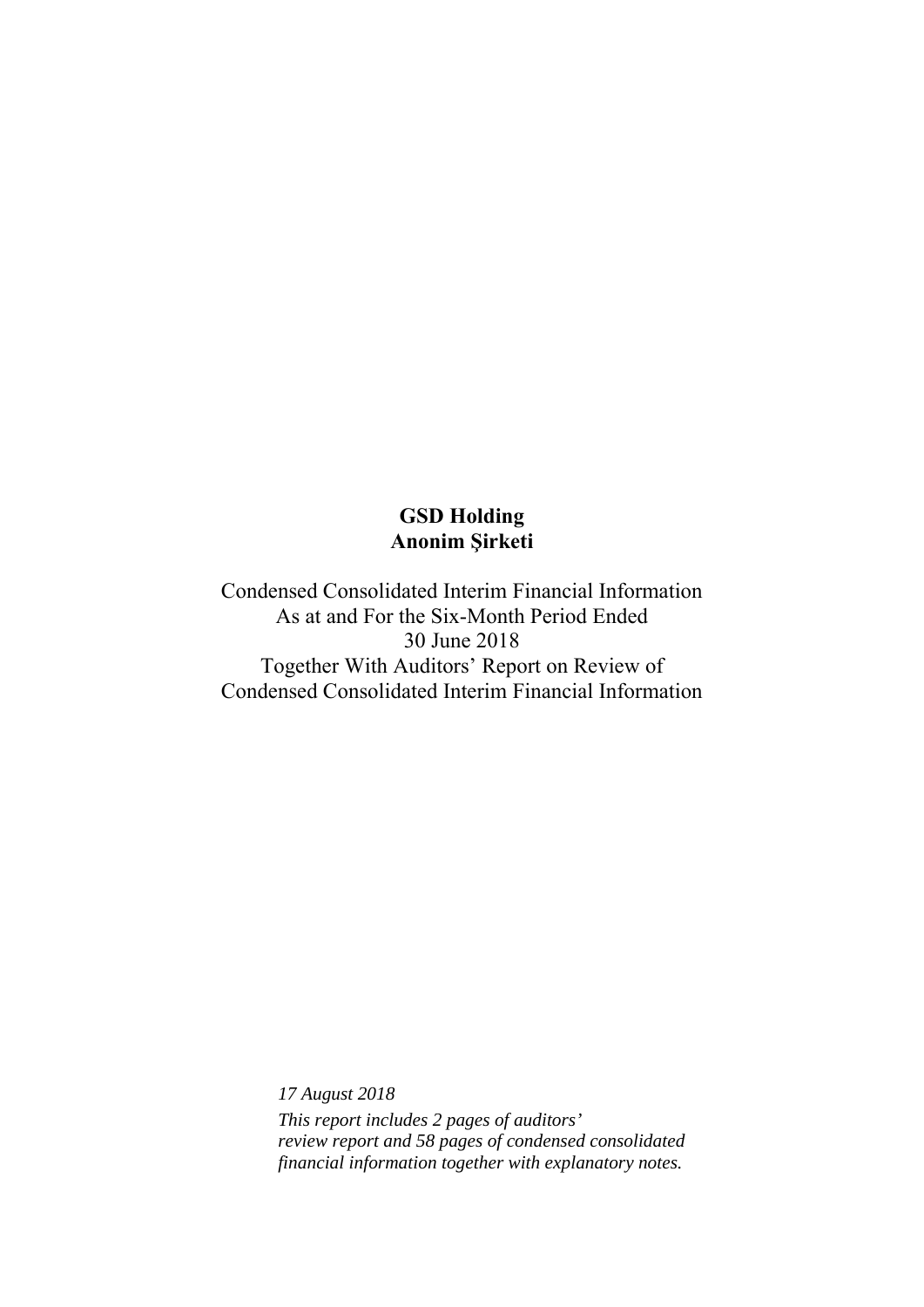## **TABLE OF CONTENTS Page**

Auditors' Report on Review of Condensed Consolidated Interim Financial Information

| Condensed Consolidated Statement of Financial Position                            |                |
|-----------------------------------------------------------------------------------|----------------|
| Condensed Consolidated Statement of Profit or Loss and Other Comprehensive Income | $\mathcal{L}$  |
| Condensed Consolidated Statement of Changes in Equity                             | $\overline{4}$ |
| Condensed Consolidated Statement of Cash Flows                                    | $\sim$         |
| Notes to the Consolidated Financial Statements                                    | 6-58           |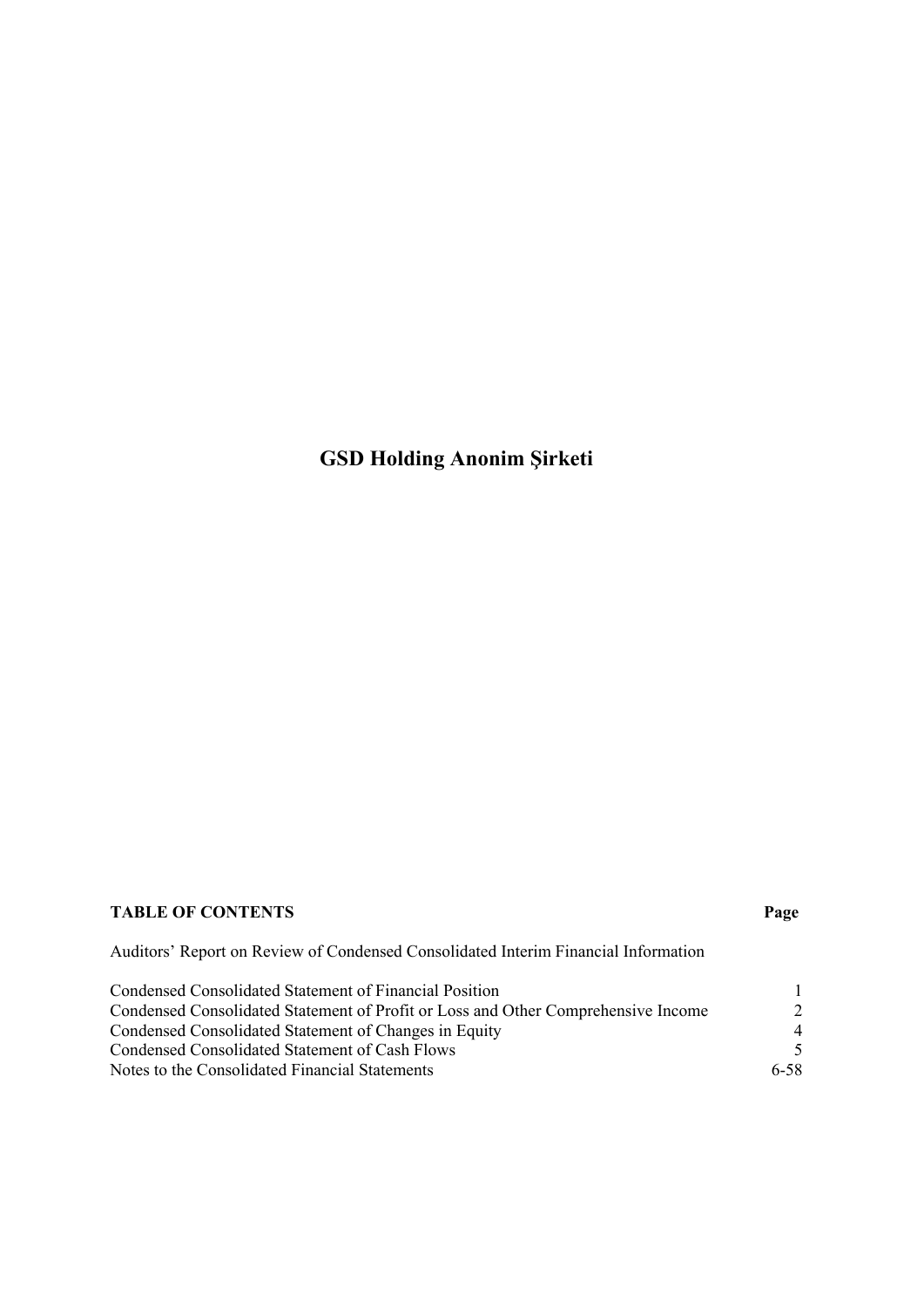

KPMG Bağımsız Denetim ve Serbest Muhasebeci Mali Müsavirlik A.S. Is Kuleleri Kule 3 Kat:2-9 Levent 34330 Istanbul Tel +90 212 316 6000 Fax +90 212 316 6060 www.kpmg.com.tr

### Independent Auditors' Report on Review of Condensed Consolidated Interim Financial Information

To Board of Directors of GSD Holding A.S.,

#### Introduction

We have reviewed the accompanying condensed consolidated statement of financial position of GSD Holding A.S. ("the Company") as at 30 June 2018, the condensed consolidated statements of profit or loss and other comprehensive income, changes in equity and cash flows for the six-month period then ended, and notes to the interim financial statements  $(''$ the condensed consolidated interim financial information"). Management is responsible for the preparation and presentation of this condensed consolidated interim financial information in accordance with International Accounting Standards 34 Interim Financial Reporting ("IAS 34"). Our responsibility is to express a conclusion on this condensed consolidated interim financial information based on our review.

#### Scope of Review

We conducted our review in accordance with the International Standard on Review Engagements 2410 Review of Interim Financial Information Performed by the Independent Auditor of the Entity. A review of interim financial statements consists of making inquiries, primarily of persons responsible for financial and accounting matters, and applying analytical and other review procedures. A review is substantially less in scope than an audit conducted in accordance with International Standards on Auditing and consequently does not enable us to obtain assurance that we would become aware of all significant matters that might be identified in an audit. Accordingly, we do not express an audit opinion.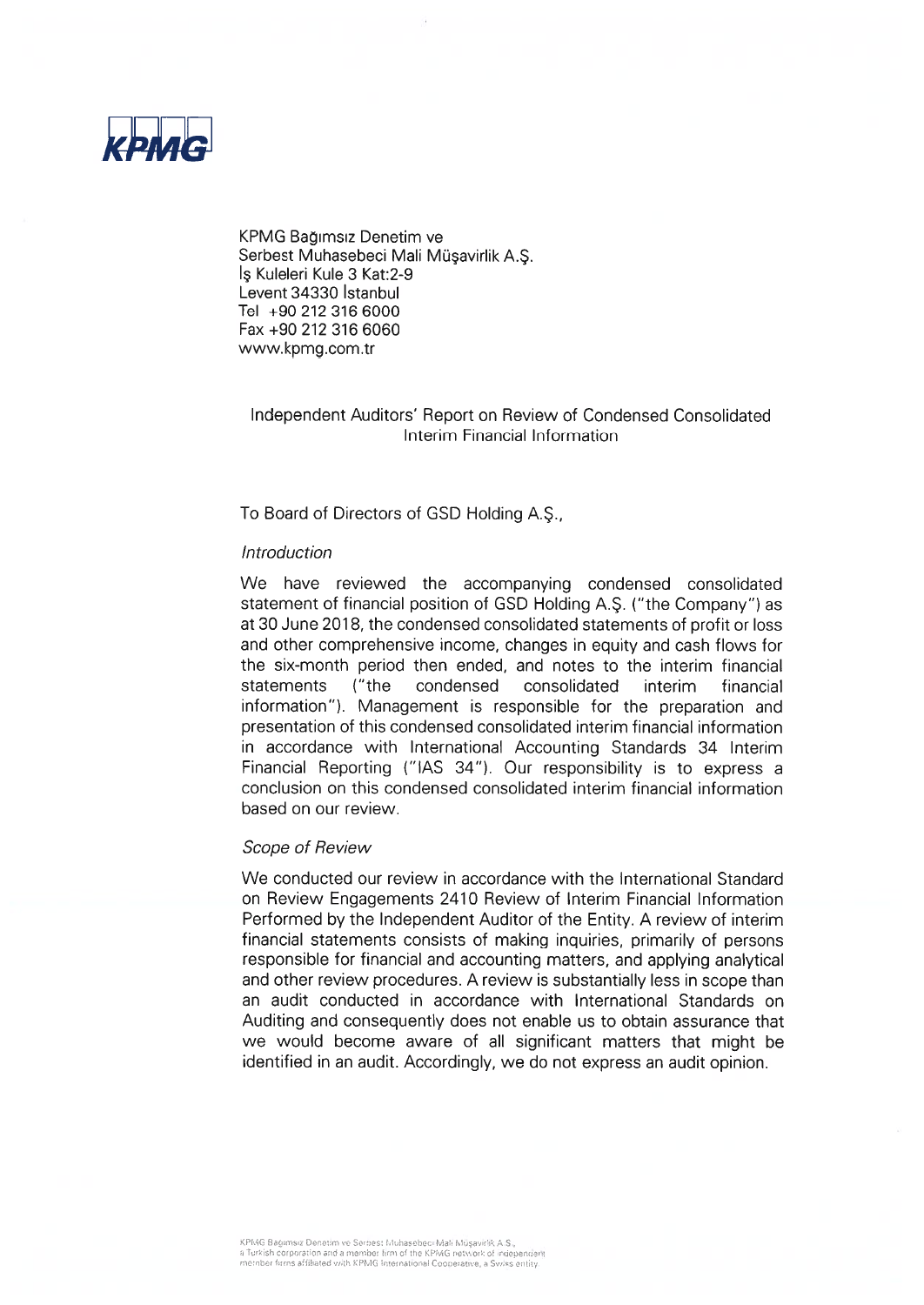

#### Conclusion

Based on our review, nothing has come to our attention that causes us to believe that the accompanying condensed consolidated interim financial information as at and for the six-month period ended 30 June 2018 is not prepared, in all material respects, in accordance with IAS 34 Interim Financial Reporting.

KPMG Bağımsız Denetim ve Serbest Muhasebeci Mali Müşavirlik A.Ş. A member firm of KPMG International Cooperative

Orhan Akova Partner

17 August 2018 Istanbul, Turkey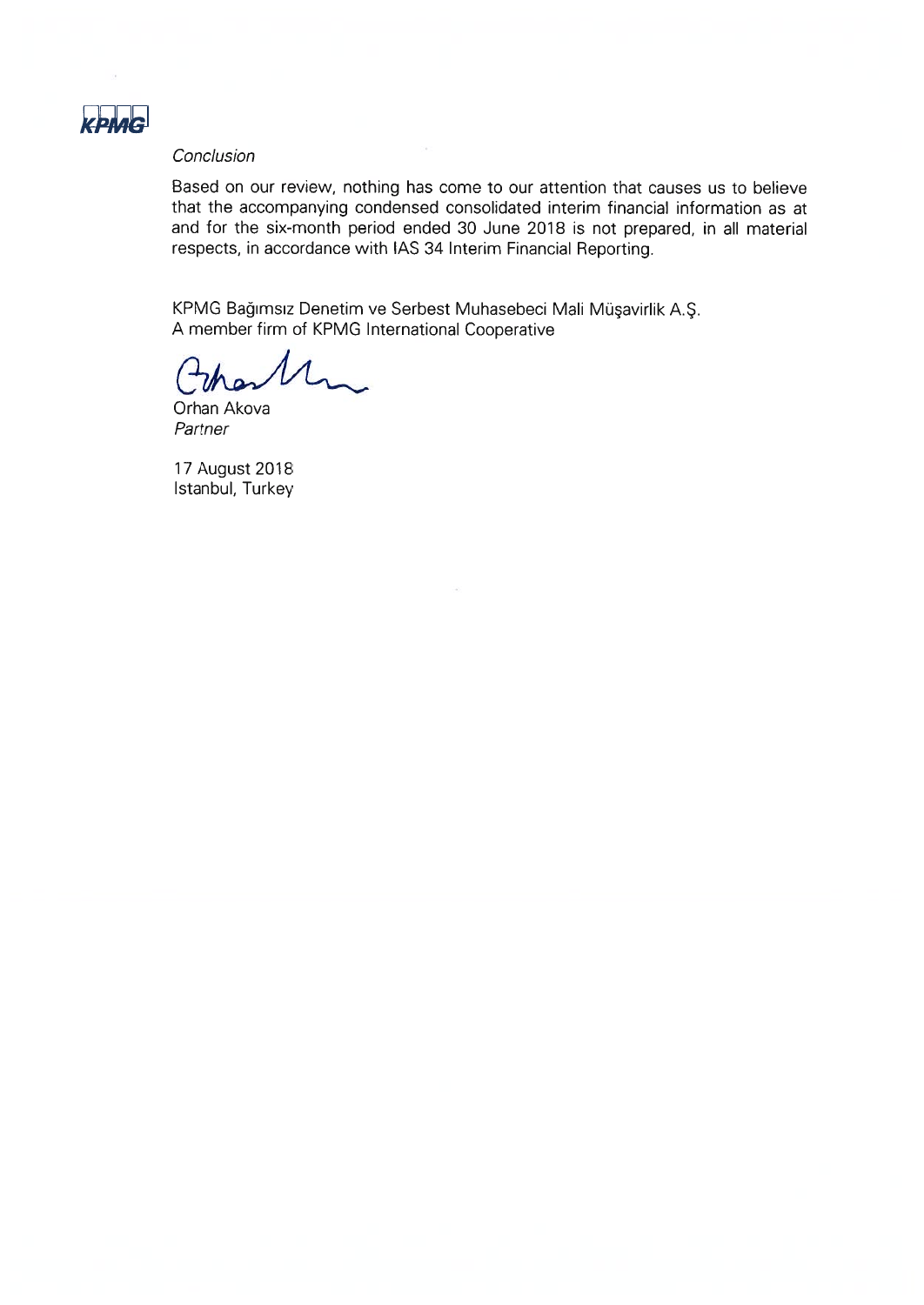### **Condensed Consolidated Interim Statement of Financial Position As at 30 June 2018**

*(Currency: Thousands of Turkish Lira ("TL") unless otherwise stated)* 

|                                                              | <b>Notes</b>   | <b>30 June 2018</b> | 31 December 2017 |
|--------------------------------------------------------------|----------------|---------------------|------------------|
| <b>Assets</b>                                                |                |                     |                  |
| Cash and balances with the Central Bank                      | $\overline{4}$ | 6,243               | 5,471            |
| Deposits with other banks and financial institutions         | $\overline{4}$ | 164,862             | 111,848          |
| Reserve deposits at the Central Bank                         | $\overline{4}$ | 8,511               | 9,872            |
| Financial assets-fair value through profit/loss              | 5              | 597,189             |                  |
| Available-for-sale investment securities                     | 5              |                     | 499,976          |
| Unquoted equity instruments                                  | 1,5            | 377                 | 377              |
| Derivative assets held for trading                           |                |                     |                  |
| Loans and advances to customers, net                         | 8              | 277,920             | 193,667          |
| Factoring receivables, net                                   | 8              | 288,517             | 345,586          |
| Finance lease receivables, net                               | 8              | 23                  | 21               |
| Trade receivables, net                                       | 7              | 5,765               | 3,133            |
| Other receivables, net                                       | 17             | 3,646               | 2,690            |
| Assets held for sale from continuing operations              | 20             | 76                  | 53,626           |
| Property and equipment                                       | 11             | 518,782             | 370,206          |
| Intangible assets                                            | 12             | 277                 | 261              |
| Prepaid income tax                                           | 15             | 15                  | 20               |
| Deferred tax assets                                          | 15             | 2,626               | 2,240            |
| Inventories                                                  | 9              | 982                 | 970              |
| Prepaid expenses                                             |                | 2,622               | 1,240            |
| Other assets                                                 | 18             | 1,652               | 1,393            |
| <b>Total assets</b>                                          |                | 1,880,085           | 1,602,597        |
| <b>Liabilities</b>                                           |                |                     |                  |
| Funds borrowed                                               | 8              | 552,575             | 515,620          |
| Other money market deposits                                  | 8              | 75,332              | 60,754           |
| Borrowers' funds                                             | 8              | 64,860              | 45,292           |
| Factoring payables                                           | 8              | 2,796               | 1,812            |
| Liabilities arising from finance leases                      | 8              | 47                  | 94               |
| Derivative liabilities held for trading                      |                | 972                 | 1,569            |
| Trade payables                                               | $\overline{7}$ | 1,618               | 795              |
| Other payables                                               | 17             | 5,648               | 3,786            |
| Current tax liability                                        | 15             | 6,390               | 1,797            |
| Deferred income                                              |                | 1,565               | 892              |
| Provisions                                                   | 16,22          | 4,342               | 4,944            |
| Deferred tax liabilities                                     |                |                     |                  |
| Other liabilities                                            | 15             | 18,554              | 13,750           |
|                                                              | 18             | 13                  | 10               |
| <b>Total liabilities</b>                                     |                | 734,712             | 651,115          |
| <b>Equity</b>                                                | 19             |                     |                  |
| Share capital                                                |                | 535,986             | 535,986          |
| Treasury shares                                              |                | (91,018)            | (91,018)         |
| Share premium                                                |                | 4,945               | 4,945            |
| Changes in non-controlling interests without loss of control |                |                     | (765)            |
| Remeasurements of the net defined benefit liability (asset)  |                | (34)                | (66)             |
| Fair value reserve                                           |                |                     | 22,361           |
| Translation reserve                                          |                | 117,533             | 69,468           |
| Prior years' profits                                         |                | 412,695             | 333,029          |
| Net profit for the period                                    |                | 141,484             | 56,776           |
| Equity attributable to equity holders of the parent          |                | 1,121,591           | 930,716          |
| <b>Non-controlling interests</b>                             |                | 23,782              | 20,766           |
| <b>Total equity</b>                                          |                | 1,145,373           | 951,482          |
| <b>Total liabilities and equity</b>                          |                | 1,880,085           | 1,602,597        |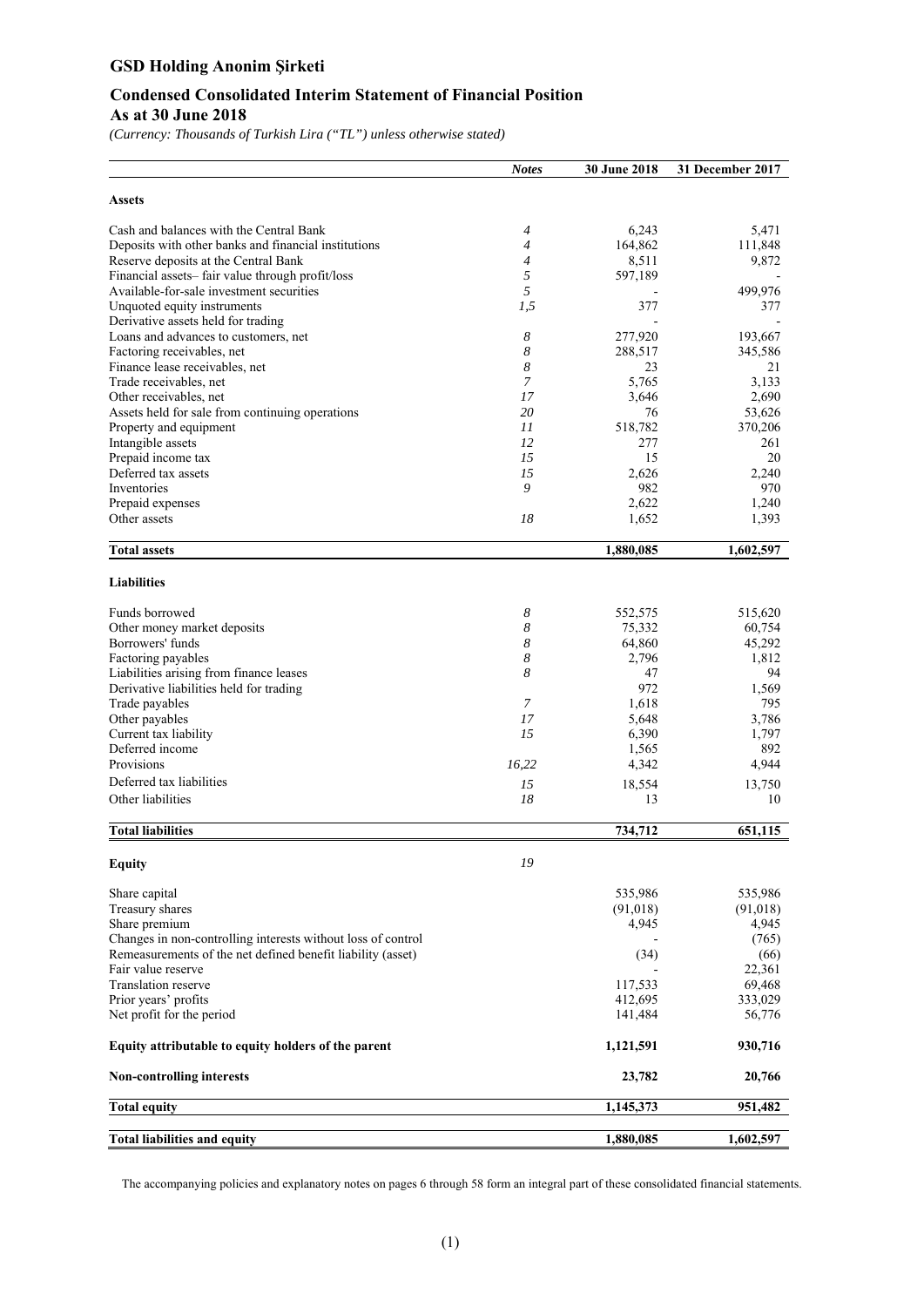### **Condensed Consolidated Statement of Profit or Loss and Other Comprehensive Income For the Six-Month Period Ended 30 June 2018**

*(Currency: Thousands of Turkish Lira ("TL") unless otherwise stated)* 

|                                                                                         |              | 01.01.2018                   | 01.01.2017         |
|-----------------------------------------------------------------------------------------|--------------|------------------------------|--------------------|
| <b>CONTINUING OPERATIONS</b>                                                            | <b>Notes</b> | 30.06.2018                   | 30.06.2017         |
|                                                                                         |              |                              |                    |
|                                                                                         |              |                              |                    |
| Holding activities income                                                               |              |                              |                    |
| Holding activities expense (-)                                                          |              |                              |                    |
| Gross profit/(loss) from holding activities<br>Marine sector income                     |              |                              |                    |
|                                                                                         |              | 38,548                       | 27,103             |
| Marine sector expense (-)<br>Gross profit/(loss) from marine sector operations          |              | (30, 561)<br>7,987           | (25, 575)<br>1,528 |
| Gross profit/(loss) from commercial sector operations                                   |              | 7,987                        | 1,528              |
| Interest income                                                                         |              | 56,575                       | 50,913             |
| Service income                                                                          |              | 7,012                        | 4,135              |
| <b>Revenue from financial activities</b>                                                |              | 63,587                       | 55,048             |
| Interest expense (-)                                                                    |              | (23, 543)                    | (15, 170)          |
| Service expense (-)                                                                     |              | (740)                        | (410)              |
| Cost of financial activities (-)                                                        |              | (24, 283)                    | (15,580)           |
| Provision income/(expense) arising from financial sector operations, net                |              | (414)                        | 2,163              |
| Foreign exchange gain/(loss), net                                                       |              | 2,460                        | (2,136)            |
| Net trading income / (loss) from derivative financial instruments                       |              | 176                          |                    |
| Other financial sector operations income/(expense), net                                 |              | 1,089                        | 31                 |
| Gross profit/(loss) from financial sector operations                                    |              | 42,615                       | 39,526             |
| <b>GROSS PROFIT/(LOSS)</b>                                                              |              | 50,602                       | 41,054             |
| Administrative expenses (-)                                                             |              | (23, 594)                    | (15,800)           |
| Other income from operating activities                                                  |              | 15,932                       | 7,200              |
| Other expense from operating activities (-)                                             |              | (681)                        | (6, 494)           |
| <b>OPERATING PROFIT/(LOSS)</b>                                                          |              | 42,259                       | 25,960             |
| Income from investment activities                                                       | 20           | 135,619                      | 672                |
| Expense from investment activities (-)                                                  |              |                              | (1,601)            |
| OPERATING PROFIT/(LOSS) BEFORE FINANCING EXPENSES                                       |              | 177,878                      | 25.031             |
| Financing income                                                                        |              |                              |                    |
| Financing expenses (-)                                                                  |              | (19, 177)                    | (6,949)            |
| PROFIT/(LOSS) BEFORE TAX FROM CONTINUING OPERATIONS                                     |              | 158,701                      | 18,082             |
| Tax income/(expense) from continuing operations                                         |              | (16,948)                     | (5, 467)           |
| Current tax income/(expense)                                                            | 15           | (12,600)                     | (5,617)            |
| Deferred tax income/(expense)                                                           | 15           | (4,348)                      | 150                |
| NET PROFIT/(LOSS) FROM CONTINUING OPERATIONS                                            |              | 141,753                      | 12,615             |
| <b>Discontinued operations</b><br>Profit/(loss) before tax from discontinued operations | 20           |                              |                    |
|                                                                                         | 20<br>20     |                              |                    |
| Tax income/(expense) from discontinued operations<br>Current tax income/(expense)       | 20           |                              |                    |
| Deferred tax income/(expense)                                                           | 20           |                              |                    |
| Gain or loss relating to the discontinuance, net                                        | 20           |                              |                    |
| Gain or loss relating to the discontinuance                                             | 20           |                              |                    |
| The cost to sell the discontinued operations                                            | 20           |                              |                    |
| Tax expense relating to the discontinuance                                              | 20           | $\blacksquare$               |                    |
| NET PROFIT/(LOSS) FROM DISCONTINUED OPERATIONS                                          | 20           | $\mathbf{r}$                 |                    |
|                                                                                         |              |                              |                    |
| <b>NET PROFIT/(LOSS)</b>                                                                |              | 141,753                      | 12,615             |
|                                                                                         |              |                              |                    |
| Net profit/(loss) (continuing and discontinued operations) attributable to:             |              |                              |                    |
| Non-controlling interest                                                                | 19           | 269                          | (703)              |
| Equity holders of the company                                                           |              | 141,484                      | 13,318             |
| Net profit/(loss) (continuing operations) attributable to:                              |              |                              |                    |
| Non-controlling interest                                                                |              | 269                          | (703)              |
| Equity holders of the company                                                           | 25           | 141,484                      | 13,318             |
| Net profit/(loss) (discontinued operations) attributable to:                            |              |                              |                    |
| Non-controlling interest                                                                |              | $\qquad \qquad \blacksquare$ |                    |
| Equity holders of the company                                                           | 25           |                              |                    |
| Earnings per share (in full TL per share with a nominal value of full TL 1)             |              |                              |                    |
| Earnings per share from continuing operations                                           | 25           | 0.393                        | 0.037              |
| Earnings per share from discontinued operations                                         | 25           | 0.000                        | 0.000              |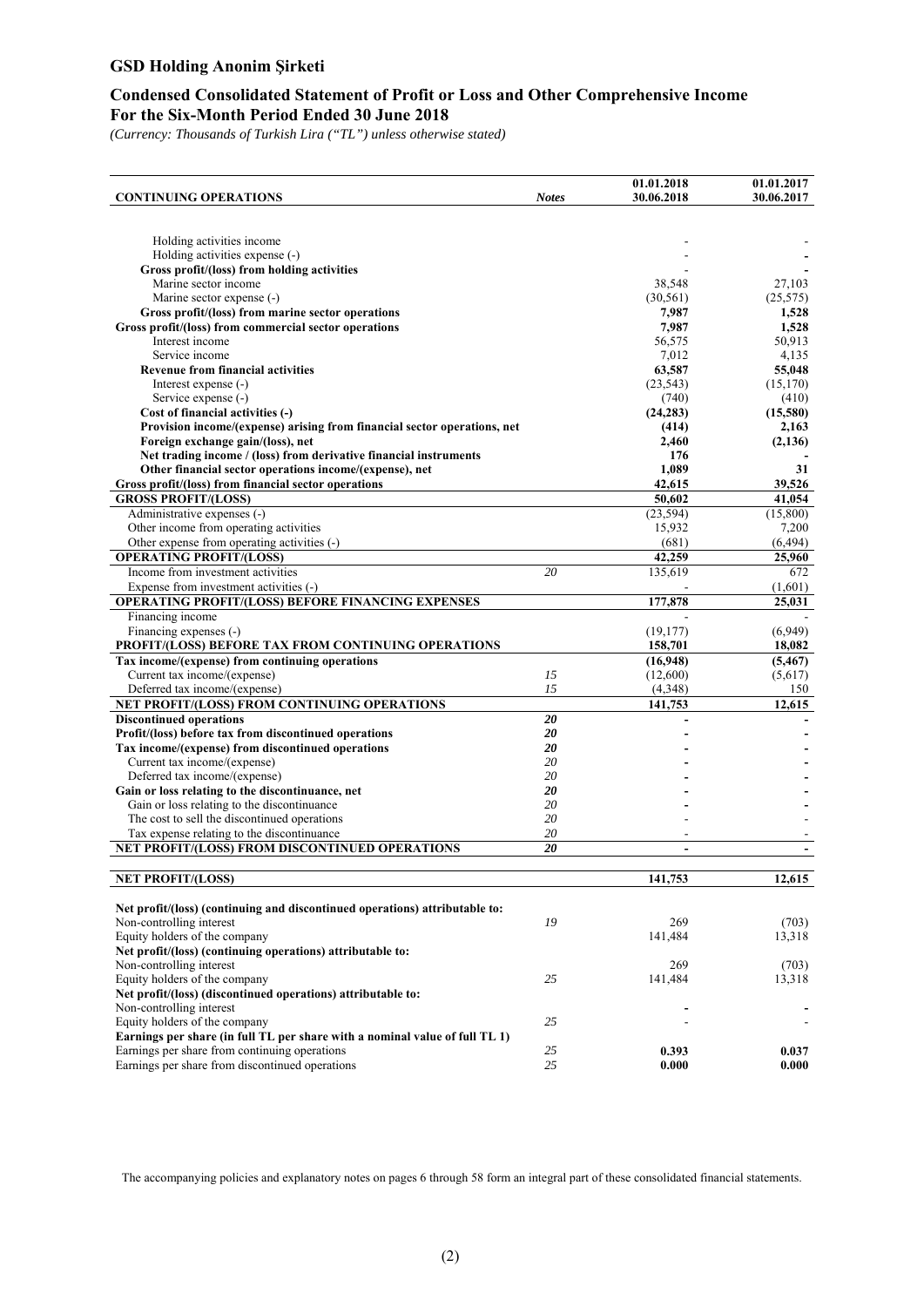### **Condensed Consolidated Statement of Profit or Loss and Other Comprehensive Income For the Six-Month Period Ended 30 June 2018**

*(Currency: Thousands of Turkish Lira ("TL") unless otherwise stated)* 

|                                                                                                 | <b>Notes</b> | 01.01.2018<br>30.06.2018 | 01.01.2017<br>30.06.2017 |
|-------------------------------------------------------------------------------------------------|--------------|--------------------------|--------------------------|
| <b>NET PERIOD PROFIT / (LOSS)</b>                                                               |              | 141,753                  | 12,615                   |
|                                                                                                 |              |                          |                          |
| Other comprehensive income which will be not reclassified in profit or loss                     |              | (35)                     | (39)                     |
| Remeasurements of the net defined benefit liability (asset)                                     |              | (35)                     | (39)                     |
| Other comprehensive income which will be reclassified in profit or loss                         |              | 51,113                   | 6,727                    |
| Change in currency translation differences                                                      |              | 51,113                   | (733)                    |
| Profit/(loss) arising from remeasuring and/or reclassifying available for sale financial assets |              |                          | 7,460                    |
| <b>OTHER COMPREHENSIVE INCOME (AFTER TAX)</b>                                                   |              | 51,078                   | 6,688                    |
| <b>TOTAL COMPREHENSIVE INCOME</b>                                                               |              | 192,831                  | 19,303                   |
| Total comprehensive income attributable to:                                                     |              |                          |                          |
| Non-controlling interest                                                                        |              | 3,316                    | (816)                    |
| Equity holders of the company                                                                   |              | 189,515                  | 20,119                   |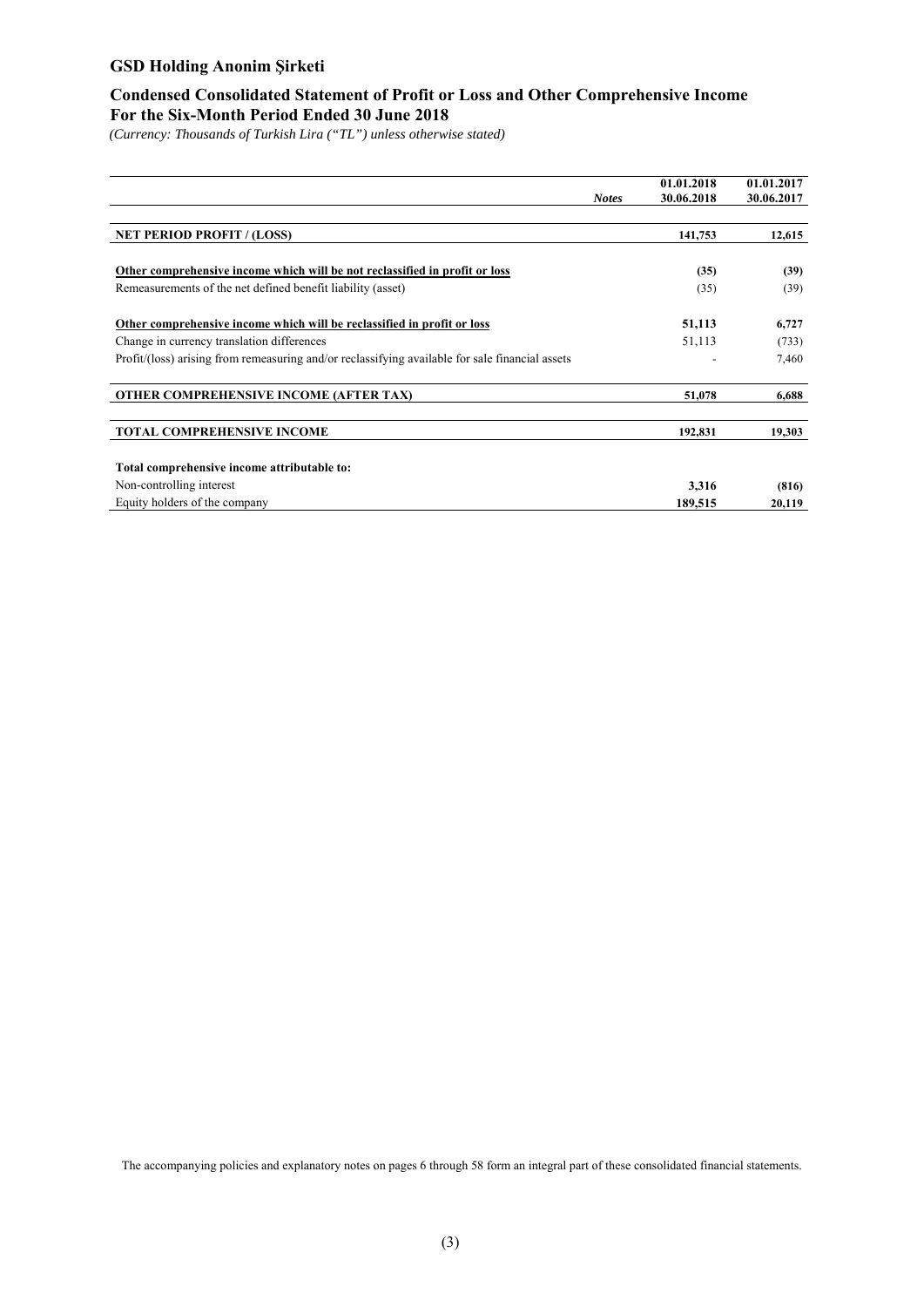# **GSD Holding Anonim Şirketi Condensed Consolidated Interim Statement of Changes in Equity For the Six-Month Period Ended 30 June 2018**  *(Currency - Thousands of Turkish Lira ("TL") unless otherwise stated*)

|                                                                                                                                           |              |                         |                                             |                           |                  |                                                                        | Other<br>accumulated<br>comprehensive<br>income and<br>expense which<br>will be not be<br>reclassified in<br>profit or loss | Other accumulated<br>comprehensive income and<br>expense which will be<br>reclassified in profit or loss |                       | Accumulated<br>profits   |                                                                 |                                  |                 |
|-------------------------------------------------------------------------------------------------------------------------------------------|--------------|-------------------------|---------------------------------------------|---------------------------|------------------|------------------------------------------------------------------------|-----------------------------------------------------------------------------------------------------------------------------|----------------------------------------------------------------------------------------------------------|-----------------------|--------------------------|-----------------------------------------------------------------|----------------------------------|-----------------|
|                                                                                                                                           | <b>Notes</b> | <b>Share</b><br>capital | Inflation<br>adjustment to<br>share capital | <b>Treasury</b><br>shares | Share<br>premium | Changes in non-<br>controlling interests<br>without loss of<br>control | <b>Remeasurements</b><br>of the net defined<br>benefit liability<br>(asset)                                                 | Translation<br>reserve                                                                                   | Fair value<br>reserve | Retained<br>earnings     | Equity<br>attributable<br>to equity<br>holders of the<br>parent | Non-<br>controlling<br>interests | Total<br>equity |
| At 1 January 2017                                                                                                                         | 19           | 450,000                 | 85,986                                      | (90, 420)                 | 4,945            |                                                                        | (375)                                                                                                                       | 54,988                                                                                                   | 9,769                 | 333,404                  | 848,297                                                         | 25,357                           | 873,654         |
| <b>Transfers</b>                                                                                                                          |              |                         |                                             |                           |                  |                                                                        | 375                                                                                                                         | $\sim$                                                                                                   |                       | (375)                    |                                                                 | $\overline{\phantom{a}}$         | $\sim$          |
| Transfer to retained earnings                                                                                                             |              |                         |                                             |                           |                  |                                                                        | 375                                                                                                                         | $\overline{\phantom{a}}$                                                                                 | $\sim$                | (375)                    | $\sim$                                                          | $\sim$                           | $\sim$          |
| <b>Total comprehensive income</b>                                                                                                         |              |                         |                                             |                           |                  |                                                                        | (31)                                                                                                                        | (628)                                                                                                    | 7,460                 | 13,318                   | 20,119                                                          | (816)                            | 19,303          |
| Net profit                                                                                                                                |              |                         |                                             |                           |                  |                                                                        | <b>.</b>                                                                                                                    |                                                                                                          |                       | 13,318                   | 13,318                                                          | (703)                            | 12,615          |
| Other comprehensive income                                                                                                                |              |                         |                                             |                           |                  |                                                                        | (31)                                                                                                                        | (628)                                                                                                    | 7,460                 | $\sim$                   | 6,801                                                           | (113)                            | 6,688           |
| Transactions with owners in their capacity as owners recognized in equity                                                                 |              |                         |                                             | 2,601                     |                  | (771)                                                                  |                                                                                                                             | 3,022                                                                                                    |                       |                          | 4,852                                                           | (4, 852)                         | $\sim$          |
| <b>Dividends</b>                                                                                                                          |              |                         |                                             | $\overline{\phantom{a}}$  |                  | $\overline{\phantom{a}}$                                               |                                                                                                                             | $\overline{\phantom{a}}$                                                                                 |                       | $\overline{\phantom{a}}$ | $\overline{\phantom{a}}$                                        | $\overline{\phantom{a}}$         | $\sim$          |
| Cash dividend distributed                                                                                                                 |              |                         |                                             | $\overline{a}$            |                  | $\sim$                                                                 |                                                                                                                             |                                                                                                          |                       |                          |                                                                 |                                  |                 |
| Increase/decrease arising from treasury share transactions<br>Increase/decrease arising from changes without resulting loss of control in |              |                         |                                             | 2,601                     |                  |                                                                        |                                                                                                                             |                                                                                                          |                       |                          | 2,601                                                           | $\overline{\phantom{a}}$         | 2,601           |
| share ratios of subsidiaries                                                                                                              |              |                         |                                             |                           |                  | (771)                                                                  | $\overline{\phantom{a}}$                                                                                                    | 3,022                                                                                                    |                       |                          | 2,251                                                           | (4, 852)                         | (2,601)         |
| Increase/decrease arising from repurchased shares in share ratios of subsidiaries                                                         |              |                         |                                             |                           |                  | (771)                                                                  | $\overline{\phantom{0}}$                                                                                                    | 3,022                                                                                                    |                       | $\overline{\phantom{a}}$ | 2,251                                                           | (4,852)                          | (2,601)         |
| At 30 June 2017                                                                                                                           | 19           | 450,000                 | 85,986                                      | (87, 819)                 | 4,945            | (771)                                                                  | (31)                                                                                                                        | 57,382                                                                                                   | 17,229                | 346,347                  | 873,268                                                         | 19,689                           | 892,957         |
| At 1 January 2018                                                                                                                         | 19           | 450,000                 | 85,986                                      | (91, 018)                 | 4,945            | (765)                                                                  | (66)                                                                                                                        | 69,468                                                                                                   | 22,361                | 389,805                  | 930,716                                                         | 20,766                           | 951,482         |
| Adjustments related with changes in accounting policies                                                                                   |              |                         |                                             |                           |                  |                                                                        |                                                                                                                             | $\overline{\phantom{a}}$                                                                                 | (22, 361)             | 24,044                   | 1,683                                                           |                                  | 1,683           |
| <b>Transfers</b>                                                                                                                          |              |                         |                                             |                           |                  | 765                                                                    | 66                                                                                                                          | $\overline{\phantom{a}}$                                                                                 |                       | (1,154)                  | (323)                                                           | $\overline{\phantom{a}}$         | (323)           |
| Transfer to retained earnings                                                                                                             |              |                         |                                             |                           |                  | 765                                                                    | 66                                                                                                                          | $\overline{a}$                                                                                           |                       | (1,154)                  | (323)                                                           | $\overline{a}$                   | (323)           |
|                                                                                                                                           |              |                         |                                             |                           |                  |                                                                        | (34)                                                                                                                        | 48,065                                                                                                   |                       | 141,484                  | 189,515                                                         | 3,316                            | 192,831         |
| Total comprehensive income<br>Net profit                                                                                                  |              |                         |                                             |                           |                  |                                                                        |                                                                                                                             |                                                                                                          |                       | 141,484                  | 141,484                                                         | 269                              | 141,753         |
| Other comprehensive income                                                                                                                |              |                         |                                             |                           |                  |                                                                        | (34)                                                                                                                        | 48,065                                                                                                   |                       |                          | 48,031                                                          | 3,047                            | 51,078          |
|                                                                                                                                           |              |                         |                                             |                           |                  |                                                                        |                                                                                                                             |                                                                                                          |                       |                          |                                                                 |                                  |                 |
| Transactions with owners in their capacity as owners recognized in equity                                                                 |              |                         |                                             |                           |                  |                                                                        |                                                                                                                             |                                                                                                          |                       |                          |                                                                 | (300)                            | (300)           |
| <b>Dividends</b>                                                                                                                          |              |                         |                                             |                           |                  |                                                                        |                                                                                                                             |                                                                                                          |                       |                          |                                                                 | (300)                            | (300)           |
| Dividend paid to non-controlling interest by subsidiaries                                                                                 |              |                         |                                             |                           |                  |                                                                        |                                                                                                                             |                                                                                                          |                       |                          |                                                                 | (300)                            | (300)           |
| Increase/decrease arising from treasury share transactions                                                                                |              |                         |                                             |                           |                  |                                                                        |                                                                                                                             |                                                                                                          |                       |                          |                                                                 | $\overline{a}$                   | $\sim$          |
| Increase/decrease arising from changes without resulting loss of control in                                                               |              |                         |                                             |                           |                  |                                                                        |                                                                                                                             |                                                                                                          |                       |                          |                                                                 |                                  |                 |
| share ratios of subsidiaries                                                                                                              |              |                         |                                             |                           |                  |                                                                        |                                                                                                                             |                                                                                                          |                       |                          |                                                                 |                                  | $\sim$          |
| Increase/decrease arising from repurchased shares in share ratios of subsidiaries                                                         |              |                         |                                             |                           |                  |                                                                        |                                                                                                                             |                                                                                                          |                       |                          |                                                                 |                                  | $\sim$          |
| At 30 June 2018                                                                                                                           | 19           | 450,000                 | 85,986                                      | (91, 018)                 | 4.945            |                                                                        | (34)                                                                                                                        | 117,533                                                                                                  |                       | 554,179                  | 1,121,591                                                       | 23,782                           | 1,145,373       |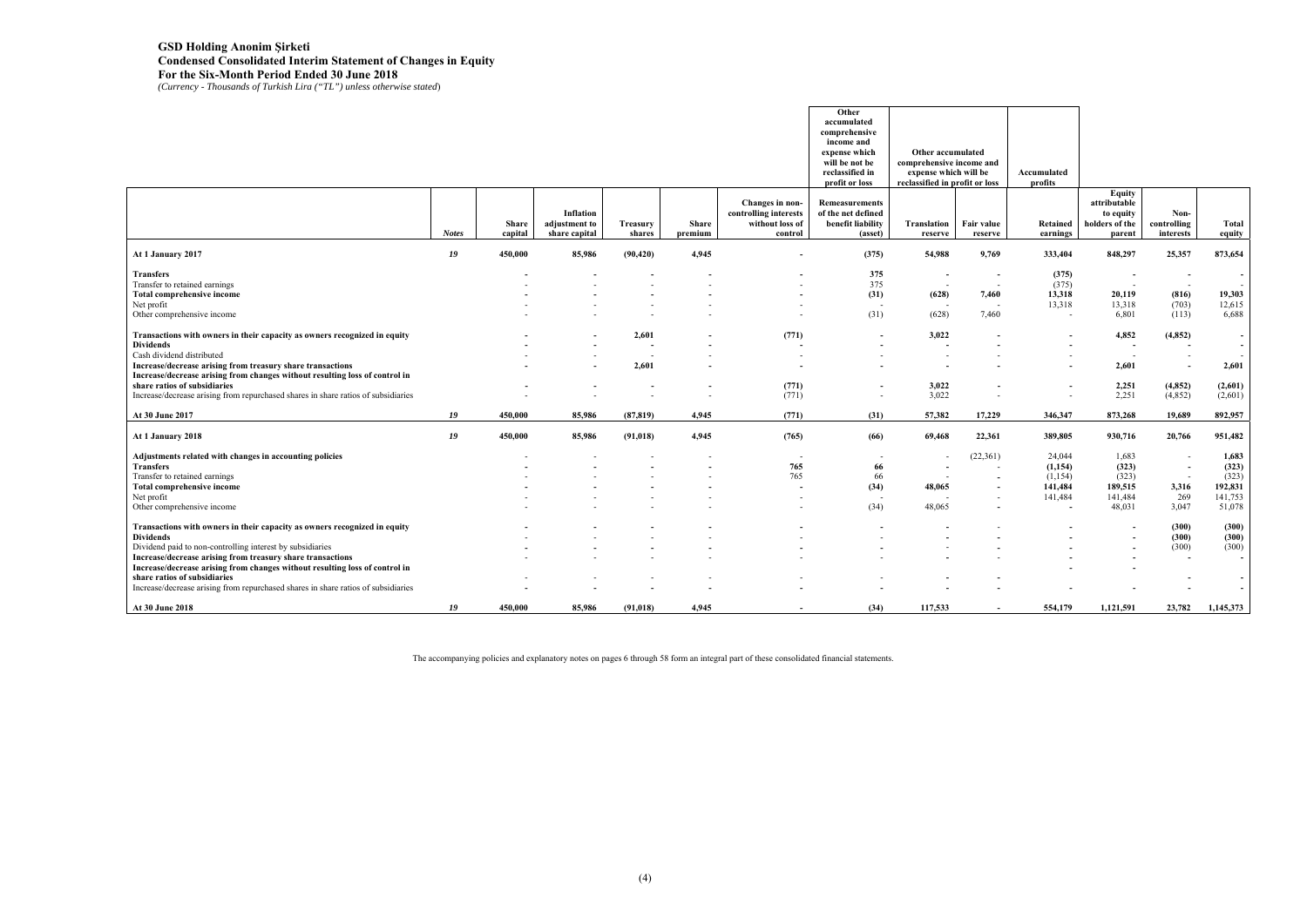### **GSD Holding Anonim Şirketi Condensed Consolidated Interim Statement of Cash Flows For the Six-Month Period Ended 30 June 2018**

(Currency - *Thousands of Turkish Lira ("TL") unless otherwise stated*)

|                                                                                                                                             |              | 01.01.2018           | 01.01.2017           |
|---------------------------------------------------------------------------------------------------------------------------------------------|--------------|----------------------|----------------------|
| Cash flows from operating activities of continuing operations                                                                               | <b>Notes</b> | 30.06.2018           | 30.06.2017           |
| Marine sector income                                                                                                                        |              | 38,548               | 27,103               |
| Marine sector expenses                                                                                                                      |              | (19, 157)            | (16, 810)            |
| Interest received from financial sector activities                                                                                          |              | 50,655               | 48,851               |
| Interest paid for financial sector activities                                                                                               |              | (22, 175)            | (16,902)             |
| Service income from financial sector activities                                                                                             |              | 7,012                | 4,135                |
| Cost of service for financial sector activities                                                                                             |              | (740)                | (410)                |
| Cash receipts from derivative contracts held for dealing or trading purposes                                                                |              | 12,778               | 8,447                |
| Cash payments for derivative contracts held for dealing or trading purposes<br>Cash payments to employees and other parties                 |              | (3,953)<br>(22, 945) | (10,038)<br>(15,033) |
| Cash received from other operating activities                                                                                               |              | 1,354                | 275                  |
| Cash paid for other operating activities                                                                                                    |              | (106)                | (321)                |
| Interest received from operating activities apart from financial sector activities                                                          |              | 3,908                | 993                  |
| Income taxes paid                                                                                                                           | 15           | (9,124)              | (4, 476)             |
| Net cash provided by operating activities before changes in operating assets and liabilities from                                           |              |                      |                      |
| continuing operations                                                                                                                       |              | 36,055               | 25,814               |
| Net cash provided by operating activities before changes in operating assets and liabilities from                                           |              |                      |                      |
| discontinued operations                                                                                                                     |              |                      |                      |
| Changes in operating assets and liabilities of continuing operations                                                                        |              |                      |                      |
| Change in reserve deposits at Central Bank                                                                                                  |              | 1,377                | 5,454                |
| Change in loans and advances to customers                                                                                                   |              | (78, 367)            | 12,838               |
| Change in factoring receivables                                                                                                             |              | 57,180               | 26,654               |
| Change in finance lease receivables                                                                                                         |              | (361)                | 64                   |
| Change in other assets                                                                                                                      |              | (4, 574)             | (12,681)             |
| Change in payables due to money market transactions                                                                                         |              | 14,578               | 28,638               |
| Change in borrowers' funds                                                                                                                  |              | 19,547               | (6, 812)             |
| Change in factoring payables                                                                                                                |              | 984                  | 394                  |
| Change in liabilities arising from finance leases<br>Change in other liabilities                                                            |              | (47)<br>1,588        | (190)<br>2,813       |
| Net cash (used in) / provided by operating activities from continuing operations                                                            |              | 47,960               | 82.986               |
| Net cash (used in) / provided by operating activities from discontinued operations                                                          |              |                      |                      |
|                                                                                                                                             |              |                      |                      |
| Cash flows from investing activities of continuing operations                                                                               |              |                      |                      |
| Proceeds from sale and redemption of available for sale securities                                                                          |              |                      | 973                  |
| Proceeds from sale of property held for sale                                                                                                | 20           | 79,216               | 1,211                |
| Proceeds from sale of property and equipment                                                                                                | 11           | 22                   |                      |
| Purchases of property and equipment                                                                                                         | 11           | (71, 821)            | (598)                |
| Purchases of intangible assets<br>Interest received from investing activities                                                               | 12           | (59)                 | (44)<br>642          |
| Other cash receipts from/cash payments for investing activities                                                                             |              | 11,513               | (79)                 |
| Net cash (used in) / provided by investing activities from continuing operations                                                            |              | 18,871               | 2,105                |
| Net cash (used in) / provided by investing activities from discontiued operations                                                           | 20           | $\blacksquare$       | $\blacksquare$       |
|                                                                                                                                             |              |                      |                      |
| Cash flows from financing activities of continuing operations                                                                               |              |                      |                      |
| Cash paid for purchases of treasury shares                                                                                                  | 28           |                      | 2,601                |
| Cash paid for change in non-controlling interest reserve                                                                                    |              |                      | (2,601)              |
| Cash received from funds borrowed                                                                                                           |              | 271,750              | 183,521              |
| Repayments of funds borrowed                                                                                                                |              | (236, 531)           | (255, 272)           |
| Dividends paid to non-controlling interest by subsidiaries<br>Interest paid for financing activities apart from financial sector activities |              | (300)<br>(7,699)     | (7,305)              |
| Other cash receipts from/cash payments for financing activities                                                                             |              | (85)                 | (49)                 |
| Net cash (used in) / provided by financing activities from continuing operations                                                            |              | 27,135               | (79, 105)            |
| Net cash (used in) / provided by financing activities from discontinued operations                                                          | 20           |                      |                      |
|                                                                                                                                             |              |                      |                      |
| <b>Continuing Operations</b>                                                                                                                |              |                      |                      |
| Effect of net foreign exchange difference on cash and cash equivalents                                                                      |              | (39,526)             | (264)                |
| Effect of consolidation eliminations between continuing and discontinued operations on cash flows                                           |              |                      |                      |
| Net (decrease) / increase in cash and cash equivalents                                                                                      |              | 54,440               | 5,722                |
| Cash and cash equivalents at 1 January                                                                                                      |              | 115,382              | 87,278               |
| Cash and cash equivalents at 30 June                                                                                                        | 26           | 169,822              | 93,000               |
|                                                                                                                                             |              |                      |                      |
| <b>Discontinued Operations</b><br>Effect of net foreign exchange difference on cash and cash equivalents                                    |              |                      |                      |
| Effect of consolidation eliminations between continuing and discontinued operations on cash flows                                           |              |                      |                      |
| Net (decrease) / increase in cash and cash equivalents                                                                                      |              |                      |                      |
| Cash and cash equivalents at 1 January                                                                                                      |              |                      |                      |
| Cash and cash equivalents at 30 June                                                                                                        | 26           |                      |                      |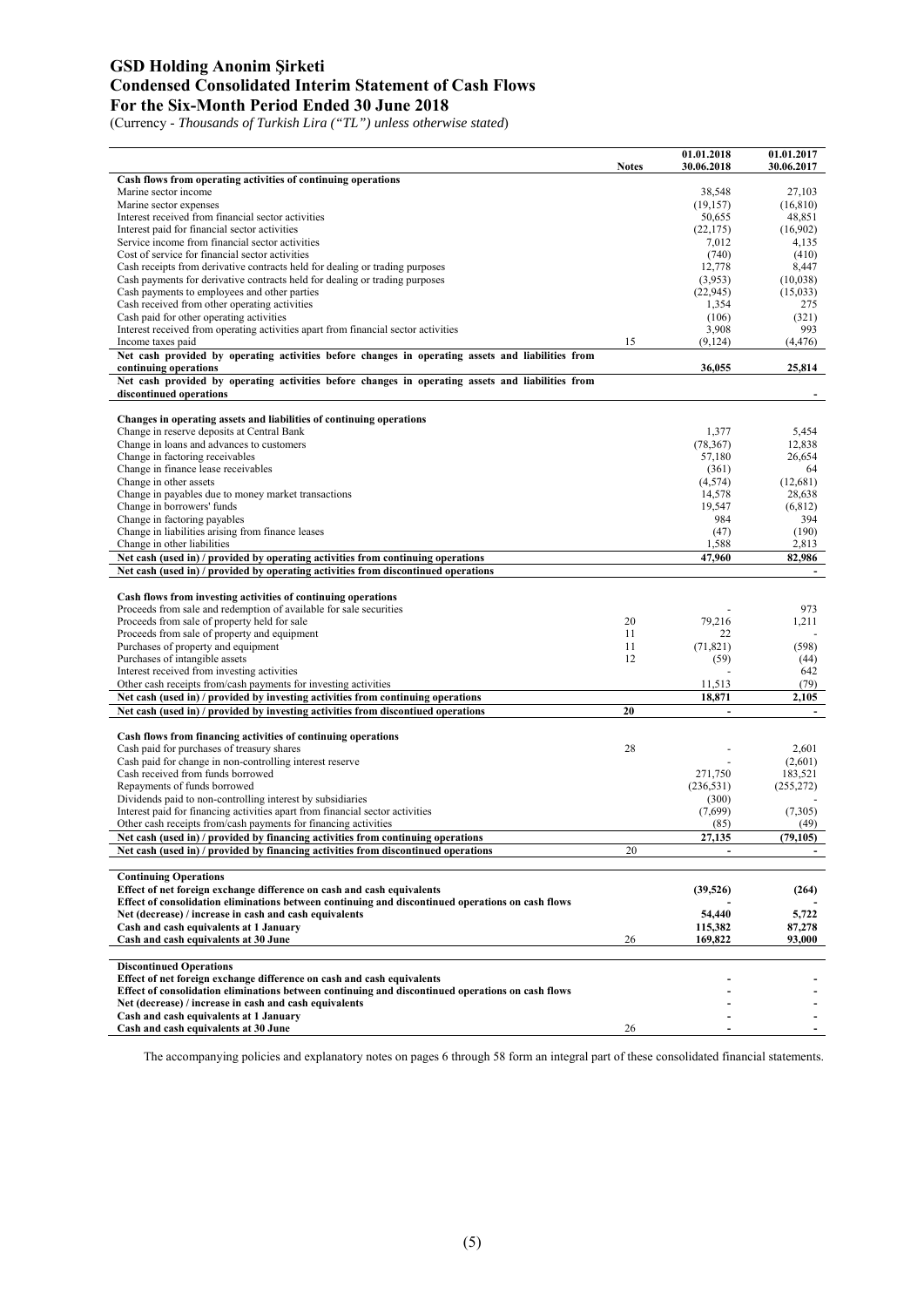#### **1. REPORTING ENTITY**

#### **General**

GSD Holding Anonim Şirketi (the "Company") was established in Istanbul in 1986. The Company is a holding entity; investing in companies in different sectors, realizing the establishment and participating in the management of these companies.

The registered office address of the Company is Aydınevler Mahallesi, Kaptan Rıfat Sokak, No: 3, 34854, Maltepe, Istanbul, Turkey.

The Company's shares are quoted on Borsa Istanbul (Istanbul Stock Exchange) since 11 November 1999.

As at 30 June 2018, the shares of a consolidated subsidiary, namely GSD Denizcilik Gayrimenkul İnşaat Sanayi ve Ticaret AŞ, are quoted on Borsa Istanbul (Stock Exchange) with public ownership of 16.65% (As at 31 December 2017, the shares of consolidated subsidiary, namely GSD Denizcilik Gayrimenkul İnşaat Sanayi ve Ticaret AŞ. are quoted on Borsa Istanbul (Stock Exchange) with public ownership of  $16.65\%$ )

As at 30 June 2018 and 31 December 2017, the composition of shareholders and their respective percentages of ownership can be summarized as follows:

| <b>30 June 2018</b>                           |          |          |           |                 |               |               |
|-----------------------------------------------|----------|----------|-----------|-----------------|---------------|---------------|
| (Full TL)                                     | Class(A) | Class(B) | Class (C) | Class(D)        | <b>Total</b>  | Share $(\% )$ |
|                                               |          |          |           |                 |               |               |
| Publicly owned                                |          |          |           | $-224,375,129$  | 224, 375, 129 | 49.861        |
| M. Turgut Yılmaz                              | 707      | 441      |           | 707 114,748,150 | 114,750,005   | 25.500        |
| GSD Holding A.S. (1)                          |          |          | $\sim$    | 90,000,000      | 90,000,000    | 20.000        |
| MTY Delta Denizcilik İç ve Dış Ticaret A.Ş.   |          |          |           | 20,250,000      | 20,250,000    | 4.500         |
| Adeo Turizm Otelcilik Ticaret Limited Şirketi |          |          |           | 624,600         | 624,600       | 0.139         |
| Other privileged shareholders                 |          | 266      |           |                 | 266           | 0.000         |
| Share capital                                 | 707      | 707      |           | 707 449,997,879 | 450,000,000   | 100.000       |
| Inflation adjustment on share capital         |          |          |           |                 | 85,985,890    |               |
| Inflation adjusted share capital              |          |          |           |                 | 535,985,890   |               |

| 31 December 2017                              |          |          |           |                 |               |               |
|-----------------------------------------------|----------|----------|-----------|-----------------|---------------|---------------|
| (Full TL)                                     | Class(A) | Class(B) | Class (C) | Class(D)        | <b>Total</b>  | Share $(\% )$ |
|                                               |          |          |           |                 |               |               |
| Publicly owned                                |          |          |           | $-224,375,129$  | 224, 375, 129 | 49.861        |
| M.Turgut Yilmaz                               | 707      | 441      |           | 707 114,748,150 | 114,750,005   | 25.500        |
| GSD Holding A.Ş. (1)                          |          |          | $\sim$    | 90,000,000      | 90,000,000    | 20.000        |
| MTY Delta Denizcilik İç ve Dış Ticaret A,Ş,   |          |          |           | 20,250,000      | 20,250,000    | 4.500         |
| Adeo Turizm Otelcilik Ticaret Limited Sirketi |          |          |           | 624,600         | 624,600       | 0.139         |
| Other privileged shareholders                 |          | 266      |           |                 | 266           | 0.000         |
| Share capital                                 | 707      | 707      |           | 707 449,997,879 | 450,000,000   | 100.000       |
| Inflation adjustment on share capital         |          |          |           |                 | 85,985,890    |               |
| Inflation adjusted share capital              |          |          |           |                 | 535,985,890   |               |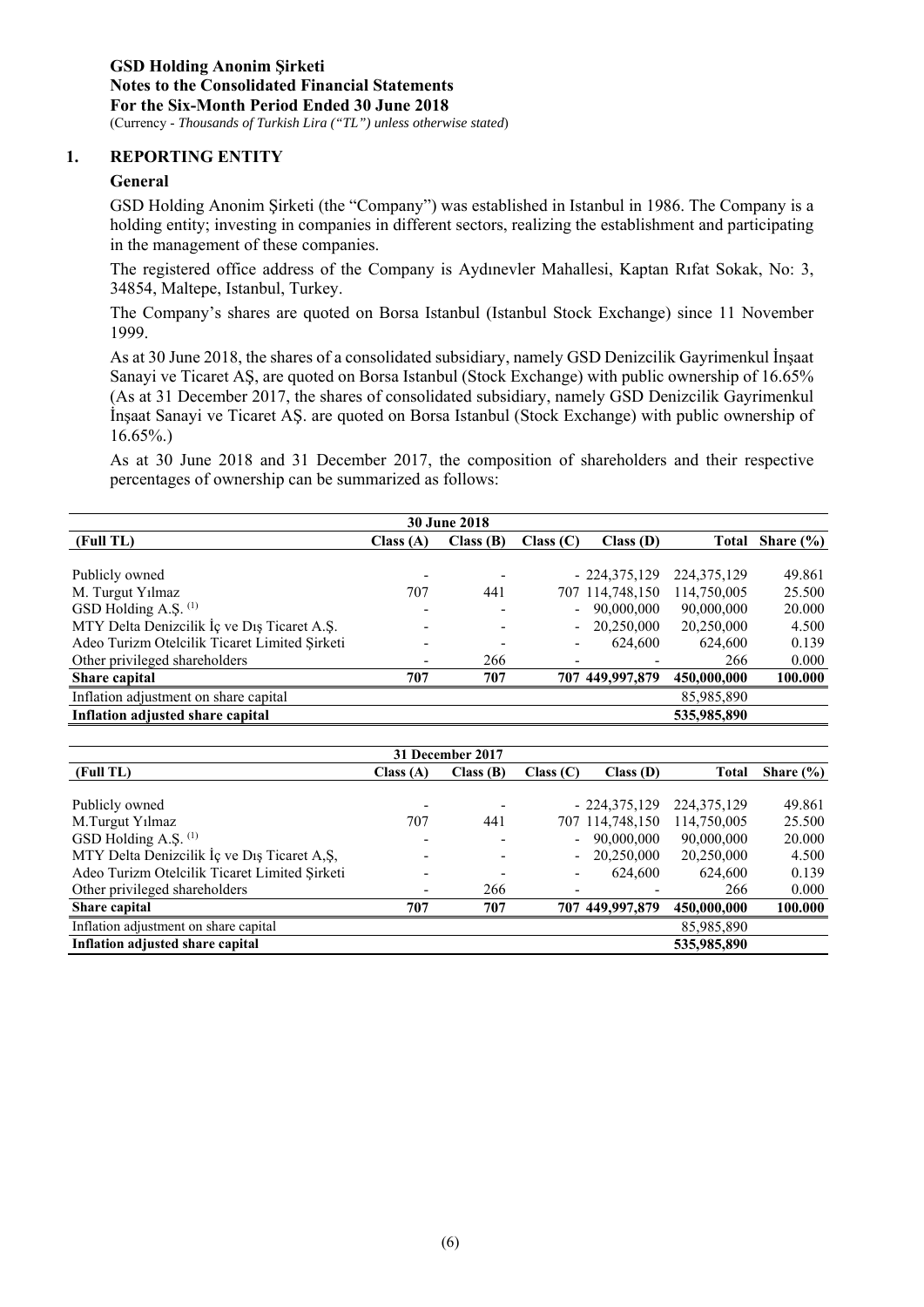### **1. REPORTING ENTITY (continued)**

#### **General (continued)**

(1) GSD Holding A.Ş., re-purchased the Class D shares of GSD Holding A.Ş which have 20.00% share in capital with full TL 90,000,000 nominal value at BIST National Market for full TL 56,418,123.54 between 30 September 2015 and 31 December 2016 within the scope of the Share Repurchase Program approved by the Ordinary General Assembly dated 25 June 2015. GSD Denizcilik Gayrimenkul İnşaat Sanayi ve Ticaret A.Ş. sold out the all of the Class D shares of GSD Holding A.Ş. owned which have 4.662% share in capital with full TL 11,654,221.74 nominal value at BIST National Market for full TL 15,411,114.92 between 30 June 2015 and 31 December 2016. After all of these transactions, direct share of Mehmet Turgut Yılmaz in GSD Holding A.Ş. capital increased from full TL 63,750,003 to full TL 114,750,005 and direct share ratio of him increased to 25.50%, direct and indirect share ratio to 28.14% and reclaimed shares increased from 34.73% to 35.18% with calculation deducted from the capital. The total share of Mehmet Turgut Yılmaz and people acting together increased from 49.09% to 50.14% after these transactions and reclaimed shares with calculation deducted from capital increased from 37.19% to 37.67%. As at 30 June 2018, GSD Holding A.Ş. shares of Mehmet Turgut Yılmaz, MTY Delta Denizcilik İç ve Dış Ticaret A.Ş., GSD Holding A.Ş. and Adeo Turizm Otelcilik Ticaret Limited Şirketi act together with the rates 25.50%, 4.50%, 20.00% and 0.14% respectively in total 50.14%.

#### **Nature of Activities of the Company and the Consolidated Group Companies**

For the purposes of the consolidated financial statements, the Company and its consolidated subsidiaries are referred to as "the Group". The subsidiaries included in consolidation and the effective ownership percentages of the Group as at 30 June 2018 and 31 December 2017 are as follows:

|                                    | <b>Country of</b> | <b>Bist</b>  | Principal         |         |                                |
|------------------------------------|-------------------|--------------|-------------------|---------|--------------------------------|
| Subsidiaries $(1)(3)$              | Incorporation     | Code         | <b>Activities</b> |         | Effective Shareholding $(\% )$ |
|                                    |                   |              |                   | 30 June | 31 December                    |
|                                    |                   |              |                   | 2018    | 2017                           |
|                                    |                   |              | Investment        |         |                                |
| GSD Yatırım Bankası A.Ş.           | Turkey            |              | Banking           | 100.00  | 100.00                         |
| GSD Denizcilik Gayrimenkul İnşaat  |                   |              |                   |         |                                |
| Sanayi ve Ticaret A.S.             | Turkey            | <b>GSDDE</b> | Maritime          | 82.40   | 82.40                          |
| GSD Faktoring A.S.                 | Turkey            |              | Factoring         | 89.64   | 89.64                          |
| Dodo Maritime Ltd. <sup>(1)</sup>  | Malta             |              | Maritime          | 82.40   | 82.40                          |
| Cano Maritime Ltd. (1)             | Malta             |              | Maritime          | 82.40   | 82.40                          |
| Hako Maritime Ltd. (1)             | Malta             |              | Maritime          | 82.40   | 82.40                          |
| Zeyno Maritime Ltd. <sup>(4)</sup> | Malta             |              | Maritime          | 100.00  | 82.40                          |
| Neco Maritime Ltd. $(1)$           | Malta             |              | Maritime          | 82.40   | 82.40                          |
| GSD Shipping B.V. $(2)$            | Netherlands       |              | Maritime          | 100.00  | 100.00                         |
| Mila Maritime Ltd. (3)             | Malta             |              | Maritime          | 100.00  | 100.00                         |

(1) The financial statements of Dodo, Cano, Hako and Neco Maritime Ltd have been consolidated to GSD Denizcilik Gayrimenkul İnşaat ve Sanayi ve Ticaret A.Ş.

(2) GSD Shipping B.V. was established in Netherlands on 19 October 2016 to operate in maritime sector. The financial statements of GSD Shipping B.V. have been consolidated to GSD Holding A.Ş.

(3) Mila Maritime Ltd. was established in Malta on 21 November 2016 to operate in maritime sector. The financial statements of Mila Maritime Ltd. have been consolidated to GSD Shipping B.V.

(4) The financial statements of Zeyno Maritime Ltd. have been consolidated to GSD Shipping B.V. since 6 June 2018.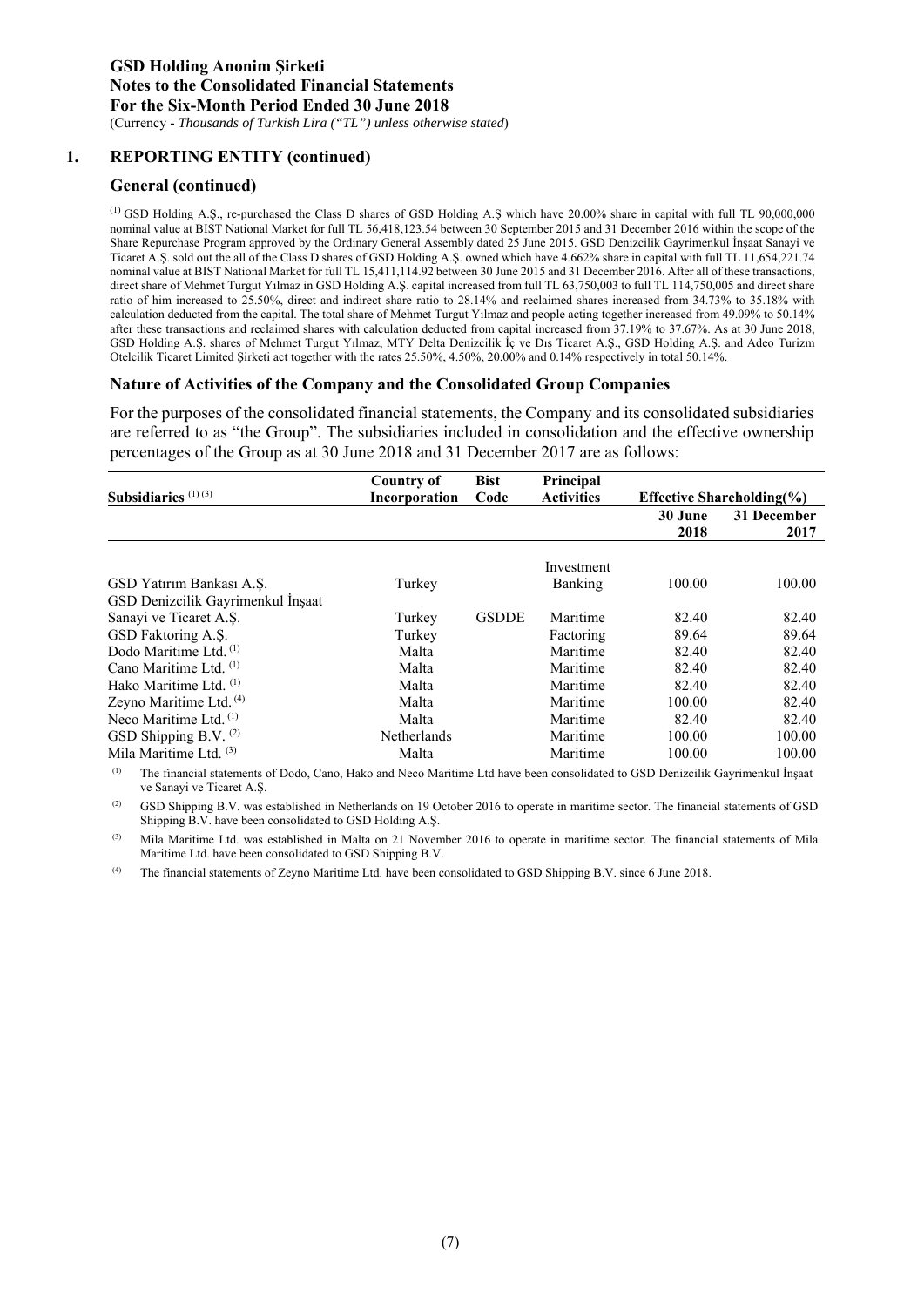#### **1. REPORTING ENTITY (continued)**

#### **Nature of Activities of the Company and the Consolidated Group Companies (continued)**

#### **Unconsolidated Subsidiaries**

The subsidiaries which are not included in consolidation and the ownership percentages of the Group in those subsidiaries as at 30 June 2018 and 31 December 2017 are as follows:

| <b>Subsidiaries</b> | Country of<br><b>Incorporation</b> | <b>Principal</b><br><b>Activities</b> | <b>Effective Shareholding</b><br>and Voting Rights $(\% )$ |                             |  |
|---------------------|------------------------------------|---------------------------------------|------------------------------------------------------------|-----------------------------|--|
|                     |                                    |                                       | 2018                                                       | 30 June 31 December<br>2017 |  |
| GSD Eğitim Vakfı    | Turkey                             | <b>Education Foundation</b>           | 100.00                                                     | 100.00                      |  |

The subsidiary is not consolidated and is carried at cost net of provision for impairment, if any, and are classified in the "unquoted equity instruments" caption in the consolidated financial statements, since the volume of transactions of the company is limited and the total assets and revenues of these subsidiary is immaterial.

#### **2. BASIS OF PREPARATION CONSOLIDATED FINANCIAL STATEMENTS**

#### **Statement of Compliance**

These condensed consolidated interim financial statements as of 30 June 2018 have been prepared in accordance with IAS 34 "Interim Financial Reporting". They do not include all the information required for a complete set of International Financial Reporting Standarts ("IFRS") financial statements, and should be read in conjunction with the financial statements of the Group as at and for the year ended 31 December 2017.

The consolidated financial statements of the Company were approved by the Board of Directors on 17 August 2018. The General Assembly and certain regulatory bodies have the power to amend the statutory financial statements after issue.

The Company and its subsidiaries which were incorporated in Turkey maintain their books of account and prepare their statutory financial statements in accordance with the regulations on accounting and reporting framework and accounting standards which are determined by the provisions of Turkish Banking Law, Finance Leasing, Factoring and Financing Companies Law, Turkish Commercial Code, the regulations of the Public Oversight, Accounting and Auditing Standards Authority of Turkey and the Capital Markets Board of Turkey (CMB) and Tax Legislation. The foreign subsidiaries maintain their books of account and prepare their statutory financial statements in their functional currencies and in accordance with the regulations of the countries in which they operate.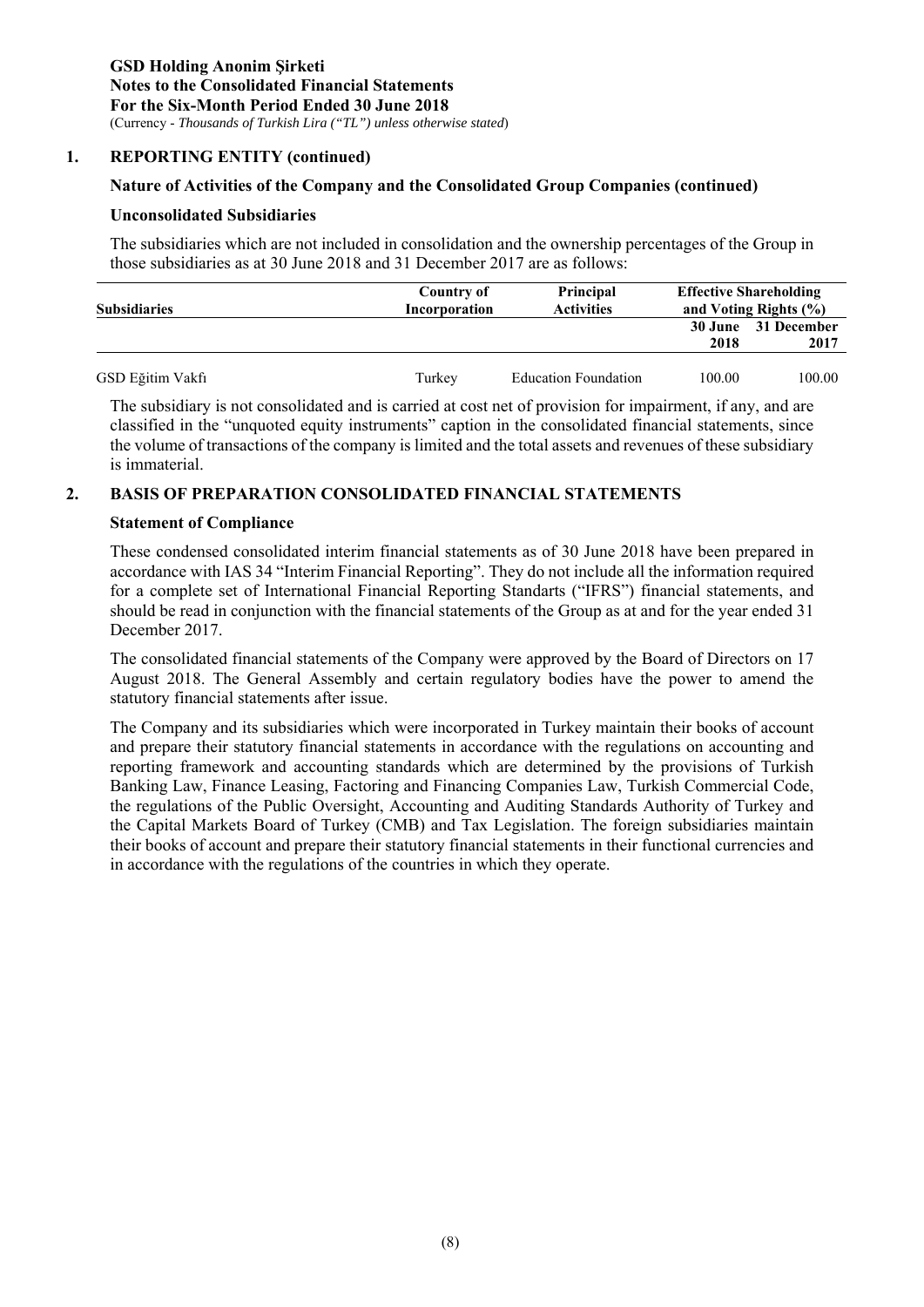### **2. BASIS OF PREPARATION CONSOLIDATED FINANCIAL STATEMENTS (continued)**

#### *Functional currency of the Company and its subsidiaries incorporated in Turkey:*

The Group's functional and presentation currency is TL and the consolidated financial statements including comparative figures for the prior periods are presented in thousands of TL.

#### *Functional currencies of foreign subsidiaries*

|                     | Local      | <b>Functional</b> |
|---------------------|------------|-------------------|
|                     | Currency   | Currency          |
|                     |            |                   |
| GSD Shipping B.V.   | EUR        | US Dollar         |
| Mila Maritime Ltd.  | <b>EUR</b> | <b>US Dollar</b>  |
| Dodo Maritime Ltd.  | <b>EUR</b> | US Dollar         |
| Cano Maritime Ltd.  | EUR        | US Dollar         |
| Hako Maritime Ltd.  | <b>EUR</b> | US Dollar         |
| Zeyno Maritime Ltd. | <b>EUR</b> | US Dollar         |
| Neco Maritime Ltd.  | <b>EUR</b> | <b>US Dollar</b>  |
|                     |            |                   |

#### **Basis of Consolidation**

#### *(i) Subsidiaries*

Subsidiaries are entities controlled by the Group. Control exists when the Group has the power to govern the financial and operating policies of an entity so as to obtain benefits from its activities. In assessing control, potential voting rights that currently are exercisable or convertible are taken into account. The financial statements of subsidiaries are included in the consolidated financial statements from the date that control commences until the date that control ceases. The accounting policies of subsidiaries are changed as necessary to align them with the policies adopted by the Group.

Losses applicable to the non-controlling interests in a subsidiary are allocated to the non-controlling interests even if doing so causes the non-controlling interests to have a deficit balance.

Upon the loss of control, the Group derecognizes the assets and liabilities of the subsidiary, any noncontrolling interests and the other components of equity related to the subsidiary. Any surplus or deficit arising on the loss of control is recognized in profit or loss. If the Group retains any interest in the previous subsidiary, then such interest is measured at fair value at the date that control is lost. Subsequently it is accounted for as an equity-accounted investee or as an available-for-sale financial asset depending on the level of influence retained.

#### *(ii) Transactions eliminated on consolidation*

Intragroup balances and transactions and any unrealised income and expenses arising from intragroup transactions are eliminated in preparing the consolidated financial statements. Unrealised losses are eliminated in the same way as unrealised gains, but only to the extent that there is no evidence of impairment.

The equity and net income attributable to non-controlling interest are shown separately in the consolidated statement of financial position and consolidated statement of profit or loss and other comprehensive income, respectively.

### **Foreign currency transactions**

Transactions in foreign currencies are translated to the respective functional currencies of the Group entities at exchange rates at the dates of the transactions. Monetary assets and liabilities denominated in foreign currencies at the reporting date are retranslated to the functional currency at the exchange rate at that date. Foreign currency differences arising on translation of foreign currency transactions are recognised in the income statement. The foreign currency gain or loss on monetary items is the difference between amortised cost in the functional currency at the beginning of the period, adjusted for effective interest and payments during the period, and the amortised cost in foreign currency translated at the exchange rate at the end of the period.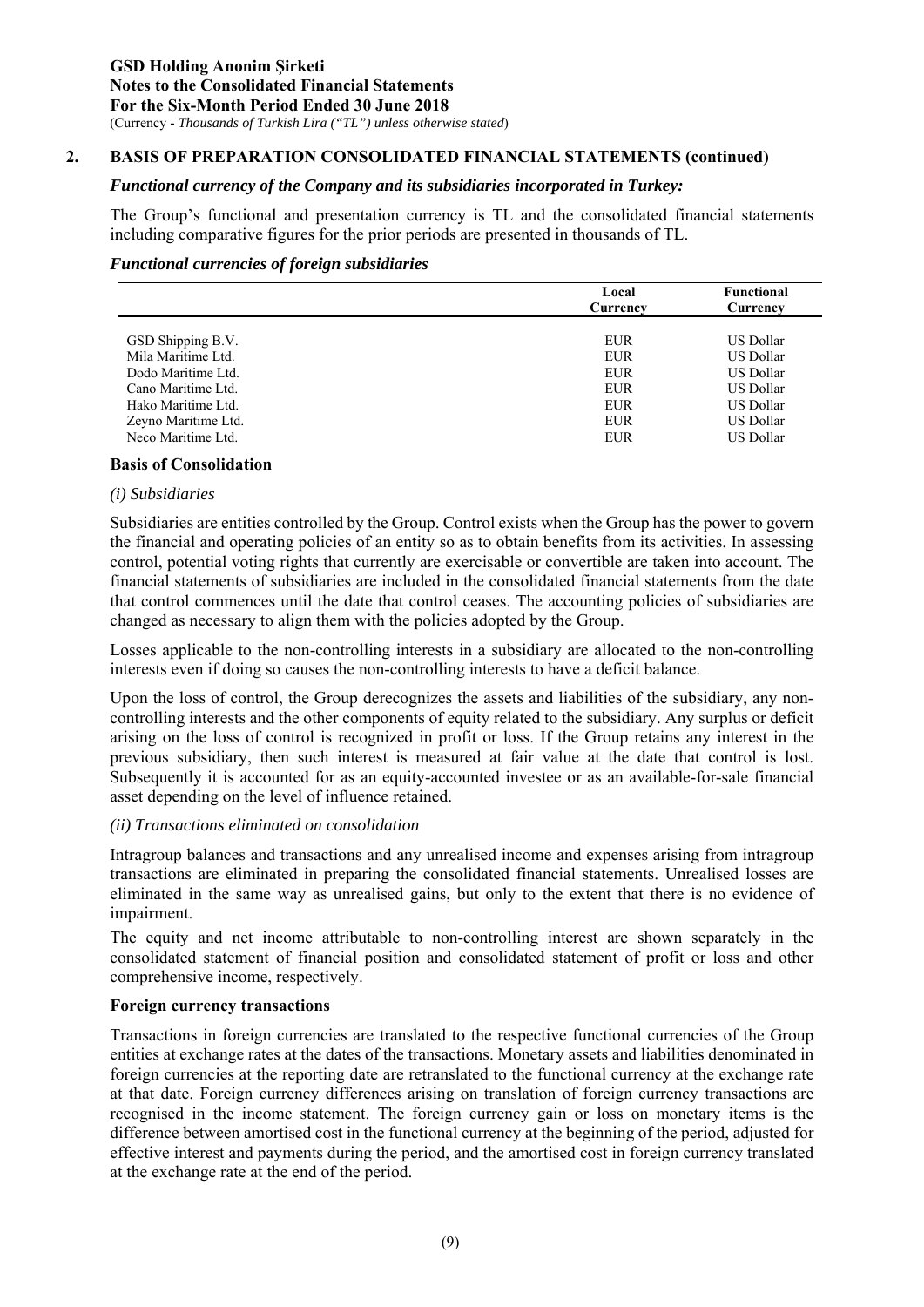### **2. BASIS OF PREPARATION CONSOLIDATED FINANCIAL STATEMENTS (continued)**

#### **Foreign currency transactions (continued)**

Non-monetary assets and liabilities denominated in foreign currencies that are measured at fair value are retranslated to the functional currency at the exchange rate at the date that the fair value was determined. Foreign currency differences arising on retranslation are recognised in profit or loss, except for differences arising on the retranslation of the available-for-sale equity instruments, which are recognised directly in equity.

Foreign currency translation rates used by the Group as of respective period-ends are as follows:

|                  | <b>TL/EURO</b> | <b>TL/US DOLLAR</b> |
|------------------|----------------|---------------------|
| Date             | (full)         | (full)              |
| 30 June 2018     | 5.3092         | 4.5607              |
| 31 December 2017 | 4.5155         | 3.7719              |
| 31 December 2016 | 3.7099         | 3.5192              |
| 31 December 2015 | 3.1776         | 2.9076              |

On disposal of a foreign entity, the accumulated exchange differences kept in equity are recognized in the consolidated statement of profit or loss as a component of the gain or loss on disposal.

*(ii) Foreign operations* 

The asset and liability items in the statements of financial position of Cano Maritime Limited, Dodo Maritime Limited, Hako Maritime Limited, Mila Maritime Limited, GSD Shipping B.V. and Zeyno Maritime Limited, the foreign consolidated subsidiaries of the Group, are translated at the relevant end of period exchange rates and the comprehensive income statement items translated at the average exchange rates to be included in the consolidated financial statements of the Group. The differences arising from the translation of the opening net assets of these foreign subsidiaries at a closing exchange rate different from the previous closing exchange rate. The translation of their comprehensive income statement items at the average exchange rates and the translation of the long term receivables of GSD Denizcilik Gayrimenkul İnşaat Sanayi ve Ticaret A.Ş. from Cano Maritime Limited, Dodo Maritime Limited, Hako Maritime Limited, Neco Maritime Limited, Mila Maritime Limited, GSD Shipping B.V. and Zeyno Maritime Limited, for which settlement is neither planned nor likely to occur in the foreseeable future and as such forming a part of its net investment in these foreign subsidiaries, with a closing exchange rate different from the previous closing exchange rate are accounted for as "foreign currency translation differences" in other comprehensive income of the Group and accumulated in "the translation reserve" under the shareholders' equity in the consolidated statement of financial position of the Group. On the disposal of a foreign operation, the cumulative amount of the exchange differences relating to that foreign operation recognised in other comprehensive income and accumulated in the separate component of equity are reclassified from equity to profit or loss (as a reclassification adjustment) when the gain or loss on disposal is recognized.

#### **Comparative information and restatement of prior periods' financial statements**

The Company's consolidated financial statements as at 30 June 2018 are prepared comparatively with the prior period financial statements, in order to maintain consistency for the year ended as at 31 December 2017 and prior interim period 1 January – 30 June 2017.

#### **Ofsetting**

Financial assets and liabilities are offset and the net amount is reported in the consolidated statement of financial position when there is a legally enforceable right to set-off the recognised amounts and there is an intention to settle on a net basis, or realize the asset and settle the liability simultaneously.

#### **Going Concern**

The Group prepares its financial statements in accordance with going concern basis of accounting.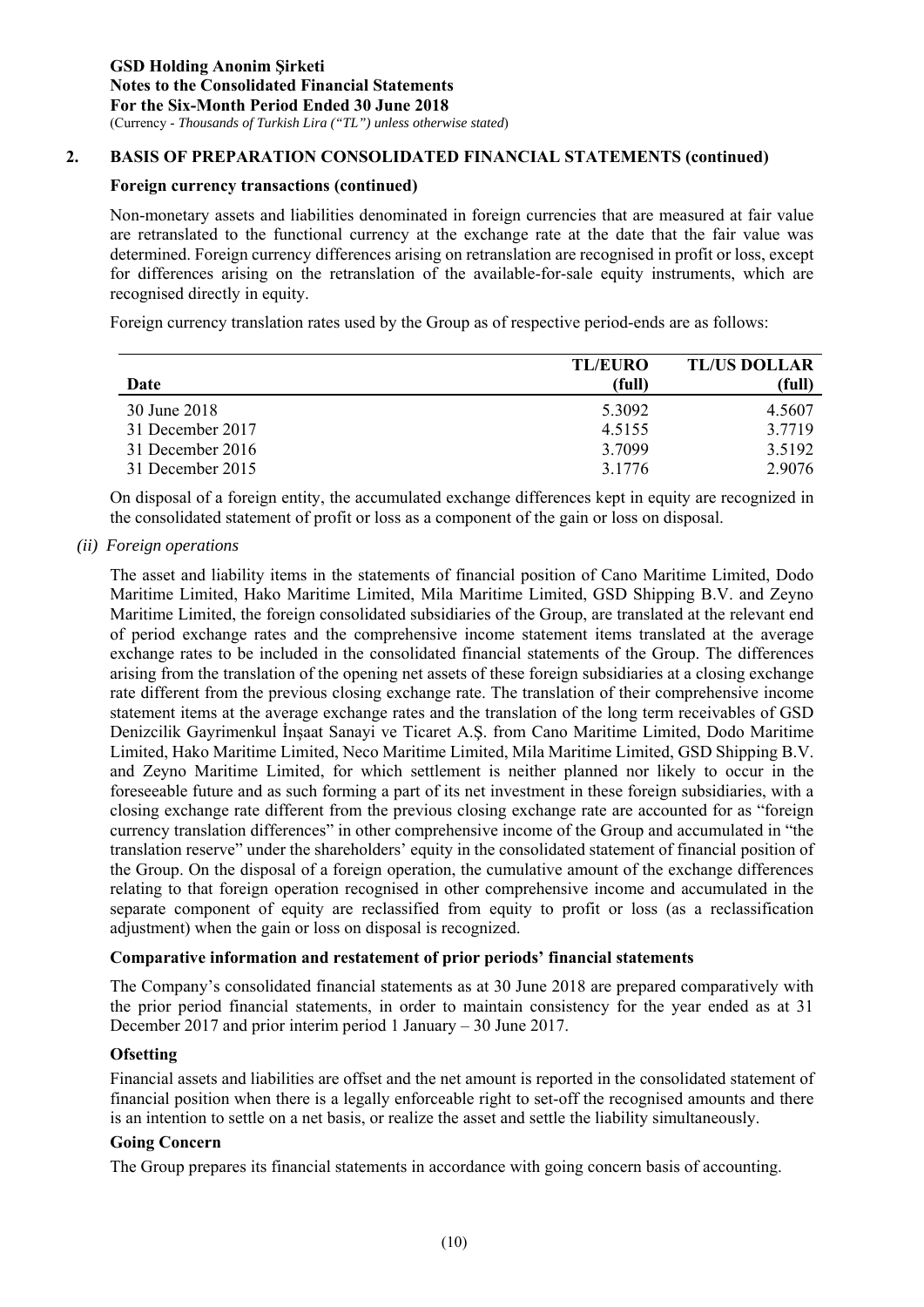#### **Summary of significant accounting policies**

#### **Classifications made in 30 June 2017 financial statements**

Blocked cash amounting to TL 1,760 in the cash and cash equivalents at 1 January and blocked cash amouting to TL 1,767 in the cash and cash equivalents at 30 June have been netted off with cash and cash equivalents at 1 January amounting TL 17,310 and cash and cash equivalents at 30 June amounting TL 21,505 in the statement of cash flows as at 30 June 2017, respectively.

### **Standards and interpretations issued but not yet effective**

#### *Standards issued but not yet effective and not early adopted*

Standards, interpretations and amendments to existing standards that are issued but not yet effective up to the date of issuance of the consolidated financial statements are as follows. The Group will make the necessary changes if not indicated otherwise, which will be affecting the consolidated financial statements and disclosures, after the new standards and interpretations become in effect.

#### **IFRS 16 Leases**

On 16 April 2018, IASB issued the new leasing standard which will replace IAS 17 Leases, IFRIC 4 Determining Whether an Arrangement Contains a Lease, SIC 15 Operating Leases – Incentives, and SIC 27 Evaluating the Substance of Transactions Involving the Legal Form of a Lease and consequently changes to IAS 40 Investment Properties. IFRS 16 Leases eliminates the current dual accounting model for lessees, which distinguishes between on-balance sheet finance leases and off-balance sheet operating leases. Instead, there is a single, on-balance sheet accounting model that is similar to current finance lease accounting. Lessor accounting remains similar to current practice. IFRS 16 is effective for annual periods beginning on or after 1 January 2019, with early adoption permitted provided that an entity also adopts IFRS 15 Revenue from Contracts with Customers. The Group is assessing the potential impact on its consolidated financial statements resulting from the application of IFRS 16.

#### **IFRIC 23 –Uncertainty over Income Tax Treatments**

On 24 May 2018, IASB issued IFRIC 23 Uncertainty over Income Tax Treatments to specify how to reflect uncertainty in accounting for income taxes. It may be unclear how tax law applies to a particular transaction or circumstance, or whether a taxation authority will accept a company's tax treatment. IAS 12 Income Taxes specifies how to account for current and deferred tax, but not how to reflect the effects of uncertainty. IFRIC 23 provides requirements that add to the requirements in IAS 12 by specifying how to reflect the effects of uncertainty in accounting for income taxes. IFRIC 23 is effective from 1 January 2019, with earlier application is permitted. The Group is assessing the potential impact on its consolidated financial statements resulting from the application of IFRIC 23.

#### **Amendments to IFRS 9 - Prepayment Features With Negative Compensation**

On December 2017, IASB has issued amendments to IFRS 9 to clarify that financial assets containing prepayment features with negative compensation can now be measured at amortised cost or at fair value through other comprehensive income (FVOCI) if they meet the other relevant requirements of IFRS 9. Under IFRS 9, a prepayment option in a financial asset meets this criterion if the prepayment amount substantially represents unpaid amounts of principal and interest, which may include 'reasonable additional compensation' for early termination of the contract. The amendments are effective for periods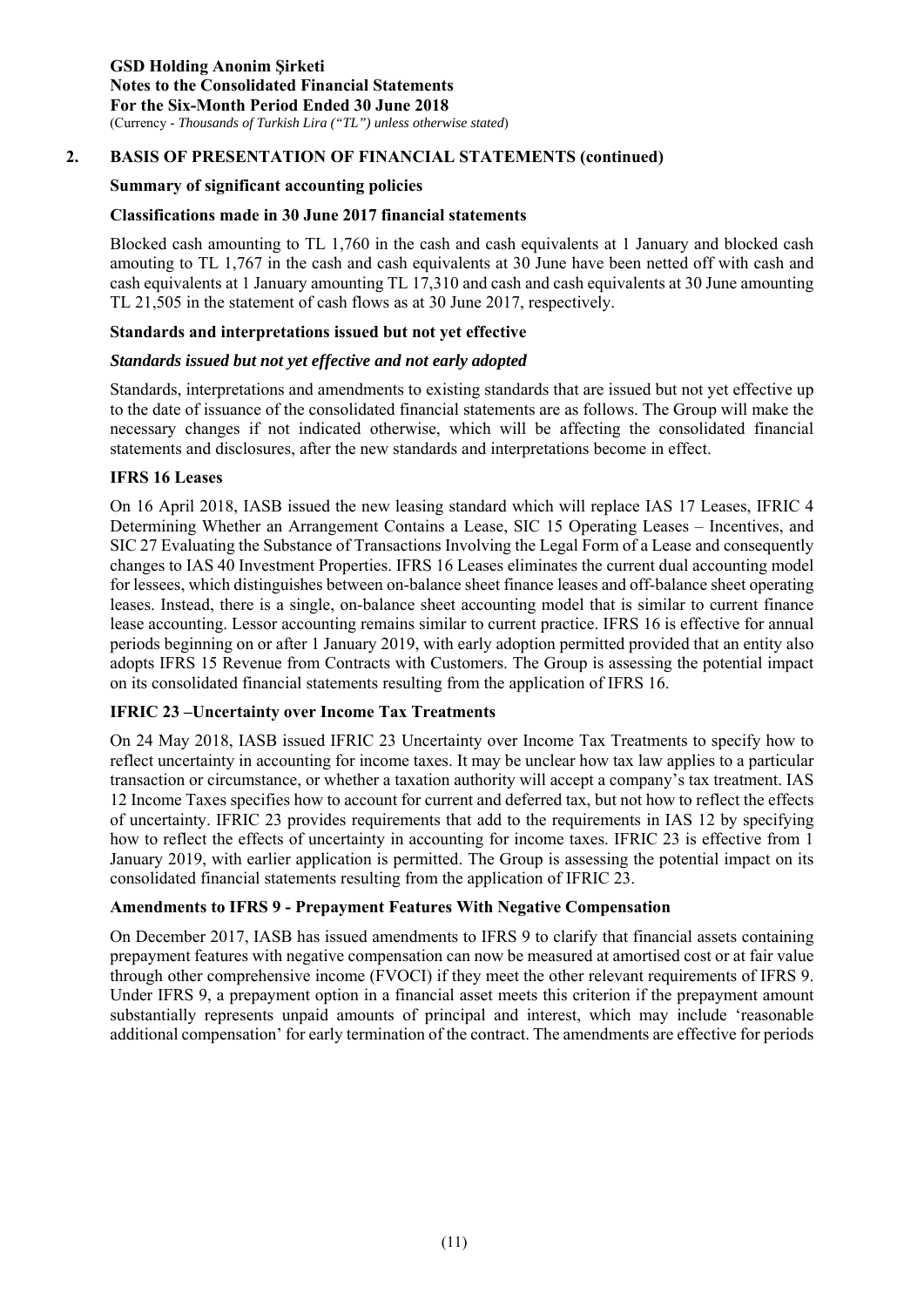#### **Summary of significant accounting policies (continued)**

### **Standards and interpretations issued but not yet effective (continued)**

#### *Standards issued but not yet effective and not early adopted (continued)*

beginning on or after 1 January 2019, with earlier application permitted. The Group is assessing the potential impact on its consolidated financial statements resulting from the application of the amendments to IFRS 9.

#### **Amendments to IAS 28- Long-term Interests in Associates and Joint Ventures**

On December 2017, IASB has issued amendments to IAS 28 to clarify that entities also apply IFRS 9 to other financial instruments in an associate or joint venture to which the equity method is not applied. These include long-term interests that, in substance, form part of the entity's net investment in an associate or joint venture. An entity applies IFRS 9 to such long-term interests before it applies related paragraphs of IAS 28. In applying IFRS 9, the entity does not take account of any adjustments to the carrying amount of long-term interests that arise from applying IAS 28. The amendments are effective for periods beginning on or after 1 January 2019, with earlier application permitted.

The Group is assessing the potential impact on its consolidated financial statements resulting from the application of the amendments to IAS 28.

#### **Improvements to IFRSs**

The IASB issued Annual Improvements to IFRSs - 2015–2017 Cycle. The amendments are effective as at 1 January 2019. Earlier application is permitted. The Group does not expect that these amendments will have significant impact on the consolidated financial position or performance of the Group.

#### **Annual Improvements to IFRSs 2015-2017 Cycle**

#### *IFRS 3 Business Combinations and IFRS 11 Joint Arrangements*

IFRS 3 and IFRS 11 are amended to clarify how a company accounts for increasing its interest in a joint operation that meets the definition of a business. If a party obtains control, then the transaction is a business combination achieved in stages and the acquiring party remeasures the previously held interest at fair value. If a party maintains (or obtains) joint control, then the previously held interest is not remeasured.

#### *IAS 12 Income Taxes*

IAS 12 is amended to clarify that all income tax consequences of dividends (including payments on financial instruments classified as equity) are recognised consistently with the transactions that generated the distributable profits – i.e. in profit or loss, other comprehensive income (OCI) or equity.

#### *IAS 23 Borrowing Costs*

IAS 23 is amended to clarify that the general borrowings pool used to calculate eligible borrowing costs excludes only borrowings that specifically finance qualifying assets that are still under development or construction. Borrowings that were intended to specifically finance qualifying assets that are now ready for their intended use or sale – or any non-qualifying assets – are included in that general pool.

#### **Amendments to IAS 19 - Plan Amendment, Curtailment or Settlement**

On 7 February 2018, IASB issued Plan Amendment, Curtailment or Settlement (Amendments to IAS 19). The amendments clarify the accounting when a plan amendment, curtailment or settlement occurs. A company now uses updated actuarial assumptions to determine its current service cost and net interest for the period; and the effect of the asset ceiling is disregarded when calculating the gain or loss on any settlement of the plan and is dealt with separately in other comprehensive income (OCI). The amendments are effective for periods beginning on or after 1 January 2019, with earlier application permitted. The Group does not expect that application of these amendments to IAS 19 will have significant impact on its consolidated financial statements.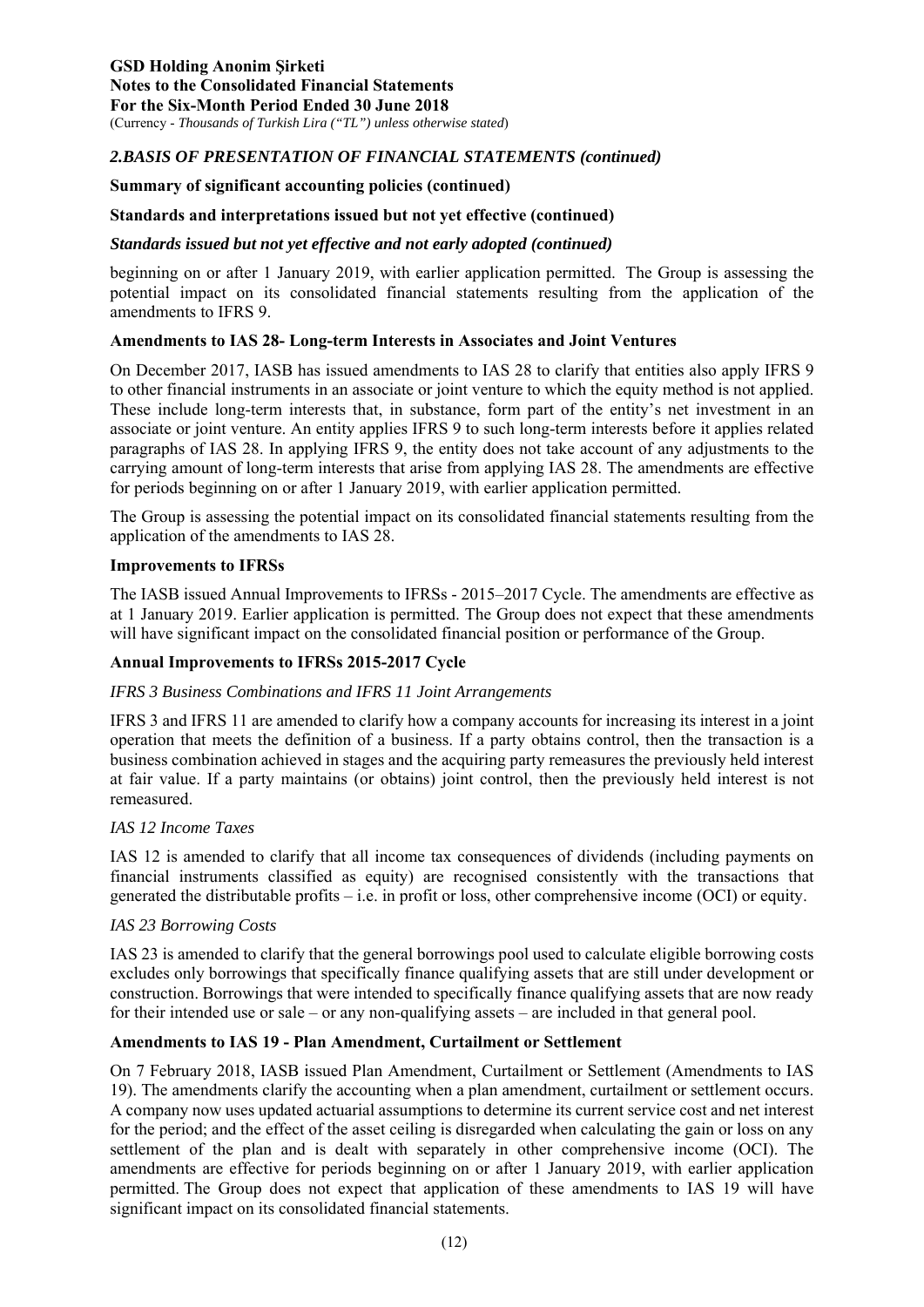#### **Summary of significant accounting policies (continued)**

### **Standards and interpretations issued but not yet effective (continued)**

#### **The revised Conceptual Framework**

The revised Conceptual Framework issued on 28 March 2018 by the IASB. The Conceptual Framework sets out the fundamental concepts for financial reporting that guide the Board in developing IFRS Standards. It helps to ensure that the Standards are conceptually consistent and that similar transactions are treated the same way, so as to provide useful information for investors, lenders and other creditors. The Conceptual Framework also assists companies in developing accounting policies when no IFRS Standard applies to a particular transaction, and more broadly, helps stakeholders to understand and interpret the Standards. The revised Framework is more comprehensive than the old one – its aim is to provide the Board with the full set of tools for standard setting. It covers all aspects of standard setting from the objective of financial reporting, to presentation and disclosures. For companies that use the Conceptual Framework to develop accounting policies when no IFRS Standard applies to a particular transaction, the revised Conceptual Framework is effective for annual reporting periods beginning on or after 1 January 2020, with earlier application permitted.

### **Changes in Accounting Policies, Estimates and Errors**

Consolidated financial statements of the Group have been prepared comparatively with the prior period. In order to maintain consistency with current year consolidated financial statements, comparative information is reclassed and significant changes are disclosed if necessary, except for the adoption of IFRS 9 as detailed below.

The Group started to apply IFRS 9 Financial Instruments (IFRS 9) and IFRS 15 (Revenue from Contracts with Customers) standards starting from 1 January 2018.

The Group has not restated the comparative information for the financial instruments under IFRS 9 for 2017 and the cumulative effect of the first application of the standard has been presented in retained earnings in the current period's equity as of 1 January 2018.

IFRS 15 and other amendments to IAS / IFRS as of 1 January 2018 have no material effect on the Group's accounting policies, financial position or performance.

#### **IFRS 9 Financial Instruments**

IFRS 9 sets out requirements for recognizing and measuring financial assets, financial liabilities and some contracts to buy or sell non-financial items. This standard replaces IAS 39 Financial Instruments: Recognition and Measurement.

The following summarizes the impact of transition to IFRS 9, funding, retained earnings / (losses) and opening interest on non-controlling interests, net of tax.

#### **Classification of financial asset and liabilities**

IFRS 9 changes largely effects the classification and measurement of financial assets and measurement of financial liabilities which classified as fair value differences, measured by reflecting to profit or loss. Those financial liabilities' changes in fair value related to credit risk should be presented in other comprehensive income statement.

IFRS 9 largely retains the existing requirements in IAS 39 for the classification and measurement of financial liabilities. However, it eliminates the previous IAS 39 categories for financial assets of held to maturity, loans and receivables and available for sale.

The adoption of IFRS 9 has not had a significant effect on the Group's accounting policies related to financial liabilities and derivative financial instruments.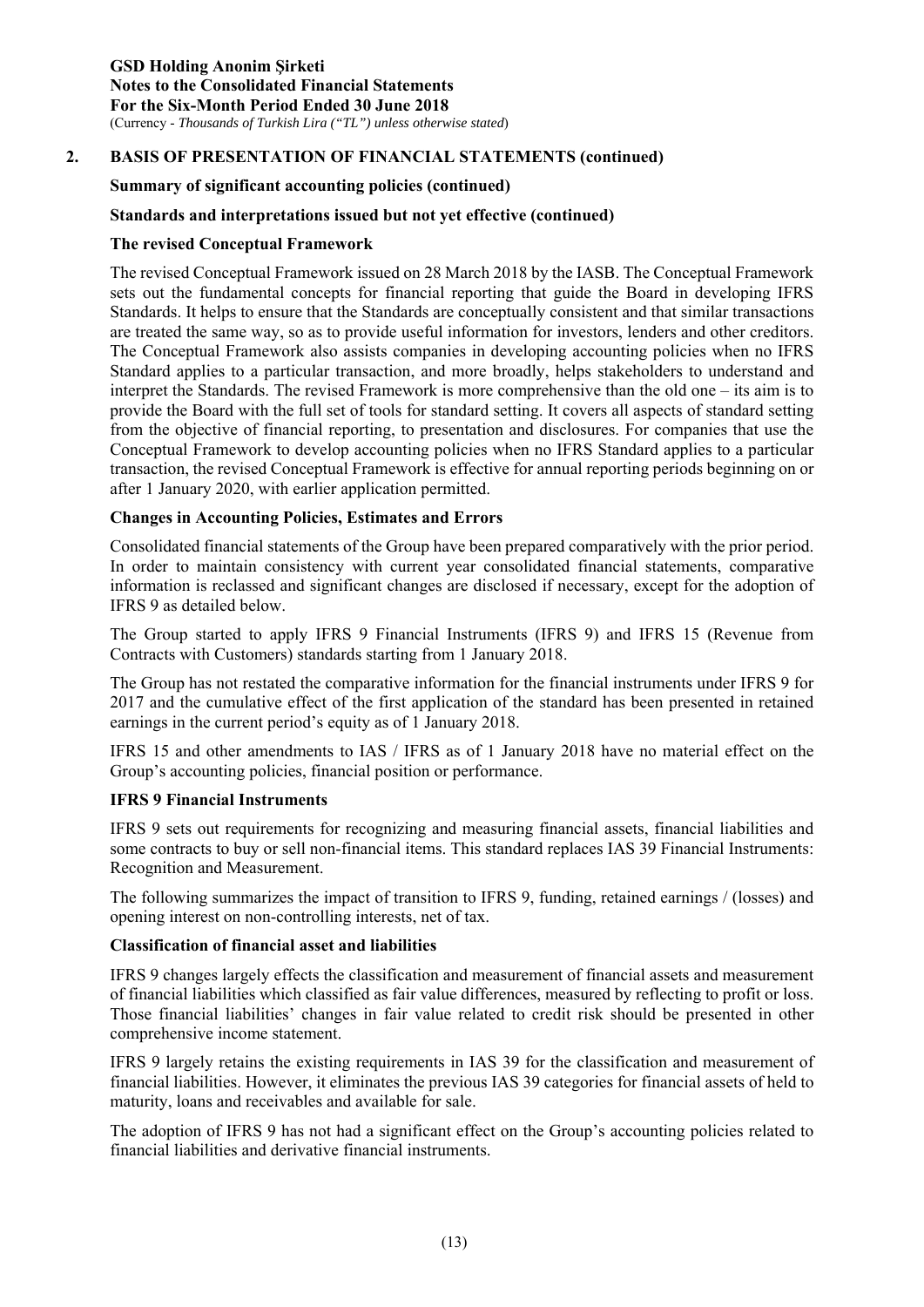#### **Changes in Accounting Policies, Estimates and Errors (continued)**

The following table summarizes the impact of transition to IFRS 9, net of tax, on the retained earnings as at 1 January 2018:

|                                                   | 31 December 2017 | <b>Classifications</b> | Remeasurement | 1 January 2018 |
|---------------------------------------------------|------------------|------------------------|---------------|----------------|
| <b>ASSETS</b>                                     |                  |                        |               |                |
| <b>Financial Assets</b>                           | 499,976          |                        | 1,158         | 501,134        |
| Financial assets-fair value through profit/loss   |                  | 499,976                | 1,181         | 501,157        |
| Financial assets -available-for-sale              | 499,976          | (499, 976)             |               |                |
| Expected credit loss provision (-)                |                  |                        | (23)          | (23)           |
| Loans                                             | (3,936)          | (1,625)                | 279           | (5,282)        |
| Expected credit loss provision (-)                |                  | (5, 561)               | 279           | (5,282)        |
| 12 Month ECL (Stage 1)                            |                  | (1,625)                | 283           | (1,342)        |
| Significant Increase in Credit Risk (Stage 2)     |                  |                        | (47)          | (47)           |
| Dividend (Stage 3/Specific Provisions)            |                  | (3,936)                | 43            | (3,893)        |
| Specific Provisions (-)                           | (3,936)          | 3,936                  |               |                |
| <b>Deferred tax assets</b>                        | 529              |                        | 246           | 775            |
| Other assets                                      |                  |                        |               |                |
| <b>LIABILITIES</b>                                |                  |                        |               |                |
| Derivative financial liabilities                  |                  | 1,569                  |               | 1,569          |
| Liabilities                                       | 1,569            | (1, 569)               |               |                |
| <b>Provisions</b>                                 | 1,625            | (1,625)                |               |                |
| Provisions                                        | 1,625            | (1,625)                |               |                |
| <b>Other Comprehensive Income and Expenses to</b> |                  |                        |               |                |
| be Reclassified in Profit or Loss                 | 22,361           | (22,361)               | 1,683         | 1,683          |
| <b>Previous Years Profit or Loss</b>              |                  | 22,361                 |               |                |

The impact of IFRS 9 on the classification and measurement of financial assets is set out below.

Under IFRS 9, on initial recognition, a financial asset is classified as measured at: amortized cost; FVOCI ("financial asset measured at fair value through other comprehensive income") – debt investment; FVOCI – equity investment; or FVTPL ("financial asset measured at fair value through profit/loss"). The classification of financial assets under IFRS 9 is generally based on the business model in which a financial asset is managed and its contractual cash flow characteristics.

A financial asset is measured at amortized cost if it meets both of the following conditions and is notdesignated as at FVTPL:

1 It is held within a business model whose objective is to hold assets to collect contractual cash flows; and

2 Its contractual terms give rise on specified dates to cash flows that are solely payments of principal and interest on the principal amount outstanding.

A debt investment is measured at FVOCI if it meets both of the following conditions and is not designated as at FVTPL:

1 It is held within a business model whose objective is achieved by both collecting contractual cash flows and selling financial assets; and

2 Its contractual terms give rise on specified dates to cash flows that are solely payments of principal and interest on the principal amount outstanding.

On initial recognition of an equity investment that is not held for trading, the Grup may irrevocably elect to present subsequent changes in the investment's fair value in OCI ("other comprehensive income"). This election is made on an investment-by-investment basis.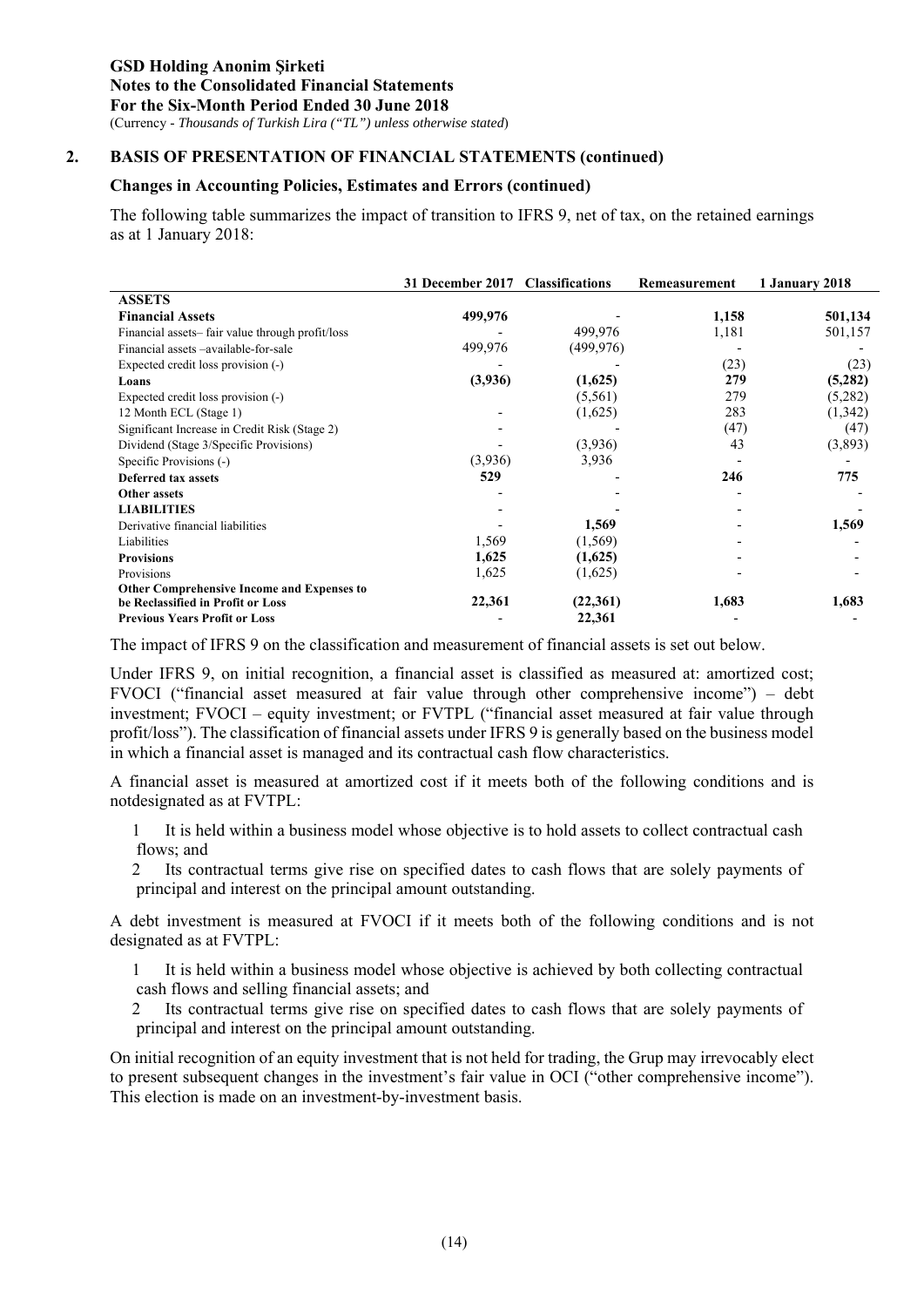### **Changes in Accounting Policies, Estimates and Errors (continued)**

All financial assets not classified as measured at amortized for the FVOCI as described above are measured at FVTPL. This includes all derivative financial assets. On initial recognition, the Grup may irrevocably designate a financial asset that otherwise meets the requirements to be measured at amortized for the at FVOCI as at FVTPL if doing so eliminates or significantly reduces an accounting mismatch that would otherwise arise.

A financial asset (unless it is a trade receivable without a significant financing component that is initially measured at the transaction price) is initially measured at fair value plus, for an item not at FVTPL, transaction costs that are directly attributable to its acquisition.

| Financial assets at<br><b>FVTPL</b>   | These assets are subsequently measured at fair value. Net gains and losses,<br>including any interest or dividend income, are recognized in profit or loss.                                                                                                                                                                                                     |
|---------------------------------------|-----------------------------------------------------------------------------------------------------------------------------------------------------------------------------------------------------------------------------------------------------------------------------------------------------------------------------------------------------------------|
| Financial assets at<br>amortized cost | These assets are subsequently measured at amortized cost using the effective<br>interest method. The amortized cost is reduced by impairment losses.<br>Interest income, foreign exchange gains and losses and impairment are recognized<br>in profit or loss. Any gain or loss on derecognition is recognized in profit or loss.                               |
| Debt investments at<br><b>FVOCI</b>   | These assets are subsequently measured at fair value. Interest income calculated<br>using the effective interest method, foreign exchange gains and losses and<br>impairment are recognized in profit or loss. Other net gains and losses are<br>recognized in OCI. On derecognition, gains and losses accumulated in OCI are<br>reclassified to profit or loss |
| <b>Equity investments</b><br>at FVOCI | These assets are subsequently measured at fair value. Dividends are recognized as<br>income in profit or loss unless the dividend clearly represents a recovery of part of<br>the cost of the investment.                                                                                                                                                       |
|                                       | Other net gains and losses are recognized in OCI and are never reclassified to profit<br>or loss.                                                                                                                                                                                                                                                               |

The following accounting policies apply to the subsequent measurement of financial assets.

The effect of adopting IFRS 9 on the carrying amounts of financial assets at 1 January 2018 relates solely to the new impairment and reclassification requirements, as described further below.

#### **Impairment of Financial Assets**

IFRS 9 replaces the 'incurred loss' model in IAS 39 with an 'expected credit loss' (ECL) model. The new impairment model applies to financial assets measured at amortized cost, contract assets and debt investments at FVOCI, but not to investments in equity instruments.

The financial assets at amortized cost consist of trade receivables, cash and cash equivalents, and corporate debt securities.

Under IFRS 9, loss allowances are measured on either of the following bases:

- 12-month ECLs: these are ECLs that result from possible default events within the 12 months after the reporting date; and
- Lifetime ECLs: these are ECLs that result from all possible default events over the expected life of a financial instrument.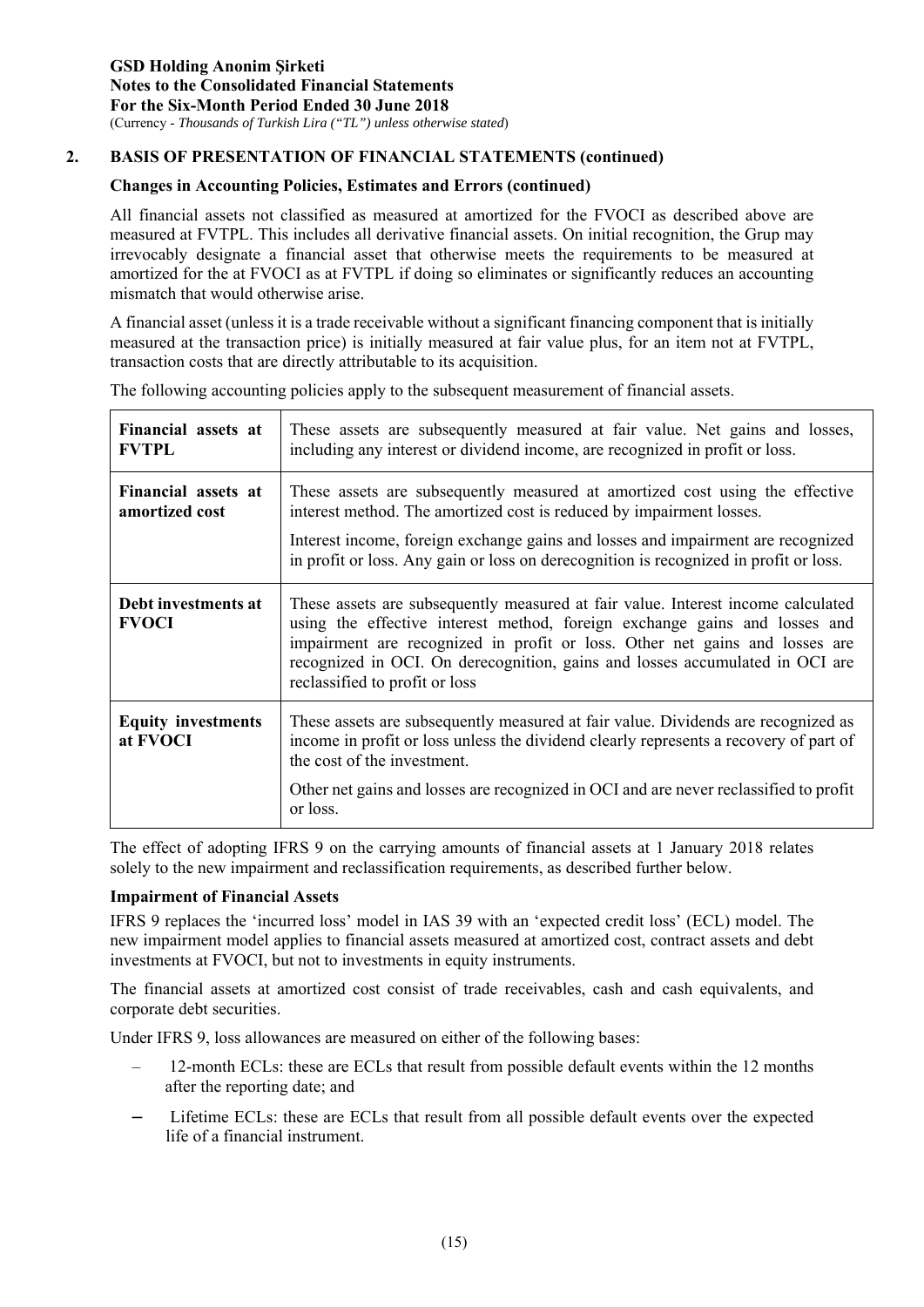### **Impairment of Financial Assets (continued)**

The expected credit loss estimates are required to be unbiased, probability-weighted and include supportable information about past events, current conditions, and forecasts of future economic conditions.

These financial assets are divided into three categories depending on the gradual increase in credit risk observed since their initial recognition:

Stage 1: For the financial assets at initial recognition or that do not have a significant increase in credit risk since initial recognition. Impairment for credit risk is recorded in the amount of 12-month expected credit losses.

Stage 2: In the event of a significant increase in credit risk since initial recognition, the financial asset is transferred to Stage 2. Impairment for credit risk is determined on the basis of the instrument's lifetime expected credit losses.

The purpose of the provision for impairment is to include the expected credit losses to financial statements that have material increases in the credit risk since the first time credit risks applied to the financial statements.

Stage 3: Stage 3 includes financial assets that have objective evidence of impairment at the reporting date. For these assets, lifetime expected credit losses are recognized and interest revenue is calculated on the net carrying amount.

#### **Accounting policies applied before 1 January 2018**

#### **Recognition and Derecognition of Financial Instruments**

The Group recognizes a financial asset or financial liability in its consolidated statement of financial position when and only when it becomes a party to the contractual provisions of the instrument.

The Group derecognizes a financial asset (or, where applicable a part of a financial asset or part of a group of similar financial assets) when:

- The rights to receive cash flows from the asset have expired;
- The Group retains the right to receive cash flows from the asset, but has assumed an obligation to pay them in full without material delay to a third party under a 'pass-through' arrangement; or
- The Group has transferred its rights to receive cash flows from the asset and either (a) has transferred substantially all the risks and rewards of the asset, or (b) has neither transferred nor retained substantially all the risks and rewards of the asset, but has transferred control of the asset.

The Group does not have any assets where the Group has transferred its rights to receive cash flows from an asset and has neither transferred nor retained substantially all the risks and rewards of the asset nor retained control of the asset that is recognized to the extent of the Group's continuing involvement in the asset.

The Group derecognizes a financial liability when the obligation under the liability is discharged or cancelled or expires.

When an existing liability is replaced by another from the same lender on substantially different terms, or the terms of an existing liability are substantially modified, such an exchange or modification is treated as a derecognition of the original liability and the recognition of a new liability, and the difference in the respective carrying amounts is recognized in profit or loss.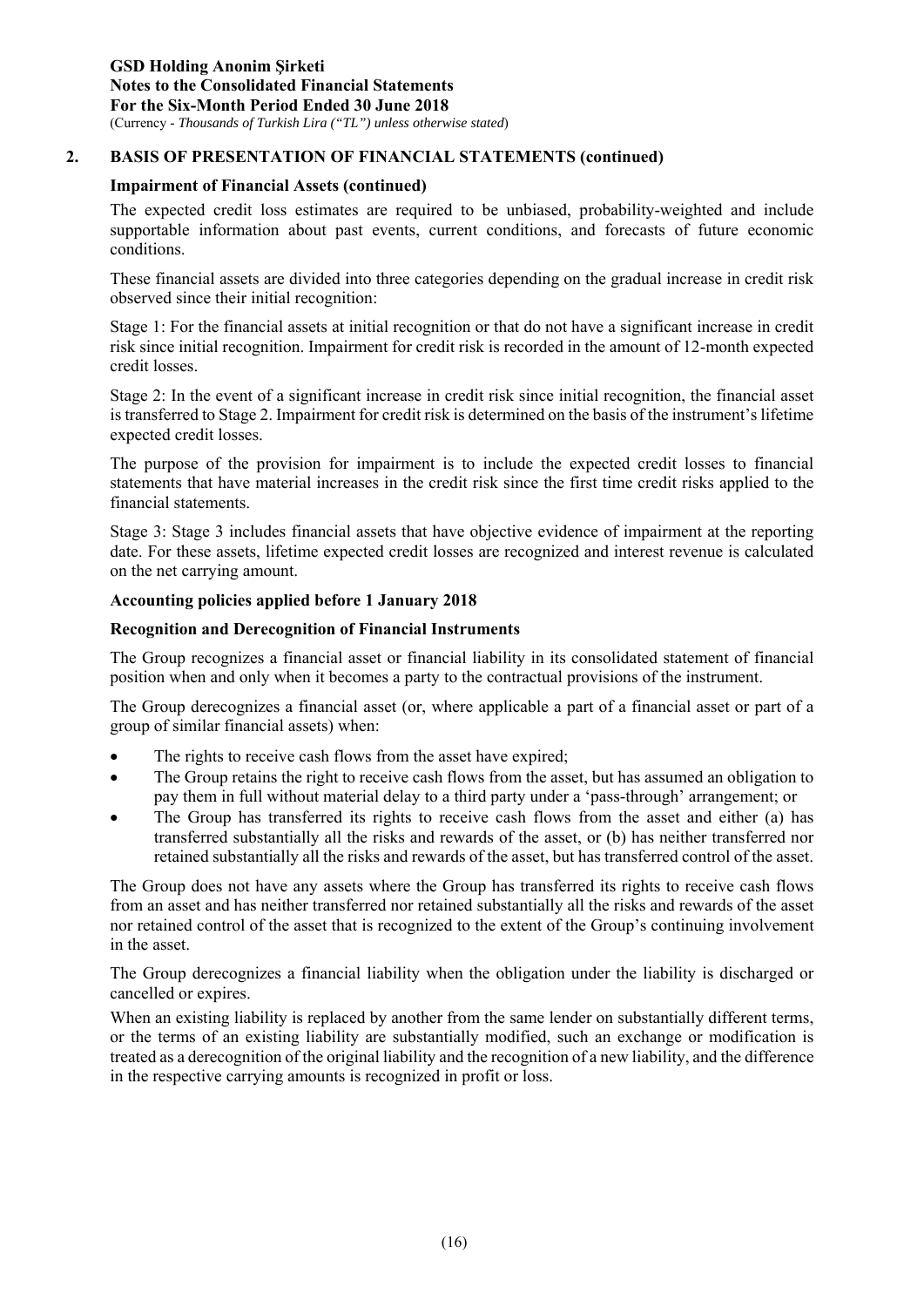### **Accounting policies applied before 1 January 2018 (continued)**

#### **Investments and Other Financial Assets**

When financial assets are recognized initially, they are measured at fair value, plus, in the case of investments, not at fair value through profit or loss, directly attributable transaction costs, except unquoted equity instruments which are carried at cost and unquoted borrowing securities which are carried at amortized cost. The Group determines the classification of its financial assets at initial recognition.

All regular way purchases and sales of financial assets are recognized on the settlement date, i.e. the date that the asset is delivered to or by the Group. Regular way purchases or sales are purchases or sales of financial assets that require delivery of assets within the time frame generally established by regulation or convention in the market place. Changes in fair value of assets to be received during the period between the trade date and the settlement date are accounted for in the same way as the acquired assets, i.e. for assets carried at cost or amortized cost, change in value is not recognized; for assets classified as trading or as available for sale, the change in value is recognized through profit or loss and in equity, respectively.

The Group classifies its financial assets in the following categories:

#### *i) Trading assets*

Financial assets classified as held for trading are included in this category. Trading securities are securities, which were either acquired for generating a profit from short term fluctuations in price or dealer's margin, or are securities included in a portfolio in which a pattern of short term profit taking exists. Derivatives are also classified as held for trading unless they are designated and effective hedging instruments. All trading securities are initially recognized at their fair values at the acquisition date. After initial recognition, trading securities are re-measured at fair value based on quoted bid prices. All related income and loss for fair value accounting is recognized in the consolidated income statement. Interest earned on trading securities is recorded as interest income. Dividends received are recorded as dividend income.

#### *ii) Loans and receivables*

Loans and receivables are non-derivative financial assets with fixed or determinable payments that are not quoted in an active market. They arise when the Group provides money, goods or services directly to a debtor with no intention of trading the receivable. Such assets are carried at amortized cost using the effective interest method less any impairment in value. Gains and losses are recognized in the consolidated income statement when the loans and receivables are derecognized or impaired, as well as through the amortization process. Interest earned on such loans and receivables is reported as interest income.

#### *iii) Held to maturity financial assets*

Held-to-maturity securities are financial assets with fixed maturities that the Group has the intent and ability to hold until maturity. Investment securities held-to-maturity are initially recognized at cost. Investment securities held-to-maturity are accounted for by using a discounting method based on internal rate of return applied on the net investment amounts after the deduction of provision for impairments. Interest earned on held-to-maturity securities is recognized as interest income and reflected in the consolidated income statement.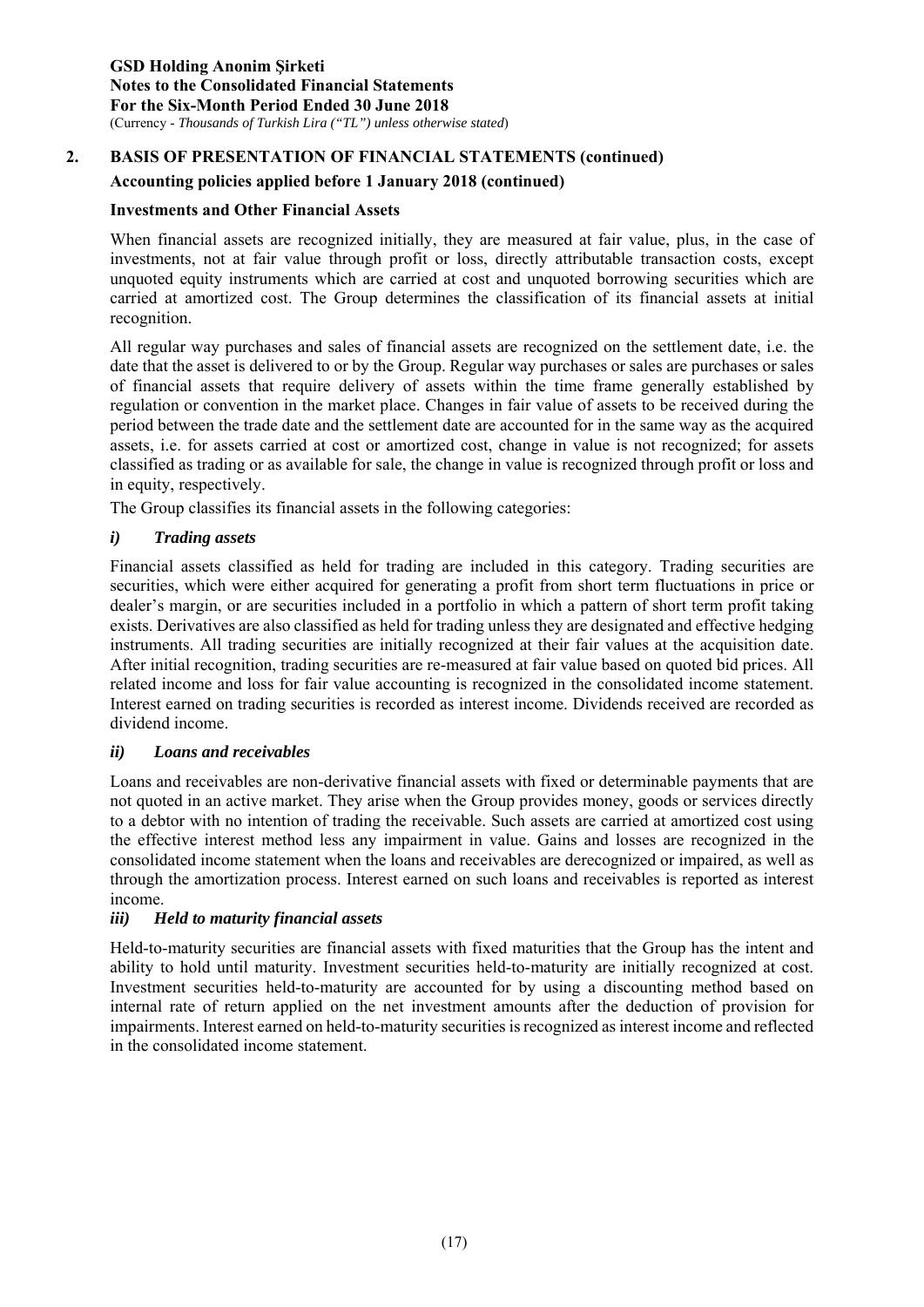### **Accounting policies applied before 1 January 2018 (continued)**

#### **Investments and Other Financial Assets (continued)**

#### *iv) Available for sale financial assets*

Available for sale financial assets are those which are not classified in any of the three categories mentioned above. All available for sale securities are initially recognized at cost at the acquisition date, being the fair value of the consideration given and including acquisition charges associated with the available for sale securities and subsequently they are measured at fair value. For investments that are actively traded in organized financial markets, fair value is determined by reference to quoted market bid prices. For investments where there is no quoted market price, fair value is determined by reference to the current market value of another instrument which is substantially the same or is calculated based on the expected cash flows of the underlying net asset base of the investment. Gains or losses on remeasurement to fair value are recognized in equity until it is sold. Interest earned on available for sale investments is recorded as interest income. Dividends received and foreign exchange gains / (losses) are recorded as dividend income and foreign exchange gain/ (loss) in the consolidated income statement, respectively.

#### **Repurchase and Resale Transactions**

The Group enters into purchases (sales) of investments under agreements to resell (repurchase) substantially identical investments at a certain date in the future at a fixed price. Investments purchased subject to commitments to resell them at future dates are not recognized. The amounts paid are recognized in other money market placements. The receivables are shown as collateralized by the underlying security. Investments sold under repurchase agreements continue to be recognized in the consolidated statement of financial position and are measured in accordance with the accounting policy for either trading assets or financial assets available-for-sale, as appropriate. The proceeds from the sale of the investments are recognized in other money market deposits.

The difference between the purchase and resale considerations or the sale and repurchase considerations is recognized on an accrual basis using effective interest rate over the period of the transaction and is included in interest income or expense, respectively.

#### **Trade Receivables**

Trade receivables are recognized at original invoice amount and carried at amortized cost less an allowance for any uncollectible amounts. An estimate for doubtful debts is made when collection of the full amount is no longer probable. Bad debts are written off when judicial decisions or insolvency documents regarding the default of the customer have been obtained.

#### **Use of Estimates and Judgements**

There is no significant change or correction in accounting estimates of the Group's consolidated financial statements for 30 June 2018 and notes to those financial statements.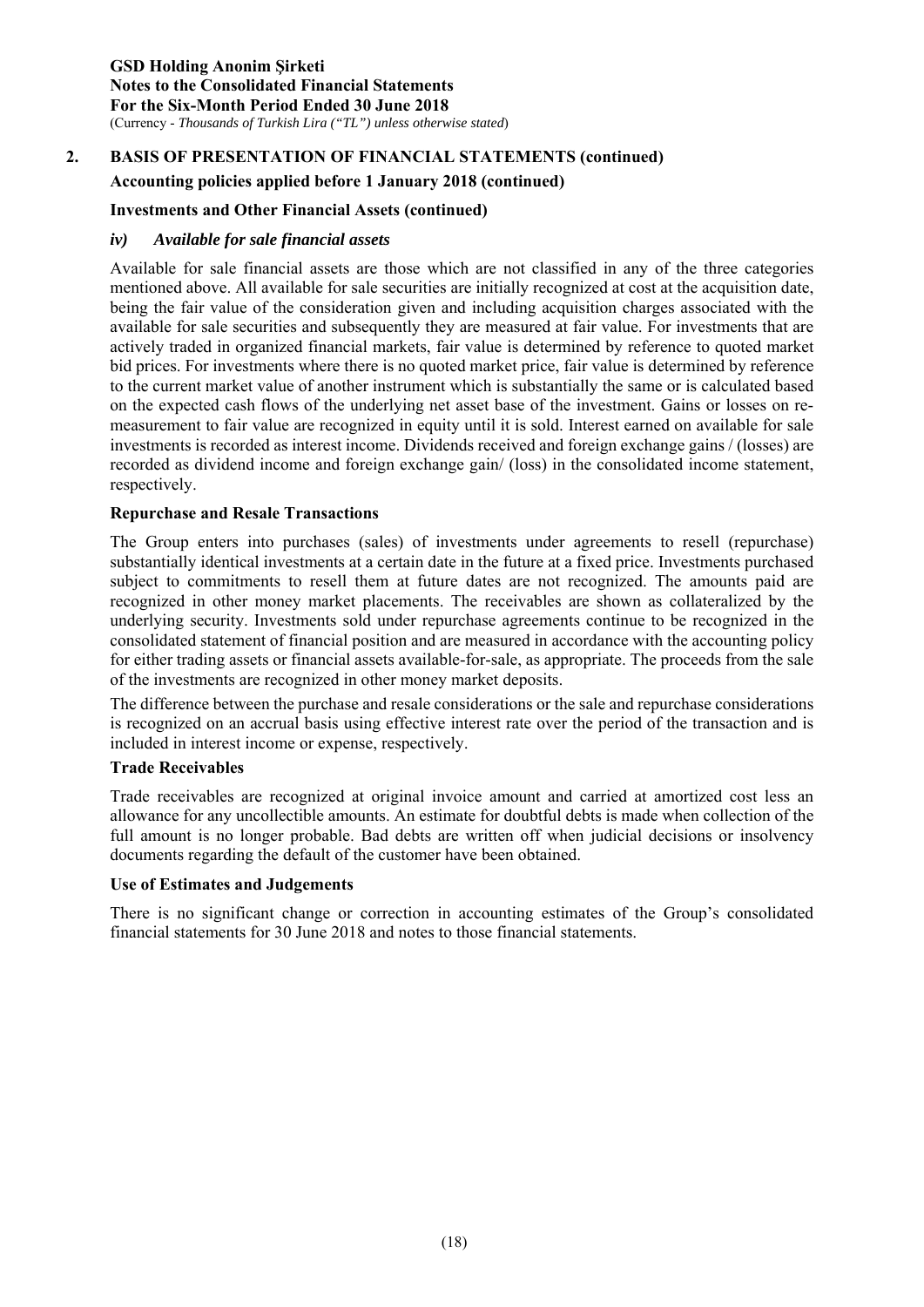(Currency - *Thousands of Turkish Lira ("TL") unless otherwise stated*)

#### **3. SEGMENT INFORMATION**

The Group conducts the majority of its business activities in four business segments as banking, marine, factoring and holding and in two geographical areas as Turkey, Netherlands and Malta International.

**Consolidated Statement of Comprehensive Income (01.01.2018-30.06.2018)**

| <b>Country of Operation</b>                          | Turkey                   | Turkev&Malta<br>International&Netherlands | <b>Turkey</b> | <b>Turkey</b>            |                     |           |               | <b>Segment Information Combined by Countries</b> |                     |           |
|------------------------------------------------------|--------------------------|-------------------------------------------|---------------|--------------------------|---------------------|-----------|---------------|--------------------------------------------------|---------------------|-----------|
|                                                      |                          |                                           |               |                          |                     |           |               |                                                  |                     |           |
|                                                      | (1)                      |                                           | (1)           |                          | Inter-segment       |           |               | Malta&Netherlands                                | Inter-country       |           |
|                                                      | Banking                  | $(1)$ (2) Marine                          | Factoring     | Holding                  | <b>Eliminations</b> | Group     | <b>Turkey</b> | <b>International</b>                             | <b>Eliminations</b> | Group     |
| <b>CONTINUING OPERATIONS</b>                         |                          |                                           |               |                          |                     |           |               |                                                  |                     |           |
| Revenue                                              |                          | 38,636                                    |               | 2,954                    | (3,042)             | 38,548    | 3,880         | 38,548                                           | (3,880)             | 38,548    |
| Cost of sales (-)                                    |                          | (30.561)                                  |               | (305)                    | 305                 | (30.561)  | (638)         | (30, 561)                                        | 638                 | (30, 561) |
| Gross profit/(loss) from commercial sector           | $\overline{\phantom{0}}$ | 8,075                                     |               | 2,649                    | (2,737)             | 7.987     | 3,242         | 7,987                                            | (3,242)             | 7,987     |
| <b>Revenue from financial activities</b>             | 46.114                   | 525                                       | 43,803        |                          | (6,175)             | 84.267    | 89.943        | 499                                              | (6.175)             | 84,267    |
| Fee.commission and other service income              | 6,839                    | $\overline{\phantom{a}}$                  | 176           |                          | (3)                 | 7,012     | 7,015         |                                                  | (3)                 | 7,012     |
| Foreign exchange income                              | 1.254                    | (15)                                      | 9,585         |                          | (4,524)             | 6,300     | 10,840        | (16)                                             | (4,524)             | 6,300     |
| Interest income                                      | 23,634                   | 539                                       | 33,751        |                          | (1,349)             | 56,575    | 57,409        | 515                                              | (1, 349)            | 56,575    |
| Income from derivative financial instruments         | 12,778                   | $\overline{\phantom{a}}$                  |               |                          |                     | 12,778    | 12,778        | $\overline{\phantom{a}}$                         |                     | 12,778    |
| Other financial sector operations income, net        | 1.609                    |                                           | 291           |                          | (299)               | 1.602     | 1.901         |                                                  | (299)               | 1.602     |
| Cost of financial activities (-)                     | (22, 473)                | (364)                                     | (31, 367)     |                          | 12,552              | (41, 652) | (54,200)      | (4)                                              | 12,552              | (41, 652) |
| Fee, commission and other service expense            | (285)                    | (4)                                       | (454)         |                          |                     | (740)     | (739)         | (4)                                              |                     | (740)     |
| Foreign exchange expense                             | (14, 232)                | $\overline{\phantom{a}}$                  | (9, 584)      | $\overline{\phantom{a}}$ | 10,554              | (13,262)  | (23,816)      | $\overline{\phantom{a}}$                         | 10,554              | (13,262)  |
| Interest expense                                     | (4, 409)                 | $\sim$                                    | (21, 139)     |                          | 2,005               | (23, 543) | (25,548)      | $\overline{\phantom{a}}$                         | 2.005               | (23, 543) |
| Loss from derivative financial instruments           | (3,356)                  |                                           |               |                          |                     | (3,356)   | (3,356)       |                                                  |                     | (3,356)   |
| Other financial sector operations expense net        | (191)                    | (360)                                     | (190)         |                          | (10)                | (751)     | (741)         |                                                  | (10)                | (751)     |
| Gross profit/(loss) from financial sector operations | 23,641                   | 161                                       | 12,436        |                          | 6.377               | 42,615    | 35,743        | 495                                              | 6.377               | 42,615    |
| <b>GROSS PROFIT/(LOSS)</b>                           | 23,641                   | 8.236                                     | 12.436        | 2.649                    | 3.640               | 50.602    | 38.985        | 8.482                                            | 3,134               | 50.602    |
| Administrative expenses (-)                          | (9,085)                  | (3,529)                                   | (5,834)       | (5, 542)                 | 396                 | (23, 594) | (22,993)      | (1, 835)                                         | 1,234               | (23, 594) |
| Other income from operating activities               | 192                      | 951                                       | 614           | 26,175                   | (12,000)            | 15,932    | 27,932        | (8)                                              | (11,992)            | 15,932    |
| Other expense from operating activities (-)          |                          | (455)                                     |               | (229)                    | $\mathcal{R}$       | (681)     | (684)         |                                                  | 3                   | (681)     |
| <b>OPERATING PROFIT/(LOSS)</b>                       | 14.748                   | 5,203                                     | 7.216         | 23,053                   | (7,961)             | 42,259    | 43,240        | 6.639                                            | (7,621)             | 42,259    |
| Income from investment activities                    | 25,666                   | 15,028                                    |               | 112,697                  | (17,772)            | 135,619   | 155,364       |                                                  | (19, 745)           | 135,619   |
| Expense from investment activities (-)               |                          | (726)                                     |               |                          | 726                 |           | (726)         |                                                  | 726                 |           |
| OPERATING PROFIT/(LOSS) BEFORE FINANCING             |                          |                                           |               |                          |                     |           |               |                                                  |                     |           |
| <b>EXPENSES</b>                                      | 40.414                   | 19.505                                    | 7.216         | 135,750                  | (25.007)            | 177,878   | 197,878       | 6.639                                            | (26.640)            | 177,878   |
| Financing income                                     |                          |                                           |               |                          |                     |           |               |                                                  |                     |           |
| Financing expenses (-)                               | $\overline{\phantom{a}}$ | (24, 424)                                 | (42)          | (22)                     | 5,311               | (19,177)  | (17,776)      | (8,685)                                          | 7.284               | (19.177)  |
| PROFIT/(LOSS) BEFORE TAX FROM CONTINUING             |                          |                                           |               |                          |                     |           |               |                                                  |                     |           |
| <b>OPERATIONS</b>                                    | 40.414                   | (4,919)                                   | 7,174         | 135,728                  | (19,696)            | 158,701   | 180.102       | (2,046)                                          | (19,356)            | 158,701   |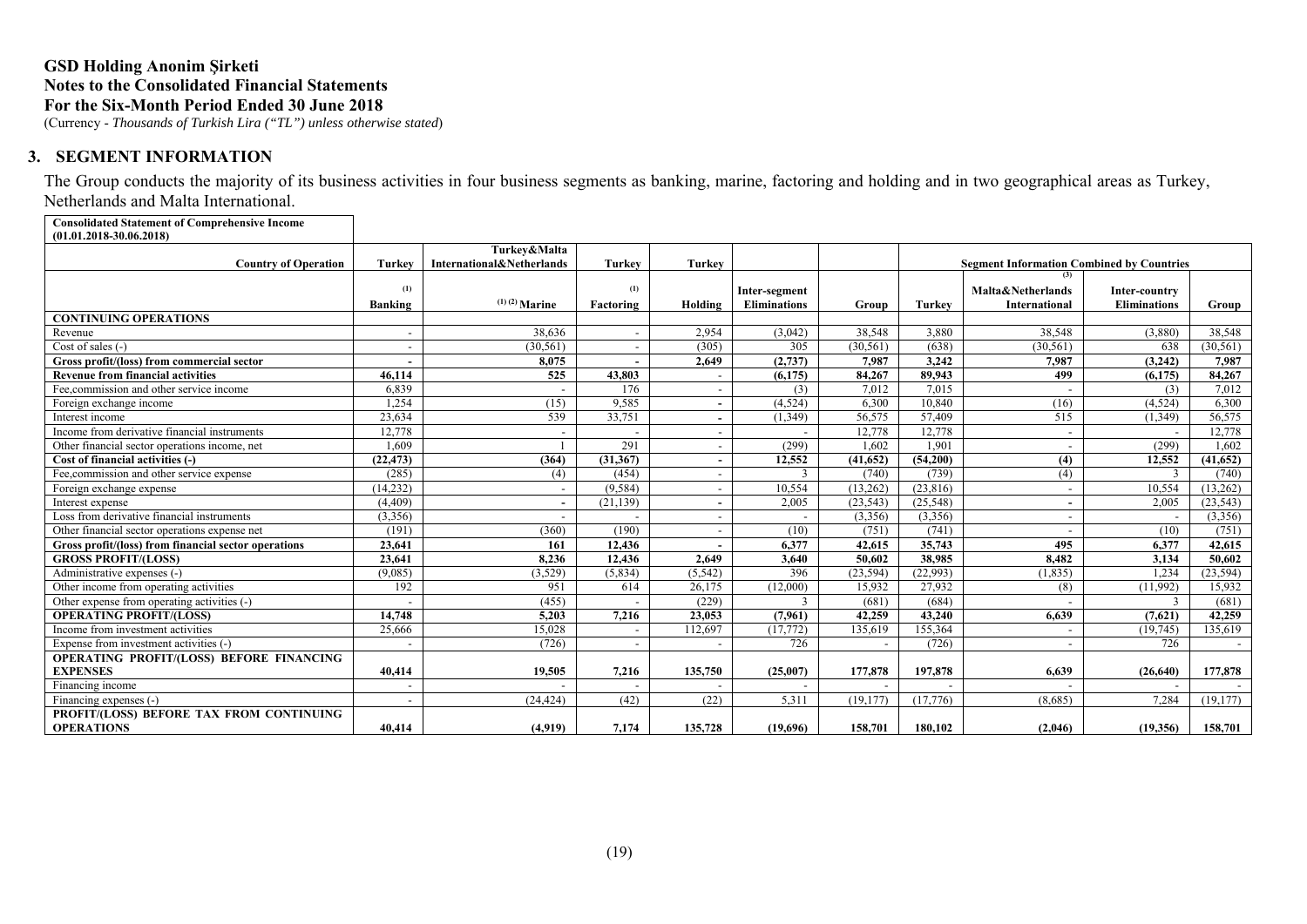(Currency - *Thousands of Turkish Lira ("TL") unless otherwise stated*)

### **3. SEGMENT INFORMATION (continued)**

| Consolidated Statement of Comprehensive Income                     |               |                                      |                  |                          |                          |           |               |                                                  |                          |           |
|--------------------------------------------------------------------|---------------|--------------------------------------|------------------|--------------------------|--------------------------|-----------|---------------|--------------------------------------------------|--------------------------|-----------|
| (continued)                                                        |               |                                      |                  |                          |                          |           |               |                                                  |                          |           |
| $(01.01.2018 - 30.06.2018)$                                        |               |                                      |                  |                          |                          |           |               |                                                  |                          |           |
|                                                                    |               | Turkey&Malta                         |                  |                          |                          |           |               |                                                  |                          |           |
| <b>Country of Operation</b>                                        | <b>Turkey</b> | <b>International&amp;Netherlands</b> | <b>Turkey</b>    | <b>Turkey</b>            |                          |           |               | <b>Segment Information Combined by Countries</b> |                          |           |
|                                                                    |               |                                      |                  |                          |                          |           |               |                                                  |                          |           |
|                                                                    | (1)           |                                      | (1)              |                          | Inter-segment            |           |               | Malta&Netherlands                                | Inter-country            |           |
|                                                                    | Banking       | $(1)$ (2) Marine                     | Factoring        | Holding                  | <b>Eliminations</b>      | Group     | <b>Turkey</b> | International                                    | <b>Eliminations</b>      | Group     |
| Tax income/(expense) from continuing operations                    | (6,187)       | 3,391                                | (1,732)          | (12,759)                 | 339                      | (16,948)  | (17, 138)     | (149)                                            | 339                      | (16,948)  |
| Current tax income/(expense)                                       | (6,039)       | 2,765                                | (1,716)          | (7,610)                  |                          | (12,600)  | (12, 451)     | (149)                                            |                          | (12,600)  |
| Deferred tax income/(expense)                                      | (148)         | 626                                  | (16)             | (5,149)                  | 339                      | (4,348)   | (4,687)       |                                                  | 339                      | (4,348)   |
|                                                                    |               |                                      |                  |                          |                          |           |               |                                                  |                          |           |
| PROFIT/(LOSS)<br><b>CONTINUING</b><br><b>NET</b><br><b>FROM</b>    | 34,227        |                                      |                  |                          |                          |           |               |                                                  |                          |           |
| <b>OPERATIONS</b>                                                  |               | (1,527)                              | 5,442            | 122,969                  | (19,358)                 | 141,753   | 162,964       | (2, 194)                                         | (19, 017)                | 141,753   |
| PROFIT/(LOSS)<br><b>FROM</b><br><b>DISCONTINUED</b><br><b>NET</b>  |               |                                      |                  |                          |                          |           |               |                                                  |                          |           |
| <b>OPERATIONS</b>                                                  |               |                                      |                  |                          |                          |           |               |                                                  |                          |           |
| <b>NET PROFIT/(LOSS)</b>                                           | 34,227        | (1,527)                              | 5.442            | 122,969                  | (19.358)                 | 141,753   | 162.964       | (2, 194)                                         | (19.017)                 | 141,753   |
| Net profit/(loss) (continuing and discontinuing operations)        |               |                                      |                  |                          |                          |           |               |                                                  |                          |           |
| attributable to:                                                   |               |                                      |                  |                          |                          |           |               |                                                  |                          |           |
| Non-controlling interest                                           |               | (295)                                | 564              |                          |                          | 269       | 269           |                                                  |                          | 269       |
| <b>Equity holders of the company</b>                               | 34,227        | (1.232)                              | 4.878            | 122,969                  | (19.358)                 | 141,484   | 162,695       | (2, 194)                                         | (19.017)                 | 141.484   |
| <b>OTHER COMPREHENSIVE INCOME</b>                                  |               |                                      |                  |                          |                          |           |               |                                                  |                          |           |
| Which will be not classified in profit or loss                     | $\sim$        | (2)                                  | (13)             | (20)                     |                          | (35)      | (35)          |                                                  |                          | (35)      |
| Remeasurements of the net defined benefit liability (asset)        | $\sim$        | (2)                                  | (13)             | (20)                     |                          | (35)      | (35)          |                                                  |                          | (35)      |
| Which will be classified in profit or loss                         | $\sim$        | 36,145                               |                  | (2,405)                  | 17,373                   | 51,113    | 13,995        | 19,745                                           | 17,373                   | 51,113    |
| Change in currency translation differences                         | $\sim$        | 36,145                               |                  |                          | 14,968                   | 51,113    | 16,400        | 19,745                                           | 14,968                   | 51,113    |
| Profit/(loss) arising from remeasuring and/or reclassifying        | $\sim$        |                                      |                  |                          |                          |           |               |                                                  |                          |           |
| available for sale financial assets                                |               |                                      |                  | (2,405)                  | 2.405                    |           | (2,405)       |                                                  | 2.405                    |           |
| OTHER COMPREHENSIVE INCOME (AFTER TAX)                             | $\sim$        | 36,143                               | (13)             | (2, 425)                 | 17.373                   | 51,078    | 13,960        | 19,745                                           | 17,373                   | 51,078    |
| <b>TOTAL COMPREHENSIVE INCOME</b>                                  | 34,227        | 34,616                               | 5.429            | 120,544                  | (1,985)                  | 192,831   | 176,924       | 17,551                                           | (1,644)                  | 192,831   |
| Total comprehensive income attributable to:                        |               |                                      |                  |                          |                          |           |               |                                                  |                          |           |
| Non-controlling interest                                           |               | 2,753                                | $\overline{563}$ |                          |                          | 3,316     | 3,316         |                                                  |                          | 3,316     |
| <b>Equity holders of the company</b>                               | 34,227        | 31.863                               | 4.866            | 120,544                  | (1,985)                  | 189,515   | 173,608       | 17,551                                           | (1,644)                  | 189,515   |
|                                                                    |               |                                      |                  |                          |                          |           |               |                                                  |                          |           |
| <b>CONSOLIDATED BALANCE SHEET (30.06.2018)</b>                     |               |                                      |                  |                          |                          |           |               |                                                  |                          |           |
| <b>TOTAL ASSETS</b>                                                | 329,065       | 646,557                              | 289,619          | 703.683                  | (88.839)                 | 1.880.085 | 1,334,328     | 710.064                                          | (164, 307)               | 1,880,085 |
| <b>TOTAL LIABILITIES</b>                                           | 156,167       | 402.681                              | 241,883          | 23,546                   | (89.565)                 | 734,712   | 437,874       | 461.871                                          | (165, 033)               | 734,712   |
| Other segment information (continued and                           |               |                                      |                  |                          |                          |           |               |                                                  |                          |           |
| discontinued operations)                                           |               |                                      |                  |                          |                          |           |               |                                                  |                          |           |
| Capital expenditures                                               | 259           | 71,321                               | 74               | 226                      |                          | 71,880    | 580           | 71,300                                           |                          | 71,880    |
| Depreciation expense                                               | (24)          | (11, 187)                            | (19)             | (396)                    |                          | (11,626)  | (497)         | (11, 129)                                        | $\overline{\phantom{a}}$ | (11,626)  |
| Amortization expense                                               | (34)          | $\overline{\phantom{a}}$             | (3)              | (6)                      | $\overline{\phantom{a}}$ | (43)      | (43)          | $\overline{\phantom{0}}$                         | $\overline{\phantom{a}}$ | (43)      |
| Impairment (losses)/reversal income recognized in income statement | (98)          | (359)                                | 43               | $\overline{\phantom{a}}$ | $\overline{\phantom{a}}$ | (414)     | (414)         |                                                  | $\sim$                   | (414)     |

(1) The marine segment consists of the relevant amounts of GSD Denizcilik Gayrimenkul Insaat Sanayi ve Ticaret A.S. and GSD Shipping B.V., the banking segment consists of the relevant amounts of GSD Bank.<br>(2) The main line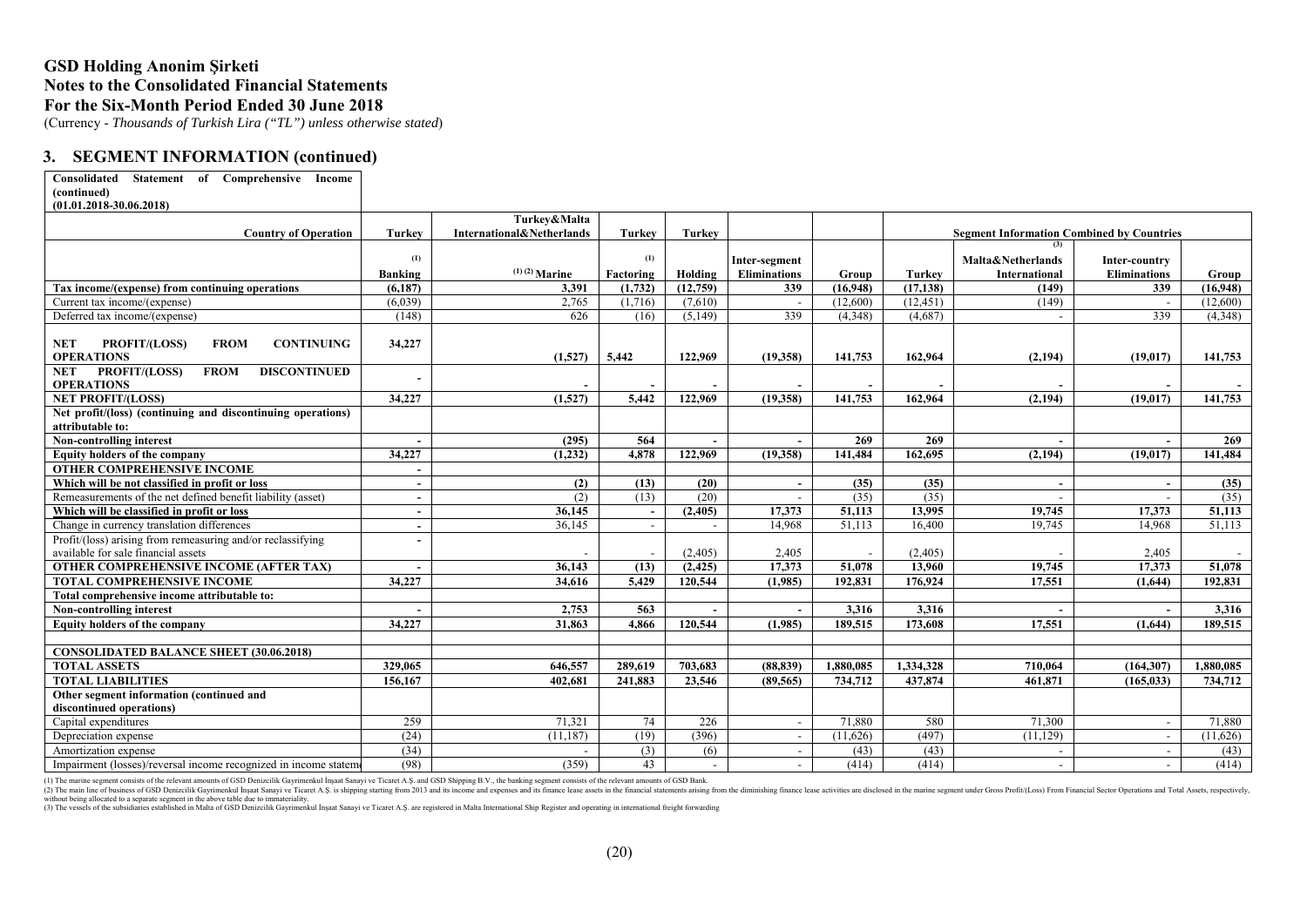(Currency - *Thousands of Turkish Lira ("TL") unless otherwise stated*)

### **3. SEGMENT INFORMATION (continued)**

| <b>Consolidated Statement of Comprehensive Income</b>     |                          |                          |               |                          |                          |           |           |                                                  |                     |           |
|-----------------------------------------------------------|--------------------------|--------------------------|---------------|--------------------------|--------------------------|-----------|-----------|--------------------------------------------------|---------------------|-----------|
| $(01.01.2017 - 30.06.2017)$                               |                          |                          |               |                          |                          |           |           |                                                  |                     |           |
|                                                           |                          | Turkev&Malta             |               |                          |                          |           |           |                                                  |                     |           |
| <b>Country of Operation</b>                               | <b>Turkey</b>            | International            | <b>Turkey</b> | Turkey                   |                          |           |           | <b>Segment Information Combined by Countries</b> |                     |           |
|                                                           |                          |                          |               |                          |                          |           |           | (3)                                              |                     |           |
|                                                           | (1)                      | $(1)$ $(2)$              | (1)           |                          | Inter-segment            |           |           | Malta&Netherlands                                | Inter-country       |           |
|                                                           | Banking                  | Marine                   | Factoring     | Holding                  | <b>Eliminations</b>      | Group     | Turkey    | <b>International</b>                             | <b>Eliminations</b> | Group     |
| <b>CONTINUING OPERATIONS</b>                              |                          |                          |               |                          |                          |           |           |                                                  |                     |           |
| Revenue                                                   | $\sim$                   | 27,103                   |               | 273                      | (273)                    | 27,103    | 953       | 27,103                                           | (953)               | 27,103    |
| Cost of sales (-)                                         | $\sim$                   | (25, 575)                |               | (265)                    | 265                      | (25, 575) | (537)     | (25, 575)                                        | 537                 | (25,575)  |
| Gross profit/(loss) from commercial sector                |                          | 1,528                    |               | 8                        | (8)                      | 1,528     | 416       | 1,528                                            | (416)               | 1,528     |
| <b>Revenue from financial activities</b>                  | 47.095                   | 202                      | 33,191        | $\overline{\phantom{a}}$ | (9,707)                  | 70,781    | 80,295    | 193                                              | (9,707)             | 70,781    |
| Fee.commission and other service income                   | 4,137                    |                          |               |                          | (2)                      | 4,135     | 4,137     |                                                  | (2)                 | 4,135     |
| Foreign exchange income                                   | 5.983                    | 2                        | 7.424         | $\overline{\phantom{a}}$ | (8.316)                  | 5.093     | 13.409    | $\overline{\phantom{a}}$                         | (8.316)             | 5.093     |
| Interest income                                           | 26,853                   | 200                      | 25,051        | $\overline{\phantom{a}}$ | (1,191)                  | 50,913    | 51,911    | 193                                              | (1,191)             | 50,913    |
| Income from derivative financial instruments              | 7.944                    | $\overline{\phantom{a}}$ |               | $\overline{\phantom{a}}$ |                          | 7.944     | 7.944     | $\overline{\phantom{a}}$                         |                     | 7.944     |
| Other financial sector operations income, net             | 2,178                    |                          | 716           | $\overline{\phantom{0}}$ | (198)                    | 2.696     | 2.894     | $\sim$                                           | (198)               | 2.696     |
| Cost of financial activities (-)                          | (20, 597)                | (84)                     | (22,396)      |                          | 11,822                   | (31, 255) | (43, 075) | (2)                                              | 11,822              | (31, 255) |
| Fee, commission and other service expense                 | (231)                    | (2)                      | (179)         |                          | $\mathfrak{D}$           | (410)     | (410)     | (2)                                              |                     | (410)     |
| Foreign exchange expense                                  | (6,889)                  | $\overline{\phantom{a}}$ | (7, 414)      | $\overline{\phantom{0}}$ | 9.635                    | (4,668)   | (14,303)  | $\sim$                                           | 9.635               | (4,668)   |
| Interest expense                                          | (2,706)                  |                          | (14, 649)     |                          | 2,185                    | (15, 170) | (17, 355) | $\sim$                                           | 2,185               | (15, 170) |
| Loss from derivative financial instruments                | (10, 505)                |                          |               |                          | $\overline{\phantom{a}}$ | (10, 505) | (10, 505) | $\overline{\phantom{0}}$                         |                     | (10, 505) |
| Other financial sector operations expense net             | (266)                    | (82)                     | (154)         | $\overline{\phantom{a}}$ | $\overline{\phantom{a}}$ | (502)     | (502)     |                                                  |                     | (502)     |
| Gross profit/(loss) from financial sector operations      | 26.498                   | 118                      | 10.795        | $\overline{\phantom{a}}$ | 2.115                    | 39.526    | 37,220    | 191                                              | 2.115               | 39.526    |
| <b>GROSS PROFIT/(LOSS)</b>                                | 26,498                   | 1.646                    | 10.795        | 8                        | 2.107                    | 41.054    | 37,636    | 1.719                                            | 1.699               | 41.054    |
| Administrative expenses (-)                               | (4, 555)                 | (2,310)                  | (4,613)       | (4,528)                  | 206                      | (15,800)  | (15, 878) | (808)                                            | 886                 | (15,800)  |
| Other income from operating activities                    | 126                      | 1,160                    | 404           | 16,375                   | (10, 865)                | 7,200     | 18,065    | $\sim$                                           | (10, 865)           | 7,200     |
| Other expense from operating activities (-)               | (134)                    | (628)                    |               | (14,048)                 | 8,316                    | (6, 494)  | (14, 810) |                                                  | 8,316               | (6, 494)  |
| <b>OPERATING PROFIT/(LOSS)</b>                            | 21.935                   | (132)                    | 6.586         | (2, 193)                 | (236)                    | 25,960    | 25,013    | 911                                              | 36                  | 25,960    |
| Income from investment activities                         | 30                       | $\overline{\phantom{a}}$ |               | 642                      |                          | 672       | 2,810     | $\sim$                                           | (2,138)             | 672       |
| Expense from investment activities (-)                    |                          |                          |               | (1,601)                  | $\overline{\phantom{a}}$ | (1.601)   | (1.601)   |                                                  |                     | (1,601)   |
| <b>OPERATING PROFIT/(LOSS)</b><br><b>BEFORE FINANCING</b> |                          |                          |               |                          |                          |           |           |                                                  |                     |           |
| <b>EXPENSES</b>                                           | 21,965                   | (132)                    | 6,586         | (3, 152)                 | (236)                    | 25,031    | 26,222    | 911                                              | (2,102)             | 25,031    |
| Financing income                                          | $\overline{\phantom{a}}$ | 145                      |               |                          | (145)                    |           | 145       |                                                  | (145)               |           |
| Financing expenses (-)                                    | $\overline{\phantom{a}}$ | (7,263)                  | (19)          | (48)                     | 381                      | (6,949)   | (2,798)   | (6,670)                                          | 2,519               | (6,949)   |
| PROFIT/(LOSS) BEFORE TAX FROM CONTINUING                  |                          |                          |               |                          |                          |           |           |                                                  |                     |           |
| <b>OPERATIONS</b>                                         | 21.965                   | (7,250)                  | 6.567         | (3,200)                  | $\overline{\phantom{a}}$ | 18.082    | 23.569    | (5,759)                                          | 272                 | 18.082    |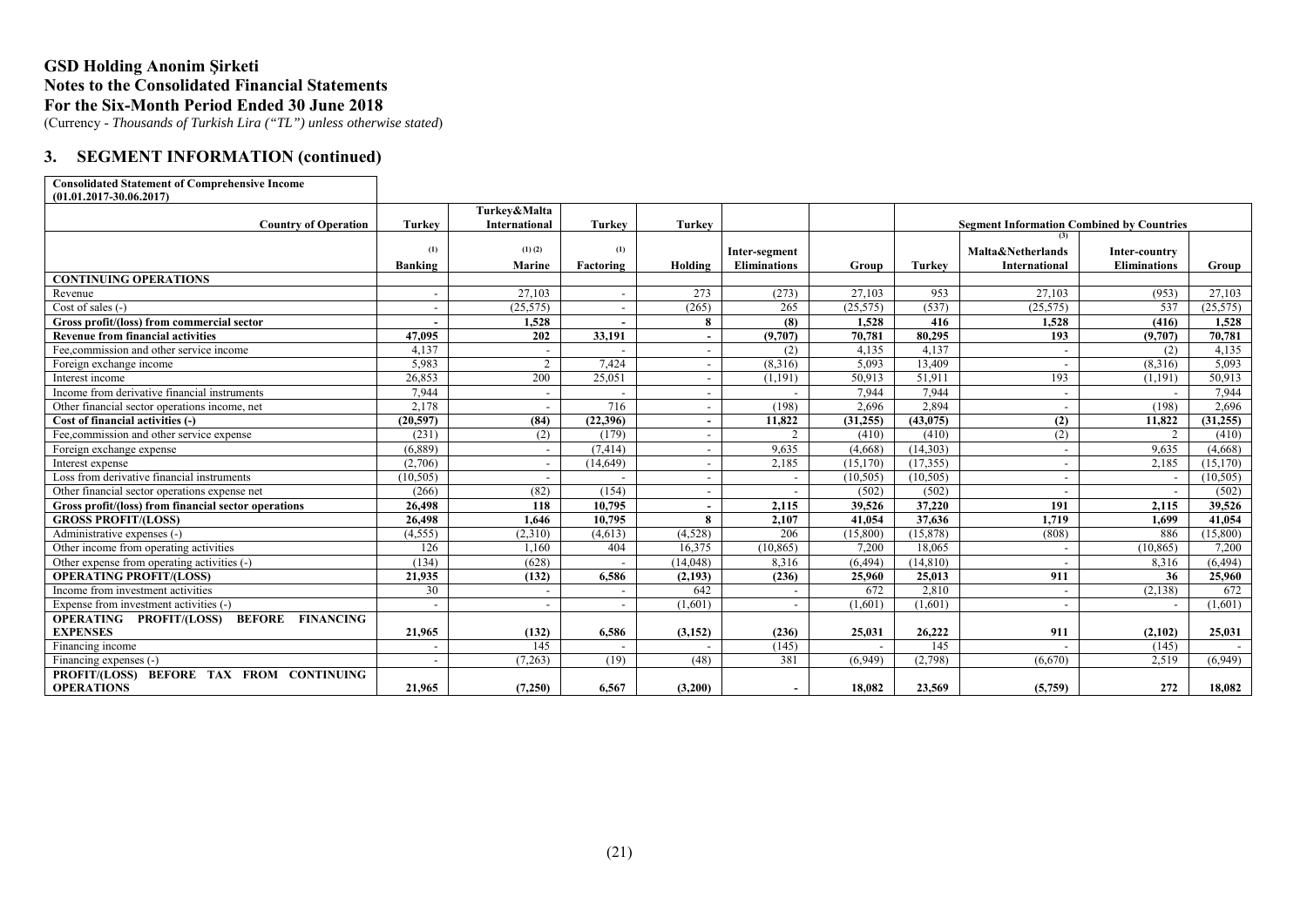(Currency - *Thousands of Turkish Lira ("TL") unless otherwise stated*)

### **3. SEGMENT INFORMATION (continued)**

| <b>Consolidated Statement of Comprehensive Income (continued)</b><br>$(01.01.2017 - 30.06.2017)$ |                          |                      |                |                          |                          |                |           |                                                  |                     |           |
|--------------------------------------------------------------------------------------------------|--------------------------|----------------------|----------------|--------------------------|--------------------------|----------------|-----------|--------------------------------------------------|---------------------|-----------|
|                                                                                                  |                          | Turkev&Malta         |                |                          |                          |                |           |                                                  |                     |           |
| <b>Country of Operation</b>                                                                      | Turkey                   | <b>International</b> | <b>Turkey</b>  | <b>Turkey</b>            |                          |                |           | <b>Segment Information Combined by Countries</b> |                     |           |
|                                                                                                  |                          |                      |                |                          |                          |                |           | (3)                                              |                     |           |
|                                                                                                  | (1)                      | $(1)$ $(2)$          | (1)            |                          | Inter-segment            |                |           | Malta&Netherlands                                | Inter-country       |           |
|                                                                                                  | <b>Banking</b>           | Marine               | Factoring      | Holding                  | <b>Eliminations</b>      | Group          | Turkey    | <b>International</b>                             | <b>Eliminations</b> | Group     |
| Tax income/(expense) from continuing operations                                                  | (4, 424)                 | 270                  | (1,388)        | 75                       |                          | (5, 467)       | (5, 467)  |                                                  |                     | (5, 467)  |
| Current tax income/(expense)                                                                     | (4,269)                  | 32                   | (1,380)        |                          | $\overline{a}$           | (5,617)        | (5,617)   | $\overline{\phantom{a}}$                         |                     | (5,617)   |
| Deferred tax income/(expense)                                                                    | (155)                    | 238                  | (8)            | 75                       | $\overline{\phantom{a}}$ | 150            | 150       |                                                  |                     | 150       |
| NET PROFIT/(LOSS) FROM CONTINUING OPERATIONS                                                     | 17,541                   | (6.980)              | 5,179          | (3, 125)                 | $\blacksquare$           | 12.615         | 18.102    | (5,759)                                          | 272                 | 12,615    |
| PROFIT/(LOSS)<br><b>FROM</b><br><b>DISCONTINUED</b><br><b>NET</b><br><b>OPERATIONS</b>           |                          |                      |                |                          | $\overline{\phantom{a}}$ |                |           |                                                  |                     |           |
| <b>NET PROFIT/(LOSS)</b>                                                                         | 17,541                   | (6.980)              | 5,179          | (3, 125)                 | $\overline{\phantom{a}}$ | 12,615         | 18.102    | (5,759)                                          | 272                 | 12,615    |
| Net profit/(loss) (continuing and discontinuing operations)<br>attributable to:                  |                          |                      |                |                          |                          |                |           |                                                  |                     |           |
| Non-controlling interest                                                                         |                          | (1,239)              | 536            |                          | $\overline{\phantom{a}}$ | (703)          | (703)     |                                                  |                     | (703)     |
| Equity holders of the company                                                                    | 17.541                   | (5,741)              | 4.643          | (3, 125)                 | $\overline{\phantom{a}}$ | 13.318         | 18.805    | (5,759)                                          | 272                 | 13,318    |
| <b>OTHER COMPREHENSIVE INCOME</b>                                                                |                          |                      |                |                          |                          |                |           |                                                  |                     |           |
| Which will be not classified in profit or loss                                                   | $\overline{\phantom{a}}$ | (34)                 | $\overline{2}$ | (7)                      | $\blacksquare$           | (39)           | (39)      | $\overline{\phantom{a}}$                         |                     | (39)      |
| Defined benefit plans re-measurement gains / losses                                              | $\overline{\phantom{a}}$ | (34)                 | 2              | (7)                      | $\overline{a}$           | (39)           | (39)      |                                                  |                     | (39)      |
| Which will be classified in profit or loss                                                       | $\overline{\phantom{a}}$ | (614)                |                | 7.460                    | (119)                    | 6.727          | 6.979     | (133)                                            | (119)               | 6,727     |
| Change in currency translation differences                                                       |                          | (614)                |                |                          | (119)                    | (733)          | (481)     | (133)                                            | (119)               | (733)     |
| Profit/(loss) arising from remeasuring and/or reclassifying                                      |                          |                      |                |                          |                          |                |           |                                                  |                     |           |
| available for sale financial assets                                                              | $\overline{\phantom{0}}$ |                      |                | 7,460                    |                          | 7.460          | 7.460     |                                                  |                     | 7,460     |
| OTHER COMPREHENSIVE INCOME (AFTER TAX)                                                           |                          | (648)                | $\overline{2}$ | 7,453                    | (119)                    | 6.688          | 6.940     | (133)                                            | (119)               | 6,688     |
| <b>TOTAL COMPREHENSIVE INCOME</b>                                                                | 17.541                   | (7.628)              | 5,181          | 4,328                    | (119)                    | 19.303         | 25,042    | (5, 892)                                         | 153                 | 19.303    |
| Total comprehensive income attributable to:                                                      |                          |                      |                |                          |                          |                |           |                                                  |                     |           |
| Non-controlling interest                                                                         |                          | (1,352)              | 536            |                          |                          | (816)          | (816)     |                                                  |                     | (816)     |
| <b>Equity holders of the company</b>                                                             | 17.541                   | (6.276)              | 4.645          | 4.328                    | (119)                    | 20.119         | 25,858    | (5.892)                                          | 153                 | 20.119    |
|                                                                                                  |                          |                      |                |                          |                          |                |           |                                                  |                     |           |
| <b>CONSOLIDATED BALANCE SHEET (30.06.2016)</b>                                                   |                          |                      |                |                          |                          |                |           |                                                  |                     |           |
| <b>TOTAL ASSETS</b>                                                                              | 268,401                  | 390,564              | 254,961        | 609.247                  | (96,680)                 | 1,426,493      | 1,221,163 | 381,257                                          | (175, 927)          | 1,426,493 |
| <b>TOTAL LIABILITIES</b>                                                                         | 138,855                  | 267,827              | 214,052        | 9,482                    | (96,680)                 | 533,536        | 363,249   | 346,214                                          | (175, 927)          | 533,536   |
| Other segment information (continued and<br>discontinued operations)                             |                          |                      |                |                          |                          |                |           |                                                  |                     |           |
| (Advances given)/Transfer of advances given for capital expenditures                             | $\overline{a}$           | 11,626               |                |                          | (11,626)                 | $\overline{a}$ |           | 11,626                                           | (11,626)            | $\sim$    |
| Capital expenditures                                                                             | 54                       |                      |                | 588                      | $\overline{\phantom{a}}$ | 642            | 642       |                                                  |                     | 642       |
| Depreciation expense                                                                             | (23)                     | (8,776)              | (20)           | (320)                    | $\overline{\phantom{a}}$ | (9,139)        | (374)     | (8,765)                                          |                     | (9,139)   |
| Amortization expense                                                                             | (17)                     |                      | (1)            | (15)                     |                          | (33)           | (33)      |                                                  |                     | (33)      |
| Impairment (losses)/reversal income recognized in income statement                               | 1.735                    | (83)                 | 509            | $\overline{\phantom{a}}$ | (426)                    | 1.735          | 2.161     |                                                  | (462)               | 1,735     |

(1) The marine segment consists of the relevant amounts of GSD Denizcilik Gayrimenkul Insaat Sanayi ve Ticaret A.S., the factoring segment consists of the relevant amounts of GSD Faktoring segment consists of the relevant From Financial Sector Operations and Total Assets, respectively, without being allocated to a separate segment in the above table due to its decreasing materiality.

(3) The vessels of the subsidiaries established in Malta of GSD Denizcilik Gayrimenkul İnşaat Sanayi ve Ticaret A.Ş. are registered in Malta International Ship Register and operating in international freight forwarding.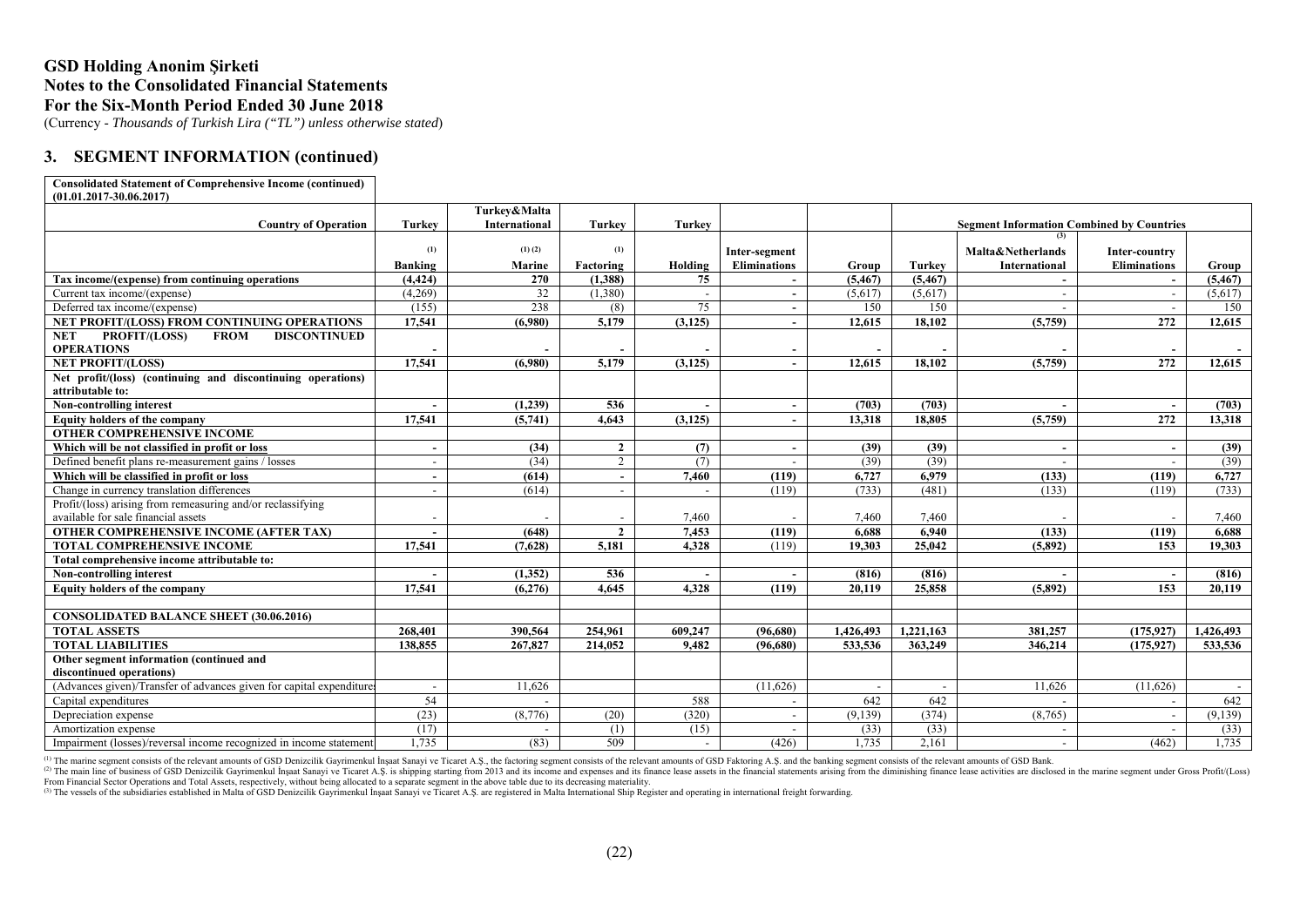*(Currency - Thousands of Turkish Lira ("TL") unless otherwise stated)*

#### **4. CASH AND CASH EQUIVALENTS**

#### **Cash and cash equivalents in the statement of financial position:**

| <b>Continuing Operations</b>                            |         | 30 June 2018 31 December 2017 |
|---------------------------------------------------------|---------|-------------------------------|
|                                                         |         |                               |
| Cash on hand                                            |         |                               |
| Balances with the Central Bank                          | 6.240   | 5,469                         |
| <b>Cash and balances with the Central Bank</b>          | 6.243   | 5,471                         |
| Deposits with other banks and financial institutions    | 164,862 | 111,848                       |
| <b>Required Reserves</b>                                | 8,511   | 9,872                         |
| Cash and cash equivalents in the statement of financial |         |                               |
| position                                                | 179,616 | 127,191                       |

### **5. MARKETABLE SECURITIES**

#### **a) Financial assets– fair value through profit/loss**

|                                               |         |                 |       | <b>GSD Holding A.S's Shareholding</b>                    |       |
|-----------------------------------------------|---------|-----------------|-------|----------------------------------------------------------|-------|
| <b>30 June 2018</b>                           |         |                 |       |                                                          |       |
| Financial assets- fair value through Carrying |         | Paid            |       |                                                          |       |
| profit/loss                                   |         |                 |       | Value Capital Direct $(\%)$ Indirect $(\%)$ Total $(\%)$ |       |
| Silopi Elektrik Üretim A.Ş. (*)               |         | 595,672 202,050 | 15.00 | 0.00                                                     | 15.00 |
| Borsa İstanbul A.Ş. (*)                       |         | 1.517 423.234   |       | 0.36                                                     | 0.36  |
| Total                                         | 597,189 |                 |       |                                                          |       |

(\*)In the consolidated financial statements for the year ended 31 December 2017, the shares that are shown in the available-for-sale financial assets have started to be monitored in the financial assets which are measured at fair value through profit or loss in accordance with IFRS 9. The prior year financial statements and footnotes have not been restated.

|                                          |          |         |       | <b>GSD Holding A.S's Shareholding</b>                       |       |
|------------------------------------------|----------|---------|-------|-------------------------------------------------------------|-------|
| 31 December 2017                         | Carrying | Paid    |       |                                                             |       |
| Available-for-sale investment securities |          |         |       | Value Capital Direct $(\% )$ Indirect $(\% )$ Total $(\% )$ |       |
| Silopi Elektrik Üretim A.Ş.              | 499.816  | 202.050 | 15.00 | 0.00                                                        | 15.00 |
| Borsa İstanbul A.S.                      | 160      | 423.234 |       | 0.04                                                        | 0.04  |
| Total                                    | 499.976  |         |       |                                                             |       |

#### **b) Held to maturity securities**

As at 30 June 2018 and 31 December 2017, the Group has no held to maturity investment security.

#### **c) Marketable securities given as a guarantee**

As at 30 June 2018 and 31 December 2017, there is no marketable securities given as a guarantee.

#### **d) Unquoted equity instruments**

The unconsolidated subsidiaries and other unquoted equity instruments which are classified in the "unquoted equity instruments" caption in the consolidated financial statements as at 30 June 2018 and 31 December 2017 are as follows:

|                  |     | 30 June 2018 31 December 2017 |
|------------------|-----|-------------------------------|
| GSD Eğitim Vakfı | 377 | 775                           |
| <b>Total</b>     | 377 | ゥヮヮ                           |

#### **6. EQUITY ACCOUNTED INVESTEES**

None.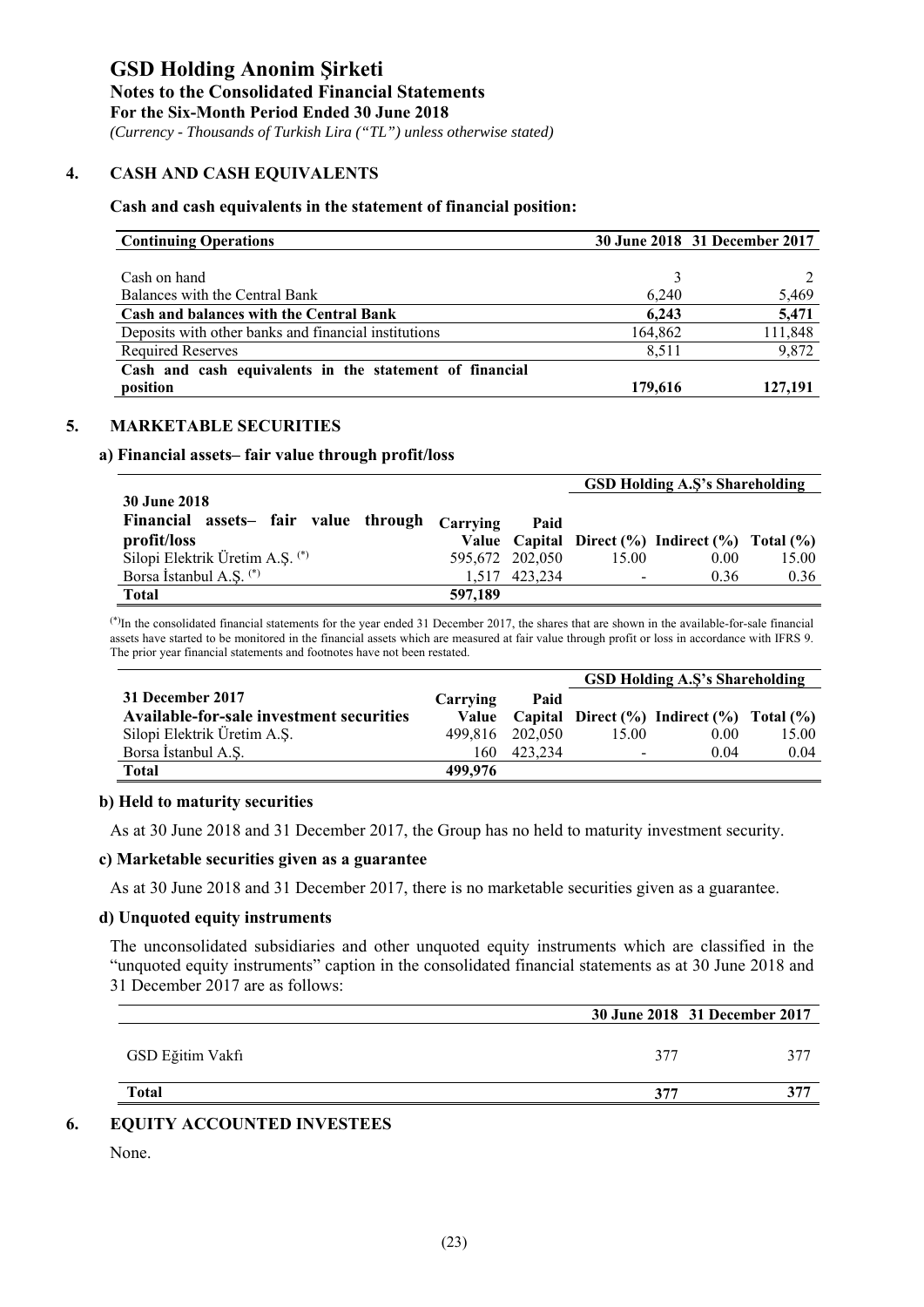# **Notes to the Consolidated Financial Statements**

**For the Six-Month Period Ended 30 June 2018** 

 *(Currency - Thousands of Turkish Lira ("TL") unless otherwise stated)*

### **7. TRADE RECEIVABLES AND PAYABLES**

### **a) Short Term Trade Receivables**

|                                                           |         | 30 June 2018 31 December 2017 |
|-----------------------------------------------------------|---------|-------------------------------|
| Trade receivables from maritime activities                | 5,754   | 3,122                         |
| Costumers                                                 |         |                               |
| Export goods receivables                                  | 1,981   | 1,981                         |
| Less: Provision for doubtful trade receivables            | (1.981) | (1,981)                       |
| Total, net                                                | 5,765   | 3,133                         |
| Movement in the provision for doubtful trade receivables: |         |                               |
|                                                           |         | 30 June 2018 31 December 2017 |
| Allowance at the beginning of year                        | 1.981   | 1.981                         |

Provision for doubtful receivables - -Recoveries - - **Provision net of recoveries**  $\qquad$  -

**Allowance at the end of period** 1,981 1,981

### **b) Trade Payables**

|                                     |       | 30 June 2018 31 December 2017 |
|-------------------------------------|-------|-------------------------------|
| Payables to suppliers               | 368   |                               |
| Payables to marine sector suppliers | 1,173 | 597                           |
| Export trade payables               | $T^*$ |                               |
| Total                               | 1.618 | 795                           |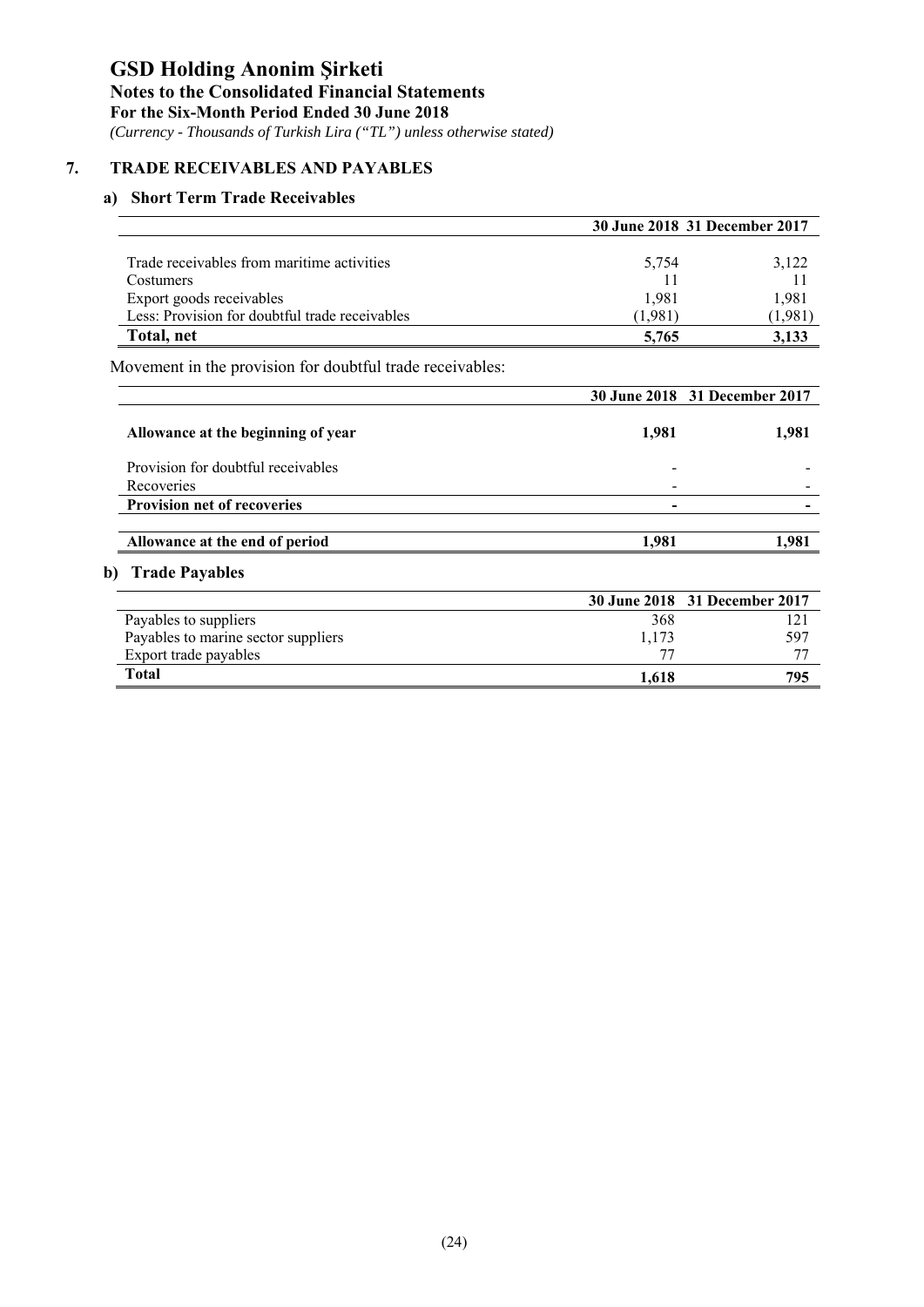### **Notes to the Consolidated Financial Statements**

**For the Six-Month Period Ended 30 June 2018** 

 *(Currency - Thousands of Turkish Lira ("TL") unless otherwise stated)*

### **8. RECEIVABLES AND PAYABLES FROM FINANCE ACTIVITIES**

### **a) Loans and Advances to Customers**

|                                                  | <b>30 June 2018</b> |                              |                                |                                 |                     |                                |  |  |  |
|--------------------------------------------------|---------------------|------------------------------|--------------------------------|---------------------------------|---------------------|--------------------------------|--|--|--|
|                                                  |                     | Amount                       |                                | Effective interest rate $(\% )$ |                     |                                |  |  |  |
|                                                  | Turkish<br>lira     | Foreign<br>currency          | Foreign<br>currency<br>indexed | Turkish<br>lira                 | Foreign<br>currency | Foreign<br>currency<br>indexed |  |  |  |
| Corporate loans                                  | 218,101             | 54,075                       | 7,183                          | 12.48-32.00                     | $6.25 - 8.50$       | $6.00 - 6.00$                  |  |  |  |
| <b>Total</b>                                     | 218,101             | 54,075                       | 7,183                          |                                 |                     |                                |  |  |  |
| Loans in arrears<br>Less: Allowance for          | 3,963               | $\qquad \qquad \blacksquare$ | -                              |                                 |                     |                                |  |  |  |
| impairment on loans<br>and advances to customers | (5,402)             | -                            | $\overline{\phantom{a}}$       |                                 |                     |                                |  |  |  |
| Total, net                                       | 216,662             | 54,075                       | 7,183                          |                                 |                     |                                |  |  |  |

|                                                  |                        | 31 December 2017         |                                |                 |                                 |                                |  |  |  |  |
|--------------------------------------------------|------------------------|--------------------------|--------------------------------|-----------------|---------------------------------|--------------------------------|--|--|--|--|
|                                                  |                        | Amount                   |                                |                 | Effective interest rate $(\% )$ |                                |  |  |  |  |
|                                                  | <b>Turkish</b><br>lira | Foreign<br>currency      | Foreign<br>currency<br>indexed | Turkish<br>lira | Foreign<br>currency             | Foreign<br>currency<br>indexed |  |  |  |  |
| Corporate loans                                  | 186,957                | $\blacksquare$           | 8,335                          | 12.48-21.75     | ۰.                              | $6.00 - 6.25$                  |  |  |  |  |
| <b>Total</b>                                     | 186,957                | $\overline{\phantom{a}}$ | 8,335                          |                 |                                 |                                |  |  |  |  |
| Loans in arrears<br>Less: Allowance for          | 3,936                  | -                        | $\overline{\phantom{a}}$       |                 |                                 |                                |  |  |  |  |
| impairment on loans<br>and advances to customers | (5,561)                | $\overline{\phantom{a}}$ | $\overline{\phantom{a}}$       |                 |                                 |                                |  |  |  |  |
| Total, net                                       | 185,332                |                          | 8,335                          |                 |                                 |                                |  |  |  |  |

Movements in the allowance for impairment:

|                                                                | <b>Continuing Operations</b> |                               |
|----------------------------------------------------------------|------------------------------|-------------------------------|
|                                                                |                              | 30 June 2018 31 December 2017 |
|                                                                |                              |                               |
| Allowance at the beginning of the year                         | 5,561                        | 6,903                         |
| IFRS 9 transition impact $(*)$                                 | (256)                        |                               |
| Recoveries                                                     | (62)                         | (1,988)                       |
| Allowance for impairment                                       | 159                          | 646                           |
| Allowance net of recoveries                                    | 97                           | 1,342                         |
| Loans written off during the period                            |                              |                               |
| Transfer from continuing operations to discontinued operations |                              |                               |
| Allowance at the end of the period                             | 5,402                        | 5,561                         |

(\*) The amount comprises of the IFRS 9 adjustment of GSD Yatırım Bankası A.Ş presented in retained earnings. The Group has initially applied IFRS 9 at 1 January 2018, under the transition method chosen, comparative balances are not restated.

As at 30 June 2018 and 31 December 2017, interest rates on loans and advances to customers are fixed. The Group has not accured interest for non performing loans. As at 30 June 2018, unaccrued interest loan amount is TL 3,963 (31 December 2017: TL 3,936).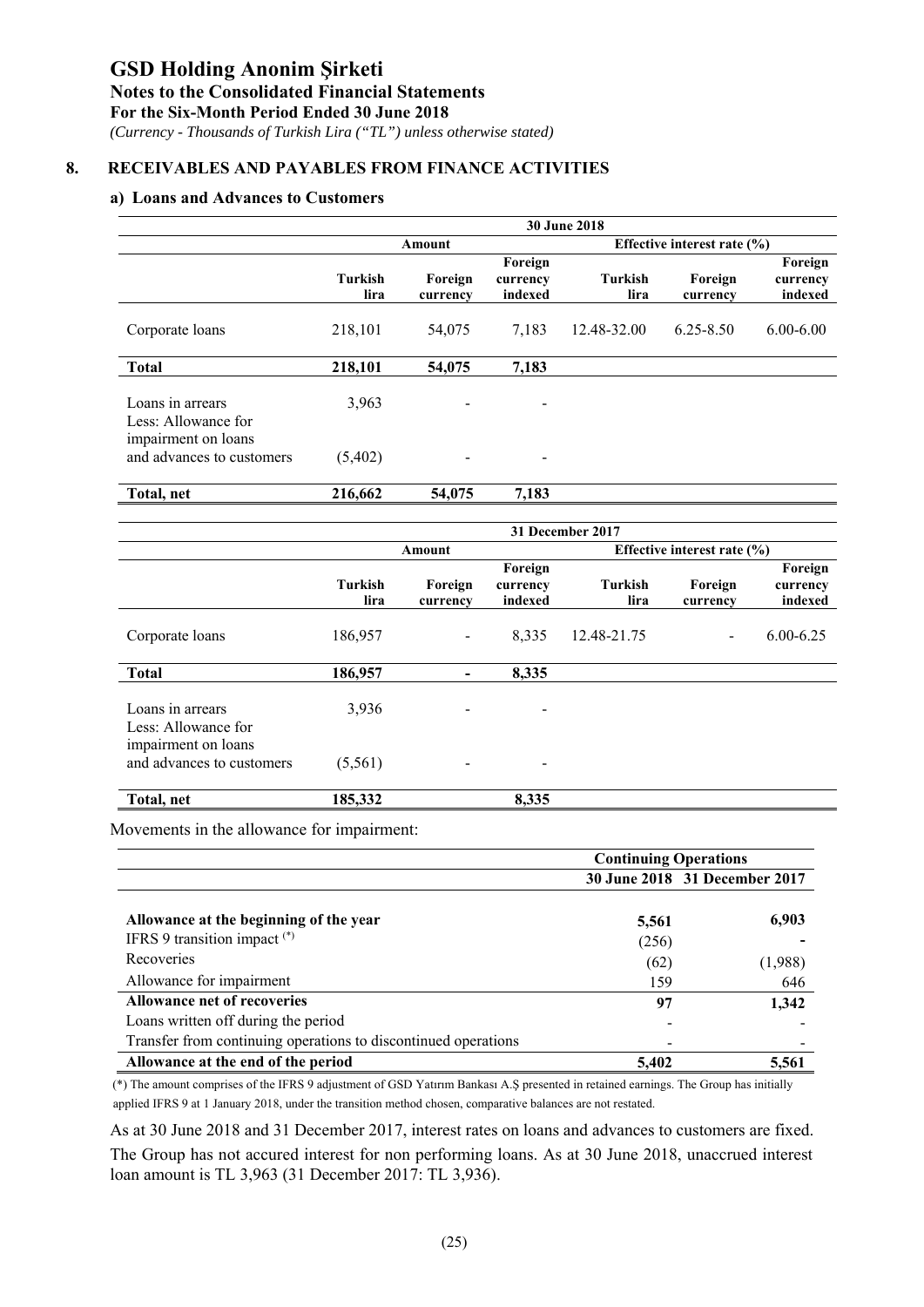# **Notes to the Consolidated Financial Statements**

**For the Six-Month Period Ended 30 June 2018** 

 *(Currency - Thousands of Turkish Lira ("TL") unless otherwise stated)*

# **8. RECEIVABLES AND PAYABLES FROM FINANCE ACTIVITIES (continued)**

### **b) Factoring Receivables and Payables**

|                                                 | 30 June 2018 |                          |                          |                                 |                |           |  |  |
|-------------------------------------------------|--------------|--------------------------|--------------------------|---------------------------------|----------------|-----------|--|--|
|                                                 |              | Amount                   |                          | Effective interest rate $(\% )$ |                |           |  |  |
|                                                 |              | Foreign                  |                          |                                 | Foreign        |           |  |  |
|                                                 | Turkish      | Currency                 | Foreign                  | Turkish                         | Currency       | Foreign   |  |  |
|                                                 | Lira         | <b>Indexed</b>           | Currency                 | Lira                            | <b>Indexed</b> | Currency  |  |  |
|                                                 |              |                          |                          |                                 |                |           |  |  |
| Factoring receivables                           | 286,703      |                          |                          | 1,139 14.00-41.00               |                | 8.01-8.01 |  |  |
| Doubtful factoring receivables                  | 3,843        | $\overline{\phantom{a}}$ | $\overline{\phantom{0}}$ | $\overline{\phantom{a}}$        |                |           |  |  |
|                                                 |              |                          |                          |                                 |                |           |  |  |
| <b>Total factoring receivables</b>              | 290,546      | -                        | 1,139                    |                                 |                |           |  |  |
|                                                 |              |                          |                          |                                 |                |           |  |  |
| Less: Provision<br>doubtful<br>for<br>factoring |              |                          |                          |                                 |                |           |  |  |
| receivables                                     | (3,168)      |                          |                          |                                 |                |           |  |  |
| Factoring receivables, net                      | 287,378      |                          | 1,139                    |                                 |                |           |  |  |
|                                                 |              | ۰                        |                          |                                 |                |           |  |  |
| <b>Factoring payables</b>                       | 2,738        |                          | 58                       |                                 |                |           |  |  |
|                                                 |              |                          |                          |                                 |                |           |  |  |
|                                                 |              |                          |                          | $21$ December $2017$            |                |           |  |  |

|                                                    | 31 December 2017 |                          |                          |             |                                 |           |  |  |
|----------------------------------------------------|------------------|--------------------------|--------------------------|-------------|---------------------------------|-----------|--|--|
|                                                    |                  | Amount                   |                          |             | Effective interest rate $(\% )$ |           |  |  |
|                                                    |                  | Foreign                  |                          |             | Foreign                         |           |  |  |
|                                                    | Turkish          | Currency                 | Foreign                  | Turkish     | Currency                        | Foreign   |  |  |
|                                                    | Lira             | <b>Indexed</b>           | Currency                 | Lira        | <b>Indexed</b>                  | Currency  |  |  |
| Factoring receivables                              | 344,199          | $\overline{\phantom{a}}$ | 1,367                    | 14.00-48.00 |                                 | 7.51-8.31 |  |  |
| Doubtful factoring receivables                     | 3,231            | $\overline{\phantom{a}}$ | $\overline{\phantom{a}}$ |             |                                 |           |  |  |
| <b>Total factoring receivables</b>                 | 347,430          | -                        | 1,367                    |             |                                 |           |  |  |
| Provision<br>for<br>doubtful<br>factoring<br>Less: |                  |                          |                          |             |                                 |           |  |  |
| receivables                                        | (3,211)          | $\overline{\phantom{a}}$ | $\overline{\phantom{a}}$ |             |                                 |           |  |  |
| Factoring receivables, net                         | 344,219          | $\overline{\phantom{a}}$ | 1.367                    |             |                                 |           |  |  |
| <b>Factoring payables</b>                          | 1,762            | ۰                        | 50                       |             |                                 |           |  |  |

Movement in the provision for doubtful factoring receivables:

|                                                     | 30 June 2018 31 December 2017 |       |
|-----------------------------------------------------|-------------------------------|-------|
|                                                     |                               |       |
| Provision at the beginning of year                  | 3,211                         | 3,335 |
| Recoveries                                          | (221)                         | (808) |
| Provision for doubtful factoring receivables        | 178                           | 684   |
| <b>Provision net of recoveries</b>                  | (43)                          | (124) |
| Factoring receivables written off during the period |                               |       |
| Provision at the end of period                      | 3,168                         | 3.211 |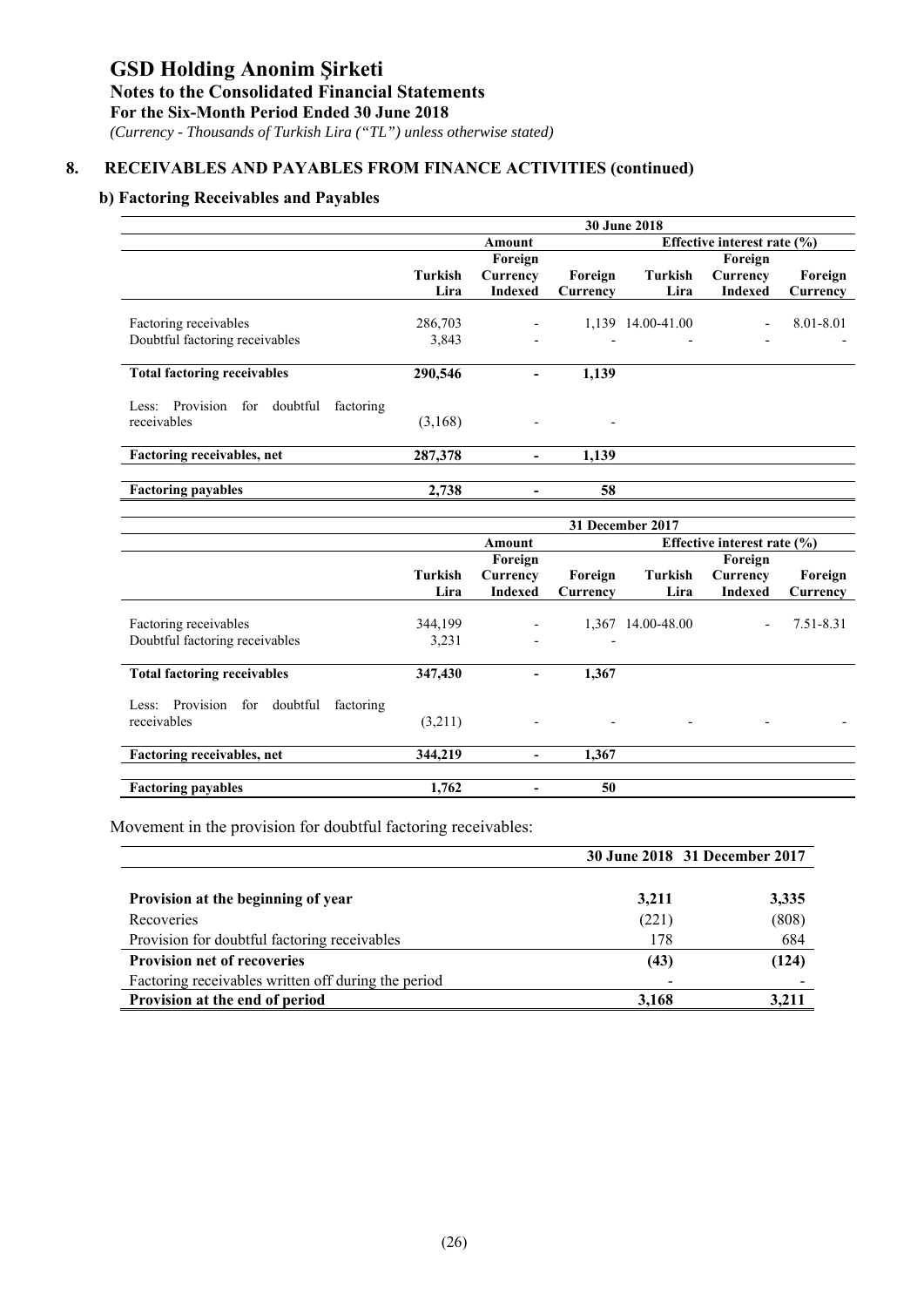# **Notes to the Consolidated Financial Statements**

**For the Six-Month Period Ended 30 June 2018** 

 *(Currency - Thousands of Turkish Lira ("TL") unless otherwise stated)*

# **8. RECEIVABLES AND PAYABLES FROM FINANCE ACTIVITIES (continued)**

### **c) Finance Lease Receivables, Net**

|                                                           | 30 June 2018 31 December 2017 |         |
|-----------------------------------------------------------|-------------------------------|---------|
| Invoiced lease receivables                                | 27                            | 24      |
| Not later than 1 year                                     |                               |         |
| Later than 1 year but not later than 5 years              |                               |         |
| Doubtful finance lease receivables                        | 3,501                         | 3,142   |
| Finance lease receivables, gross                          | 3,528                         | 3,166   |
| Less: Unearned interest income                            | (4)                           | (3)     |
| Less: Provision for doubtful finance lease receivables    | (3,501)                       | (3,142) |
| Finance lease receivables, net                            | 23                            | 21      |
| The aging of net finance lease receivables is as follows: |                               |         |
|                                                           | 30 June 2018 31 December 2017 |         |
| Not later than 1 year                                     | 23                            | 21      |
| Finance lease receivables, net                            | 23                            | 21      |

|                                                         |       | 30 June 2018 31 December 2017 |
|---------------------------------------------------------|-------|-------------------------------|
|                                                         |       |                               |
| Provision at the beginning of year                      | 3,142 | 2.870                         |
| Provision for doubtful lease receivables                | 359   | 274                           |
| Recoveries                                              |       |                               |
| <b>Provision net of recoveries</b>                      | 359   | 272                           |
| Finance lease receivables written off during the period |       |                               |
| Provision at the end of period                          | 3.501 | 3.142                         |

### **d) Funds Borrowed**

|                   | <b>30 June 2018</b>      |                     |                                    |                     |                                           | 31 December 2017    |                          |                     |  |
|-------------------|--------------------------|---------------------|------------------------------------|---------------------|-------------------------------------------|---------------------|--------------------------|---------------------|--|
|                   |                          | Amount              | <b>Effective interest rate (%)</b> |                     | Effective interest rate $(\% )$<br>Amount |                     |                          |                     |  |
|                   | Turkish<br>Lira          | Foreign<br>Currency | Turkish<br>Lira                    | Foreign<br>Currency | <b>Turkish</b><br>Lira                    | Foreign<br>Currency | <b>Turkish</b><br>Lira   | Foreign<br>Currency |  |
| <b>Short term</b> | 176,475                  | 9.738               |                                    |                     | 248,482                                   | 16,753              | $\overline{\phantom{0}}$ |                     |  |
| Fixed interest    | 176,475                  | 9,738               | 15.10-24.00                        | $2.67 - 5.70$       | 248,482                                   | 16,753              | 15.10-16.25              | $2.67 - 5.60$       |  |
| Floating interest | $\overline{\phantom{0}}$ |                     | $\overline{\phantom{0}}$           |                     |                                           |                     | $\overline{\phantom{a}}$ |                     |  |
| Medium/Long       | ۰                        | 366,362             |                                    |                     |                                           |                     |                          |                     |  |
| Term              |                          |                     |                                    |                     | $\overline{\phantom{a}}$                  | 250,385             | $\overline{\phantom{a}}$ |                     |  |
| Fixed interest    | $\overline{\phantom{a}}$ | 114,446             | $\overline{\phantom{0}}$           | $4.50 - 5.80$       | $\overline{\phantom{a}}$                  | 90,578              | $\overline{\phantom{a}}$ | 4,50-5,80           |  |
| Floating interest | $\overline{\phantom{a}}$ | 251.916             | ٠                                  | 5.16-5.62           | $\overline{\phantom{a}}$                  | 159,807             | $\blacksquare$           | 4,18-4,82           |  |
| <b>Total</b>      | 176.475                  | 376,100             |                                    |                     | 248,482                                   | 267,138             |                          |                     |  |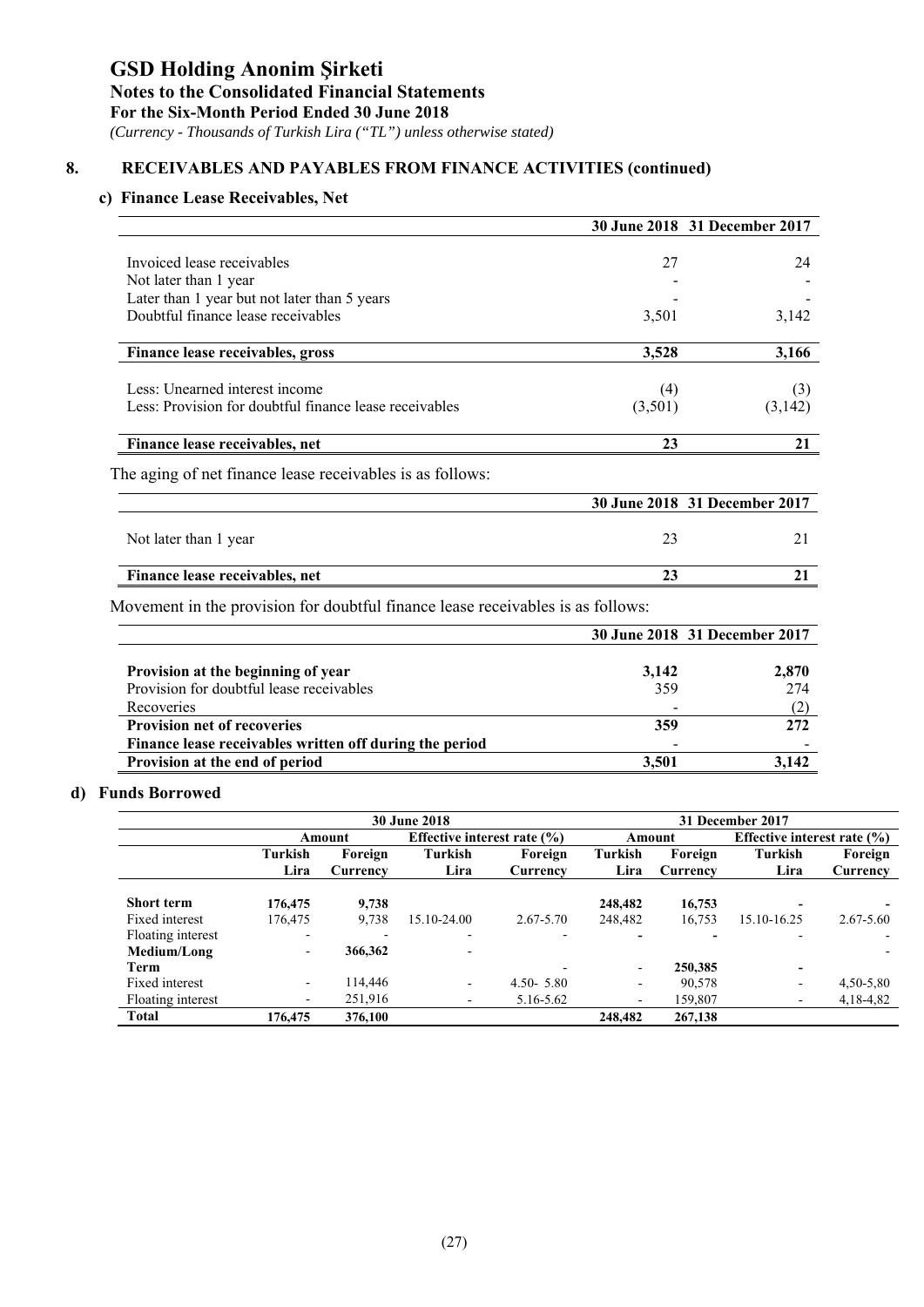*(Currency - Thousands of Turkish Lira ("TL") unless otherwise stated)*

### **8. RECEIVABLES AND PAYABLES FROM FINANCE ACTIVITIES (continued)**

Repayment schedule of borrowings initially recognized as medium/long term borrowings is as follows:

|                  | <b>30 June 2018</b> |                      | 31 December 2017         |                      |  |
|------------------|---------------------|----------------------|--------------------------|----------------------|--|
|                  | <b>Fixed rate</b>   | <b>Floating rate</b> | <b>Fixed rate</b>        | <b>Floating rate</b> |  |
| Less than 1 year | 46,627              | 28,834               | 4.955                    | 18,125               |  |
| Up to 2 year     | 67,819              | 51,663               | 85,623                   | 17,482               |  |
| Up to 3 year     |                     | 62,108               |                          | 35,946               |  |
| Up to 4 year     | -                   | 108,415              | $\overline{\phantom{0}}$ | 76,278               |  |
| More than 5 year |                     | 896                  | -                        | 11,976               |  |
| <b>Total</b>     | 114,446             | 251,916              | 90,578                   | 159,807              |  |

### **e) Other money market deposits**

|                  | <b>30 June 2018</b> |                          |             |                                 | 31 December 2017 |          |                |                                 |  |
|------------------|---------------------|--------------------------|-------------|---------------------------------|------------------|----------|----------------|---------------------------------|--|
|                  |                     | Amount                   |             | Effective interest rate $(\% )$ |                  | Amount   |                | Effective interest rate $(\% )$ |  |
|                  | Turkish             | Foreign                  | Turkish     | Foreign                         | Turkish          | Foreign  | Turkish        | Foreign                         |  |
|                  | Lira                | currency                 | Lira        | currency                        | Lira             | currency | Lira           | currency                        |  |
|                  |                     |                          |             |                                 |                  |          |                |                                 |  |
| Liabilities from |                     |                          |             |                                 |                  |          |                |                                 |  |
| money market     |                     |                          |             |                                 |                  |          |                |                                 |  |
| transactions     | 75.332              | $\overline{\phantom{a}}$ | 15.30-19.65 | $\overline{\phantom{a}}$        | 60.754           |          | $-13.40-14.85$ | -                               |  |
| <b>Total</b>     | 75,332              |                          |             |                                 | 60,754           |          |                |                                 |  |

### **f) Borrowers' funds**

|              |         | <b>30 June 2018</b> |             |                                 |                |          | 31 December 2017         |                                    |  |  |
|--------------|---------|---------------------|-------------|---------------------------------|----------------|----------|--------------------------|------------------------------------|--|--|
|              |         | Amount              |             | Effective Interest rate $(\% )$ |                | Amount   |                          | <b>Effective Interest rate (%)</b> |  |  |
|              | Turkish | Foreign             | Turkish     | Foreign                         | <b>Turkish</b> | Foreign  | Turkish                  | Foreign                            |  |  |
|              | Lira    | currency            | Lira        | currency                        | Lira           | currency | Lira                     | currency                           |  |  |
|              |         |                     |             |                                 |                |          |                          |                                    |  |  |
| Demand       | 554     |                     |             |                                 | 501            |          | $\overline{\phantom{a}}$ |                                    |  |  |
| Time         | 8.430   | 55,868              | 10.25-17.75 | $1.25 - 4.40$                   | 10.610         | 34,179   | 14.10-14.35              | $4,00-4,40$                        |  |  |
| <b>Total</b> | 8.984   | 55,876              |             |                                 | 11.111         | 34.181   | $\blacksquare$           |                                    |  |  |

### **g) Liabilities arising from finance leases**

### **Payable from short term financial lease activities**

|                                      |   | 30 June 2018 31 December 2017 |
|--------------------------------------|---|-------------------------------|
|                                      |   |                               |
| Advances taken due to finance leases |   | 40                            |
| Payables related to leased assets    | - |                               |
| Total                                |   |                               |

### **9. INVENTORIES**

|                  |     | 30 June 2018 31 December 2017 |
|------------------|-----|-------------------------------|
| Ship mineral oil | 982 | 825                           |
| Ship fuel        | -   | 145                           |
| <b>Total</b>     | 982 | 970                           |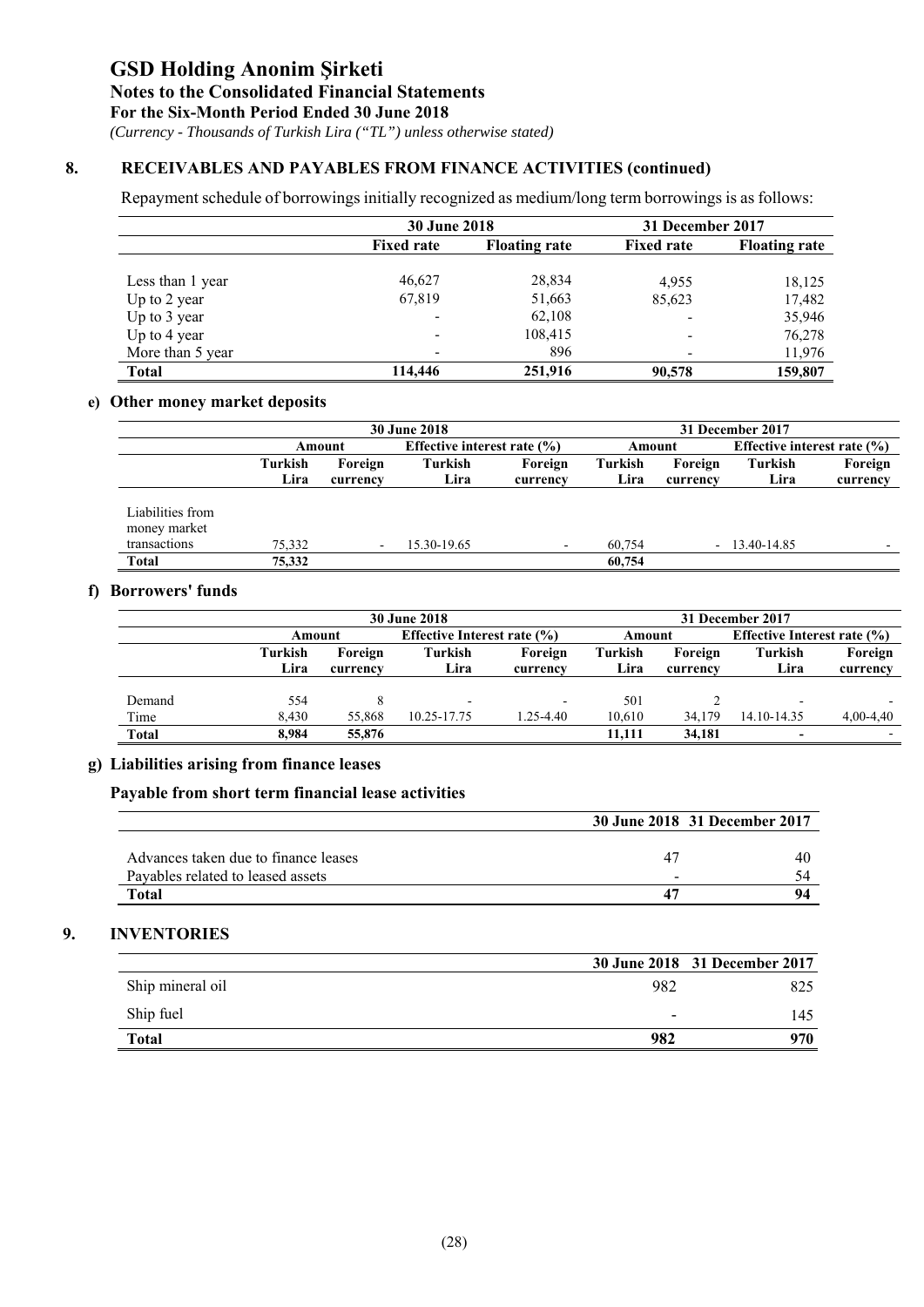*(Currency - Thousands of Turkish Lira ("TL") unless otherwise stated)*

### **10. LEASE OPERATIONS**

Cano Maritime Limited and Dodo Maritime Limited have their own M/V Cano and M/V Dododry bulk cargo ships which they received from the date of completion of construction on 7 May 2013, Hako Maritime Limited has its own M/V Hako dry bulk cargo ship, after the receipt of completed construction on 23 June 2014, starting from 26 June 2014, Zeyno Maritime Limited has its own M/V Zeyno dry bulk cargo ship, made on 29 September 2014 after receiving completed starting from 2 October 2014 Neco Maritime Limited has its own M/V Olivia dry bulk cargo ship after the receipt of completed construction on 2 August 2016, starting from 5 August 2016, are all rented in the form of time charter lease. These technical management of the ships performed under the contract to a company abroad by Cano Maritime Limited, Dodo Maritime Limited, Hako Maritime Limited, Zeyno Maritime Limited and Neco Maritime Limited. Dodo Maritime Limited, Hako Maritime Limited and Zeyno Maritime Limited gained the ship principal installments of financing used bank loans while intake ship in rent and interest amount until the part is in with transfer to the relevant bank, Dodo Maritime Limited has taken interest on the blocked amount until the due date. The purchase of one dry cargo ship was completed and delivered on 24 May 2018 by Mila Maritime Ltd. subsidiary of GSD Shipping B.V. which is a subsidiary of the Company established with a capital share of 100%. Mila Maritime Ltd. started operating the ship called Mila by time charter agreements and started earning rental income on 25 May 2018.

#### **Continuing Operations Land and Buildings Office and Vehicle Equipment Leasehold Improvements Ships Drydocking Motor Vehicles Fixed Assets Under Construction(2) Total At 1 January 2018, net carrying amount 2 1,841 994 344,039 1,547 800 20,983 370,206**  Additions - 136 145 66,786 4,514 240 - **71,821**  Disposals, net - (2) - - - (20) - **(22)**  Transfers - - - 20,983 - - (20,983) **-**  Foreign currency translation differences - - - 88,053 350 - - **88,403**  Depreciation charge for the period - (233) (155) (10,734) (395) (109) - **(11,626) At 30 June 2018, net carrying amount 2 1,742 984 509,127 6,016 911 - 518,782 At 30 June 2018**  Cost **2 6,181 1,875 333,071 6,163 1,278** - **348,833**  Foreign currency translation differences - - 274,649 382 - 275,031<br>Accumulated depreciation<sup>(1)</sup> - (4.439) (891) (98.593) (529) (367) - (105.082) Accumulated depreciation<sup>(1)</sup> - (4,439) (891) (98,593) (529) (367) - (105,082) **At 30 June 2018, net carrying amount 2 1,742 984 509,127 6,016 911 - 518,782**

#### **11. PROPERTY AND EQUIPMENT**

**(1)** Accumulated depreciation contains the foreign currency translation differences relating to the accumulated depreciation.

**(2)** Amount consists of advances given by GSD Shipping B.V. for the purchase of the 63,000 DWT type bulk dry cargo vessel constructed on behalf of Mila Maritime Ltd.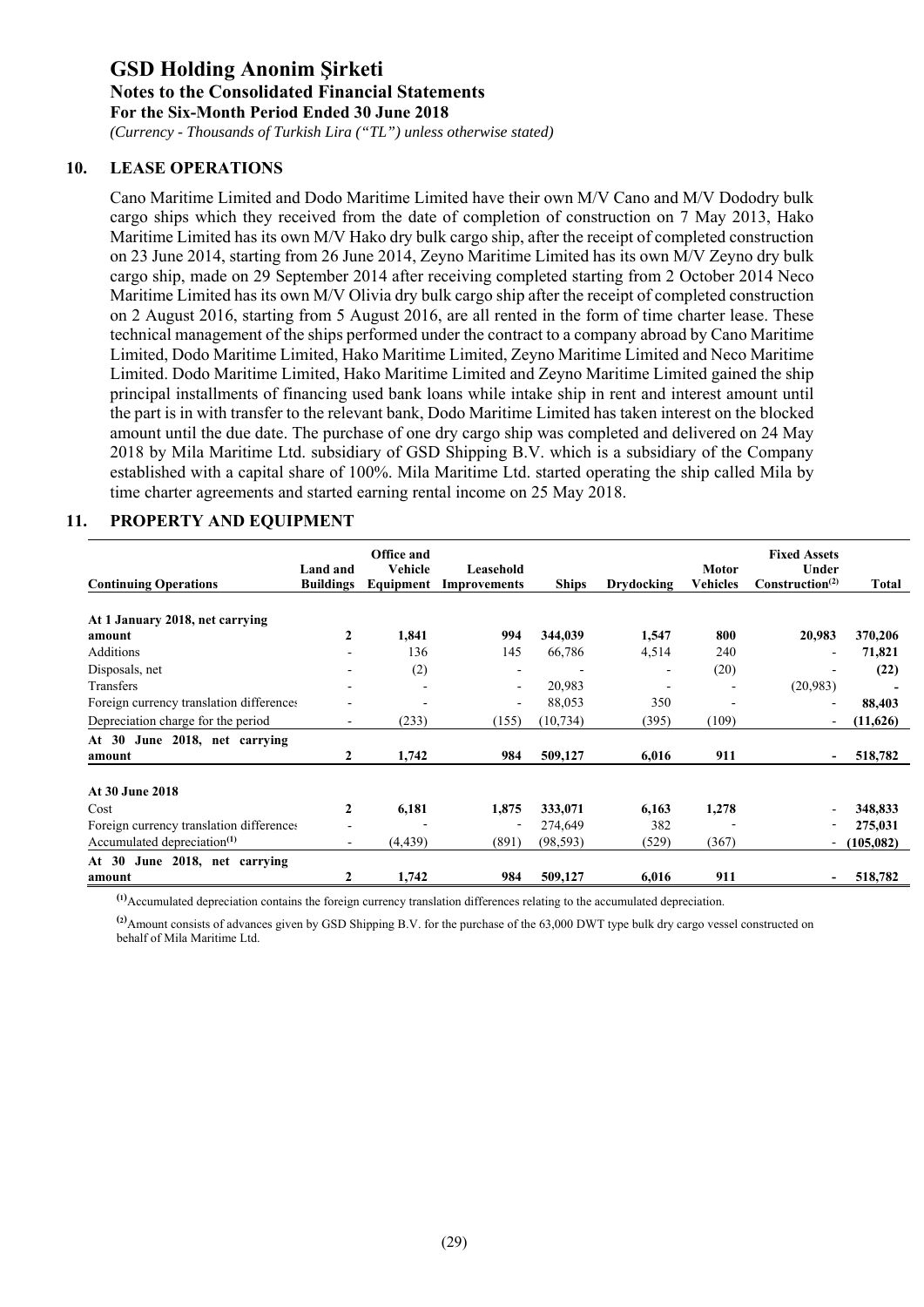*(Currency - Thousands of Turkish Lira ("TL") unless otherwise stated)*

### **11. PROPERTY AND EQUIPMENT (continued)**

| <b>Continuing Operations</b>             | Land and<br><b>Buildings</b> | Office and<br>Vehicle<br>Equipment | Leasehold<br><b>Improvements</b> |           | <b>Ships</b> Dry Docking | <b>Motor</b><br><b>Vehicles</b> | <b>Fixed Assets</b><br>Under<br>Construction <sup>(2)</sup> | Total    |
|------------------------------------------|------------------------------|------------------------------------|----------------------------------|-----------|--------------------------|---------------------------------|-------------------------------------------------------------|----------|
| At 1 January 2017, net of                |                              |                                    |                                  |           |                          |                                 |                                                             |          |
| accumulated depreciation and             |                              |                                    |                                  |           |                          |                                 |                                                             |          |
| impairment                               | 2                            | 1,409                              | 1,132                            | 337,469   |                          | 434                             | 11,666                                                      | 352,112  |
| Additions                                |                              | 829                                | 147                              | 199       | 1,657                    | 503                             | 8,845                                                       | 12,180   |
| Disposals, net                           |                              | (8)                                | ۰                                | -         |                          |                                 |                                                             | (8)      |
| Foreign currency translation differences |                              |                                    | $\sim$                           | 24,230    |                          |                                 | 472                                                         | 24,702   |
| Depreciation charge for the period       |                              | (389)                              | (285)                            | (17, 859) | (110)                    | (137)                           | $\overline{\phantom{a}}$                                    | (18,780) |
| At 31 December 2017, net carrying        |                              |                                    |                                  |           |                          |                                 |                                                             |          |
| amount                                   |                              |                                    |                                  |           |                          |                                 |                                                             |          |
|                                          | $\mathbf{2}$                 | 1,841                              | 994                              | 344,039   | 1,547                    | 800                             | 20,983                                                      | 370,206  |
| At 31 December 2017                      |                              |                                    |                                  |           |                          |                                 |                                                             |          |
| Cost                                     | 2                            | 6,048                              | 1,730                            | 229,217   | 1,657                    | 1,076                           | 20,983                                                      | 260,713  |
| Foreign currency translation differences |                              |                                    | $\overline{\phantom{a}}$         | 187,502   |                          |                                 |                                                             | 187,502  |
| Accumulated depreciation <sup>(1)</sup>  | ٠.                           | (4,207)                            | (736)                            | (72,680)  | (110)                    | (276)                           |                                                             | (78,009) |
| At 31 December 2017, net carrying        |                              |                                    |                                  |           |                          |                                 |                                                             |          |
| amount                                   |                              | 1,841                              | 994                              | 344,039   | 1,547                    | 800                             | 20,983                                                      | 370,206  |

**(1)**Accumulated depreciation contains the foreign currency translation differences relating to the accumulated depreciation.

**(2)**Amount consists of advances given by GSD Shipping B.V. for the purchase of the 63,000 DWT type bulk dry cargo vessel constructed on behalf of Mila Maritime Ltd.

The Group has taken the higher value of use determined through fair value whose sales expenses are deducted as amount recoverable and discounted cash flow methods in the impairment calculation made taking each of the dry cargo ships, owned by GSD Denizcilik Gayrimenkul İnşaat Sanayi ve Ticaret A.Ş. its five maritime affiliates located in Malta, into account as cash generating units as basis as of 30 June 2018 in accordance with IAS 36 and has not made a provision for impairment as of 30 June 2018 since the value of use are higher than carrying amounts for each of the five ships. Discounted cash flow calculations, used to determine amount recoverable, have been started based on final budgeting of technical management company made for leasing contracts which are considered to be concluded in near future in the framework of current market conditions through examining current ship leasing agreements and realisations in previous periods for income. Cash flows which can occur in depreciation period have been tried to be anticipated using expectations and assumptions generated by the Group management on direction, level and timing of market based on recent condition of freight market and impacts related to its development and it is deducted to reporting date with a discount rate appropriate to structure of company and market. Amounts, deducted from cost while determining amount subject to depreciation have been used as cash inflow in value of use calculation. Selection of periods in which fixed or variable based leasing are applied or locations of ships on the expiration of leasing period are main factors which can cause different realizations from those which have been anticipated under assumptions in calculations. On the other hand, the realization of assumptions are bounded to variable factors directing global dry cargo ship transportation market. The Company management believes that any changes reasonably occurring in any of aforementioned main assumptions shall not cause total carrying amounts of aforementioned cash generation units being higher than the total recoverable amounts.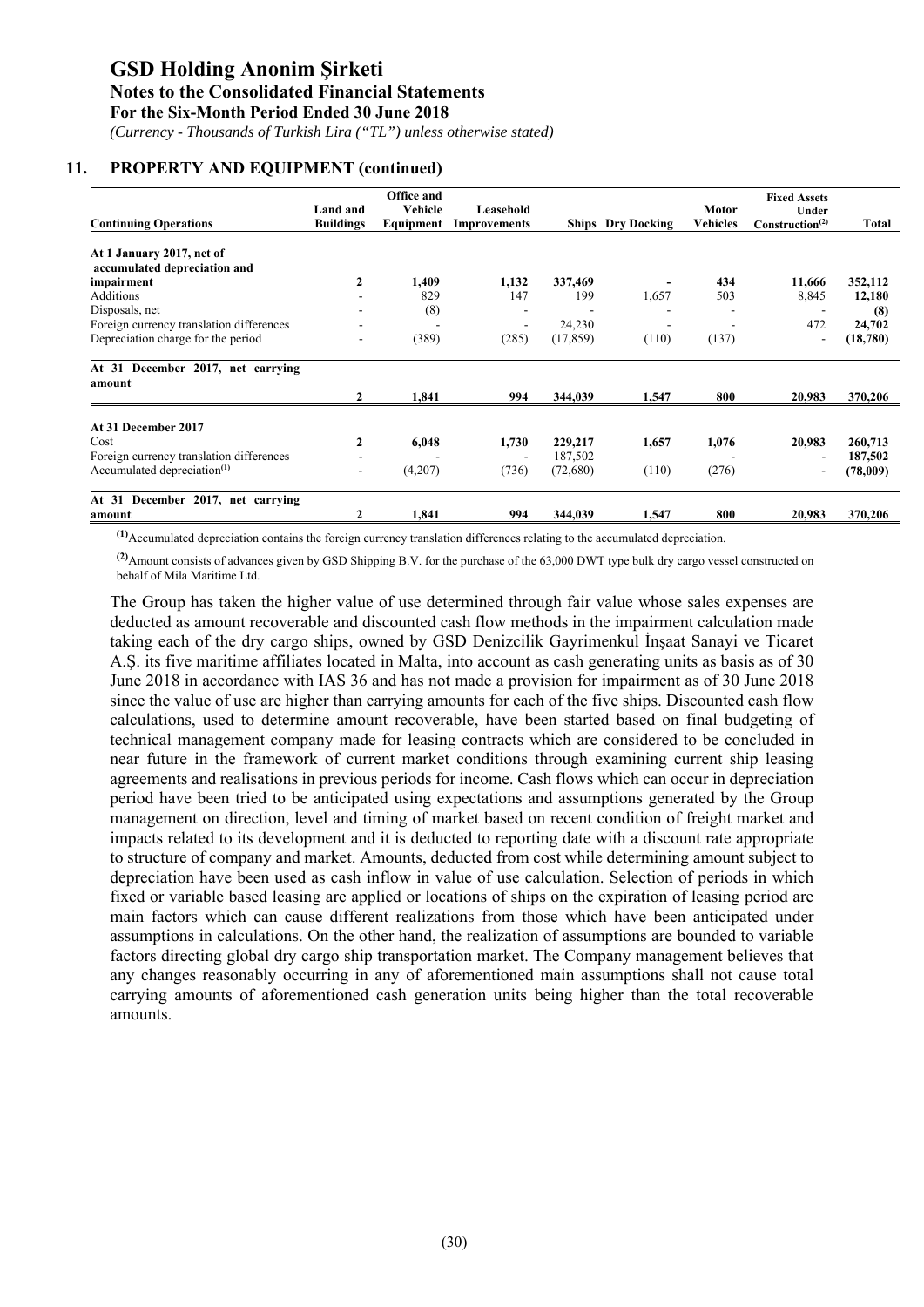*(Currency - Thousands of Turkish Lira ("TL") unless otherwise stated)*

### **12. INTANGIBLE ASSETS**

| <b>Continuing Operations</b>            | <b>Patents and</b><br><b>Licenses</b> |
|-----------------------------------------|---------------------------------------|
|                                         |                                       |
| At 1 January 2018 net carrying amount   | 261                                   |
| Additions                               | 59                                    |
| Amortization charge for the period      | (43)                                  |
| At 30 June 2018 net carrying amount     | 277                                   |
| At 30 June 2018                         |                                       |
| Cost                                    | 2,473                                 |
| Accumulated amortization                | (2,196)                               |
| Net carrying amount                     | 277                                   |
|                                         |                                       |
|                                         | <b>Patents and</b>                    |
| <b>Continuing Operations</b>            | <b>Licenses</b>                       |
| At 1 January 2017 net carrying amount   | 257                                   |
| <b>Additions</b>                        | 70                                    |
| Disposals, net                          |                                       |
| Amortization charge for the period      | (66)                                  |
| At 31 December 2017 net carrying amount | 261                                   |
|                                         |                                       |
| At 31 December 2017                     |                                       |
| Cost                                    | 2,414                                 |
| Accumulated amortization                | (2,153)                               |
| Net carrying amount                     | 261                                   |

#### **13. GOODWILL**

None.

### **14. BORROWING COSTS**

As at 30 June 2018 and 31 December 2017, there is no capitalized borrowing costs in the consolidated financial statements.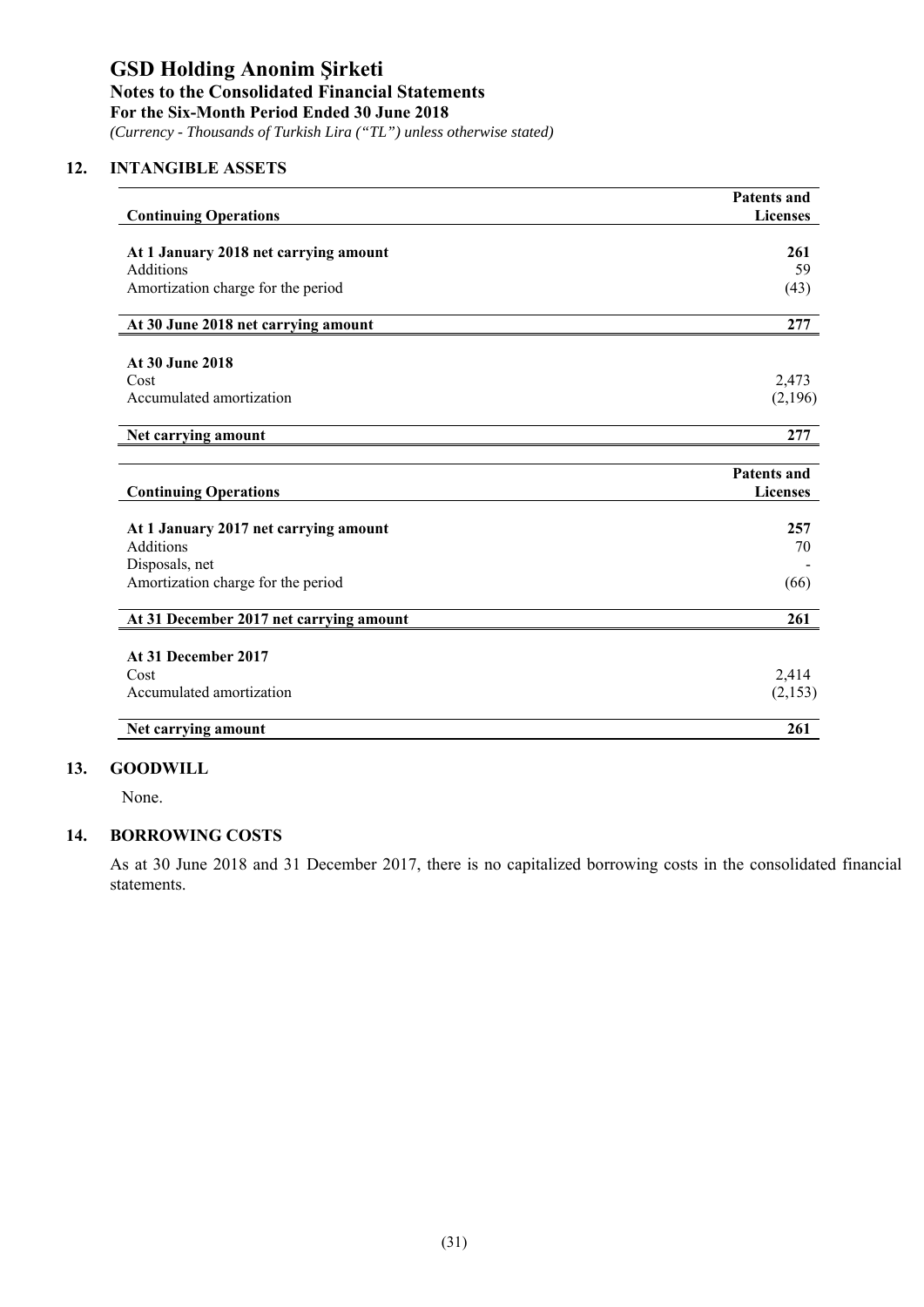*(Currency - Thousands of Turkish Lira ("TL") unless otherwise stated)*

## **15. TAXATION**

Corporate income is subject to corporate tax at 20% in Turkey to be effective from January 1, 2006. However, according to the Article 91 of the Law numbered 7061 "Legislation on Amendment of Certain Tax Legislation and Other Certain Legislation" which was published on the Official Gazette numbered 30261 on 5 December 2017 and according to the provisional clause 10 added to the Corporate Tax Law numbered 5520; corporate tax rate for the taxation periods of 2018, 2019 and 2020 is amended to 22%, which would later be applied as 20% at the end of these periods. During these periods, Council of Ministers is entitled to decrease the corporate tax rate of 22% to 20%.

### **Tax losses carried forward**

Corporate tax losses can be carried forward for a maximum period of five years following the year in which the losses were incurred. The tax authorities can inspect the tax returns and the related accounting records for a retrospective maximum period of five years.

The Group's tax losses carried forward as at 30 June 2018 is TL 5,196 (31 December 2017: TL 2,607).

### **Withholding tax on dividend distributions**

The 15% withholding tax applies to dividends distributed by resident corporations to resident or nonresident real persons, those who are not liable to or exempt from income and corporation tax, nonresident corporations (excluding those that acquire dividend through a registered office or permanent representative in Turkey). Dividend distributions by resident corporations to resident corporations are not subject to a withholding tax. Furthermore, in the event the profit is not distributed or included in capital, no withholding tax shall be applicable.

#### **Investment allowance**

Effective from 24 April 2003, investment allowances provided a deduction from the corporate tax base of 40% of the cost of the purchases or production of the new fixed assets subject to depreciation and exceeding TL 10 and directly related with the production of goods and services. Investment allowance that arose prior to 24 April 2003 was subject to 19.8% withholding tax unless they were converted to the new application at the will of companies. All investment allowances were carried forward with indexed amounts. With respect to the new legislation effective from 1 January 2006, these unused investment allowances could be used until 31 December 2008 and investment allowances ceased to apply to the new investments to be made beginning from 1 January 2006, but continued to apply to the investments started before 1 January 2006. Afterwards, a decision rendered by the Constitutional Court of Turkey cancelling the clause of this legislation limiting the deduction period of the unused investment allowances has again made effective the deductibility of the unused investment allowances after 31 December 2008. According to the decision mentioned above, investment allowances transferred to 2006 due to lack of profit and investment allowances gained by the investments that are commenced before 1 January 2006 and continued after that date constituting economic and technical integrity will not be only used in 2006, 2007 and 2008, but also in the following years. An amendment to the Income Tax Law promulgated in Official Gazette no 6009 dated 1 August 2010 limited the amount of investment allowance to be utilised to 25% of earnings for the year, but the Constitutional Court of Turkey has cancelled this amendment providing 25% utilization of investment allowance and has again made effective utilization of investment allowance up to 100% of tax base by means of a decision dated 9 February 2012, being effective starting from the tax returns to be filed for the fiscal period as at 31 December 2011.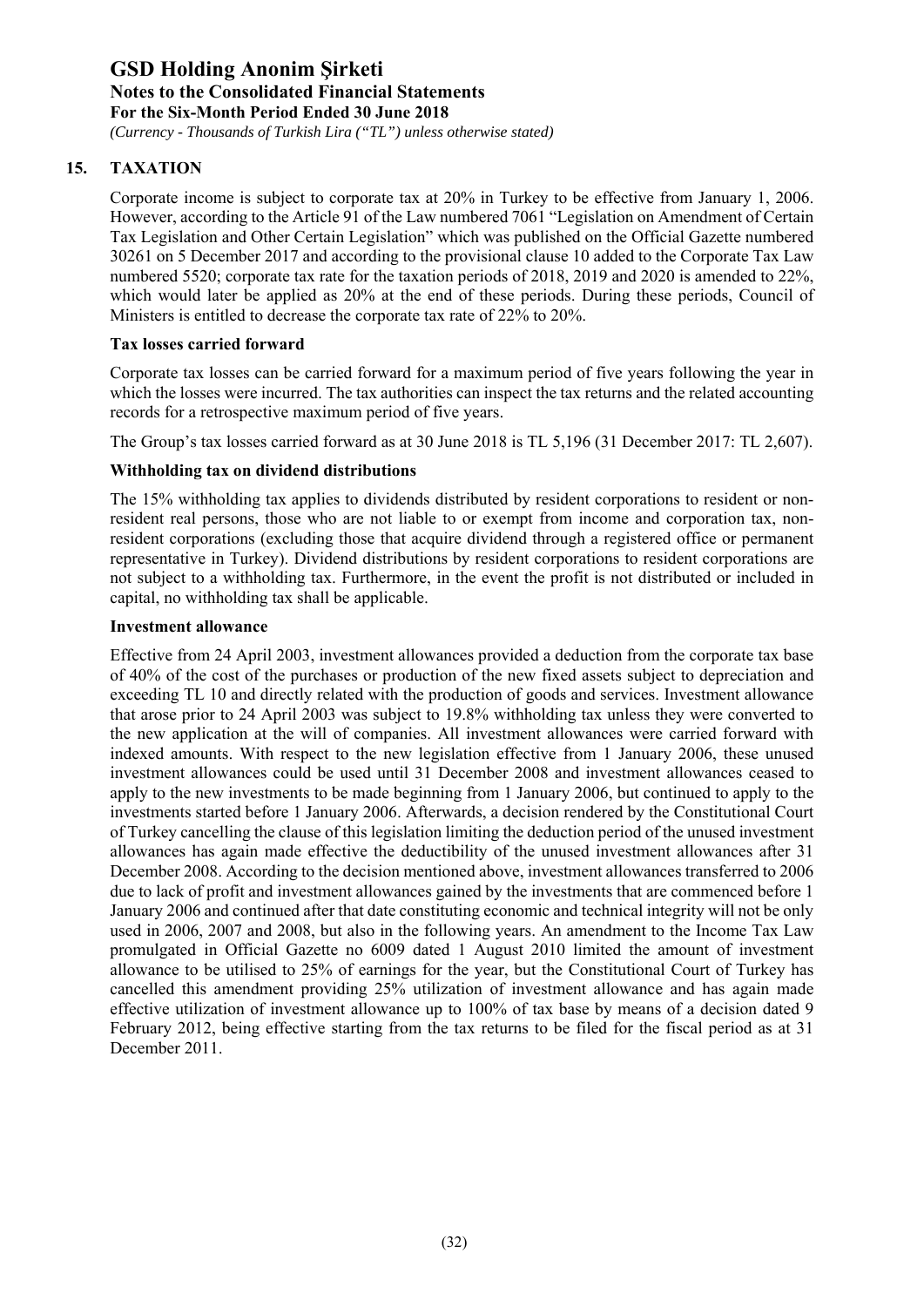*(Currency - Thousands of Turkish Lira ("TL") unless otherwise stated)*

### **15. TAXATION (continued)**

#### **Investment allowance (continued)**

Therefore, the consolidated financial statements of the Group as at 31 December 2011 are prepared based on 100% utilization of investment allowance by GSD Denizcilik Gayrimenkul İnşaat San. ve Tic. A.Ş., the only Group company benefiting from investment allowance.

As at 30 June 2018 and 31 December 2017, the Group has the following unused investment allowances:

| Unused investment allowances      |                                     |                                  |                                     |                                  |  |
|-----------------------------------|-------------------------------------|----------------------------------|-------------------------------------|----------------------------------|--|
| Group company                     | <b>30 June 2018</b>                 |                                  | 31 December 2017                    |                                  |  |
|                                   | Subject to 19.8%<br>withholding tax | Subject to 0%<br>withholding tax | Subject to 19.8%<br>withholding tax | Subject to 0%<br>withholding tax |  |
| GSD Denizcilik Gayrimenkul İnşaat |                                     |                                  |                                     |                                  |  |
| San. ve Tic. A.S.                 | 118.829                             |                                  | 109.332                             | $\overline{\phantom{0}}$         |  |
| Total                             | 118,829                             |                                  | 109.332                             | $\overline{\phantom{0}}$         |  |

#### **Transfer pricing**

According to the article 13 titled "the disguised profit distribution by way of transfer pricing" of the Corporate Tax Law, if prices or considerations imposed for purchase or sale of goods or services between the company and its related parties are not consistent with the arm's length principle, the profit hence from is regarded as fully or partially distributed in a disguised way by way of transfer pricing. The arm's length principle implies that transfer prices or considerations applied in purchase or sale of goods or services between related parties should be in accordance with prices which would have been agreed between unrelated parties. Corporations are required to determine the price or consideration applied in the transactions with related parties by choosing the method most appropriate to the nature of the transaction among the comparable uncontrolled price method, the cost plus method, the resale minus method or the other methods determined by them. The income fully or partially distributed in a disguised way through transfer pricing is considered as dividend distributed by the resident corporations and the amount transferred back to the head office by the non-resident corporations as of the last day of the fiscal period in which the conditions stipulated in this article are realized, with respect to the application of Corporate and Income Tax Laws. The former assessments of tax are adjusted accordingly for the taxpayers being a party to these transactions provided that the tax to be charged to the corporation making the disguised profit distribution is finalized and paid before this adjustment is made.

#### **Consolidated Tax Calculation**

Turkish tax legislation, a parent company does not permit its consolidated subsidiaries and affiliates have the financial statements on a consolidated basis over corporate tax declaration and payment arrangements. Therefore, corporate tax provisions that is reflected on the consolidated financial statements and the companies that is in the scope of consolidation are calculated seperately.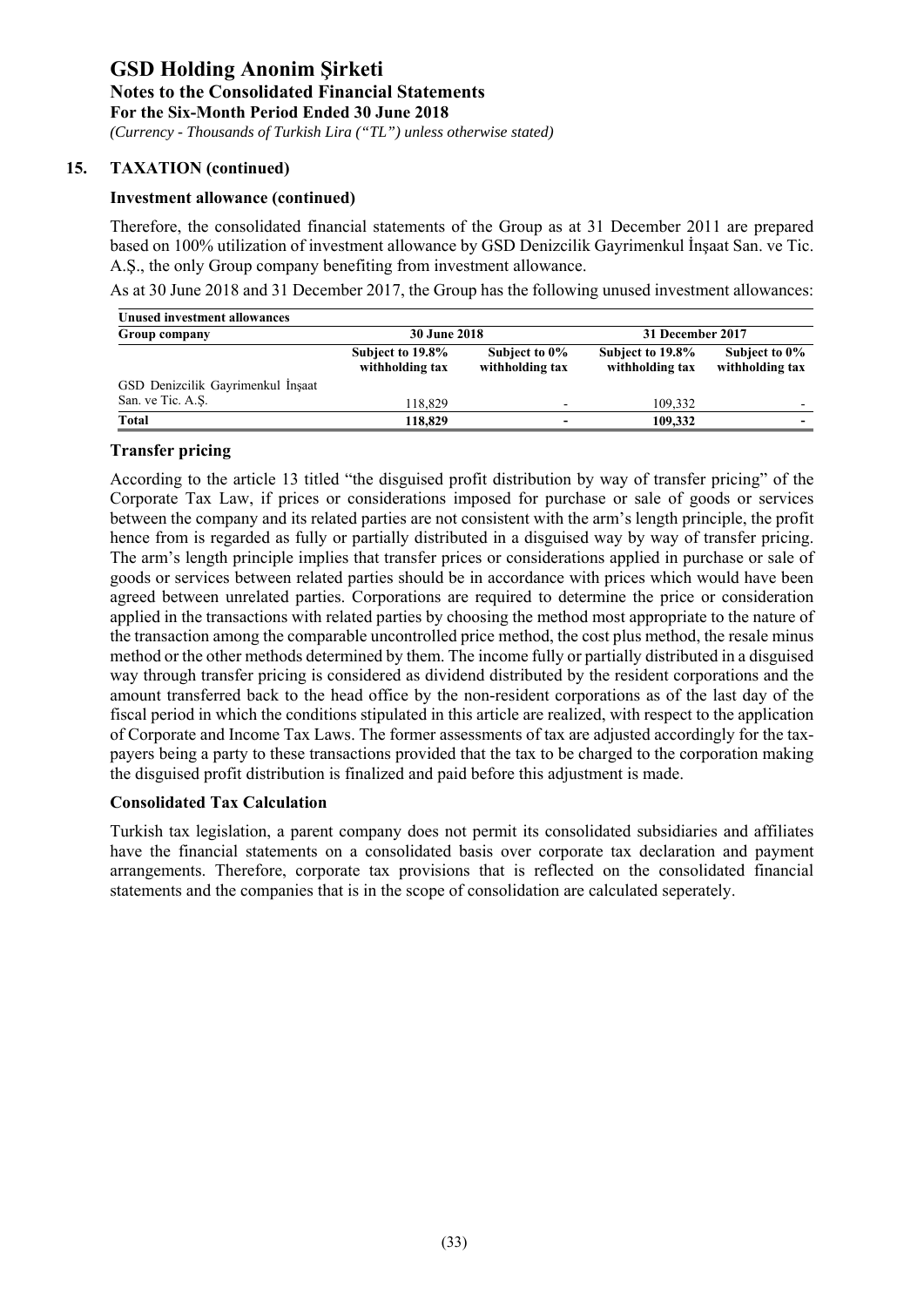*(Currency - Thousands of Turkish Lira ("TL") unless otherwise stated)*

### **15. TAXATION (continued)**

### **Current Tax Liability**

The prepaid income taxes are netted off against the corporate income taxes payable as follows:

| <b>Continuing Operations</b>   | 30 June 2018 31 December 2017 |         |  |  |
|--------------------------------|-------------------------------|---------|--|--|
| Corporate income taxes payable | 15.514                        | 11.027  |  |  |
| Prepaid income taxes           | (9.124)                       | (9,230) |  |  |
| Income taxes payable, net      | 6.390                         | 1.797   |  |  |

#### **Income tax benefit / (expense)**

| Consolidated income tax benefit /(expense) |                                |                         |                         |                                |                         |                         |
|--------------------------------------------|--------------------------------|-------------------------|-------------------------|--------------------------------|-------------------------|-------------------------|
|                                            |                                | <b>30 June 2018</b>     |                         |                                | 30 June 2017            |                         |
|                                            |                                | Consolidated            | Consolidated            |                                | Consolidated            | Consolidated            |
|                                            | Consolidated                   | other                   | statement of            | Consolidated                   | other                   | statement of            |
| <b>Continuing Operations</b>               | statement of<br>profit or loss | comprehensive<br>income | comprehensive<br>income | statement of<br>profit or loss | comprehensive<br>income | comprehensive<br>income |
|                                            |                                |                         |                         |                                |                         |                         |
| Current income tax benefit/(expense)       | (12,600)                       | (2,914)                 | (15,514)                | (5,617)                        | (32)                    | (5,649)                 |
| Deferred income tax benefit /(expense)     | (4,348)                        | (70)                    | (4, 418)                | 150                            | (227)                   | (77)                    |
| Total                                      | (16,948)                       | (2,984)                 | (19,932)                | (5, 467)                       | (259)                   | (5, 726)                |

| Consolidated income tax benefit /(expense) |                |                          |               |                |                          |               |
|--------------------------------------------|----------------|--------------------------|---------------|----------------|--------------------------|---------------|
|                                            |                | <b>30 June 2018</b>      |               |                | <b>30 June 2017</b>      |               |
|                                            |                | Consolidated             | Consolidated  |                | Consolidated             | Consolidated  |
|                                            | Consolidated   | other                    | statement of  | Consolidated   | other                    | statement of  |
|                                            | statement of   | comprehensive            | comprehensive | statement of   | comprehensive            | comprehensive |
| <b>Continuing Operations</b>               | profit or loss | income                   | income        | profit or loss | income                   | income        |
| Current income tax benefit/(expense)       |                |                          |               |                |                          |               |
| Deferred income tax benefit /(expense)     |                | $\overline{\phantom{0}}$ |               |                | $\overline{\phantom{0}}$ |               |
| Total                                      |                | $\blacksquare$           |               |                | $\overline{\phantom{a}}$ |               |
|                                            |                |                          |               |                |                          |               |

|                                                           |                     |                         | (Taken Back) /    |                 |
|-----------------------------------------------------------|---------------------|-------------------------|-------------------|-----------------|
| <b>Continuing Operations</b><br><b>Prepaid Income Tax</b> | 31 December<br>2017 | Recognised<br>in Period | Paid<br>in Period | 30 June<br>2018 |
| Taken back from 2017's overpaid corporate tax             |                     | ۰                       |                   |                 |
| Taken back current year's overpaid corporate tax          | 20                  | 10                      | (15)              |                 |
| <b>Prepaid Income Tax</b>                                 | 20                  |                         | (15)              |                 |

|                                                  |             |            | (Taken Back) / |             |
|--------------------------------------------------|-------------|------------|----------------|-------------|
| <b>Continuing Operations</b>                     | 31 December | Recognised | Paid           | 31 December |
| <b>Prepaid Income Tax</b>                        | 2016        | in Period  | in Period      | 2017        |
| Taken back from 2016's overpaid corporate tax    |             |            |                |             |
| Taken back current year's overpaid corporate tax | -           | 20         |                | 20          |
| <b>Prepaid Income Tax</b>                        |             | 20         |                |             |

### **Corporate tax liability regarding foreign subsidiaries of the Group**

The net profits of Cano Maritime Limited, established on 26 March 2013, Dodo Maritime Limited, established on 26 March 2013, Hako Maritime Limited, established on 1 April 2013, Zeyno Maritime Limited, established on 22 April 2013, Neco Maritime Limited, established on 5 May 2016 and Mila Maritime Limited, established on 21 November 2016 all domiciled in Malta, are subject to 0% corporate tax in Malta. GSD Shipping B.V, established on 19 October 2016 domiciled in the Netherlands, is subject to flexible rate corporate tax in the Netherlands. The current profits of Cano Maritime Limited, Dodo Maritime Limited, Hako Maritime Limited, and Neco Maritime Limited are subject to 22% (prior period to 20%) corporate tax in Turkey to be taxed in the current period profit of GSD Denizcilik Gayrimenkul İnşaat Sanayi ve Ticaret A.Ş., in the period when they are recognized as profit by GSD Denizcilik Gayrimenkul İnşaat Sanayi ve Ticaret A.Ş., 100% shareholder of these companies, having been received through dividend distribution in cash or by bonus issue or through share capital increase by bonus issue.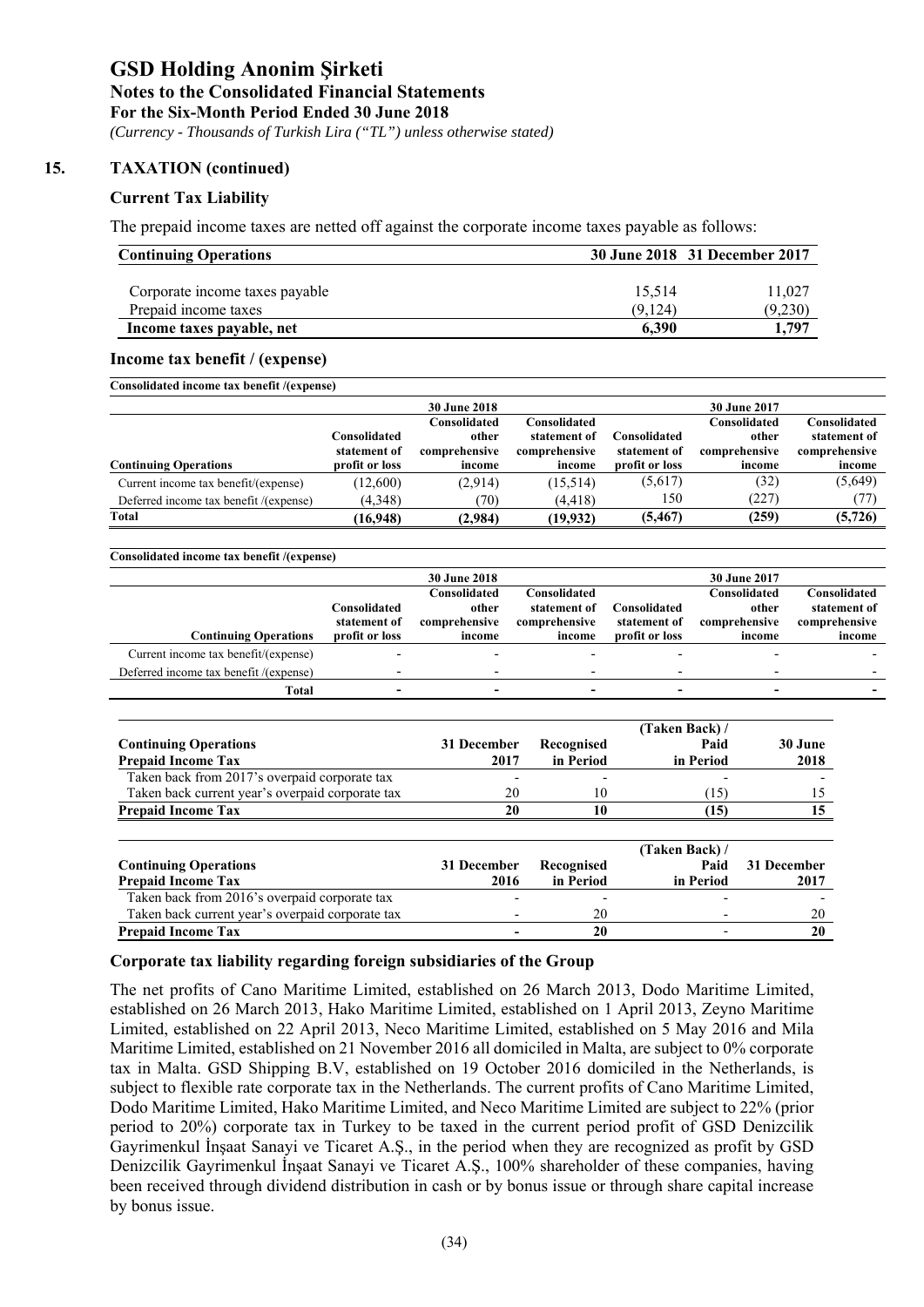*(Currency - Thousands of Turkish Lira ("TL") unless otherwise stated)*

### **15. TAXATION (continued)**

### **Corporate tax liability regarding foreign subsidiaries of the Group (continued)**

The dry bulk carrier called Zeyno Maritime Limited was sold to GSD Shipping B.V. on 6 June 2018. In Turkey, taxation has been set as 22% for the tax bases of the years 2018, 2019, and 2020 based on the legislation of the Amendment on Certain Tax Laws and Other Laws no. 7061. Furthermore, the Council of Ministers has been authorized to reduce the rate of 22% down to 20%.

### **Deferred tax assets and liabilities**

Deferred tax assets or liabilities of the consolidated assets and liabilities with the values shown in the financial statements of the temporary differences arising between the tax base and amounts considered in the calculation is determined by calculating the tax effects of the balance sheet method.

The company takes into account developments in the sector in which it operates, taxable profit estimates in future periods, the overall economic and political situation of the country of Turkey and its affiliates and/or the general international economic factors such as the political situation may affect the Company in the financial statements of the deferred tax assets.

By the dates 30 June 2018 and 31 December 2017, the Company's unconsolidated allocated over tax losses and unused in the financial statements and the separation of deferred tax assets, are given in the table above as titled 'Unused Tax losses and Expiry Years' under the group company separation issue. Calculated deferred tax assets and deferred tax liabilities are shown net in the financial statements of different companies subject to consolidation. However, consolidated net deferred tax assets and liabilities in the consolidated without offsetting assets and liabilities are shown separately in the financial statements arising from different companies that are subject to consolidation in the financial statements.

Deferred tax assets and liabilities as at 30 June 2018 and 31 December 2017 are as follows:

|                                                        |          | 30 June 2018 31 December 2017 |
|--------------------------------------------------------|----------|-------------------------------|
|                                                        |          |                               |
| <b>Deferred tax liabilities</b>                        |          |                               |
| Valuation differences of securities                    | 18,705   | 13,885                        |
| Valuation and depreciation differences of fixed assets | 110      | 120                           |
| Other                                                  | 91       | 12                            |
| <b>Gross deferred tax liabilities</b>                  | 18,906   | 14,017                        |
|                                                        |          |                               |
| Deferred tax assets                                    |          |                               |
| Provisions arising from financial sector operations    | 842      | 774                           |
| Deffered tax effect of tax losses carried forward      | 1,143    | 574                           |
| Provision for employee termination benefits obligation | 353      | 334                           |
| Derivative financial instruments                       | 214      | 345                           |
| Provision for employee unused paid vacation obligation | 267      | 218                           |
| Provision for employee bonus                           | 142      | 243                           |
| Valuation and depreciation differences of fixed assets | 10       |                               |
| Other                                                  | 7        | 19                            |
| <b>Gross deferred tax assets</b>                       | 2,978    | 2,507                         |
|                                                        |          |                               |
| Deferred tax assets/(liabilities), net                 | (15,928) | (11,510)                      |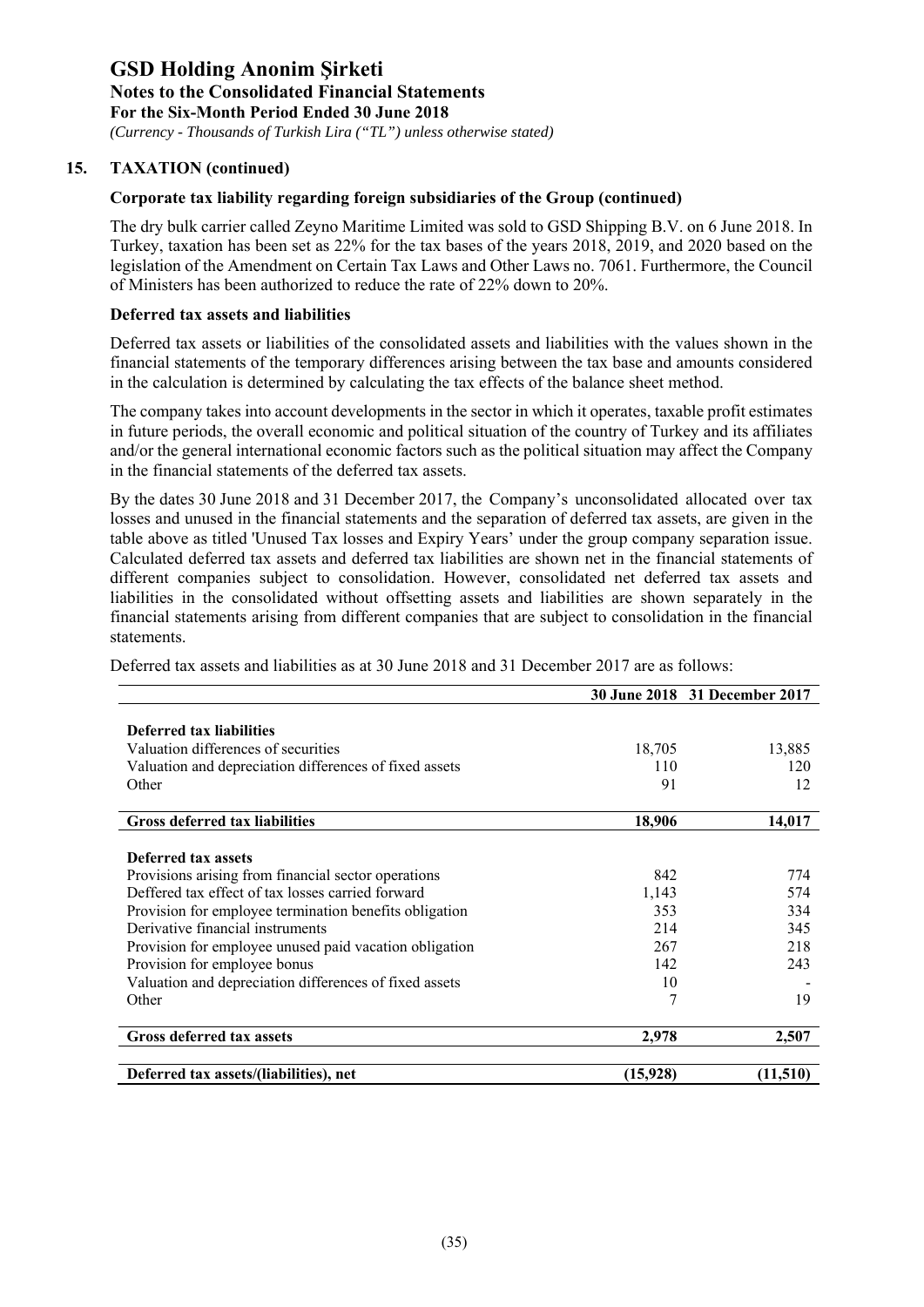*(Currency - Thousands of Turkish Lira ("TL") unless otherwise stated)*

### **15. TAXATION (continued)**

#### **Deferred tax assets and liabilities (continued)**

Movement of net deferred tax assets **/** (liabilities) is presented as follows:

|                                                                               |                        | <b>Continuing Operations</b> | <b>Discontinued Operations</b> |             |  |
|-------------------------------------------------------------------------------|------------------------|------------------------------|--------------------------------|-------------|--|
|                                                                               | 31 December<br>30 June |                              | 30 June                        | 31 December |  |
|                                                                               | 2018                   | 2017                         | 2018                           | 2017        |  |
| Deferred tax liabilities, net at 1 January                                    | (11,510)               | (6,295)                      |                                |             |  |
| Deferred income tax recognized in consolidated<br>statement of profit or loss | (4,348)                | (1,706)                      |                                |             |  |
| Deferred income tax recognized in consolidated                                |                        |                              |                                |             |  |
| other comprehensive income                                                    | (70)                   | (3,509)                      |                                |             |  |
| Deferred tax liabilities, net at the end of period                            | (15,928)               | (11,510)                     |                                |             |  |

#### **16. EMPLOYEE BENEFITS**

Employee bonus provision is as follows:

| <b>Continuing Operations</b> |       | 30 June 2018 31 December 2017 |
|------------------------------|-------|-------------------------------|
| Bonus provision              | 1,249 |                               |
| Total                        | 1,249 |                               |

The movement in employee bonus provision is as follows:

|                                      |       | 30 June 2018 31 December 2017 |
|--------------------------------------|-------|-------------------------------|
|                                      |       |                               |
| At 1 January                         | 2,176 | 1,803                         |
| Provision reversed during the period | (927) |                               |
| Provision set during the period      | ۰     | 373                           |
| Closing balance at the end of period | 1.249 | 2.176                         |

### **Long Term Employee Benefits and Vacation Liability**

|                          |       | 30 June 2018 31 December 2017 |
|--------------------------|-------|-------------------------------|
| <b>Employee Benefits</b> | 1.765 | 1.671                         |
| Vacation Pay Liability   |       | .074                          |
| Total                    | 3.079 | 2.745                         |

According to IAS 19, long term employee benefits and vacation liability requires actuarial valuation methods to be developed to estimate the enterprise's obligation under defined benefit plans, The reserve has been calculated by estimating the present value of the future probable obligation of the Group arising from the retirement of the employees. Accordingly, the following actuarial assumptions were used in the calculation of the employee termination benefits obligation.

|                                          |       | 30 June 2018 31 December 2017 |
|------------------------------------------|-------|-------------------------------|
|                                          |       |                               |
| Discount rate $(\% )$                    | 12.76 | 12.76                         |
| Expected rates of salary/limit increases | 6.00  | 6.00                          |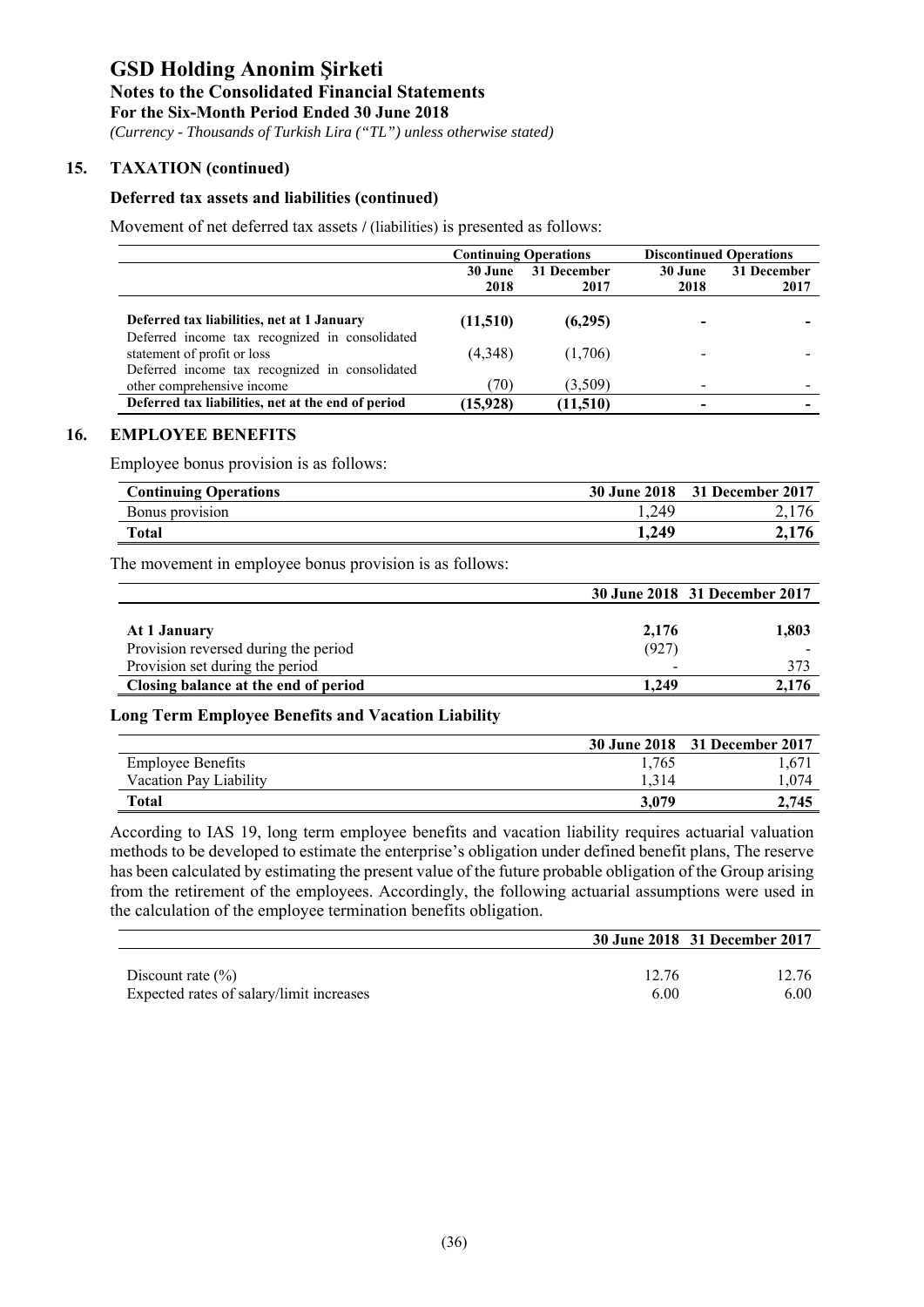*(Currency - Thousands of Turkish Lira ("TL") unless otherwise stated)*

### **16. EMPLOYEE BENEFITS (continued)**

In accordance with existing social legislation, the Company and its subsidiaries incorporated in Turkey are required to make lump-sum payments to employees whose employment is terminated due to retirement or for reasons other than resignation or misconduct. In Turkey, such payments are calculated on the basis of 30 days' pay (limited to a maximum of TL 5,002 (full) and TL 4,732 (full) as at 30 June 2018 and 31 December 2017, respectively) per year of employment at the rate of pay applicable at the date of retirement or termination.

The Group, except to the extent that another IFRS requires or permits their inclusion in the cost of an asset, has recognized service cost and net interest on the net defined benefit liability (asset) in the consolidated income statement and remeasurements of the net defined benefit liability (asset) in the consolidated comprehensive income statement, which are the components of defined benefit cost.

The movement in provision for employee termination benefits obligation is as follows:

|                                       |       | 30 June 2018 31 December 2017 |
|---------------------------------------|-------|-------------------------------|
|                                       |       |                               |
| At 1 January                          | 1,671 | 1,579                         |
| Actuarial losses/(gains)              | 43    | 95                            |
| Interest cost on the provision        | 64    | 91                            |
| Provision reversed due to being paid  | (157) | (276)                         |
| Provision reversed without being paid |       | (2)                           |
| Service cost                          | 144   | 184                           |
| Closing balance at the end of period  | 1,765 | 1.671                         |

The movement in provision for vacation pay liability is as follows:

|                                      | <b>30 June 2018</b> | 31 December 2017 |
|--------------------------------------|---------------------|------------------|
| At 1 January                         | 1.074               | 945              |
| Provision reversed during the period | -                   |                  |
| Provision set during the period      | 240                 | 129              |
| Closing balance at the end of period | 1.314               | l.074            |

### **17. OTHER RECEIVABLES AND PAYABLES**

### **Other Receivables, Current**

|                                                                                 |              | 30 June 2018 31 December 2017 |
|---------------------------------------------------------------------------------|--------------|-------------------------------|
| Transitory receivables <sup>(*)</sup><br>Deposits and guarantees given<br>Other | 3,266<br>412 | 1,291<br>h<br>1,389           |
| Total                                                                           | 3,642        | 2,686                         |

 (\*) The credit balance counterpart of "Transitory receivables in Other Receivables" TL 3,226 is "Transfer orders in Other Payables".

#### **Other Receivables, Non Current**

|                               | 30 June 2018 31 December 2017 |
|-------------------------------|-------------------------------|
| Deposits and guarantees given |                               |
| Total                         |                               |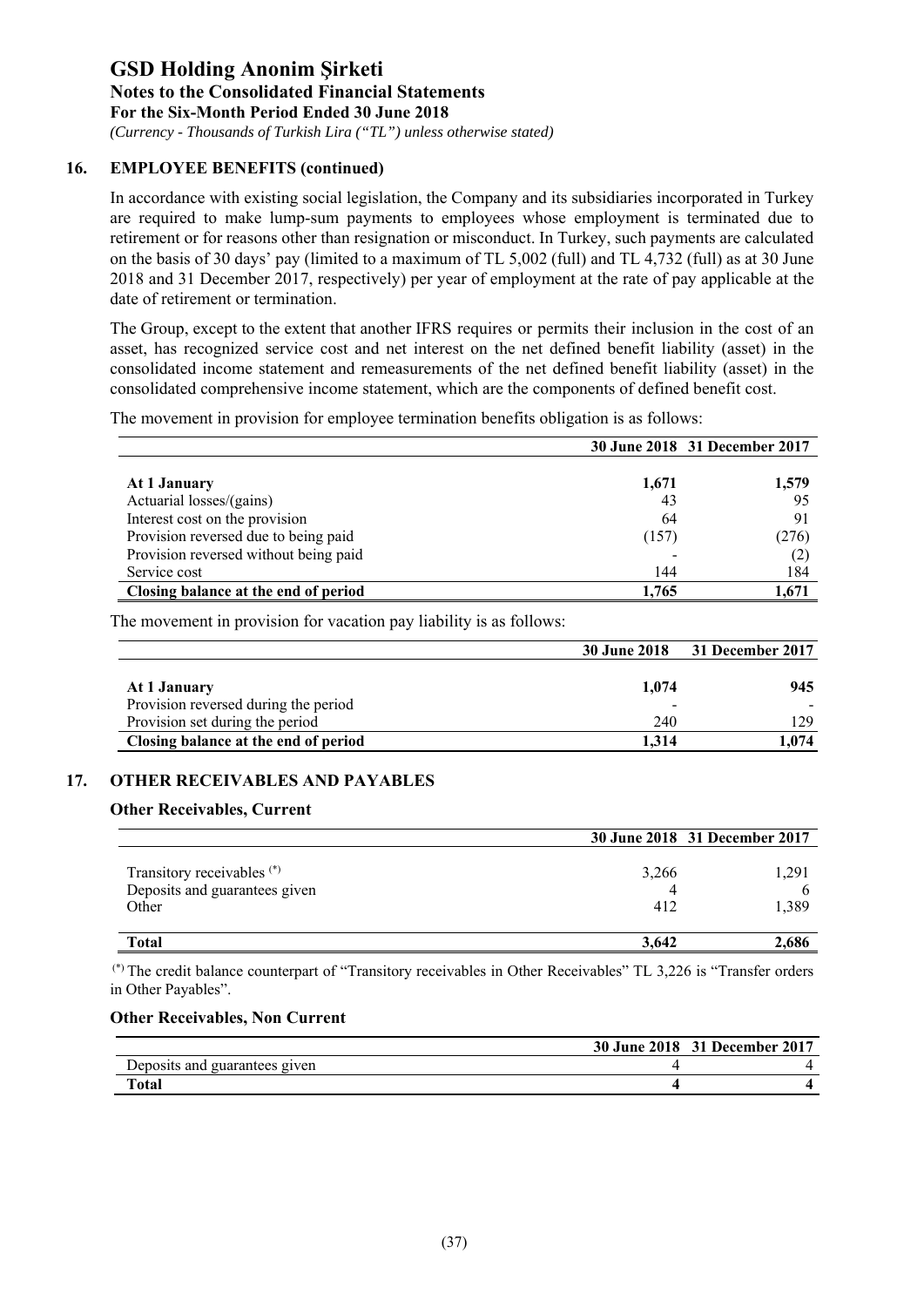**Notes to the Consolidated Financial Statements** 

**For the Six-Month Period Ended 30 June 2018** 

 *(Currency - Thousands of Turkish Lira ("TL") unless otherwise stated)*

### **17. OTHER RECEIVABLES AND PAYABLES (continued)**

### **Guarantees given in other receivables**

|                        | 30 June 2018 31 December 2017 |
|------------------------|-------------------------------|
| Other guarantees given |                               |
| <b>Total</b>           |                               |

### **Other Payables, Short Term Liability**

|                                              |       | 30 June 2018 31 December 2017 |
|----------------------------------------------|-------|-------------------------------|
| <b>Transfer Orders</b>                       | 3,520 | 1,361                         |
| Taxes and funds payable other than on income | 1,628 | .,579                         |
| Other                                        | 500   | 846                           |
| Total                                        | 5.648 | 3.786                         |

### **18. OTHER ASSETS AND LIABILITIES**

#### **Other Assets**

|                                   |       | 30 June 2018 31 December 2017 |
|-----------------------------------|-------|-------------------------------|
| Personnel and work advances given |       |                               |
| Deferred VAT                      | 1.561 | 1.392                         |
| Other                             | -     |                               |
| <b>Total</b>                      | 1.652 | 1,393                         |

#### **Other Short Term Liabilities**

|              |    | 30 June 2018 31 December 2017 |
|--------------|----|-------------------------------|
| Other        |    |                               |
| <b>Total</b> | ⊥୰ |                               |

### **19. SHARE CAPITAL/ TREASURY SHARES**

#### **Share Capital**

As at 30 June 2018 and 31 December 2017, the nominal values and number of shares of the issued capital of the Company are as follows in terms of share groups:

|                   |                | <b>30 June 2018</b> |                      |                | 31 December 2017 |                |  |
|-------------------|----------------|---------------------|----------------------|----------------|------------------|----------------|--|
|                   |                | Nominal             |                      |                |                  |                |  |
|                   |                | value               |                      |                | Nominal          |                |  |
|                   |                | per                 | <b>Total nominal</b> |                | value            | Total nominal  |  |
|                   | Total number   | share               | value                | Total number   | per share        | value          |  |
| Share group       | of shares      | (full TL)           | (full TL)            | of shares      | (full TL)        | (full TL)      |  |
| A (bearer shares) | 70,704         | 0.01                | 707.04               | 70,704         | 0.01             | 707.04         |  |
| B (bearer shares) | 70,704         | 0.01                | 707.04               | 70,704         | 0.01             | 707.04         |  |
| C (bearer shares) | 70,704         | 0.01                | 707.04               | 70,704         | 0.01             | 707.04         |  |
| D (bearer shares) | 44,999,787,888 | 0.01                | 449,997,878.88       | 44,999,787,888 | 0.01             | 449,997,878.88 |  |
| <b>Total</b>      | 45,000,000,000 |                     | 450,000,000.00       | 45,000,000,000 |                  | 450,000,000.00 |  |

### **Privileges**

The Company's Board of Directors consists of 9 members which are selected by the general assembly according to Turkish Commercial Code. Five members of the board of directors, two of whom are required to meet the criteria stipulated by the Corporate Governance Principles for independent board members, are selected from the candidates nominated by Class (A) shareholders, two members of the board of directors are selected from the candidates nominated by Class (B) shareholders and two members of the board of directors are selected from the candidates nominated by Class (C) shareholders by the general assembly.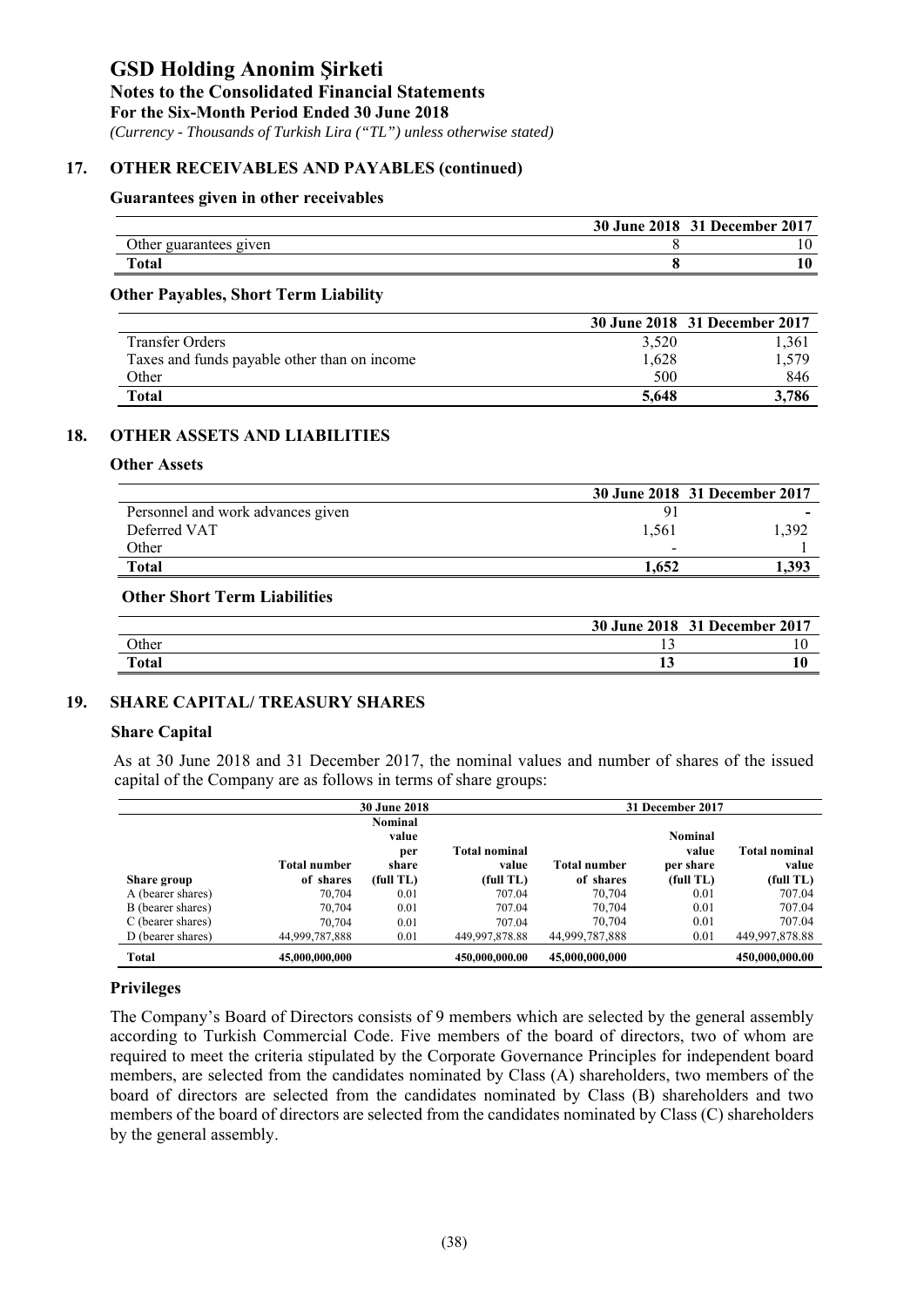*(Currency - Thousands of Turkish Lira ("TL") unless otherwise stated)*

### **19. SHARE CAPITAL/ TREASURY SHARES (continued)**

### **Privileges (continued)**

The cancellation of privileges given to Class (A) shareholders is possible only with a quorum for meeting and decision of 60% of the Class (A) shareholders, the quorum for decision being independent from the numbers of shareholders who attend the assembly. The cancellation of privileges given to Class (B) shareholders is possible only with a quorum for meeting and decision of 60% of the Class (B) shareholders, the quorum for decision being independent of the numbers of shareholders who attend the assembly. The cancellation of privileges given to Class (C) shareholders is possible only with a quorum for meeting and decision of 60% of the Class (C) shareholders, the quorum for decision being independent of the numbers of shareholders who attend the assembly.

#### **Authorised Share Capital**

The Company, being in the authorised share capital system, can increase its share capital until it reaches the authorised share capital by means of a resolution of the board of directors without a resolution of general assembly being also required. The authorised share capital can be exceeded by means of a share capital increase through bonus issue one time only, but can not be exceeded by means of a share capital increase in cash. The authorised share capital of the Company is TL 1,000,000, being effective until 31 December 2021.

#### **Treasury Shares**

As at 30 June 2018 and 31 December 2017, the carrying and nominal values and ownership percentages of the treasury shares, which consist of the shares of the Company that are owned by GSD Holding A.Ş., are as follows:

|                           | <b>30 June 2018</b> |         |                    |          | 31 December 2017 |            |
|---------------------------|---------------------|---------|--------------------|----------|------------------|------------|
| The owner of the treasury | Carrving            | Nominal | Ownership          | Carrving | <b>Nominal</b>   | Ownership  |
| shares                    | Value               | value   | percentage         | value    | Value            | percentage |
| GSD Holding A.S.          | 91.018              | 90.000  | $\frac{9}{6}20.00$ | 91,018   | 90,000           | %20.00     |
| Total                     | 91,018              | 90.000  | $\%20.00$          | 91,018   | 90,000           | %20.00     |

### **Profit Appropriation and Dividend Distribution**

The Company's statutory retained earnings consist of the extra-ordinary reserves and the first and second legal reserves. Publicly held companies make their profit appropriation in accordance with CMB regulations and the Turkish Commercial Code as follows:

The legal reserves consist of the first and the second legal reserves in accordance with the Turkish Commercial Code, 5% of statutory profits are appropriated as the first legal reserve until the total reserve reaches a maximum of 20% of the entity's share capital. The second legal reserve is appropriated at the rate of 10% of all distributions in excess of 5% of the entity's share capital by the corporations with the exception of holding companies. The first and second legal reserves are not available for distribution unless they exceed 50% of the share capital with the exception of holding companies, but may be used to absorb losses in the event that the general reserve is exhausted.

According to the regulations of Capital Markets Board (CMB) of Turkey, there is no minimum required profit distribution for the exchange-traded companies and the net distributable profit of an exchangetraded company preparing consolidated financial statements is calculated by taking into regard its net profit arising from its financial statements in accordance with International Financial Reporting Standards as much as the total of the items that may be distributed as dividend arising from its statutory financial statements based on its books of account. Dividend to be distributed by an exchange-traded company from its net distributable profits arising from its financial statements in accordance with International Financial Reporting Standards is required to be met by the total of its net distributable profit after offsetting its prior year losses, if any, and other items that may be distributed as dividend arising from its statutory financial statements based on its books of account.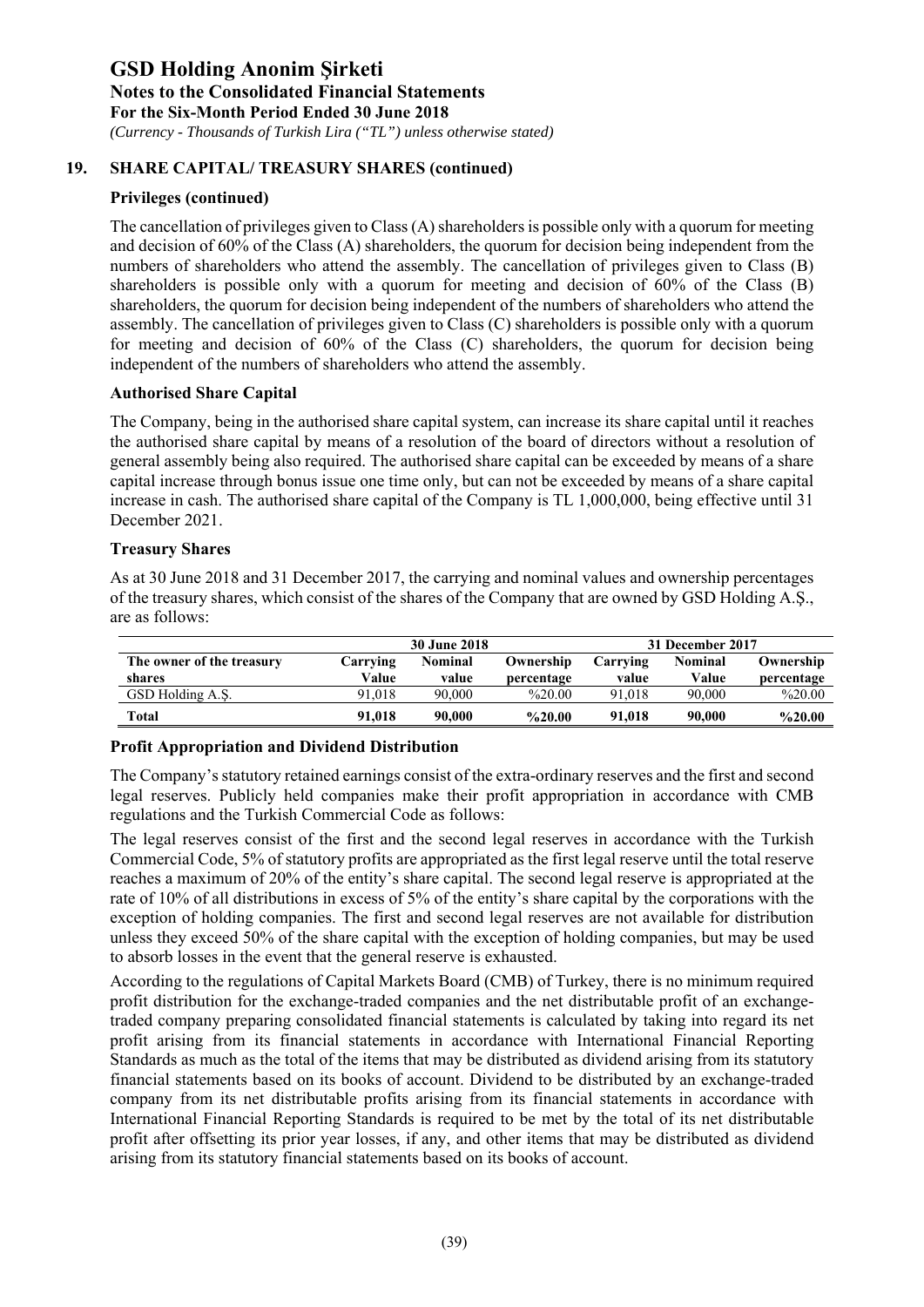*(Currency - Thousands of Turkish Lira ("TL") unless otherwise stated)*

### **19. SHARE CAPITAL/ TREASURY SHARES (continued)**

### **Profit Appropriation and Dividend Distribution**

The exchange-traded companies in Turkey distribute their profits by the resolution of their general assemblies in accordance with the relevant legislations and within the guidelines stated in their profit distribution policies determined by their general assemblies. The profit distribution policies of the exchange-traded companies must contain at least whether any profit will be distributed or not and if it will be distributed, the profit distribution rate determined for shareholders and other profit-sharing persons; method of payment of the dividend; time of payment of the dividend providing that the dividend distribution process will start latest by the end of the accounting period during which the general assembly meeting was held; whether advance dividend will be distributed or not and, if it will be distributed, the related principles in respect of this. The Company adopted a policy of not distributing cash or bonus dividend and distributing retained earnings by way of share capital increases through bonus issue by capitalization of internal resources within the regulatory framework of CMB and reevaluating this policy every year, pursuant to its profit distribution policy explained below:

Dividends are distributed to all outstanding shares as of the distribution date equally in proportion to their ownership percentage in share capital regardless of the issue and acquisition dates of these shares, The rights arising from the dividend privilege are reserved. In the capital increases of public companies, bonus shares are distributed to outstanding shares as of the date of share capital increase.

### **Profit Distribution Policy**

According to 2017 Ordinary General Assembly of the Company has resolved on 31 May 2018 that the profit distribution policy of Company for the year 2018 and the subsequent years pursuant to the Corporate Governance Principles is the distribution of profits as bonus shares by means of share capital increases from internal resources through the capitalisation of profits, to the extent that the criteria stipulated by the regulatory framework of CMB in relation to share capital increases through bonus issue are met, in order to finance the growth by way of retention of earnings in equity through the accumulation of profits in extraordinary reserves by considering the growth plans, investing activities and existing financial structures of the associated companies and subsidiaries and this policy is to be reevaluated every year by taking into account the regulations of the Capital Markets Board regarding profit distribution and the liquidity position of the Company.

According to Board of Directors Meeting of the Company has resolved on 18 April 2018 that the profit distribution policy of Company for the year 2018 and the subsequent years pursuant to the Corporate Governance Principles is the distribution of profits as bonus shares by means of share capital increases from internal resources through the capitalisation of profits, to the extent that the criteria stipulated by the regulatory framework of CMB in relation to share capital increases through bonus issue are met, in order to finance the growth by way of retention of earnings in equity through the accumulation of profits in extraordinary reserves by considering the growth plans, investing activities and existing financial structures of the associated companies and subsidiaries and decision of this policy is proposed to left to the 2017 Ordinary General Assembly of the Company, to be re-evaluated every year by taking into account the regulations of the Capital Markets Board regarding profit distribution and the liquidity position of the Company.

Pursuant to the article 16/8, of the Communiqué on Shares (VII-128,1) promulgated by the Capital Markets Board of Turkey (the CMB), without prejudice to statutory obligations with respect to share capital increase, the applications of publicly traded companies to the CMB for share capital increases by capitalisation of internal resources excluding period profit which will result in the adjusted share price dropping below full TL 2, the share price being calculated as the average of the weighted average trading prices in stock exchange within 30 days prior to the disclosure of share capital increase to the public, are not put into process by the CMB.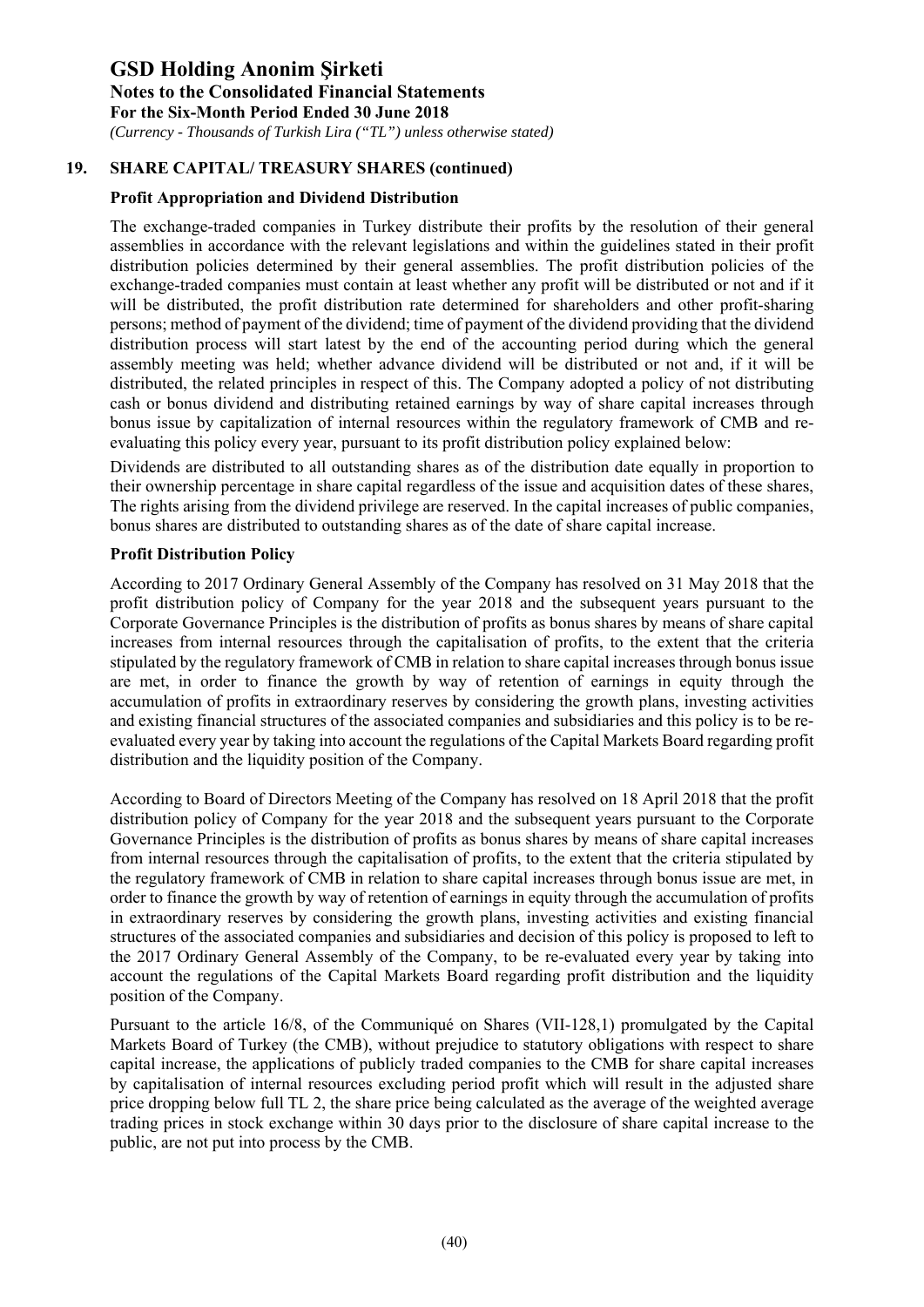*(Currency - Thousands of Turkish Lira ("TL") unless otherwise stated)*

### **19. SHARE CAPITAL/ TREASURY SHARES (continued)**

### **Profit Distribution of Group Companies**

In the Ordinary General Assembly Meeting for the year 2017 of GSD Holding A.Ş. held on 31 May 2018, it was decided for the Company's Board of Directors to be authorized regarding the separation of TL 35,575 of net profit of year 2017 on the legal records of the Company by allocating TL 1,778 first legal reserve, from the remainder TL 33,796 amount and by allocating TL 56,776 first legal reserve from the TL 1,779 from the consolidated IFRS net profit of year 2017 and to allocate the remainder TL 54,997 amount as excess reserve.

In the Ordinary General Assembly Meeting for the year 2017 dated 22 March 2018 of GSD Faktoring A.Ş. it was decided TL 13,340 amount of gross profit that is obtained to be allocated as first premium to shareholders, to be separated TL 1,000 as first legal reserve, TL 1,069 dividend distribution to Board of Director members, to be separated TL 2,691 as corporate tax, to transfer the remainder from profit for the period TL 8,047 TL amount as excess reserve, besides TL 2,000 allocated to excess reserves at 2015 and 2016 reallocate as first Premium to shareholders.

The Ordinary General Assembly Meeting of GSD Yatırım Bankası A.Ş. was held on 22 March 2018. In the Ordinary General Assembly Meeting, it was decided to the net profit amounting to TL 31,587 provided from the activities of the year 2017, TL 6,040 as corporate tax, TL 1,277 first legal reserve, TL 2,500 first premium to shareholders in accordance with 24/C articles of association of the Bank, the remaining of TL 21,769 as extraordinary reserves.

The Ordinary General Assembly Meeting for the year 2017 dated 31 May 2018 of GSD Denizcilik Gayrimenkul İnşaat San. Ve Tic. A.Ş. decided to net off the net loss of TL 2,656 in the 2017 statutory financial statements of the Company with the previous year's losses of 2009 and to allocate TL 15,539 as first legal reserve all to be covered by previous year's losses in the IFRS financial statements of the Company.

|                                                               |         | 30 June 2018 31 December 2017 |
|---------------------------------------------------------------|---------|-------------------------------|
| Extraordinary reserves (historical)                           | 174,860 | 141,063                       |
| Extraordinary reserves (arising from the first application of |         |                               |
| inflation accounting)                                         | 68,925  | 68,925                        |
| Inflation adjustment on extraordinary reserves                | 23,082  | 23,082                        |
| Legal reserves                                                | 6,304   | 6,304                         |
| Inflation adjustment on legal reserves                        | 5,868   | 5,868                         |
| Transaction costs of equity transactions                      | (901)   | (901)                         |
| IFRS adjustments                                              | 22,036  | (22, 054)                     |
| <b>Retained earnings</b>                                      | 300,174 | 222,287                       |

### **Retained earnings**

**The items that may be distributed as dividend to shareholders of the Company arising from its statutory financial statements based on its books of account** 

|                                                               |         | 30 June 2018 31 December 2017 |
|---------------------------------------------------------------|---------|-------------------------------|
| Net profit/loss for the period                                | 122,969 | 35,575                        |
| Extraordinary reserves (historical)                           | 174,860 | 141,063                       |
| Extraordinary reserves (arising from the first application of |         |                               |
| inflation accounting)                                         | 68.925  | 68,925                        |
| Inflation adjustment on extraordinary reserves                | 23,082  | 23,082                        |
| The items that may be distributed as dividend                 |         |                               |
| in statutory financial statements                             | 389,836 | 268,645                       |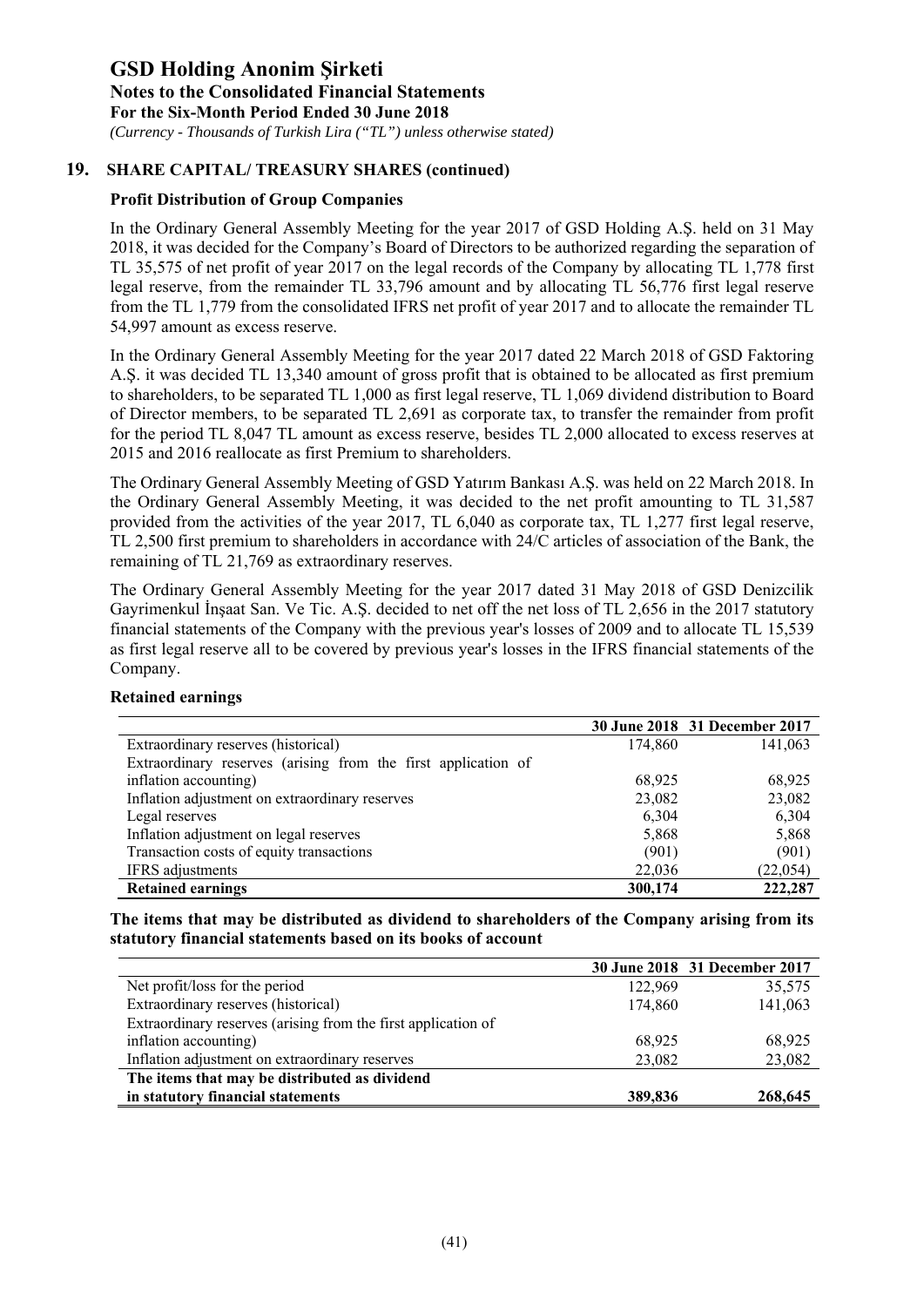*(Currency - Thousands of Turkish Lira ("TL") unless otherwise stated)*

## **19. SHARE CAPITAL/ TREASURY SHARES (continued)**

### **Profit Distribution of Group Companies (continued)**

The restatement effects of the inflation adjustment on the credit balance accounts which are transferred to another account or withdrawn from the company as dividend shall be subject to corporate tax without being included in the current net income for the year during which the transfer or withdrawal is made, but the restatement effects of the inflation adjustment on the equity accounts can be capitalised or transferred to the accumulated deficit account to set off the prior year losses arising from the first application of inflation accounting without being subject to corporate tax, according to the Temporary Clause 25 and the Repeated Clause 298 of the Tax Procedural Law of Turkey. The Tax Procedural Law Communiqué numbered 328 excepts the transfers or withdrawals made from the restatement effects of the inflation adjustment on the nonmonetary credit balance accounts which are profit reserves, special funds (such as fixed asset replacement fund), advances and deposits and progress payments arising from construction contracts, from corporate tax in this regard.

Pursuant to the section under the heading of 19. Profit Distribution belonging to the Circular numbered 17 relating to the Tax Procedural Law of Turkey, prior year income not existing before the first inflation adjustment and arising from the first inflation adjustment, which are transferred to another account or withdrawn from the company as dividend shall be subject to corporate tax without being included in the current net income for the year during which the transfer or withdrawal is made.

### **Changes in Non-Controlling Interests Without Loss of Control**

According to "IFRS 10 –Consolidated Financial Statements", "Changes in a parent's ownership interest in a subsidiary that do not result in a loss of control are accounted for as equity transactions (i.e. transactions with owners in their capacity as owners)." In order to meet the requirement of this standard, the difference between the change in the Group's share in its subsidiaries' equity items except reserves resulting from the accumulation of other comprehensive income items in equity arising from the change in the Group's ownership interest in that subsidiary that do not result in a loss of control and the fair value of the consideration paid or received to effect such a change are not recognised in the consolidated income statement and other comprehensive income, but directly classified in "Changes in noncontrolling interests without loss of control" balance of the previous year-end, to "Retained Earnings".

|                                                                  | 30 June 2018 | 31 December 2017 |
|------------------------------------------------------------------|--------------|------------------|
| <b>Opening Balance</b>                                           | (765)        |                  |
| Beginning balance of the fund transferred to retained earnings   | 765          |                  |
| Effect of the share buy-back by GSD Holding A.S from             |              |                  |
| GSD Denizcilik Gayrimenkul Ins.San. ve Tic. A.S.                 |              | (765)            |
| The Changes in Non-Controlling Interests Without Loss of Control |              | (765)            |

#### **The Movement in Changes in Non-Controlling Interests Without Loss of Control:**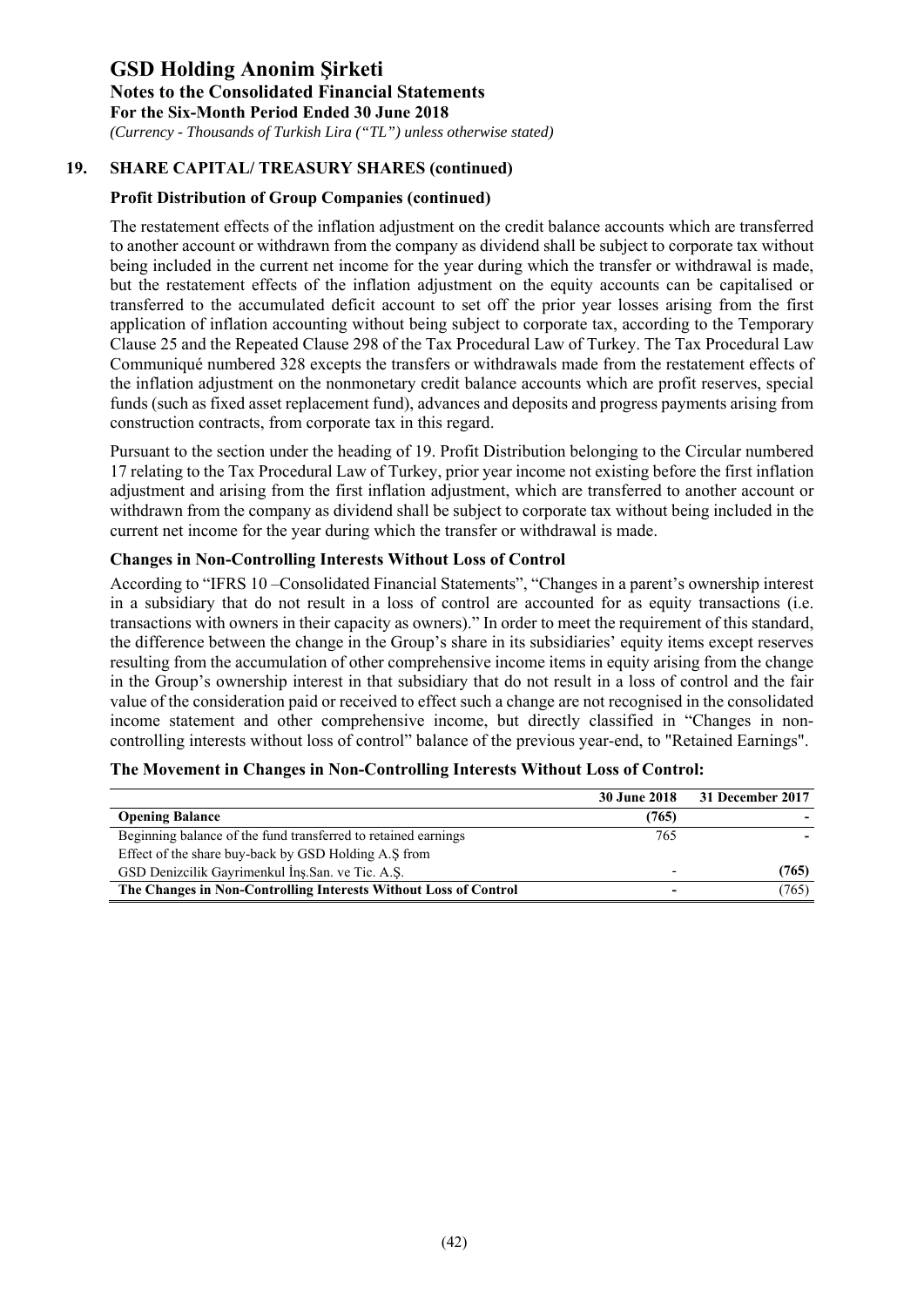*(Currency - Thousands of Turkish Lira ("TL") unless otherwise stated)*

# **19. SHARE CAPITAL/ TREASURY SHARES (continued)**

#### **Non-controlling interests**

**The movement in non-controlling interests classified into the subsidiaries that has non-controlling interests** 

| Ins. San.ve Tic.A.S.<br><b>Faktoring A.Ş</b><br>Consolidated<br>1 January 2018<br>16.075<br>4.691<br>20.766<br>Non-controlling interest in net profit/(loss) in the income statement<br>(295)<br>564<br>269<br>Non-controlling interest in profit/(loss) from foreign currency translation in other comprehensive income<br>3,048<br>3,048<br>Non-controlling interest in profit/(loss) from remeasurements of the net defined benefit liability (asset) in other<br>comprehensive income<br>(1)<br>(1)<br>Non-controlling interest in profit/(loss) from treasury share<br>11<br>(300)<br>(311)<br>30 June 2018<br>18,839<br>4,943<br>23,782<br>The movement in non-controlling interests classified into the subsidiaries that has non-controlling interests<br><b>GSD Denizcilik</b><br>Gavrimenkul<br><b>GSD</b><br>Ins. San.ve Tic.A.S.<br><b>Faktoring A.S.</b><br>Consolidated<br>1 January 2017<br>21,622<br>3,735<br>25,357<br>998<br>Non-controlling interest in net profit/(loss) in the income statement<br>(2, 734)<br>(1,736)<br>Non-controlling interest in profit/(loss) from foreign currency translation in other comprehensive income<br>2,012<br>2,012<br>Non-controlling interest in profit/(loss) from remeasurements of the net defined benefit liability (asset) in other<br>comprehensive income<br>(5)<br>(6)<br>(11)<br>Non-controlling interest in profit/(loss) from treasury share<br>(4,820)<br>Change in the Non-controlling interest share<br>(36)<br>(4, 856)<br>31 December 2017<br>16,075<br>4,691<br>20,766<br>Summarised financial information for the subsidiaries that has non-controlling interests (*)<br><b>GSD Denizcilik</b><br><b>GSD</b><br>Gavrimenkul Ins.<br>Faktoring<br>30 June 2018<br>San.ve Tic.A.S.<br>A.S.<br><b>Current Assets</b><br>47.122<br>289,243<br>Non- Current Assets<br>318,768<br>376<br><b>Total Asset</b><br>365,890<br>289,619<br>Short term liabilities<br>72,805<br>241,142<br>Long term liabilities<br>185,168<br>741<br><b>Total liabilities</b><br>257,973<br>241,883<br>107,917<br>47,736<br>Equity<br><b>Total Liability</b><br>365,890<br>289,619<br>30 June 2018<br>Net period profit/(loss)<br>(1,612)<br>5,442<br>Other comprehensive income<br>17,320<br>(13)<br>15,708<br><b>Total comprehensive income</b><br>5,429<br>Summarised financial information for the subsidiaries that has non-controlling interests (*)<br><b>GSD Denizcilik</b><br><b>GSD</b><br>Gayrimenkul Ins.<br>Faktoring<br>31 December 2017<br>San.ve Tic.A.S.<br>A.S.<br>346,151<br><b>Current Assets</b><br>33,329<br>348,244<br>Non- Current Assets<br>358<br>381,573<br><b>Total Asset</b><br>346,509<br>Short term liabilities<br>33,140<br>300,537<br>256,224<br>Long term liabilities<br>655<br><b>Total liabilities</b><br>289,364<br>301.192<br>92,209<br>Equity<br>45,317<br><b>Total Liability</b><br>381,573<br>349,509<br>31 December 2017<br>Net period profit/(loss)<br>(15, 539)<br>9.636<br>Other comprehensive income<br>11,408<br>(47)<br><b>Total comprehensive income</b><br>(4, 131)<br>9.589<br><sup>(*)</sup> The details of the above summarised financial data are obtained from consolidated IFRS financial statements except the eliminations of intragroup balances. | <b>GSD Denizcilik</b><br>Gavrimenkul | GSD |  |
|-------------------------------------------------------------------------------------------------------------------------------------------------------------------------------------------------------------------------------------------------------------------------------------------------------------------------------------------------------------------------------------------------------------------------------------------------------------------------------------------------------------------------------------------------------------------------------------------------------------------------------------------------------------------------------------------------------------------------------------------------------------------------------------------------------------------------------------------------------------------------------------------------------------------------------------------------------------------------------------------------------------------------------------------------------------------------------------------------------------------------------------------------------------------------------------------------------------------------------------------------------------------------------------------------------------------------------------------------------------------------------------------------------------------------------------------------------------------------------------------------------------------------------------------------------------------------------------------------------------------------------------------------------------------------------------------------------------------------------------------------------------------------------------------------------------------------------------------------------------------------------------------------------------------------------------------------------------------------------------------------------------------------------------------------------------------------------------------------------------------------------------------------------------------------------------------------------------------------------------------------------------------------------------------------------------------------------------------------------------------------------------------------------------------------------------------------------------------------------------------------------------------------------------------------------------------------------------------------------------------------------------------------------------------------------------------------------------------------------------------------------------------------------------------------------------------------------------------------------------------------------------------------------------------------------------------------------------------------------------------------------------------------------------------------------------------------------------------------------------------------------------------------------------------------------------------------------------------------------------------------------------|--------------------------------------|-----|--|
|                                                                                                                                                                                                                                                                                                                                                                                                                                                                                                                                                                                                                                                                                                                                                                                                                                                                                                                                                                                                                                                                                                                                                                                                                                                                                                                                                                                                                                                                                                                                                                                                                                                                                                                                                                                                                                                                                                                                                                                                                                                                                                                                                                                                                                                                                                                                                                                                                                                                                                                                                                                                                                                                                                                                                                                                                                                                                                                                                                                                                                                                                                                                                                                                                                                             |                                      |     |  |
|                                                                                                                                                                                                                                                                                                                                                                                                                                                                                                                                                                                                                                                                                                                                                                                                                                                                                                                                                                                                                                                                                                                                                                                                                                                                                                                                                                                                                                                                                                                                                                                                                                                                                                                                                                                                                                                                                                                                                                                                                                                                                                                                                                                                                                                                                                                                                                                                                                                                                                                                                                                                                                                                                                                                                                                                                                                                                                                                                                                                                                                                                                                                                                                                                                                             |                                      |     |  |
|                                                                                                                                                                                                                                                                                                                                                                                                                                                                                                                                                                                                                                                                                                                                                                                                                                                                                                                                                                                                                                                                                                                                                                                                                                                                                                                                                                                                                                                                                                                                                                                                                                                                                                                                                                                                                                                                                                                                                                                                                                                                                                                                                                                                                                                                                                                                                                                                                                                                                                                                                                                                                                                                                                                                                                                                                                                                                                                                                                                                                                                                                                                                                                                                                                                             |                                      |     |  |
|                                                                                                                                                                                                                                                                                                                                                                                                                                                                                                                                                                                                                                                                                                                                                                                                                                                                                                                                                                                                                                                                                                                                                                                                                                                                                                                                                                                                                                                                                                                                                                                                                                                                                                                                                                                                                                                                                                                                                                                                                                                                                                                                                                                                                                                                                                                                                                                                                                                                                                                                                                                                                                                                                                                                                                                                                                                                                                                                                                                                                                                                                                                                                                                                                                                             |                                      |     |  |
|                                                                                                                                                                                                                                                                                                                                                                                                                                                                                                                                                                                                                                                                                                                                                                                                                                                                                                                                                                                                                                                                                                                                                                                                                                                                                                                                                                                                                                                                                                                                                                                                                                                                                                                                                                                                                                                                                                                                                                                                                                                                                                                                                                                                                                                                                                                                                                                                                                                                                                                                                                                                                                                                                                                                                                                                                                                                                                                                                                                                                                                                                                                                                                                                                                                             |                                      |     |  |
|                                                                                                                                                                                                                                                                                                                                                                                                                                                                                                                                                                                                                                                                                                                                                                                                                                                                                                                                                                                                                                                                                                                                                                                                                                                                                                                                                                                                                                                                                                                                                                                                                                                                                                                                                                                                                                                                                                                                                                                                                                                                                                                                                                                                                                                                                                                                                                                                                                                                                                                                                                                                                                                                                                                                                                                                                                                                                                                                                                                                                                                                                                                                                                                                                                                             |                                      |     |  |
|                                                                                                                                                                                                                                                                                                                                                                                                                                                                                                                                                                                                                                                                                                                                                                                                                                                                                                                                                                                                                                                                                                                                                                                                                                                                                                                                                                                                                                                                                                                                                                                                                                                                                                                                                                                                                                                                                                                                                                                                                                                                                                                                                                                                                                                                                                                                                                                                                                                                                                                                                                                                                                                                                                                                                                                                                                                                                                                                                                                                                                                                                                                                                                                                                                                             |                                      |     |  |
|                                                                                                                                                                                                                                                                                                                                                                                                                                                                                                                                                                                                                                                                                                                                                                                                                                                                                                                                                                                                                                                                                                                                                                                                                                                                                                                                                                                                                                                                                                                                                                                                                                                                                                                                                                                                                                                                                                                                                                                                                                                                                                                                                                                                                                                                                                                                                                                                                                                                                                                                                                                                                                                                                                                                                                                                                                                                                                                                                                                                                                                                                                                                                                                                                                                             |                                      |     |  |
|                                                                                                                                                                                                                                                                                                                                                                                                                                                                                                                                                                                                                                                                                                                                                                                                                                                                                                                                                                                                                                                                                                                                                                                                                                                                                                                                                                                                                                                                                                                                                                                                                                                                                                                                                                                                                                                                                                                                                                                                                                                                                                                                                                                                                                                                                                                                                                                                                                                                                                                                                                                                                                                                                                                                                                                                                                                                                                                                                                                                                                                                                                                                                                                                                                                             |                                      |     |  |
|                                                                                                                                                                                                                                                                                                                                                                                                                                                                                                                                                                                                                                                                                                                                                                                                                                                                                                                                                                                                                                                                                                                                                                                                                                                                                                                                                                                                                                                                                                                                                                                                                                                                                                                                                                                                                                                                                                                                                                                                                                                                                                                                                                                                                                                                                                                                                                                                                                                                                                                                                                                                                                                                                                                                                                                                                                                                                                                                                                                                                                                                                                                                                                                                                                                             |                                      |     |  |
|                                                                                                                                                                                                                                                                                                                                                                                                                                                                                                                                                                                                                                                                                                                                                                                                                                                                                                                                                                                                                                                                                                                                                                                                                                                                                                                                                                                                                                                                                                                                                                                                                                                                                                                                                                                                                                                                                                                                                                                                                                                                                                                                                                                                                                                                                                                                                                                                                                                                                                                                                                                                                                                                                                                                                                                                                                                                                                                                                                                                                                                                                                                                                                                                                                                             |                                      |     |  |
|                                                                                                                                                                                                                                                                                                                                                                                                                                                                                                                                                                                                                                                                                                                                                                                                                                                                                                                                                                                                                                                                                                                                                                                                                                                                                                                                                                                                                                                                                                                                                                                                                                                                                                                                                                                                                                                                                                                                                                                                                                                                                                                                                                                                                                                                                                                                                                                                                                                                                                                                                                                                                                                                                                                                                                                                                                                                                                                                                                                                                                                                                                                                                                                                                                                             |                                      |     |  |
|                                                                                                                                                                                                                                                                                                                                                                                                                                                                                                                                                                                                                                                                                                                                                                                                                                                                                                                                                                                                                                                                                                                                                                                                                                                                                                                                                                                                                                                                                                                                                                                                                                                                                                                                                                                                                                                                                                                                                                                                                                                                                                                                                                                                                                                                                                                                                                                                                                                                                                                                                                                                                                                                                                                                                                                                                                                                                                                                                                                                                                                                                                                                                                                                                                                             |                                      |     |  |
|                                                                                                                                                                                                                                                                                                                                                                                                                                                                                                                                                                                                                                                                                                                                                                                                                                                                                                                                                                                                                                                                                                                                                                                                                                                                                                                                                                                                                                                                                                                                                                                                                                                                                                                                                                                                                                                                                                                                                                                                                                                                                                                                                                                                                                                                                                                                                                                                                                                                                                                                                                                                                                                                                                                                                                                                                                                                                                                                                                                                                                                                                                                                                                                                                                                             |                                      |     |  |
|                                                                                                                                                                                                                                                                                                                                                                                                                                                                                                                                                                                                                                                                                                                                                                                                                                                                                                                                                                                                                                                                                                                                                                                                                                                                                                                                                                                                                                                                                                                                                                                                                                                                                                                                                                                                                                                                                                                                                                                                                                                                                                                                                                                                                                                                                                                                                                                                                                                                                                                                                                                                                                                                                                                                                                                                                                                                                                                                                                                                                                                                                                                                                                                                                                                             |                                      |     |  |
|                                                                                                                                                                                                                                                                                                                                                                                                                                                                                                                                                                                                                                                                                                                                                                                                                                                                                                                                                                                                                                                                                                                                                                                                                                                                                                                                                                                                                                                                                                                                                                                                                                                                                                                                                                                                                                                                                                                                                                                                                                                                                                                                                                                                                                                                                                                                                                                                                                                                                                                                                                                                                                                                                                                                                                                                                                                                                                                                                                                                                                                                                                                                                                                                                                                             |                                      |     |  |
|                                                                                                                                                                                                                                                                                                                                                                                                                                                                                                                                                                                                                                                                                                                                                                                                                                                                                                                                                                                                                                                                                                                                                                                                                                                                                                                                                                                                                                                                                                                                                                                                                                                                                                                                                                                                                                                                                                                                                                                                                                                                                                                                                                                                                                                                                                                                                                                                                                                                                                                                                                                                                                                                                                                                                                                                                                                                                                                                                                                                                                                                                                                                                                                                                                                             |                                      |     |  |
|                                                                                                                                                                                                                                                                                                                                                                                                                                                                                                                                                                                                                                                                                                                                                                                                                                                                                                                                                                                                                                                                                                                                                                                                                                                                                                                                                                                                                                                                                                                                                                                                                                                                                                                                                                                                                                                                                                                                                                                                                                                                                                                                                                                                                                                                                                                                                                                                                                                                                                                                                                                                                                                                                                                                                                                                                                                                                                                                                                                                                                                                                                                                                                                                                                                             |                                      |     |  |
|                                                                                                                                                                                                                                                                                                                                                                                                                                                                                                                                                                                                                                                                                                                                                                                                                                                                                                                                                                                                                                                                                                                                                                                                                                                                                                                                                                                                                                                                                                                                                                                                                                                                                                                                                                                                                                                                                                                                                                                                                                                                                                                                                                                                                                                                                                                                                                                                                                                                                                                                                                                                                                                                                                                                                                                                                                                                                                                                                                                                                                                                                                                                                                                                                                                             |                                      |     |  |
|                                                                                                                                                                                                                                                                                                                                                                                                                                                                                                                                                                                                                                                                                                                                                                                                                                                                                                                                                                                                                                                                                                                                                                                                                                                                                                                                                                                                                                                                                                                                                                                                                                                                                                                                                                                                                                                                                                                                                                                                                                                                                                                                                                                                                                                                                                                                                                                                                                                                                                                                                                                                                                                                                                                                                                                                                                                                                                                                                                                                                                                                                                                                                                                                                                                             |                                      |     |  |
|                                                                                                                                                                                                                                                                                                                                                                                                                                                                                                                                                                                                                                                                                                                                                                                                                                                                                                                                                                                                                                                                                                                                                                                                                                                                                                                                                                                                                                                                                                                                                                                                                                                                                                                                                                                                                                                                                                                                                                                                                                                                                                                                                                                                                                                                                                                                                                                                                                                                                                                                                                                                                                                                                                                                                                                                                                                                                                                                                                                                                                                                                                                                                                                                                                                             |                                      |     |  |
|                                                                                                                                                                                                                                                                                                                                                                                                                                                                                                                                                                                                                                                                                                                                                                                                                                                                                                                                                                                                                                                                                                                                                                                                                                                                                                                                                                                                                                                                                                                                                                                                                                                                                                                                                                                                                                                                                                                                                                                                                                                                                                                                                                                                                                                                                                                                                                                                                                                                                                                                                                                                                                                                                                                                                                                                                                                                                                                                                                                                                                                                                                                                                                                                                                                             |                                      |     |  |
|                                                                                                                                                                                                                                                                                                                                                                                                                                                                                                                                                                                                                                                                                                                                                                                                                                                                                                                                                                                                                                                                                                                                                                                                                                                                                                                                                                                                                                                                                                                                                                                                                                                                                                                                                                                                                                                                                                                                                                                                                                                                                                                                                                                                                                                                                                                                                                                                                                                                                                                                                                                                                                                                                                                                                                                                                                                                                                                                                                                                                                                                                                                                                                                                                                                             |                                      |     |  |
|                                                                                                                                                                                                                                                                                                                                                                                                                                                                                                                                                                                                                                                                                                                                                                                                                                                                                                                                                                                                                                                                                                                                                                                                                                                                                                                                                                                                                                                                                                                                                                                                                                                                                                                                                                                                                                                                                                                                                                                                                                                                                                                                                                                                                                                                                                                                                                                                                                                                                                                                                                                                                                                                                                                                                                                                                                                                                                                                                                                                                                                                                                                                                                                                                                                             |                                      |     |  |
|                                                                                                                                                                                                                                                                                                                                                                                                                                                                                                                                                                                                                                                                                                                                                                                                                                                                                                                                                                                                                                                                                                                                                                                                                                                                                                                                                                                                                                                                                                                                                                                                                                                                                                                                                                                                                                                                                                                                                                                                                                                                                                                                                                                                                                                                                                                                                                                                                                                                                                                                                                                                                                                                                                                                                                                                                                                                                                                                                                                                                                                                                                                                                                                                                                                             |                                      |     |  |
|                                                                                                                                                                                                                                                                                                                                                                                                                                                                                                                                                                                                                                                                                                                                                                                                                                                                                                                                                                                                                                                                                                                                                                                                                                                                                                                                                                                                                                                                                                                                                                                                                                                                                                                                                                                                                                                                                                                                                                                                                                                                                                                                                                                                                                                                                                                                                                                                                                                                                                                                                                                                                                                                                                                                                                                                                                                                                                                                                                                                                                                                                                                                                                                                                                                             |                                      |     |  |
|                                                                                                                                                                                                                                                                                                                                                                                                                                                                                                                                                                                                                                                                                                                                                                                                                                                                                                                                                                                                                                                                                                                                                                                                                                                                                                                                                                                                                                                                                                                                                                                                                                                                                                                                                                                                                                                                                                                                                                                                                                                                                                                                                                                                                                                                                                                                                                                                                                                                                                                                                                                                                                                                                                                                                                                                                                                                                                                                                                                                                                                                                                                                                                                                                                                             |                                      |     |  |
|                                                                                                                                                                                                                                                                                                                                                                                                                                                                                                                                                                                                                                                                                                                                                                                                                                                                                                                                                                                                                                                                                                                                                                                                                                                                                                                                                                                                                                                                                                                                                                                                                                                                                                                                                                                                                                                                                                                                                                                                                                                                                                                                                                                                                                                                                                                                                                                                                                                                                                                                                                                                                                                                                                                                                                                                                                                                                                                                                                                                                                                                                                                                                                                                                                                             |                                      |     |  |
|                                                                                                                                                                                                                                                                                                                                                                                                                                                                                                                                                                                                                                                                                                                                                                                                                                                                                                                                                                                                                                                                                                                                                                                                                                                                                                                                                                                                                                                                                                                                                                                                                                                                                                                                                                                                                                                                                                                                                                                                                                                                                                                                                                                                                                                                                                                                                                                                                                                                                                                                                                                                                                                                                                                                                                                                                                                                                                                                                                                                                                                                                                                                                                                                                                                             |                                      |     |  |
|                                                                                                                                                                                                                                                                                                                                                                                                                                                                                                                                                                                                                                                                                                                                                                                                                                                                                                                                                                                                                                                                                                                                                                                                                                                                                                                                                                                                                                                                                                                                                                                                                                                                                                                                                                                                                                                                                                                                                                                                                                                                                                                                                                                                                                                                                                                                                                                                                                                                                                                                                                                                                                                                                                                                                                                                                                                                                                                                                                                                                                                                                                                                                                                                                                                             |                                      |     |  |
|                                                                                                                                                                                                                                                                                                                                                                                                                                                                                                                                                                                                                                                                                                                                                                                                                                                                                                                                                                                                                                                                                                                                                                                                                                                                                                                                                                                                                                                                                                                                                                                                                                                                                                                                                                                                                                                                                                                                                                                                                                                                                                                                                                                                                                                                                                                                                                                                                                                                                                                                                                                                                                                                                                                                                                                                                                                                                                                                                                                                                                                                                                                                                                                                                                                             |                                      |     |  |
|                                                                                                                                                                                                                                                                                                                                                                                                                                                                                                                                                                                                                                                                                                                                                                                                                                                                                                                                                                                                                                                                                                                                                                                                                                                                                                                                                                                                                                                                                                                                                                                                                                                                                                                                                                                                                                                                                                                                                                                                                                                                                                                                                                                                                                                                                                                                                                                                                                                                                                                                                                                                                                                                                                                                                                                                                                                                                                                                                                                                                                                                                                                                                                                                                                                             |                                      |     |  |
|                                                                                                                                                                                                                                                                                                                                                                                                                                                                                                                                                                                                                                                                                                                                                                                                                                                                                                                                                                                                                                                                                                                                                                                                                                                                                                                                                                                                                                                                                                                                                                                                                                                                                                                                                                                                                                                                                                                                                                                                                                                                                                                                                                                                                                                                                                                                                                                                                                                                                                                                                                                                                                                                                                                                                                                                                                                                                                                                                                                                                                                                                                                                                                                                                                                             |                                      |     |  |
|                                                                                                                                                                                                                                                                                                                                                                                                                                                                                                                                                                                                                                                                                                                                                                                                                                                                                                                                                                                                                                                                                                                                                                                                                                                                                                                                                                                                                                                                                                                                                                                                                                                                                                                                                                                                                                                                                                                                                                                                                                                                                                                                                                                                                                                                                                                                                                                                                                                                                                                                                                                                                                                                                                                                                                                                                                                                                                                                                                                                                                                                                                                                                                                                                                                             |                                      |     |  |
|                                                                                                                                                                                                                                                                                                                                                                                                                                                                                                                                                                                                                                                                                                                                                                                                                                                                                                                                                                                                                                                                                                                                                                                                                                                                                                                                                                                                                                                                                                                                                                                                                                                                                                                                                                                                                                                                                                                                                                                                                                                                                                                                                                                                                                                                                                                                                                                                                                                                                                                                                                                                                                                                                                                                                                                                                                                                                                                                                                                                                                                                                                                                                                                                                                                             |                                      |     |  |
|                                                                                                                                                                                                                                                                                                                                                                                                                                                                                                                                                                                                                                                                                                                                                                                                                                                                                                                                                                                                                                                                                                                                                                                                                                                                                                                                                                                                                                                                                                                                                                                                                                                                                                                                                                                                                                                                                                                                                                                                                                                                                                                                                                                                                                                                                                                                                                                                                                                                                                                                                                                                                                                                                                                                                                                                                                                                                                                                                                                                                                                                                                                                                                                                                                                             |                                      |     |  |
|                                                                                                                                                                                                                                                                                                                                                                                                                                                                                                                                                                                                                                                                                                                                                                                                                                                                                                                                                                                                                                                                                                                                                                                                                                                                                                                                                                                                                                                                                                                                                                                                                                                                                                                                                                                                                                                                                                                                                                                                                                                                                                                                                                                                                                                                                                                                                                                                                                                                                                                                                                                                                                                                                                                                                                                                                                                                                                                                                                                                                                                                                                                                                                                                                                                             |                                      |     |  |
|                                                                                                                                                                                                                                                                                                                                                                                                                                                                                                                                                                                                                                                                                                                                                                                                                                                                                                                                                                                                                                                                                                                                                                                                                                                                                                                                                                                                                                                                                                                                                                                                                                                                                                                                                                                                                                                                                                                                                                                                                                                                                                                                                                                                                                                                                                                                                                                                                                                                                                                                                                                                                                                                                                                                                                                                                                                                                                                                                                                                                                                                                                                                                                                                                                                             |                                      |     |  |
|                                                                                                                                                                                                                                                                                                                                                                                                                                                                                                                                                                                                                                                                                                                                                                                                                                                                                                                                                                                                                                                                                                                                                                                                                                                                                                                                                                                                                                                                                                                                                                                                                                                                                                                                                                                                                                                                                                                                                                                                                                                                                                                                                                                                                                                                                                                                                                                                                                                                                                                                                                                                                                                                                                                                                                                                                                                                                                                                                                                                                                                                                                                                                                                                                                                             |                                      |     |  |
|                                                                                                                                                                                                                                                                                                                                                                                                                                                                                                                                                                                                                                                                                                                                                                                                                                                                                                                                                                                                                                                                                                                                                                                                                                                                                                                                                                                                                                                                                                                                                                                                                                                                                                                                                                                                                                                                                                                                                                                                                                                                                                                                                                                                                                                                                                                                                                                                                                                                                                                                                                                                                                                                                                                                                                                                                                                                                                                                                                                                                                                                                                                                                                                                                                                             |                                      |     |  |
|                                                                                                                                                                                                                                                                                                                                                                                                                                                                                                                                                                                                                                                                                                                                                                                                                                                                                                                                                                                                                                                                                                                                                                                                                                                                                                                                                                                                                                                                                                                                                                                                                                                                                                                                                                                                                                                                                                                                                                                                                                                                                                                                                                                                                                                                                                                                                                                                                                                                                                                                                                                                                                                                                                                                                                                                                                                                                                                                                                                                                                                                                                                                                                                                                                                             |                                      |     |  |
|                                                                                                                                                                                                                                                                                                                                                                                                                                                                                                                                                                                                                                                                                                                                                                                                                                                                                                                                                                                                                                                                                                                                                                                                                                                                                                                                                                                                                                                                                                                                                                                                                                                                                                                                                                                                                                                                                                                                                                                                                                                                                                                                                                                                                                                                                                                                                                                                                                                                                                                                                                                                                                                                                                                                                                                                                                                                                                                                                                                                                                                                                                                                                                                                                                                             |                                      |     |  |
|                                                                                                                                                                                                                                                                                                                                                                                                                                                                                                                                                                                                                                                                                                                                                                                                                                                                                                                                                                                                                                                                                                                                                                                                                                                                                                                                                                                                                                                                                                                                                                                                                                                                                                                                                                                                                                                                                                                                                                                                                                                                                                                                                                                                                                                                                                                                                                                                                                                                                                                                                                                                                                                                                                                                                                                                                                                                                                                                                                                                                                                                                                                                                                                                                                                             |                                      |     |  |
|                                                                                                                                                                                                                                                                                                                                                                                                                                                                                                                                                                                                                                                                                                                                                                                                                                                                                                                                                                                                                                                                                                                                                                                                                                                                                                                                                                                                                                                                                                                                                                                                                                                                                                                                                                                                                                                                                                                                                                                                                                                                                                                                                                                                                                                                                                                                                                                                                                                                                                                                                                                                                                                                                                                                                                                                                                                                                                                                                                                                                                                                                                                                                                                                                                                             |                                      |     |  |
|                                                                                                                                                                                                                                                                                                                                                                                                                                                                                                                                                                                                                                                                                                                                                                                                                                                                                                                                                                                                                                                                                                                                                                                                                                                                                                                                                                                                                                                                                                                                                                                                                                                                                                                                                                                                                                                                                                                                                                                                                                                                                                                                                                                                                                                                                                                                                                                                                                                                                                                                                                                                                                                                                                                                                                                                                                                                                                                                                                                                                                                                                                                                                                                                                                                             |                                      |     |  |
|                                                                                                                                                                                                                                                                                                                                                                                                                                                                                                                                                                                                                                                                                                                                                                                                                                                                                                                                                                                                                                                                                                                                                                                                                                                                                                                                                                                                                                                                                                                                                                                                                                                                                                                                                                                                                                                                                                                                                                                                                                                                                                                                                                                                                                                                                                                                                                                                                                                                                                                                                                                                                                                                                                                                                                                                                                                                                                                                                                                                                                                                                                                                                                                                                                                             |                                      |     |  |
|                                                                                                                                                                                                                                                                                                                                                                                                                                                                                                                                                                                                                                                                                                                                                                                                                                                                                                                                                                                                                                                                                                                                                                                                                                                                                                                                                                                                                                                                                                                                                                                                                                                                                                                                                                                                                                                                                                                                                                                                                                                                                                                                                                                                                                                                                                                                                                                                                                                                                                                                                                                                                                                                                                                                                                                                                                                                                                                                                                                                                                                                                                                                                                                                                                                             |                                      |     |  |
|                                                                                                                                                                                                                                                                                                                                                                                                                                                                                                                                                                                                                                                                                                                                                                                                                                                                                                                                                                                                                                                                                                                                                                                                                                                                                                                                                                                                                                                                                                                                                                                                                                                                                                                                                                                                                                                                                                                                                                                                                                                                                                                                                                                                                                                                                                                                                                                                                                                                                                                                                                                                                                                                                                                                                                                                                                                                                                                                                                                                                                                                                                                                                                                                                                                             |                                      |     |  |
|                                                                                                                                                                                                                                                                                                                                                                                                                                                                                                                                                                                                                                                                                                                                                                                                                                                                                                                                                                                                                                                                                                                                                                                                                                                                                                                                                                                                                                                                                                                                                                                                                                                                                                                                                                                                                                                                                                                                                                                                                                                                                                                                                                                                                                                                                                                                                                                                                                                                                                                                                                                                                                                                                                                                                                                                                                                                                                                                                                                                                                                                                                                                                                                                                                                             |                                      |     |  |
|                                                                                                                                                                                                                                                                                                                                                                                                                                                                                                                                                                                                                                                                                                                                                                                                                                                                                                                                                                                                                                                                                                                                                                                                                                                                                                                                                                                                                                                                                                                                                                                                                                                                                                                                                                                                                                                                                                                                                                                                                                                                                                                                                                                                                                                                                                                                                                                                                                                                                                                                                                                                                                                                                                                                                                                                                                                                                                                                                                                                                                                                                                                                                                                                                                                             |                                      |     |  |
|                                                                                                                                                                                                                                                                                                                                                                                                                                                                                                                                                                                                                                                                                                                                                                                                                                                                                                                                                                                                                                                                                                                                                                                                                                                                                                                                                                                                                                                                                                                                                                                                                                                                                                                                                                                                                                                                                                                                                                                                                                                                                                                                                                                                                                                                                                                                                                                                                                                                                                                                                                                                                                                                                                                                                                                                                                                                                                                                                                                                                                                                                                                                                                                                                                                             |                                      |     |  |
|                                                                                                                                                                                                                                                                                                                                                                                                                                                                                                                                                                                                                                                                                                                                                                                                                                                                                                                                                                                                                                                                                                                                                                                                                                                                                                                                                                                                                                                                                                                                                                                                                                                                                                                                                                                                                                                                                                                                                                                                                                                                                                                                                                                                                                                                                                                                                                                                                                                                                                                                                                                                                                                                                                                                                                                                                                                                                                                                                                                                                                                                                                                                                                                                                                                             |                                      |     |  |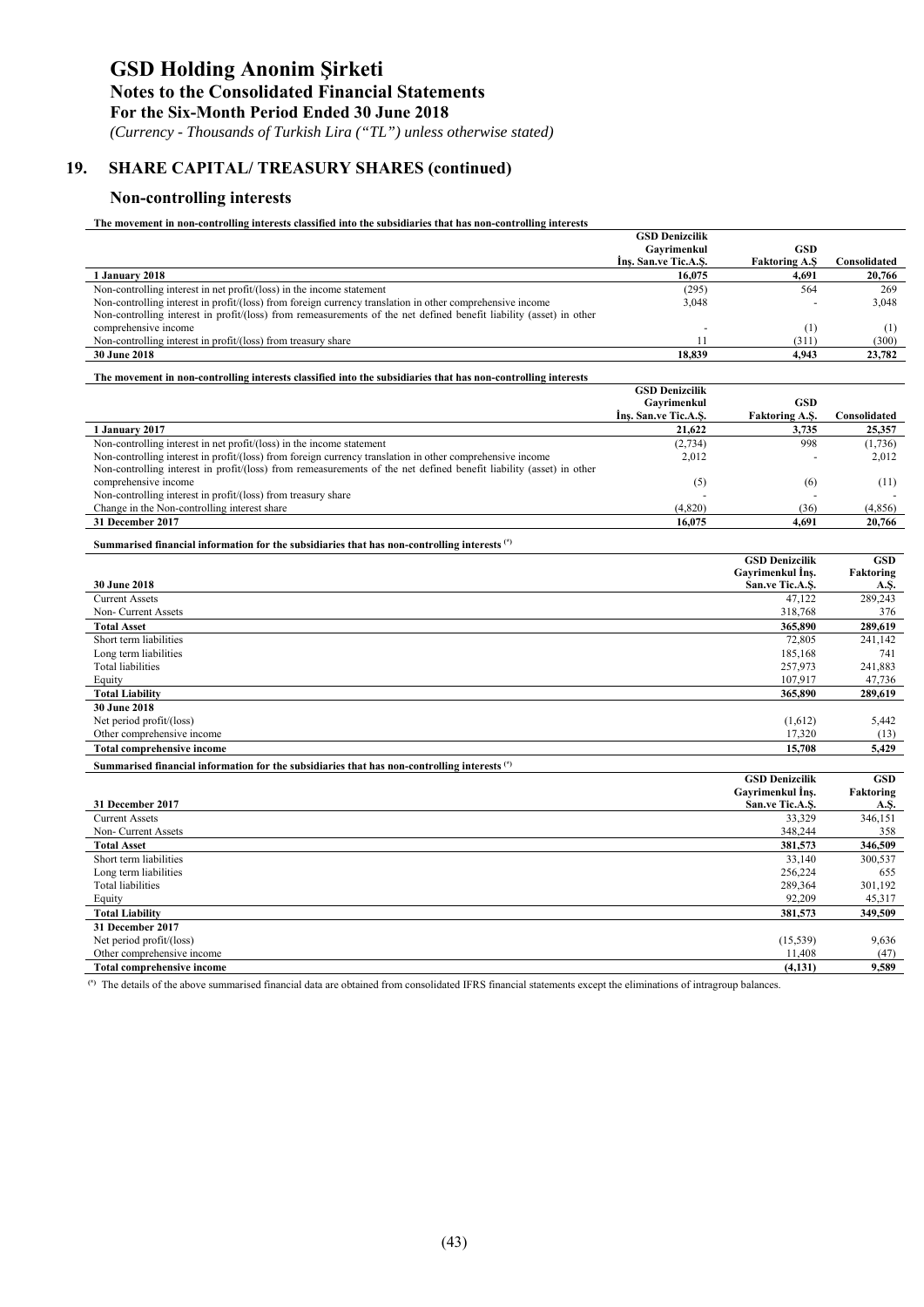*(Currency - Thousands of Turkish Lira ("TL") unless otherwise stated)*

### **20. ASSETS HELD FOR SALE**

Assets held for sale the purpose of sale are consist of the real estate properties obtained by the Group in exchange for "Receivables from Financial Activities". In accordance with the related regulations banks have to dispose of the properties that they are obliged to obtain arisen from their receivables within three years starting from the day of obtaining it. From the real estate properties obtained by the banks due to their receivables, on the condition that they would not exceed the limits specified in Banking Law and the value and the proportion they needed for banking and with the permission of Banking Regulation and Supervision Agency, the ones allocated for their own usage are not evaluated within the scope of aforementioned regulation.

|                             |    | 30 June 2018 31 December 2017 |
|-----------------------------|----|-------------------------------|
| Assets held for sale        | 76 | 53,626                        |
| <b>Total</b>                | 76 | 53,626                        |
| <b>Assets held for sale</b> |    |                               |
|                             |    | 30 June 2018 31 December 2017 |
| Cost                        | 76 | 53,626                        |
| <b>Total</b>                | 76 | 53,626                        |

#### **Movement table of assets held for sale:**

|                                      |                          | 30 June 2018 31 December 2017 |
|--------------------------------------|--------------------------|-------------------------------|
| <b>Opening balance at 1 January</b>  | 53,626                   | 59,281                        |
| <b>Additions</b>                     | $\overline{\phantom{a}}$ |                               |
| Disposals $(*)$                      | (53.550)                 | (5,655)                       |
| Closing balance at the end of period | 76                       | 53,626                        |

(\*) The property of GSD Bank A.Ş, acquired from execution for debt in assets held for sale amounting to TL 53,550 sold with an amount of TL 79,216 on the date of March 26, 2018. The cost of property, TL 53,550 deducted from sale price and remaining TL 25,666 recognized in income from property sales.

As of 30 June 2018, TL 135,619 income from investing activities consists of TL 98,600 from valuation of Silopi Elektrik Üretim A.Ş. and TL 25,666 from sales of property.

There is no liability from assets held for sale from continued activities.

As of 30 June 2018, the Group has no discontinued operations.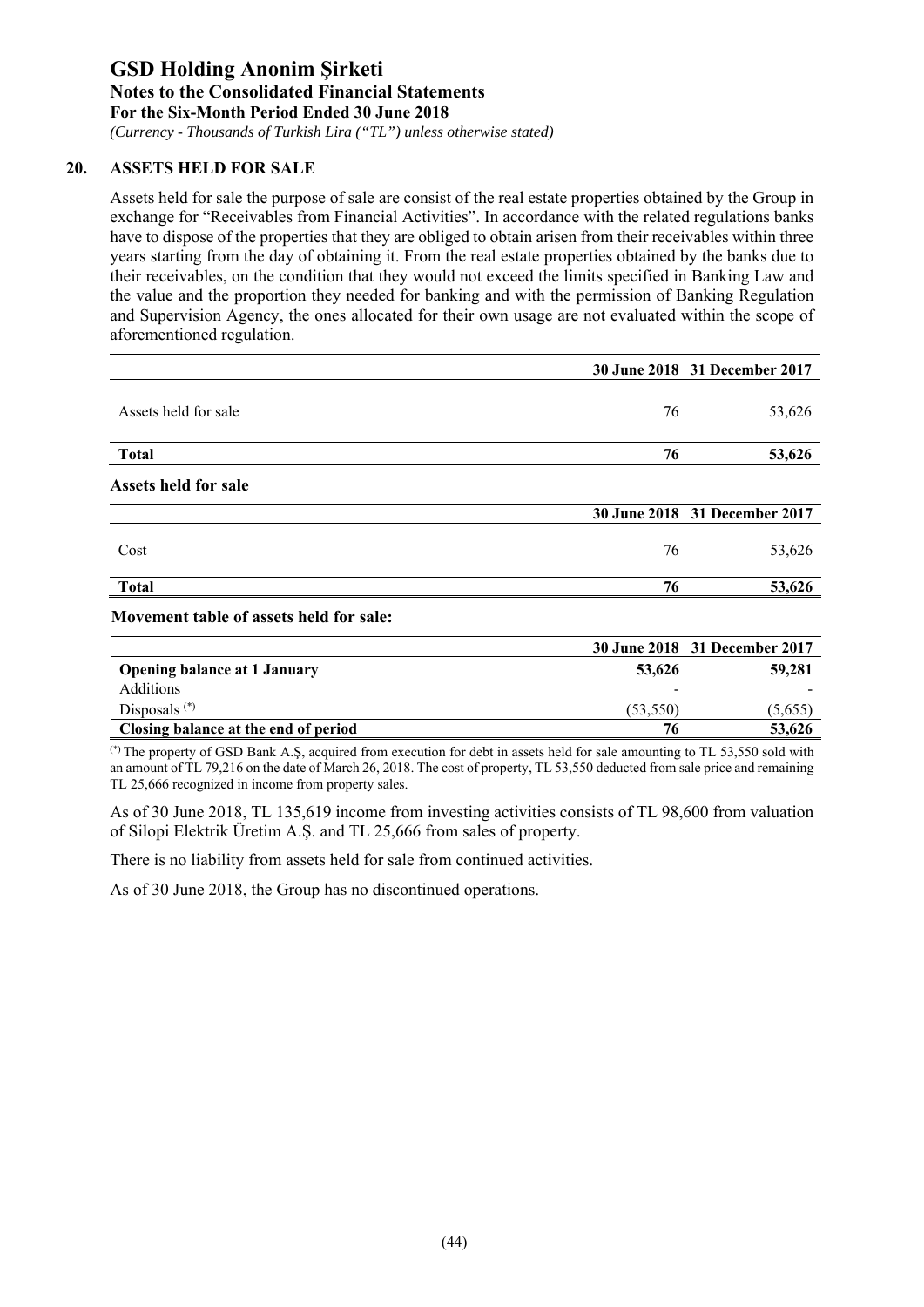*(Currency - Thousands of Turkish Lira ("TL") unless otherwise stated)*

### **21. RELATED PARTY DISCLOSURES**

Parties are considered to be related if one party has the ability to control the other party or exercise significant influence over the other party in making the financial and operating decisions. For the purpose of these consolidated financial statements, unconsolidated subsidiaries and other companies of the shareholders are referred to as related parties. Related parties also include individuals that are principle owners, management and members of the Board of Directors and their families.

In the course of conducting its business, the Group conducted various business transactions with related parties on commercial terms and at rates which approximate market rates:

|                           |            |       | <b>30 June 2018</b>          |                          |                          | 31 December 2017             |         |                          |
|---------------------------|------------|-------|------------------------------|--------------------------|--------------------------|------------------------------|---------|--------------------------|
|                           | <b>GSD</b> | Delta | Share-                       | Key                      | <b>GSD</b>               | Delta                        | Share-  | Key                      |
|                           | Group      | Group | holders                      | <b>Executives</b>        | Group                    | Group                        |         | holders Executives       |
|                           |            |       | <b>Continuing Operations</b> |                          |                          | <b>Continuing Operations</b> |         |                          |
| Cash loans                |            |       | 796                          | $\overline{\phantom{a}}$ | $\overline{\phantom{a}}$ | $\overline{a}$               | 1,303   | $\overline{\phantom{a}}$ |
| Non-cash loans $(*)$      | 22,879     |       | $\overline{\phantom{0}}$     | $\overline{\phantom{a}}$ |                          |                              |         | ۰                        |
| Deposits-Borrowers' funds |            | 2.020 |                              | $\overline{\phantom{a}}$ | $\overline{\phantom{a}}$ | 2.045                        | 5,114   |                          |
|                           |            |       | <b>30 June 2018</b>          |                          |                          | 30 June 2017                 |         |                          |
|                           | <b>GSD</b> | Delta | Share-                       | Key                      | <b>GSD</b>               | Delta                        | Share-  | Key                      |
|                           | Group      | Group | <b>Holders</b>               | <b>Executives</b>        | Group                    | Group                        | holders | Executives               |
|                           |            |       | <b>Continuing Operations</b> |                          |                          | <b>Continuing Operations</b> |         |                          |

|                   | www | www | -----------                  | - L'Attuuves             | www | www                          | повога | - EACCHUVG |
|-------------------|-----|-----|------------------------------|--------------------------|-----|------------------------------|--------|------------|
|                   |     |     | <b>Continuing Operations</b> |                          |     | <b>Continuing Operations</b> |        |            |
| Interest income   |     |     | 96                           |                          |     |                              | J      |            |
| Interest expense  |     |     | 755                          | $\overline{\phantom{0}}$ |     |                              |        |            |
| Rent expense      |     |     | 2,109                        |                          |     |                              | 1,138  |            |
| Commission income |     |     |                              | $\overline{\phantom{a}}$ |     |                              |        |            |

(\*) USD 5,017 thousand of the amount is guarantees given by the GSD Denizcilik on behalf of Zeyno to ICBC Bank.

In the above table, the balances related with the shareholders belong to the Chairman of the Board of Directors of the Company, Mehmet Turgut Yılmaz and Delta Group is under the control of Mehmet Turgut Yılmaz. The balances related with GSD Group belong to unconsolidated group companies and its foundation.

In the above table containing related party balances, the rent expense under the shareholders column comprise the amounts paid to Mehmet Turgut Yılmaz for office building rent by group companies; donation expense comprise the donations made to GSD Education Foundation by group companies; the balances of related party transactions under the headings of cash loans, non-cash loans, deposits, borrowers' funds, derivative financial instruments, interest income, interest expense and commission income arise from the banking transactions made between the Group banks and the related parties on market terms. The comparable price method is used in the determination of rent expense arising from related party transactions.

The executive and non-executive members of the Board of Directors and the management received remuneration and fees totalling TL 5,324 for continuing operations for the annual period ended 30 June 2018 and none for discontinued operations (30 June 2017: TL 4,459 for continuing operations, none for discontinued operations).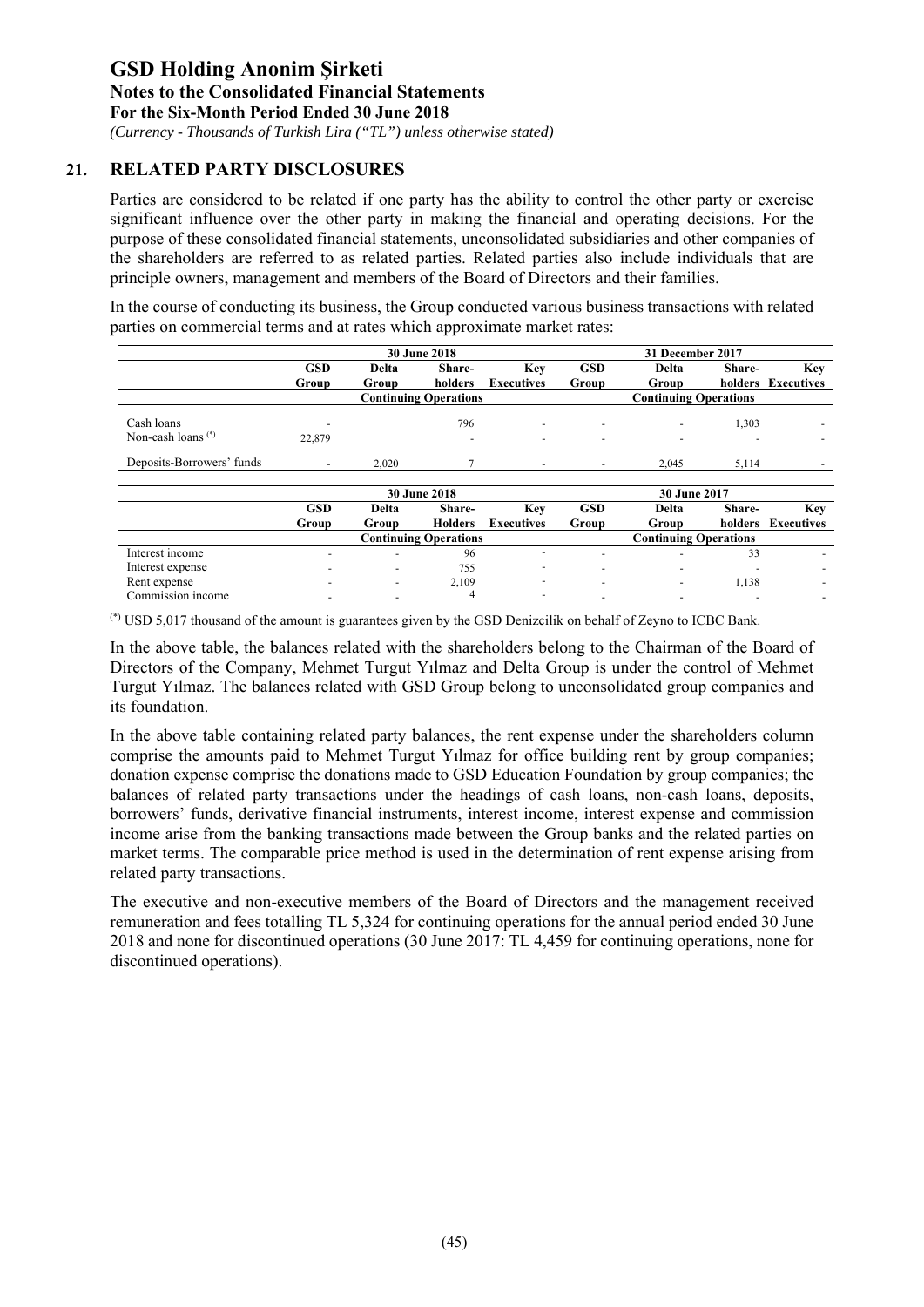*(Currency - Thousands of Turkish Lira ("TL") unless otherwise stated)*

### **22. PROVISIONS AND COMMITMENTS**

### **Provision for litigation**

There is no provision for litigations that is required to be set or disclosed for continuing operations as at 30 June 2018 and 31 December 2017.

#### **Short term Provisions**

|                          |   | 30 June 2018 31 December 2017 |
|--------------------------|---|-------------------------------|
| Non cash loan provisions |   |                               |
| Other                    | - |                               |
| <b>Total</b>             |   |                               |

**Non cash loan provisions movement table:** 

|                                              | 30 June 2018 31 December 2017 |
|----------------------------------------------|-------------------------------|
| <b>Opening Balance</b>                       |                               |
| Provision set during / (reversed) the period |                               |
| Closing balance at the end of period         |                               |

#### **Commitments**

In the normal course of business, the Group undertakes various commitments and incurs certain contingent liabilities that are not presented in the consalidated financial statements including:

|                                                        | 30 June 2018 | 31 December 2017 |
|--------------------------------------------------------|--------------|------------------|
| Letters of guarantee                                   | 1,032,580    | 1,009,160        |
| <b>Total non-cash loans</b>                            | 1,032,580    | 1,009,160        |
| Other commitments                                      | 34           | 29               |
| Total non-cash loans and off-balance sheet commitments | 1,032,614    | 1,009,189        |

### **23. FINANCIAL RISK MANAGEMENT**

The Company's risk management program focuses on minimising the negative effects of the ambiguities in financial markets on the Company's financial statements. The Company is mostly exposed to ,market risk (currency risk, fair value interest rate risk, cash flow interest rate risk and price risk), credit risk and liquidity risk in relation with financial investments, Group uses derivative instruments in order to protect financial risk.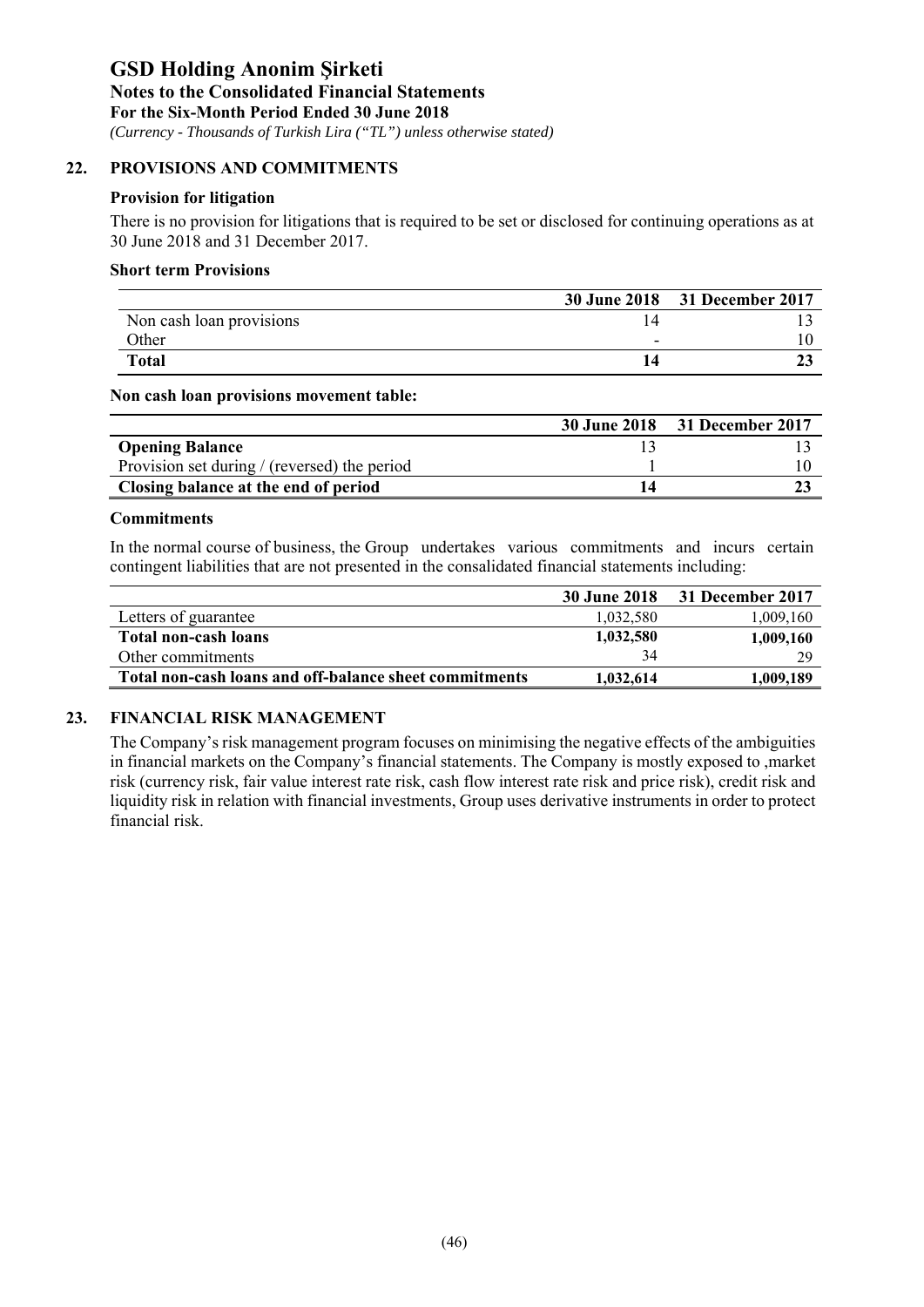*(Currency - Thousands of Turkish Lira ("TL") unless otherwise stated)*

### **23. FINANCIAL RISK MANAGEMENT (continued)**

| Foreign currency position table (**)                                                                             | 30 June 2018 |                          |                                          |                          |            |                               | 31 December 2017         |            |  |
|------------------------------------------------------------------------------------------------------------------|--------------|--------------------------|------------------------------------------|--------------------------|------------|-------------------------------|--------------------------|------------|--|
| (Unless indicated, orginal currency)                                                                             |              |                          | TL Thousand USD Thousand Euro Other (TL) |                          |            | TL Thousand USD Thousand Euro |                          | Other (TL) |  |
| 1. Trade Receivables                                                                                             | 5,754        | 1,262                    |                                          | $\overline{\phantom{a}}$ | 3,123      | 828                           |                          |            |  |
| 2a. Monetary Financial Assets (Cash and Bank)                                                                    | 240,164      | 50,375                   | 1,961                                    | 9                        | 135,663    | 33,540                        | 1,841                    | 841        |  |
| 2b. Non-Monetary Financial Assets                                                                                | 595,672      | 130,610                  |                                          | $\overline{a}$           | 499,816    | 132,510                       |                          |            |  |
| 3. Other                                                                                                         | 2,465        | 536                      | 5                                        | $\sim$                   | 1,875      | 488                           |                          |            |  |
| 4. Current Asset $(1+2+3)$                                                                                       | 844,055      | 182,783                  | 1,966                                    | 9                        | 640,477    | 167,366                       | 1,848                    | 841        |  |
| 5. Trade Receivables                                                                                             |              |                          |                                          |                          |            |                               |                          |            |  |
| 6a. Monetary Financial Assets (Cash and Bank                                                                     |              |                          |                                          |                          |            |                               |                          |            |  |
| 6b. Non-Monetary Financial Assets                                                                                |              |                          |                                          |                          |            |                               |                          |            |  |
| 7. Other                                                                                                         | 515,143      | 112,953                  |                                          |                          | 366,569    | 97,183                        |                          |            |  |
| 8. Non Current Assets (5+6+7)                                                                                    | 515,143      | 112,953                  | $\overline{\phantom{a}}$                 | $\overline{\phantom{a}}$ | 366,569    | 97,183                        | $\overline{\phantom{a}}$ | $\sim$     |  |
| 9. Total Assets $(4+8)$                                                                                          | 1,359,198    | 295,736                  | 1,966                                    | 9                        | 1,007,046  | 264,549                       | 1,848                    | 841        |  |
| 10. Trade Payables                                                                                               | 1,288        | 282                      |                                          | $\overline{\phantom{a}}$ | 613        | 163                           |                          |            |  |
| 11. Financial Liabilities                                                                                        | 141,169      | 28,802                   | 1,841                                    | 35                       | 74,095     | 17,345                        | 1,730                    | 856        |  |
| 12a. Monetary Other Financial Liabilities                                                                        | 14           | $\overline{\phantom{a}}$ | $\overline{2}$                           | $\mathbf{1}$             | 188        | 48                            |                          |            |  |
| 12b. Non Monetary Other Financial Liabilities                                                                    | 1,547        | 337                      | $\overline{2}$                           | $\sim$                   | 847        | 221                           | 2                        | 3          |  |
| 13. Short Term Liability (10+11+12)                                                                              | 144,018      | 29,421                   | 1,845                                    | 36                       | 75,743     | 17,777                        | 1,732                    | 860        |  |
| 14. Trade Payables                                                                                               |              |                          |                                          | $\sim$                   |            |                               |                          |            |  |
| 15. Financial Liabilities                                                                                        | 290,901      | 63,785                   |                                          |                          | 227,305    | 60,263                        |                          |            |  |
| 16 a. Monetary Other Financial Liabilities                                                                       |              |                          |                                          |                          |            |                               |                          |            |  |
| 16 b. Non Monetary Other Financial Liabilities                                                                   |              |                          |                                          |                          |            |                               |                          |            |  |
| 17. Long Term Liability (14+15+16)                                                                               | 290,901      | 63,785                   |                                          | $\overline{\phantom{a}}$ | 227,305    | 60,263                        |                          |            |  |
| 18. Total Liability (13+17)                                                                                      | 434,919      | 93,206                   | 1,845                                    | 36                       | 303,048    | 78,040                        | 1,732                    | 860        |  |
| 19. Net Asset/(Liability) Position of Off Balance Sheet Foreign Currency Derivative Instruments(19a-19b)         | 45,607       | 10,000                   | $\sim$                                   | $\blacksquare$           | 73,554     | 19,501                        |                          |            |  |
| 19a. Amount of Liability Characteristic Off Balance Sheet Derivative Instruments                                 | 45,607       | 10,000                   |                                          | $\blacksquare$           | 73,554     | 19,501                        |                          |            |  |
| 19b. Amount of Liability Characteristic Off Balance Sheet Derivative Instruments                                 |              |                          |                                          | $\overline{\phantom{a}}$ |            |                               |                          |            |  |
| 20. Net financial position (9-18+19)                                                                             | 969,886      | 212,530                  | 121                                      | (27)                     | 777,552    | 206,010                       | 116                      | (19)       |  |
| 21. Position of Net Monetary Units of Foreign Currency Assets / (Liabilities) $(=1+2a+5+6a-10-11-12a-14-15-16a)$ | (187, 454)   | (41, 232)                | 118                                      | (27)                     | (163, 415) | (43, 451)                     | 111                      | (16)       |  |
| 22. Total Fair value of Financial Instruments used for Currency Hedge                                            | (972)        |                          |                                          | (972)                    | (1, 569)   |                               |                          | (1, 569)   |  |
| 23. Amount of hedged Foreign Currency Assets <sup>(*)</sup>                                                      |              |                          |                                          |                          |            |                               |                          |            |  |
| 24. Amount of hedged Foreign Currency Liabilities <sup>(*)</sup>                                                 | 45,607       | 10,000                   |                                          |                          | 73,554     | 19,501                        |                          |            |  |
| 25. Export                                                                                                       |              |                          |                                          |                          |            |                               |                          |            |  |
| 26. Import                                                                                                       |              |                          |                                          |                          |            |                               |                          |            |  |
| $(*)$ TT. 1.                                                                                                     |              |                          |                                          |                          |            |                               |                          |            |  |

Hedge accounting has not been applied in accordance with IFRS.

(\*\*) Continuing and discontinued operations are both explained under the same foreign currency position table.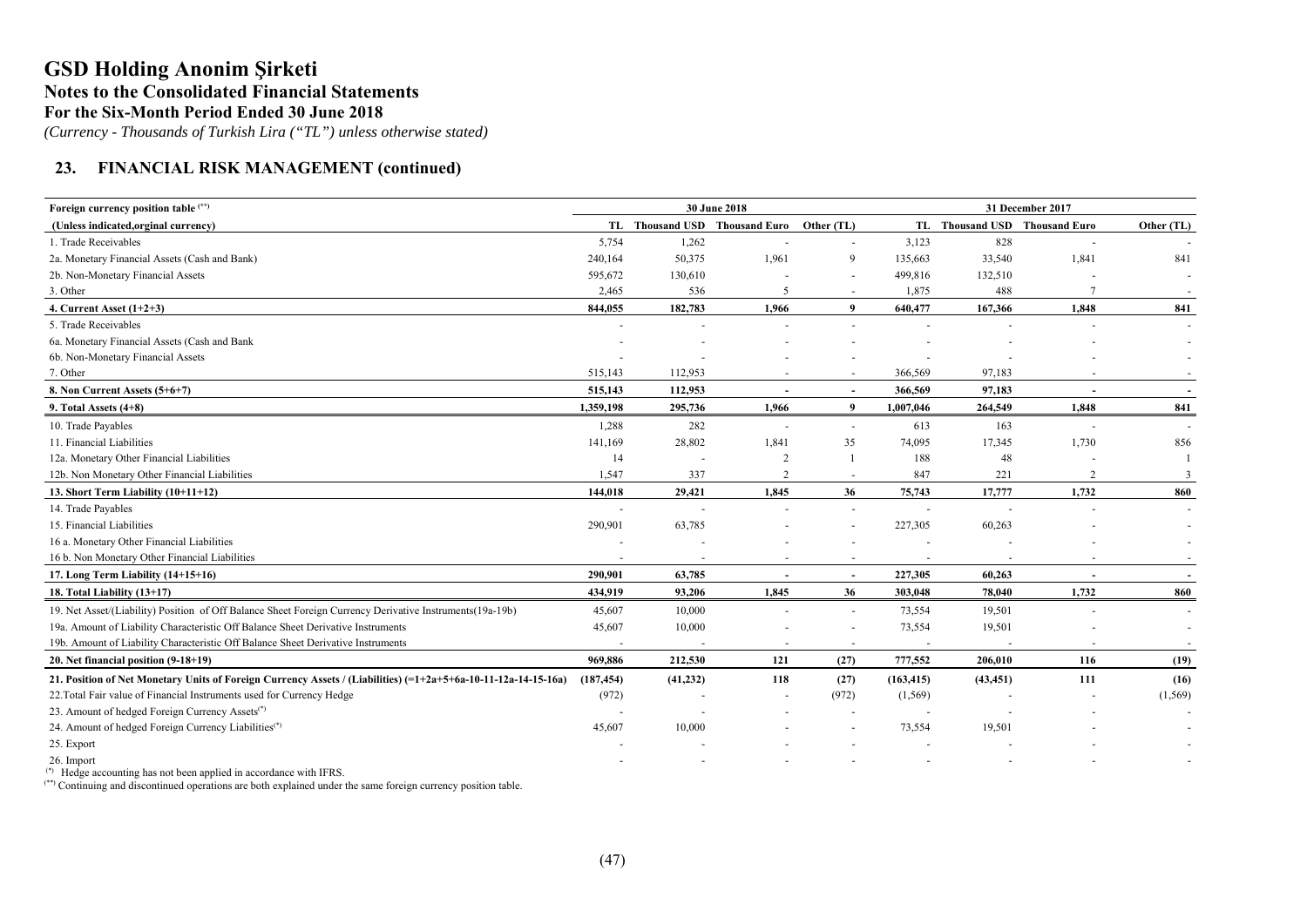*(Currency - Thousands of Turkish Lira ("TL") unless otherwise stated)*

### **23. FINANCIAL RISK MANAGEMENT (continued)**

According to a regulation of the Capital Markets Board of Turkey dated 9 September 2009, the exchange-traded companies except financial institutions and investment trusts can give a collateral, pledge, mortgage and guarantee only in favor of their own judicial entities and their consolidated subsidiaries and other third parties can be a beneficiary of a collateral, pledge, mortgage and guarantee given by exchange-traded companies only if it is provided with the sole aim of conducting ordinary business activities.

As at 30 June 2018 and 31 December 2017, group collateral and pledge position are as follows:

| <b>Continuing Operations</b><br>Collaterals, pledges, mortgages and guarantees given by the Group                                                                                                                                 | 30 June 2018 |                      |        |                |              |  |  |
|-----------------------------------------------------------------------------------------------------------------------------------------------------------------------------------------------------------------------------------|--------------|----------------------|--------|----------------|--------------|--|--|
|                                                                                                                                                                                                                                   |              | <b>TL</b> US Dollars | Euro   | <b>Others</b>  | <b>Total</b> |  |  |
| A. Collaterals, pledges, mortgages and guarantees given by the Group<br>Companies in favor of their own judicial entities                                                                                                         | 8            | 89,496               |        |                | 89,504       |  |  |
| 1. Letters of guarantee given by the Group Company<br>2. Letters of guarantee given by the Non-Group Banks as collateral                                                                                                          |              |                      |        |                |              |  |  |
| against cash loans<br>3. Other letters of guarantee given by the Non-Group Banks                                                                                                                                                  |              |                      |        |                |              |  |  |
| 4. Marketable Securities                                                                                                                                                                                                          |              |                      |        |                |              |  |  |
| 5. Cash and bank deposit pledges                                                                                                                                                                                                  | 8            | 1,141                |        |                | 1,149        |  |  |
| 6. Mortgage given as collateral against cash loans <sup>(***)</sup>                                                                                                                                                               |              | 56,236               |        |                | 56,236       |  |  |
| 7. Subsidiary share pledge given as collateral against cash loans <sup>(***)</sup>                                                                                                                                                |              | 32,119               |        |                | 32,119       |  |  |
| 8.Other                                                                                                                                                                                                                           |              |                      |        |                |              |  |  |
| B. Collaterals, pledges, mortgages and guarantees given by the Group<br>in favor of consolidated Group Companies                                                                                                                  | 200,458      | 893,951              | 1,090  |                | 1,095,499    |  |  |
| 1. Guarantees given as collateral against cash loans (*)                                                                                                                                                                          | 200,042      | 698,269              | 1,090  |                | 899,401      |  |  |
| 2. Guarantees given as collateral against derivative contracts (*)                                                                                                                                                                |              |                      |        |                |              |  |  |
|                                                                                                                                                                                                                                   |              |                      |        |                |              |  |  |
| 3. Letters of guarantee given as collateral against cash loans                                                                                                                                                                    | ÷            |                      |        |                |              |  |  |
| 4. Other non-cash loans                                                                                                                                                                                                           | 416          |                      |        |                | 416          |  |  |
| 5. Mortgage given as collateral against cash loans <sup>(***)</sup>                                                                                                                                                               |              | 195,682              |        |                | 195,682      |  |  |
| 6. Subsidiary share pledge given as collateral against cash loans                                                                                                                                                                 |              |                      |        |                |              |  |  |
| 7. Bank deposit given as collateral against cash loans                                                                                                                                                                            |              |                      |        |                |              |  |  |
| 8. Other                                                                                                                                                                                                                          |              |                      |        |                |              |  |  |
| C. Collaterals, pledges, mortgages and guarantees given by the Group<br>while conducting ordinary business activities in favor of non-Group                                                                                       |              |                      |        |                |              |  |  |
| entities                                                                                                                                                                                                                          | 604,546      | 400,082              | 27,952 |                | 1,032,580    |  |  |
| 1. Non-cash loans given by the Group Banks                                                                                                                                                                                        | 604,546      | 400,082              | 27,952 |                | 1,032,580    |  |  |
| 2. Other                                                                                                                                                                                                                          |              |                      |        |                |              |  |  |
| D. Collaterals, pledges, mortgages and guarantees given by the Group<br>in favor of the associates and joint ventures with direct shareholdings<br>pursuant to the Article 12/2. of the Communique on the Corporate<br>Governance |              |                      |        |                |              |  |  |
| E. Other collaterals, pledges, mortgages and guarantees given by the                                                                                                                                                              |              |                      |        |                |              |  |  |
| Group                                                                                                                                                                                                                             |              |                      |        |                |              |  |  |
| 1. Collaterals, pledges, mortgages and guarantees given by the Group in                                                                                                                                                           |              |                      |        |                |              |  |  |
| favor of the main shareholder <sup>(**)</sup>                                                                                                                                                                                     |              |                      |        |                |              |  |  |
| 2. Collaterals, pledges, mortgages and guarantees given by the Group in                                                                                                                                                           |              |                      |        |                |              |  |  |
| favor of Group Companies other than those covered under the classes B and<br>$\mathcal{C}$                                                                                                                                        |              |                      |        |                |              |  |  |
|                                                                                                                                                                                                                                   |              |                      |        |                |              |  |  |
| 3. Collaterals, pledges, mortgages and guarantees given by the Group in                                                                                                                                                           |              |                      |        |                |              |  |  |
| favor of non-Group entities other than those covered under the class C                                                                                                                                                            |              |                      |        |                |              |  |  |
| <b>Total</b>                                                                                                                                                                                                                      | 805,012      | 1,383,529            | 29,042 | $\overline{a}$ | 2,217,583    |  |  |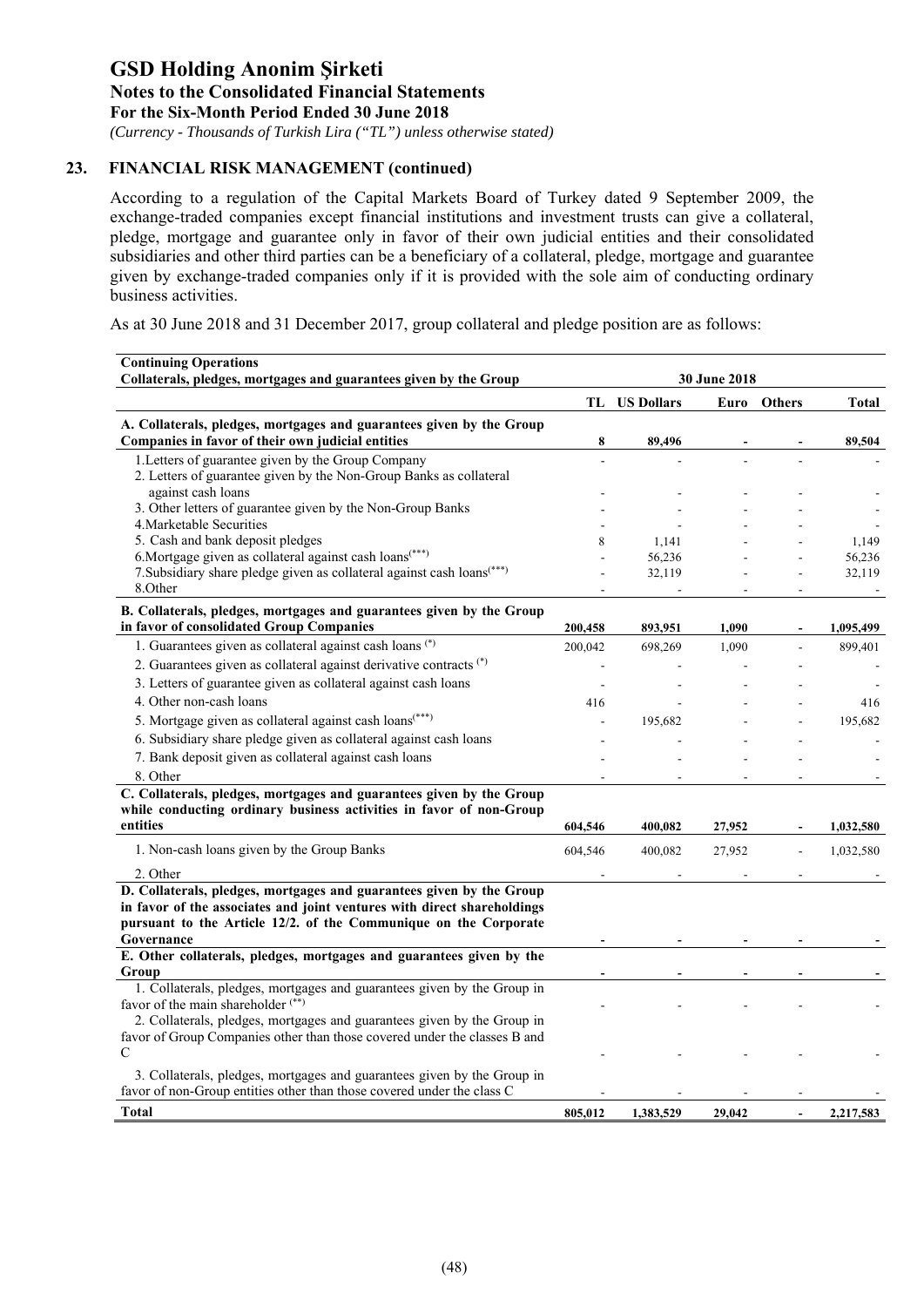*(Currency - Thousands of Turkish Lira ("TL") unless otherwise stated)*

### **23. FINANCIAL RISK MANAGEMENT (continued)**

| <b>Continuing Operations</b><br>Collaterals, pledges, mortgages and guarantees given by the Group                                                                                                                                 | 31 December 2017 |                      |       |             |                 |  |  |
|-----------------------------------------------------------------------------------------------------------------------------------------------------------------------------------------------------------------------------------|------------------|----------------------|-------|-------------|-----------------|--|--|
|                                                                                                                                                                                                                                   |                  | <b>TL</b> US Dollars |       | Euro Others | <b>Total</b>    |  |  |
| A. Collaterals, pledges, mortgages and guarantees given by the Group<br>Companies in favor of their own judicial entities                                                                                                         | 10               | 85,627               |       |             | 85,637          |  |  |
| 1. Letters of guarantee given by the Group Company<br>2. Letters of guarantee given by the Non-Group Banks as collateral                                                                                                          | L.               |                      |       |             |                 |  |  |
| against cash loans<br>3. Other letters of guarantee given by the Non-Group Banks<br>4. Marketable Securities                                                                                                                      |                  | 158                  |       |             | 158             |  |  |
| 5. Cash and bank deposit pledges<br>6. Mortgage given as collateral against cash loans <sup>(***)</sup>                                                                                                                           | 10               | 6,007<br>51,354      |       |             | 6,017<br>51,354 |  |  |
| 7. Subsidiary share pledge given as collateral against cash loans <sup>(***)</sup><br>8.Other                                                                                                                                     |                  | 28,108               |       |             | 28,108          |  |  |
| B. Collaterals, pledges, mortgages and guarantees given by the Group<br>in favor of consolidated Group Companies                                                                                                                  | 264,041          | 681,675              | 523   | 827         | 947,066         |  |  |
| 1. Guarantees given as collateral against cash loans (*)                                                                                                                                                                          | 263,616          | 566,025              | 523   | 827         | 830,991         |  |  |
| 2. Guarantees given as collateral against derivative contracts (*)                                                                                                                                                                | ÷,               |                      |       |             |                 |  |  |
| 3. Letters of guarantee given as collateral against cash loans                                                                                                                                                                    |                  |                      |       |             |                 |  |  |
| 4. Other non-cash loans                                                                                                                                                                                                           | 425              |                      |       |             | 425             |  |  |
| 5. Mortgage given as collateral against cash loans(***)                                                                                                                                                                           |                  | 108,455              |       |             | 108,455         |  |  |
| 6. Subsidiary share pledge given as collateral against cash loans                                                                                                                                                                 |                  |                      |       |             |                 |  |  |
| 7. Bank deposit given as collateral against cash loans<br>8. Other                                                                                                                                                                |                  | 7,195                |       |             | 7,195           |  |  |
| C. Collaterals, pledges, mortgages and guarantees given by the Group<br>while conducting ordinary business activities in favor of non-Group<br>entities                                                                           | 756,650          | 250,252              | 2,258 |             | 1,009,160       |  |  |
| 1. Non-cash loans given by the Group Banks                                                                                                                                                                                        | 756,650          | 250,252              | 2,258 |             | 1,009,160       |  |  |
| 2. Other                                                                                                                                                                                                                          |                  |                      |       |             |                 |  |  |
| D. Collaterals, pledges, mortgages and guarantees given by the Group<br>in favor of the associates and joint ventures with direct shareholdings<br>pursuant to the Article 12/2. of the Communique on the Corporate<br>Governance |                  |                      |       |             |                 |  |  |
| E. Other collaterals, pledges, mortgages and guarantees given by the                                                                                                                                                              |                  |                      |       |             |                 |  |  |
| Group                                                                                                                                                                                                                             |                  |                      |       |             |                 |  |  |
| 1. Collaterals, pledges, mortgages and guarantees given by the Group in<br>favor of the main shareholder <sup>(**)</sup>                                                                                                          |                  |                      |       |             |                 |  |  |
| 2. Collaterals, pledges, mortgages and guarantees given by the Group in<br>favor of Group Companies other than those covered under the classes B and<br>$\mathcal{C}$                                                             |                  |                      |       |             |                 |  |  |
|                                                                                                                                                                                                                                   |                  |                      |       |             |                 |  |  |
| 3. Collaterals, pledges, mortgages and guarantees given by the Group in<br>favor of non-Group entities other than those covered under the class C                                                                                 |                  |                      |       |             |                 |  |  |
| <b>Total</b>                                                                                                                                                                                                                      | 1,020,701        | 1,017,554            | 2,781 | 827         | 2,041,863       |  |  |

(\*) Guarantees given as collateral against cash loans and derivative contracts indicate the total risk exposure arising from guarantees given by the Company as collateral against outstanding cash loans and derivative contracts of its consolidated subsidiaries. The Company has no income or consideration arising from such guarantees it has given in favor of its consolidated subsidiaries.

(\*\*) Collaterals, pledges, mortgages and guarantees given by the Group in favor of the main shareholder indicate the total risk exposure arising from the non-cash loans given by the Group Banks in favor of Mehmet Turgut Yılmaz, the chairman of the Board of Directors of the Company, and Delta Group Companies which are under his control.

(\*\*\*) The dry bulk cargo ships named M/V Cano, M/V Dodo, M/V Hako, M/V Zeyno and M/V Olivia owned by Cano Maritime Limited, Dodo Maritime Limited, Hako Maritime Limited, Zeyno Maritime Limited and Neco Maritime Limited, respectively, and the 100% shares of Cano Maritime Limited owned by GSD Denizcilik Gayrimenkul İnşaat Sanayi ve Ticaret A.Ş. are mortgaged and pledged, respectively, against the bank loans obtained to finance the ship purchase in favour of the creditor banks. GSD Holding A.Ş. and GSD Shipping B.V. gave mortgage in favor of banks which loaned Zeyno Maritime Limited and Mila Maritime Limited used for ship purchase.

The line of "E. Total amount of other given TRIKs in the group " in the table asserted above refers to the ratio of other given TRIs by the Group to the Group's equity is 0% as of 30 June 2018 (31 December 2017: 0%).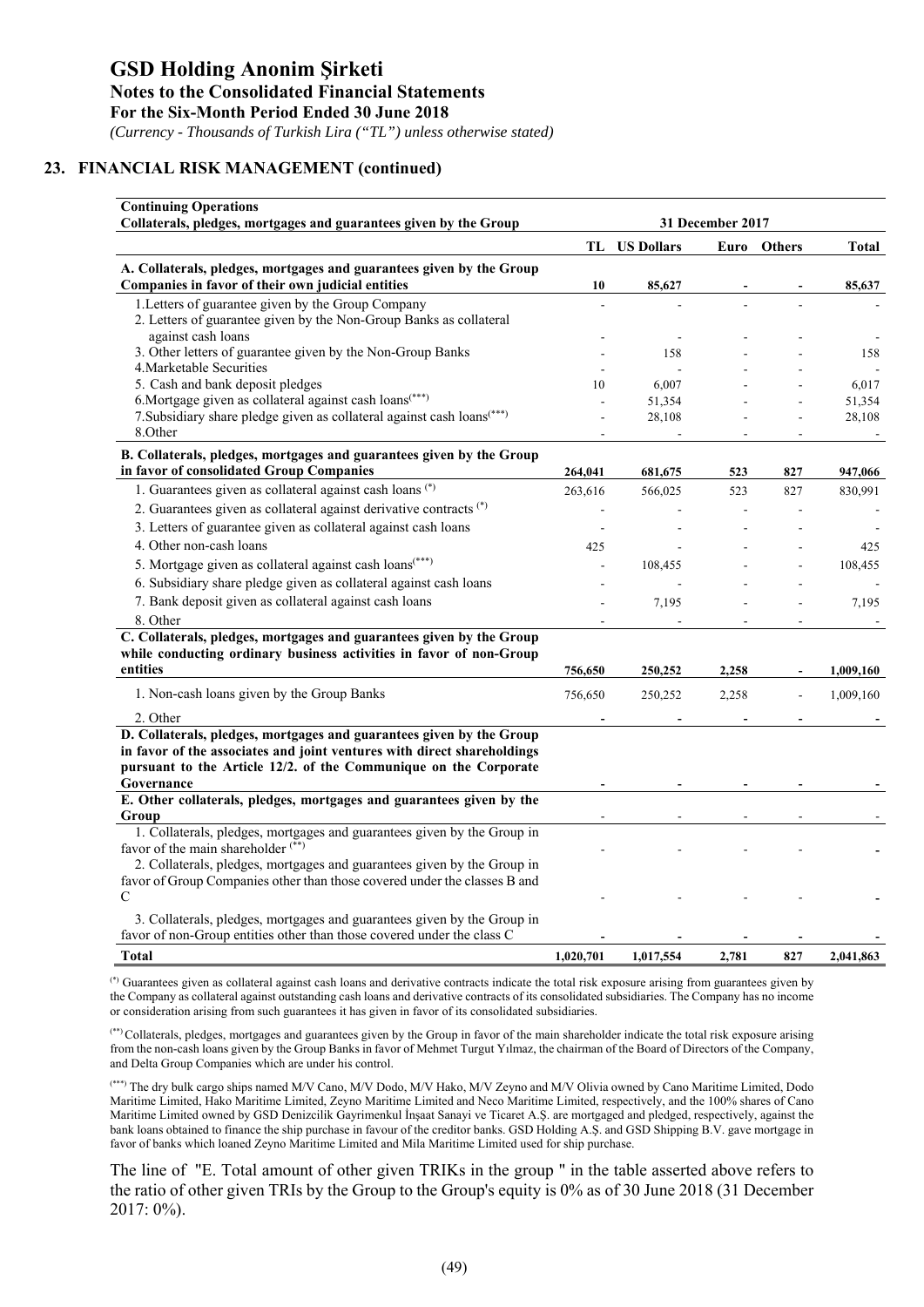*(Currency - Thousands of Turkish Lira ("TL") unless otherwise stated)*

### **24. FAIR VALUES**

Fair value is the amount for which an asset could be exchanged, or a liability settled between knowledgeable, willing parties in an arm's length transaction.

The table below gives a comparison of the carrying amounts and fair values of the Group's financial instruments that are not carried at fair values in the consolidated financial statements.

|                                 | <b>30 June 2018</b> |                   | 31 December 2017 |                   |
|---------------------------------|---------------------|-------------------|------------------|-------------------|
|                                 |                     |                   | Carrying         |                   |
|                                 | Carrying amount     | <b>Fair value</b> | amount           | <b>Fair value</b> |
|                                 |                     |                   |                  |                   |
| <b>Financial assets</b>         |                     |                   |                  |                   |
| Loans and advances to customers | 277,920             | 277,920           | 193,667          | 193,667           |
| Finance lease receivables       | 23                  | 23                | 21               | 21                |
| Factoring receivables           | 288,517             | 288,517           | 345,586          | 345,586           |
| <b>Total</b>                    | 566,460             | 566,460           | 539,274          | 539,274           |
|                                 |                     |                   |                  |                   |
| <b>Financial liabilities</b>    |                     |                   |                  |                   |
| Funds borrowed                  | 552,575             | 552,575           | 515,620          | 515,620           |
| Factoring payables              | 2,796               | 2,796             | 1,812            | 1,812             |
| <b>Total</b>                    | 555,371             | 555,371           | 517,432          | 517,432           |

The following methods and assumptions were used to estimate the fair values of the financial instruments:

- Fair values of certain financial assets and liabilities carried at cost or amortized cost, including cash and cash equivalents, balances with the Central Bank, deposits with banks and other financial institutions, other money market placements, factoring receivables and payables, demand deposits and reserve deposits at the central bank are considered to approximate their respective carrying values due to their short-term nature.
- Fair values of other financial instruments are determined by using estimation techniques that include taking reference to the current market value of another instrument with similar characteristics or by discounting the expected future cash flows at prevailing interest rates.

### **Fair Value Hierarchy**

IFRS 7 specifies a hierarchy of valuation techniques based on whether the inputs to those valuation techniques are observable or unobservable. Observable inputs reflect market data obtained from independent sources; unobservable inputs reflect the Group's market assumptions, These two types of inputs have created the following fair value hierarchy:

Level 1 - Quoted prices (unadjusted) in active markets for identical assets or liabilities. This level includes listed debt instruments.

Level 2 - Inputs other than quoted prices included within Level 1 that are observable for the asset or liability, either directly (that is, as prices) or indirectly (that is, derived from prices). This level includes the OTC derivative contracts. The sources of input parameters like LIBOR yield curve or counterparty credit risk are Bloomberg and Reuters.

Level 3 - inputs for the asset or liability that are not based on observable market data (unobservable inputs). This level includes equity investments and debt instruments with significant unobservable components.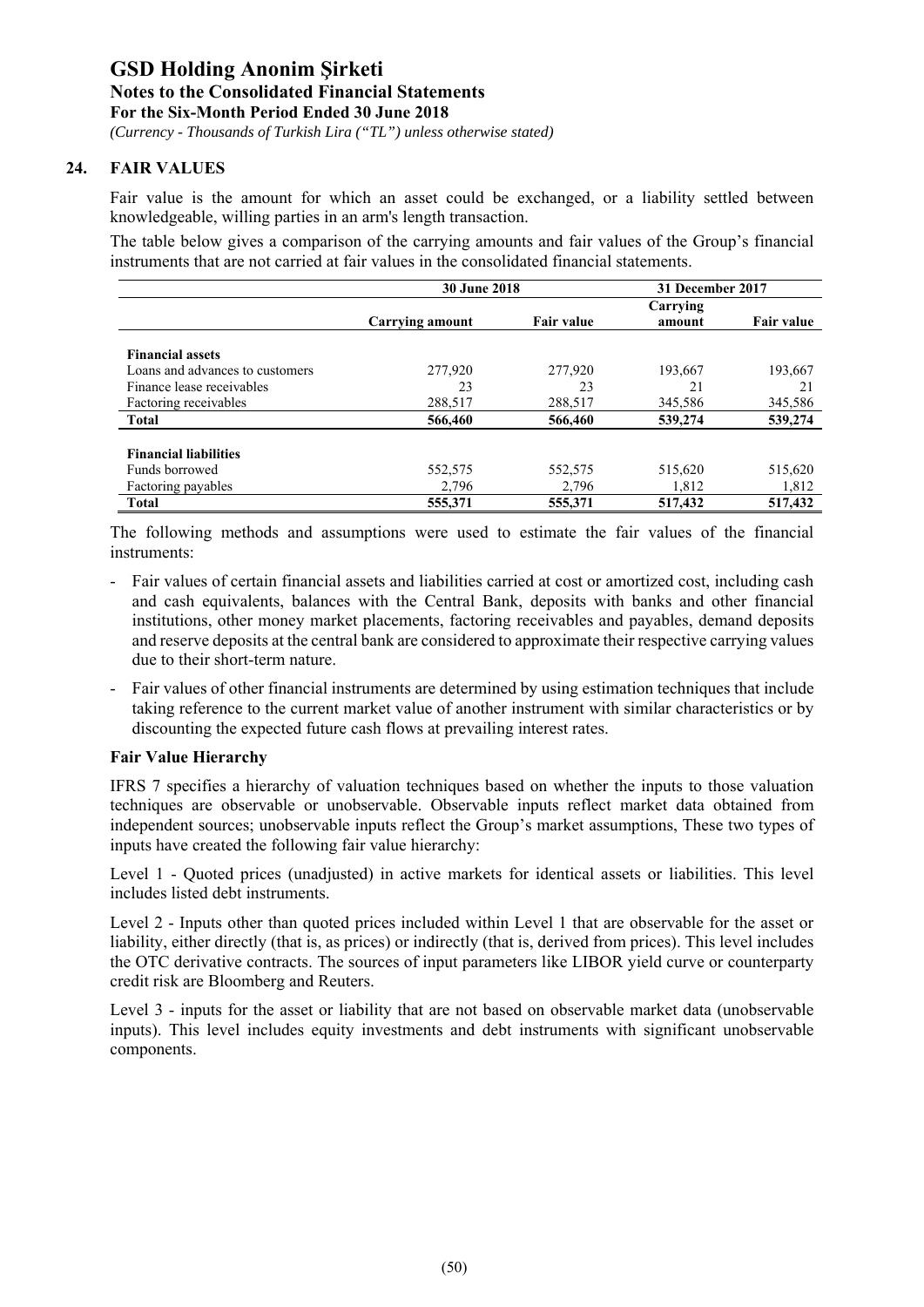*(Currency - Thousands of Turkish Lira ("TL") unless otherwise stated)*

### **25. EARNINGS PER SHARE**

Basic earnings per share (EPS) is calculated by dividing the net profit for the period by the weighted average number of ordinary shares outstanding during the period adjusted, for "Bonus Shares" when they are issued to shareholders without any consideration as explained below, subsequent to the date of financial statements, but before their authorization.

In Turkey, companies can increase their share capital by making a prorata distribution of shares ("Bonus Shares") to existing shareholders without consideration for amounts resolved to be transferred to share capital from retained earnings and restatement differences. For the purpose of the EPS calculation such Bonus Shares are regarded as stock dividends. Dividend payments made in the form of free shares are regarded similarly. Accordingly the weighted average number of shares used in EPS calculation is derived by giving retroactive effect to the issue of such shares.

The following reflects the data used in the basic earnings per share computations:

| <b>Continuing Operations</b>                                            |                     | 30 June 2018 30 June 2017 |
|-------------------------------------------------------------------------|---------------------|---------------------------|
|                                                                         |                     |                           |
| Net $profit/(\text{loss})$                                              | 141,484             | 13,318                    |
| The weighted average number of shares with a nominal value of full TL 1 | 360,000,000         | 364,700,000               |
| Basic earnings per share with a nominal value of full TL 1              | 0.393               | 0.037                     |
| Diluted earnings per share with a nominal value of full TL 1            | 0.393               | 0.037                     |
| <b>Discontinued Operations</b>                                          | <b>30 June 2018</b> | 30 June 2017              |
| Net $profit/(\text{loss})$                                              |                     |                           |
| The weighted average number of shares with a nominal value of full TL 1 | 360,000,000         | 364,700,000               |
| Basic earnings per share with a nominal value of full TL 1              |                     |                           |
| Diluted earnings per share with a nominal value of full TL 1            |                     |                           |

### **26. CASH FLOWS**

Cash and cash equivalents at the beginning of the cash flows statement for the year ended 31 December 2017 are reclassified to cash and cash equivalents are classified under continuing operations in the financial statements for the year ended 31 December 2017.

#### **Cash and cash equivalents in the statement of cash flows:**

| <b>Continuing Operations</b>                                     |         | 30 June 2018 30 June 2017 |
|------------------------------------------------------------------|---------|---------------------------|
|                                                                  |         |                           |
| Cash on hand and balances with the Central Bank                  | 6,243   | 4,220                     |
| Banks and financial institutions                                 | 164,862 | 90,633                    |
| Reserve requirements                                             | 8,511   | 7,150                     |
| Cash and cash equivalents in the statement of financial position | 179,616 | 102,003                   |
|                                                                  |         |                           |
| Less: Required reserve                                           | (8,511) | (7,150)                   |
| Less: Accured interest                                           | (142)   | (99)                      |
| Less: Blocked amount $(1)$                                       | (1,141) | (1,754)                   |
| Cash and cash equivalents in the statement of cash flows         | 169,822 | 93,000                    |

 (1) In accordance with the decision taken at the meeting dated 7 June 2013 and numbered 20/670 of the CMB, templates of financial statements and guidance on the use of financial statements issued since the interim period ended 31 March 2013 have been published for the capital market institutions which are included in the Communiqué on Principles of Financial Reporting in Capital Markets. Blocked cash amounting to TL 1,887 in the cash and cash equivalents at 1 January and blocked cash amounting to TL 1,141 in the cash and cash equivalents at 31 December have been netted off respectively.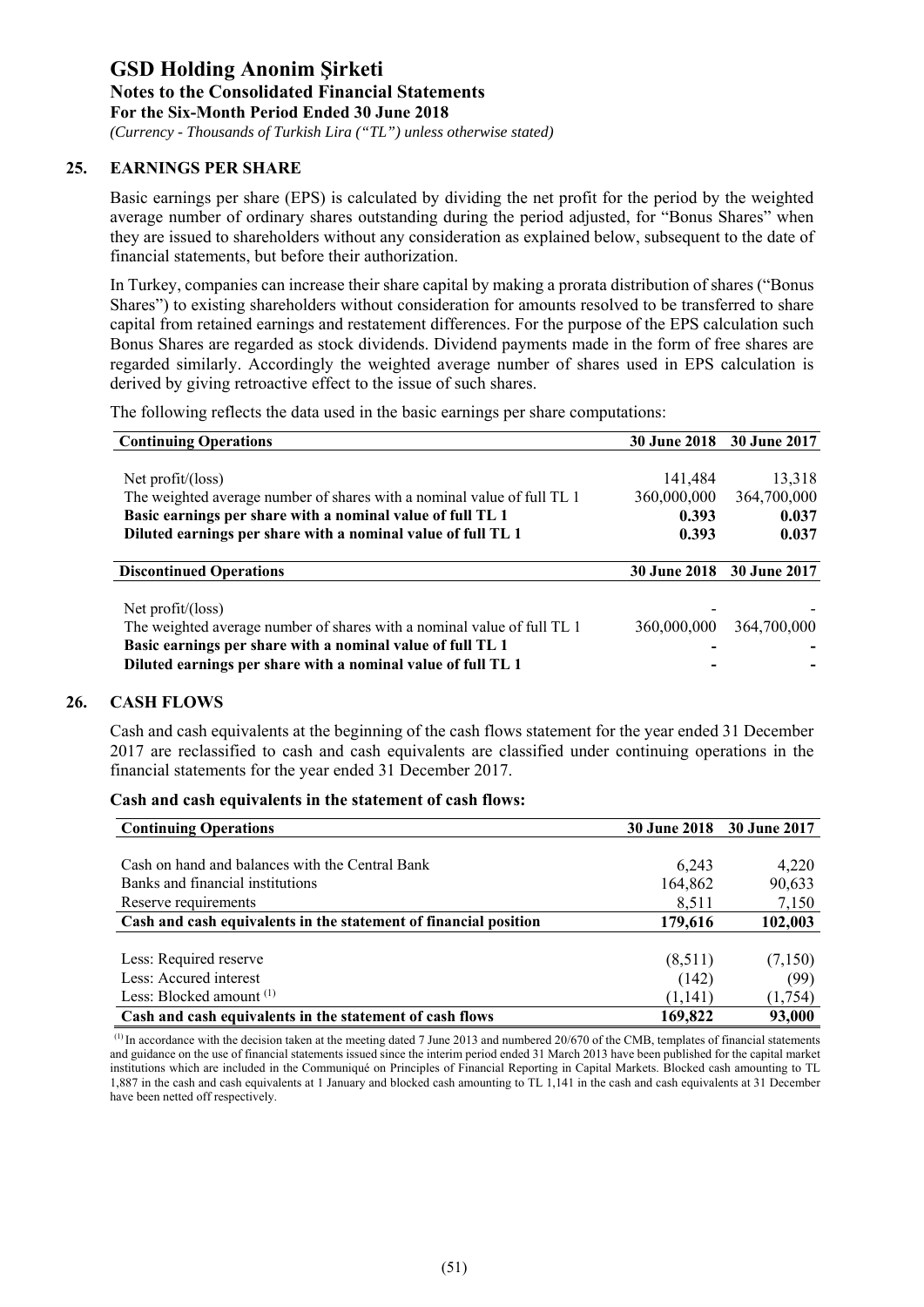*(Currency - Thousands of Turkish Lira ("TL") unless otherwise stated)*

### **27. EVENTS AFTER THE REPORTING PERIOD**

The Turkish Lira has devalued significantly against certain foreign currencies between 30 June 2018 and 17 August 2018 when the financial statements were approved. The devaluation has been 24% against the US Dollar and 22% against the Euro.

#### **Appointment of New Board Member**

Member of Board of Directors of GSD Holding A.Ş. and GSD Yatırım Bankası A.Ş., Murat Atım has passed away on 31 July 2018. In accordance with article 363 of the TCC, Canan Sümer has been appointed as the representative for D group shareholders and has authorized as A group signature representative for the remaning period of the ex-member and will be voted in first General Assembly.

### **28. OTHER ISSUES THAT SIGNIFICANTLY AFFECT THE FINANCIAL STATEMENTS OR ISSUES MUST BE EXPLAINED TO MAKE THE FINANCIAL STATEMENTS CLEAR, INTERPRETABLE AND UNDERSTANDABLE**

### **The Share Buy-Back Program of GSD Holding A.Ş.**

The Annual General Assembly of GSD Holding A.Ş. held on 25 June 2015 in connection with the year 2014 resolved to approve the Three-Year Share Buy-Back Program of GSD Holding A.Ş. prepared by the Board of Directors of GSD Holding A.Ş. by means of the resolution dated 29 May 2015 and to authorise the Board of Directors of GSD Holding A.Ş. to make share buy-back within the framework of this program. The Board of Directors of GSD Holding A.Ş. resolved to transfer the authority granted to it by the General Assembly to Akgün Türer, the Vice-Chairman and General Manager of the Company, on 25 June 2015 pursuant to the Article 5/1 of the Communiqué on Bought Back Shares (II-22.1) of the Capital Markets Board of Turkey.

The aim of the share buy-backs to be made within the framework of the Share Buy-Back Program of GSD Holding A.Ş. is to support the stock exchange price of the shares of GSD Holding A.Ş. trading in Borsa İstanbul (BIST) below its book value and to make use of the liquidity of the Company to this aim, the maximum duration of implementation being three years. The maximum number of the shares to be bought back within the framework of the Share Buy-Back Program is up to the 10 % of the share capital of the Company including prior share repurchases pursuant to the Article 9 of the Communiqué on Bought Back Shares (II-22.1) of the Capital Markets Board of Turkey, but is up to the 5.338 % of the share capital of the Company in the event that the shares of GSD Holding A.Ş. owned by GSD Denizcilik Gayrimenkul İnşaat San. ve Tic. A.Ş. with a percentage in share capital of 4.662 % are held without being sold for the duration of the program. The program is to be terminated when the amount of the share buy-backs reaches the maximum number of the shares to be bought back within the framework of the Share Buy-Back Program. The fixed upper and lower price limits for the the shares to be bought back within the framework of the Share Buy-Back Program are full TL 1.00 and full TL 2.25. In the event that the transactions requiring an adjustment to the share price are carried out, the specified lower and upper price limits are subject to adjustment within the framework of the regulations of Borsa Istanbul (BIST) and have been adjusted to be full TL 0.76 and full TL 2.01 due to the gross dividend distribution in cash of TL 0.24 per share with a nominal value of TL 1 on 29 July 2015 for the first time in this context. The principles for the disposal of the shares to be bought back within the framework of the Share Buy-Back Program are not determined. The total amount of the fund reserved for the share buy-back to be made within the framework of the Share Buy-Back Program is full TL 60,000,000 and to be provided through equity sources.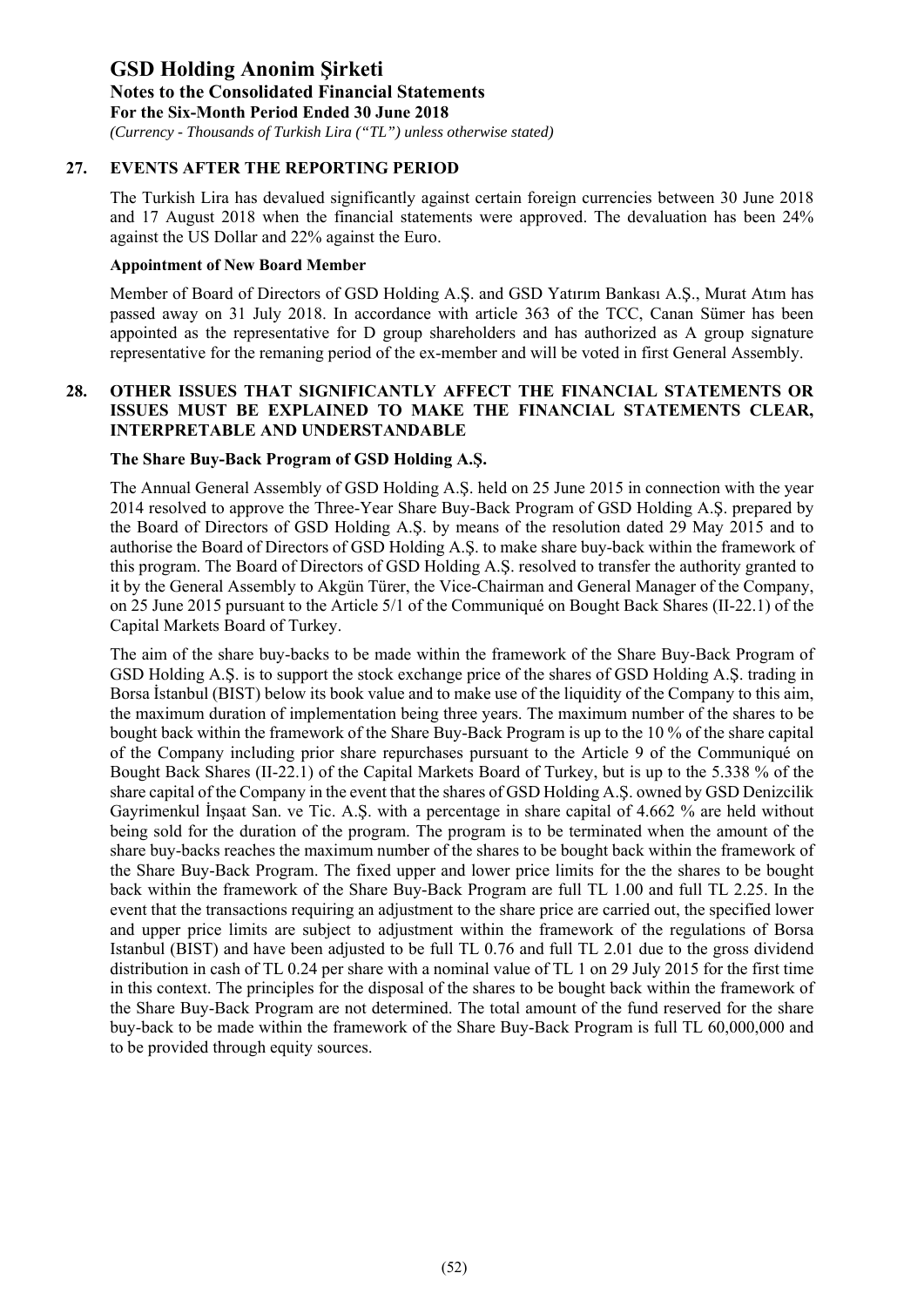*(Currency - Thousands of Turkish Lira ("TL") unless otherwise stated)*

### **28. OTHER ISSUES THAT SIGNIFICANTLY AFFECT THE FINANCIAL STATEMENTS OR ISSUES MUST BE EXPLAINED TO MAKE THE FINANCIAL STATEMENTS CLEAR, INTERPRETABLE AND UNDERSTANDABLE (countined)**

### **The Share Buy-Back Program of GSD Holding A.Ş. (countined)**

This Share Buy-back Programme is the first share buy-back programme to be implemented by GSD Holding A.Ş.. The shares of GSD Holding A.Ş. bought back and not disposed of until the beginning of the program consist of the shares of GSD Holding A.Ş. with a nominal value of TL 11,654,221.744 and with a percentage in share capital of 4.662% owned by GSD Denizcilik Gayrimenkul İnşaat San. ve Tic. A.Ş., a subsidiary of GSD Holding A.Ş., having been acquired prior to the coming into force of the Communiqué on Bought Back Shares (II-22.1) of CMB. In the event share buy-backs are made as much as the total amount of the fund of full TL 60,000,000 reserved for the share buy-back to be made within the framework of the Share Buy-Back Program, the liquidity of the Company will decrease as much as that amount and the bought-back shares will be recognised under the heading "Treasury Shares", as a deficit account, within the equity in the consolidated IFRS financial statements of the Company in the amount of repurchase. Pursuant to the Article 20 of the Communiqué on Bought Back Shares (II-22.1) of CMB, reserve funds are to be set aside up to the acquisition value of the bought back shares, and classified as restricted reserves under the shareholders' equity; the bought back shares and the said reserve funds are to be shown in the financial statements in line with the formats announced by the CMB; the reserves set aside as per this article are to be released up to an amount sufficient to meet the acquisition value, if the bought back shares are disposed of or redeemed. No gain or loss is recognized in the consolidated income statement and other comprehensive income on the purchase, issue, sale or cancellation of the Company's own equity instruments pursuant to IAS 32. There is no subsidiary to be able to make share buy-back within the framework of the Share Buy-Back Program.

As a result of increse of paid in capital without charge from amounting full TL 250,000,000 to amounting full TL 450,000,000 GSD Holding has increased its shares 80% nominally. Company requested opinion from CMB within the scope of the article 520 of the Turkish Commercial Code No: 6102 to separate excess reserve those shares aforementioned.

According to CMB's 36231672-045.01-E.1473 numbered opinion, In order to follow up repurchased shares in the consolidated financial statements, free shares nominal values are able to be illustrated under shareholder's equity "repurchased shares(-)" account and net off via "reserves on buy backed shares" account. With respect to aforementioned above phrase illustration, there is no change or effect on retained earnings balance and total shareholder's equity balance in consolidated financial statements.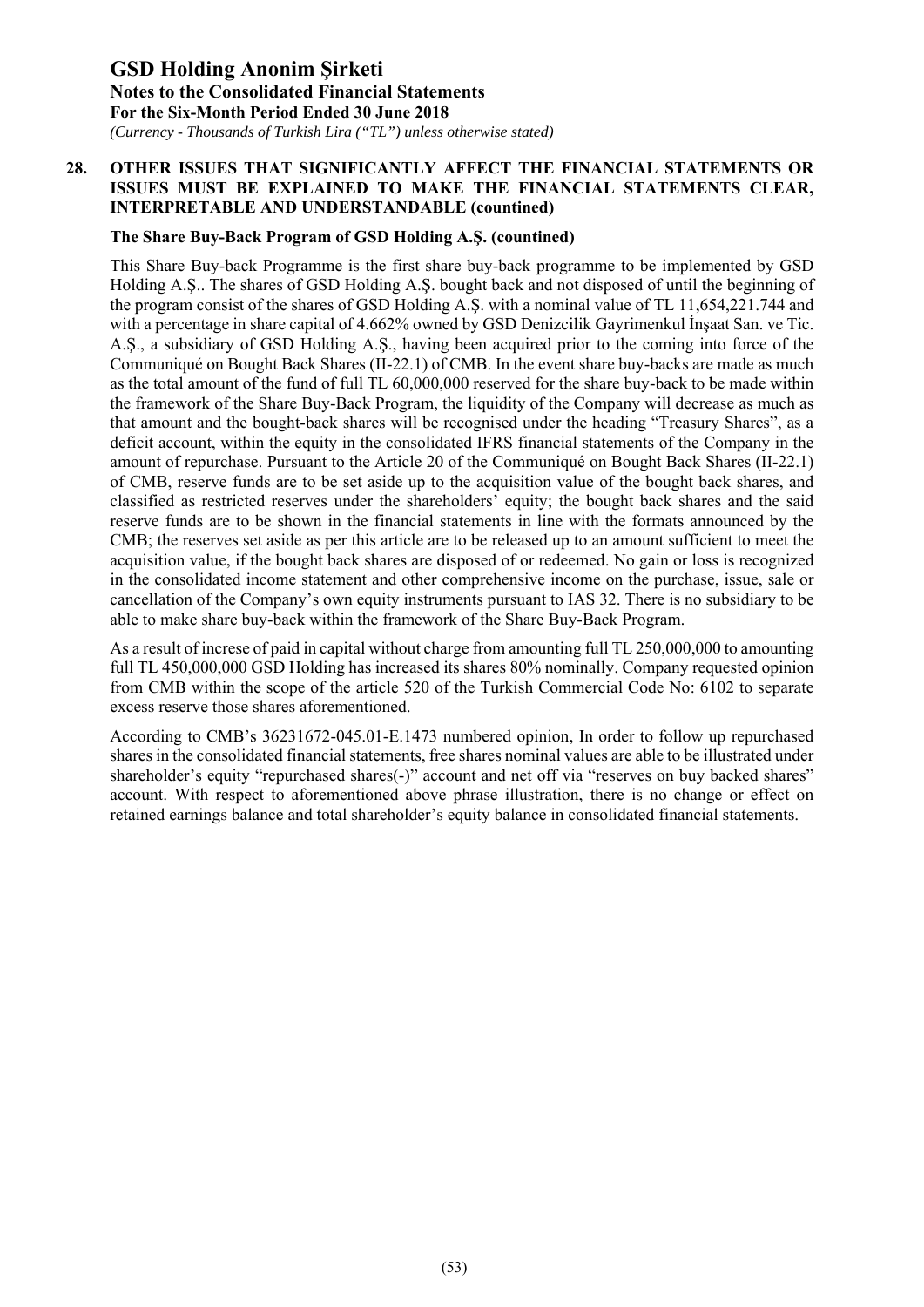*(Currency - Thousands of Turkish Lira ("TL") unless otherwise stated)*

### **28. OTHER ISSUES THAT SIGNIFICANTLY AFFECT THE FINANCIAL STATEMENTS OR ISSUES MUST BE EXPLAINED TO MAKE THE FINANCIAL STATEMENTS CLEAR, INTERPRETABLE AND UNDERSTANDABLE (countined)**

### **The purchase of shares of GSD Holding A.Ş. by GSD Holding A.Ş. in Borsa İstanbul (BIST) and the sale of shares of GSD Holding A.Ş. by GSD Denizcilik Gayrimenkul İnşaat San. ve Tic. A.Ş. in Borsa İstanbul (BIST)**

GSD Holding A.Ş. bought back the Class (D) shares of GSD Holding A.Ş. with a nominal value of full TL 25,000,000 and a percentage in share capital of 10 % for full TL 31,312,088.73 for unadjusted prices of full TL 1.10-1.55 per share with a nominal value of full TL 1 on the National Market of Borsa İstanbul between 30 June 2015 and 25 May 2016 to be settled 2 business day later within the framework of the Share Buy-Back Program of GSD Holding A.Ş. prepared by the Board of Directors of GSD Holding A.Ş. by means of the resolution dated 29 May 2015 and approved by the Annual General Assembly of GSD Holding A.Ş. held on 25 June 2015 in connection with the year 2014. GSD Denizcilik Gayrimenkul İnşaat Sanayi ve Ticaret A.Ş. sold the Class (D) of GSD Holding A.Ş. with a nominal value of full TL 11,654,221.74 and a percentage in share capital of 4.662 % for full TL 15,411,114.92 for unadjusted prices of full TL 1.24-1.55 per share with a nominal value of full TL 1 on the National Market of Borsa İstanbul between 30 June 2015 and 25 May 2016 to be settled 2 business day later within the framework of the Resolution of the Board of Directors of GSD Denizcilik Gayrimenkul İnşaat Sanayi ve Ticaret A.Ş. dated 25 June 2015 in relation to the sale of the Class (D) shares of GSD Holding A.Ş. owned by GSD Denizcilik Gayrimenkul İnşaat Sanayi ve Ticaret A.Ş. with a nominal value of full TL 11,654,221.74 and a percentage in share capital of 4.662% on the National Market of Borsa İstanbul (BIST) pursuant to the Article 19/6 of the Communiqué on Bought Back Shares (II-22.1) of the Capital Markets Board of Turkey.

As a result of these transactions between 30 June 2015 and 25 May 2016, the buy-backed shares in relation to the shares of GSD Holding A.Ş. including those held by subsidiaries increased from a nominal value of full TL 11,654,221.74 and a percentage in share capital of 4.662% to a nominal value of full TL 25,000,000.00 and a percentage in share capital of 10% and the percentages in share capital of those held by GSD Holding A.Ş. and GSD Denizcilik Gayrimenkul İnşaat Sanayi ve Ticaret A.Ş. increased from zero to a 10% and decreased from 4.662% to zero, respectively.

### **Additon to The Share Buy-Back Program of GSD Holding A.Ş.**

On 21 July 2016 and 25 July 2016, the Capital Markets Board announced that the publicly listed companies may recapture their shares in the stock market without any limit, by taking the decision of the board of directors and making a special case announcement. In return for the announcement of the CMB, in addition to the previously completed share repurchase program in line with the decision of the board of directors dated 26 July 2016. The Board of Directors of GSD Holding A.Ş. resolved to transfer the authority granted to it by the General Assembly to Akgün Türer, the Vice-Chairman and General Manager of the Company, the Company decided to acquire additional 10% (TL 25,000,000). It has been decided to allocate amounting to TL 40,000,000 for the repurchase of new shares to be made within this scope.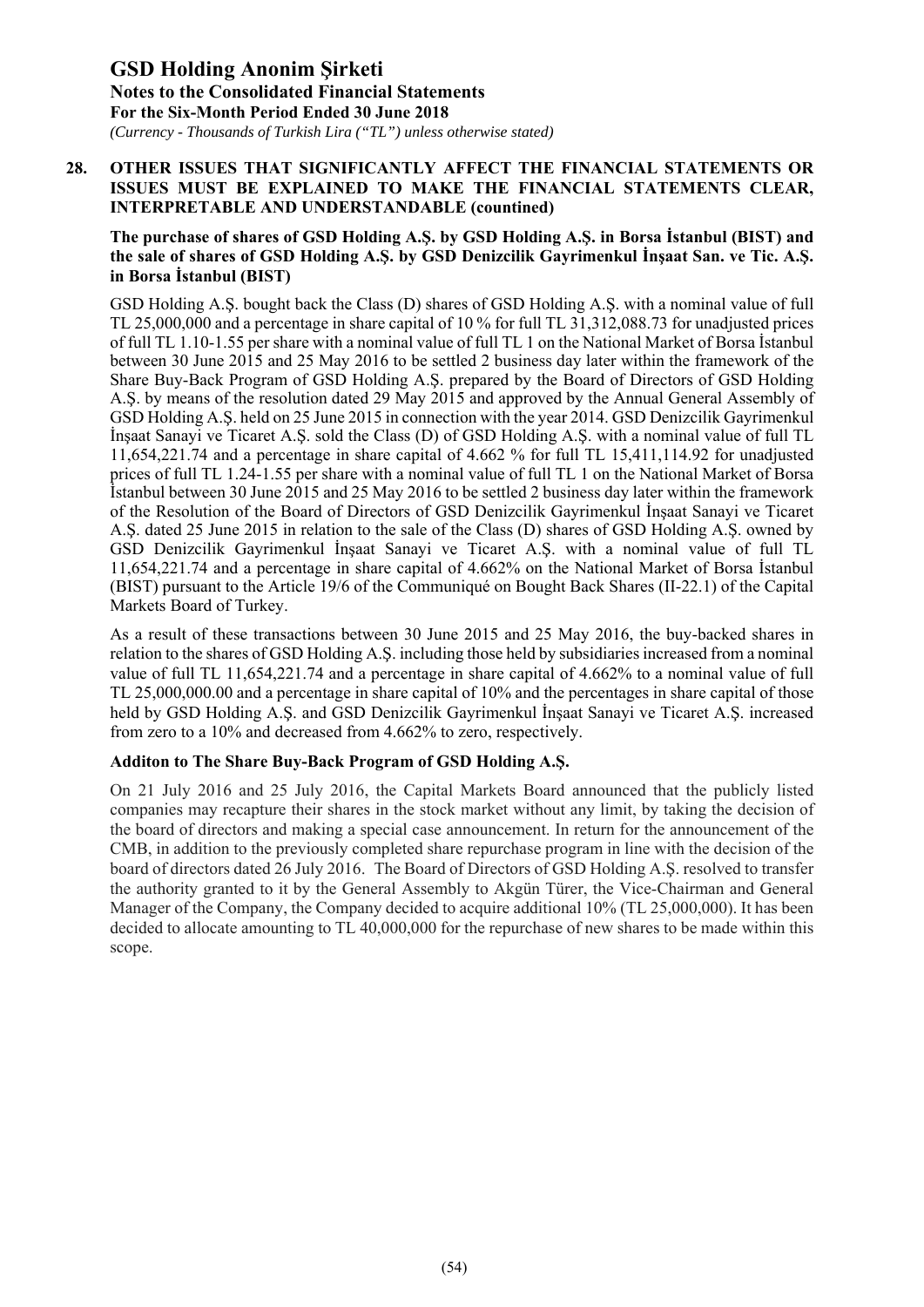*(Currency - Thousands of Turkish Lira ("TL") unless otherwise stated)*

### **28. OTHER ISSUES THAT SIGNIFICANTLY AFFECT THE FINANCIAL STATEMENTS OR ISSUES MUST BE EXPLAINED TO MAKE THE FINANCIAL STATEMENTS CLEAR, INTERPRETABLE AND UNDERSTANDABLE (countined)**

**The purchase of shares of GSD Holding A.Ş. by GSD Holding A.Ş. in Borsa İstanbul (BIST) and the sale of shares of GSD Holding A.Ş. by GSD Denizcilik Gayrimenkul İnşaat San. ve Tic. A.Ş. in Borsa İstanbul (BIST)** 

|                                                |                     |                  | <b>Buy/(Sales) Transactions</b> |                            |                  | <b>Accumulated Situation</b>       |                                    |                         | <b>Transaction Explanations</b> |                      |                      |
|------------------------------------------------|---------------------|------------------|---------------------------------|----------------------------|------------------|------------------------------------|------------------------------------|-------------------------|---------------------------------|----------------------|----------------------|
| The company holds<br>GSD Holding A.S.<br>share | Transaction<br>Cost | Carried<br>Value | Nominal<br>Value                | Nominal<br>%               | Carried<br>Value | Nominal<br>Value                   | Nominal<br>$\%$                    | Type of<br>Transacition | Transaction<br>Market           | Transaction<br>Date  | Effective<br>Date    |
| <b>Recalled shares</b>                         |                     |                  |                                 |                            | ÷,               | ÷                                  |                                    |                         | $\overline{\phantom{a}}$        |                      |                      |
| GSD Holding A.S.                               | 1,938               | 1,938            | 1,250                           | 0.500%                     | 1,938            | 1,250                              | 0.500%                             | <b>Buying</b>           | <b>ISE</b>                      | 30.06.15             | 02.07.15             |
| GSD Holding A.Ş.                               | 552                 | 552              | 477                             | 0.191%                     | 552              | 477                                | 0.691%                             | <b>Buying</b>           | <b>ISE</b>                      | 02.10.15             | 06.10.15             |
| GSD Holding A.Ş.                               | 568                 | 568              | 473                             | 0.189%                     | 568              | 473                                | 0.880%                             | Buying                  | <b>ISE</b>                      | 27.10.15             | 02.11.15             |
| GSD Holding A.Ş.                               | 1,019               | 1,019            | 800                             | 0.320%                     | 1,019            | 800                                | 1.200%                             | Buying                  | <b>ISE</b>                      | 10.11.15             | 12.11.15             |
| GSD Holding A.Ş.                               | 1,135               | 1,135            | 900                             | 0.360%                     | 1,135            | 900                                | 1.560%                             | Buying                  | <b>ISE</b>                      | 11.11.15             | 13.11.15             |
| GSD Holding A.Ş.                               | 1,241               | 1,241            | 1,000                           | 0.400%                     | 1,241            | 1,000                              | 1.960%                             | Buying                  | <b>ISE</b>                      | 12.11.15             | 16.11.15             |
| GSD Holding A.Ş.                               | 1,261               | 1,261            | 1,000                           | 0.400%                     | 1,261            | 1,000                              | 2.360%                             | <b>Buying</b>           | <b>ISE</b>                      | 13.11.15             | 17.11.15             |
| GSD Holding A.Ş.                               | 1,267               | 1,267            | 1,000                           | 0.400%                     | 1,267            | 1,000                              | 2.760%                             | <b>Buying</b>           | <b>ISE</b>                      | 16.11.15             | 18.11.15             |
| GSD Holding A.Ş.                               | 1,280               | 1,280            | 1,000                           | 0.400%                     | 1,280            | 1,000                              | 3.160%                             | Buying                  | <b>ISE</b>                      | 17.11.15             | 19.11.15             |
| GSD Holding A.Ş.                               | 1,547               | 1,547            | 1,300                           | 0.520%                     | 1,547            | 1,300                              | 3.680%                             | Buying                  | <b>ISE</b>                      | 18.11.15             | 20.11.15             |
| GSD Holding A.Ş.                               | 1,547               | 1,547            | 1,300                           | 0.520%                     | 1,547            | 1,300                              | 4.200%                             | Buying                  | <b>ISE</b>                      | 19.11.15             | 23.11.15             |
| GSD Holding A.Ş.                               | 1,560               | 1,560            | 1,300                           | 0.520%                     | 1,560            | 1,300                              | 4.720%                             | Buying                  | <b>ISE</b>                      | 20.11.15             | 24.11.15             |
| GSD Holding A.Ş.                               | 826                 | 826              | 700                             | 0.280%                     | 826              | 700                                | 5.000%                             | <b>Buying</b>           | <b>ISE</b>                      | 23.11.15             | 25.11.15             |
| GSD Holding A.Ş.                               | 1,118               | 1,118            | 1000                            | 0.400%                     | 1,118            | 1000                               | 5.400%                             | <b>Buying</b>           | <b>ISE</b>                      | 24.11.15             | 26.11.15             |
| GSD Holding A.Ş.                               | 1,305               | 1,305            | 1,150                           | 0.460%                     | 1,305            | 1,150                              | 5.860%                             | Buying                  | <b>ISE</b>                      | 25.11.15             | 27.11.15             |
| GSD Holding A.Ş.                               | 1,150               | 1,150            | 1000                            | 0.400%                     | 1,150            | 1000                               | 6.260%                             | Buying                  | <b>ISE</b>                      | 26.11.15             | 30.11.15             |
| GSD Holding A.Ş.                               | 855                 | 855              | 750                             | 0.300%                     | 855              | 750                                | 6.560%                             | Buying                  | <b>ISE</b>                      | 27.11.15             | 01.12.15             |
| GSD Holding A.Ş.                               | 684                 | 684              | 600                             | 0.240%                     | 684              | 600                                | 6.800%                             | Buying                  | <b>ISE</b>                      | 03.12.15             | 07.12.15             |
| GSD Holding A.Ş.                               | 1,937               | 1,937            | 1,450                           | 0.580%                     | 1,937            | 1,450                              | 7.380%                             | <b>Buying</b>           | <b>ISE</b>                      | 19.04.16             | 21.04.16             |
| GSD Holding A.Ş.                               | 1,244               | 1,244            | 950                             | 0.380%                     | 1,244            | 950                                | 7.760%                             | <b>Buying</b>           | <b>ISE</b>                      | 21.04.16             | 25.04.16             |
| GSD Holding A.Ş.                               | 1,452               | 1,452            | 1,100                           | 0.440%                     | 1,452            | 1,100                              | 8.200%                             | Buying                  | <b>ISE</b>                      | 11.05.16             | 13.05.16             |
| GSD Holding A.Ş.                               | 1,848               | 1,848            | 1,400                           | 0.560%                     | 1,848            | 1,400                              | 8.760%                             | Buying                  | <b>ISE</b>                      | 12.05.16             | 16.05.16             |
| GSD Holding A.Ş.                               | 1,344               | 1,344            | 1,050                           | 0.420%                     | 1,344            | 1,050                              | 9.180%                             | Buying                  | <b>ISE</b>                      | 23.05.16             | 25.05.16             |
| GSD Holding A.Ş.                               | 1,334               | 1,334            | 1,050                           | 0.420%                     | 1,334            | 1,050                              | 9.600%                             | Buying                  | <b>ISE</b>                      | 24.05.16             | 26.05.16             |
| GSD Holding A.Ş.                               | 1,300               | 1,300            | 1000                            | 0.400%                     | 1,300            | 1000                               | 10.000%                            | <b>Buying</b>           | <b>ISE</b>                      | 25.05.16             | 27.05.16             |
| GSD Holding A.Ş.                               | 7,396               | 7,396            | 7,500                           | 3.000%                     | 7,396            | 7,500                              | 13.000%                            | Buying                  | <b>ISE</b>                      | 26.07.16             | 28.07.16             |
| GSD Holding A.Ş.                               | 2,097               | 2,097            | 2,100                           | 0.840%                     | 2,097            | 2,100                              | 13.840%                            | Buying                  | <b>ISE</b>                      | 27.07.16             | 29.07.16             |
| GSD Holding A.Ş.                               | 400                 | 400              | 400                             | 0.160%                     | 400              | 400                                | 14.000%                            | Buying                  | <b>ISE</b>                      | 28.07.16             | 01.08.16             |
| GSD Holding A.Ş.                               | 982                 | 982              | 1000                            | 0.400%                     | 982              | 1000                               | 14.400%                            | <b>Buying</b>           | <b>ISE</b>                      | 29.07.16             | 02.08.16             |
| GSD Holding A.Ş.                               | 599                 | 599              | 600                             | 0.240%                     | 599              | 600                                | 14.640%                            | Buying                  | <b>ISE</b>                      | 01.08.16             | 03.08.16             |
| GSD Holding A.Ş.                               | 99                  | 99               | 100                             | 0.040%                     | 99               | 100                                | 14.680%                            | <b>Buying</b>           | <b>ISE</b>                      | 02.08.16             | 04.08.16             |
| GSD Holding A.Ş.                               | 198                 | 198              | 200                             | 0.080%                     | 198              | 200                                | 14.760%                            | <b>Buying</b>           | <b>ISE</b>                      | 04.08.16             | 08.08.16             |
| GSD Holding A.Ş.                               | 980                 | 980              | 1,000                           | 0.400%                     | 980              | 1,000                              | 15.160%                            | Buying                  | <b>ISE</b>                      | 17.08.16             | 19.08.16             |
| GSD Holding A.Ş.                               | 833                 | 833              | 850                             | 0.340%                     | 833              | 850                                | 15.500%                            | Buying                  | <b>ISE</b>                      | 18.08.16             | 22.08.16             |
| GSD Holding A.Ş.                               | 727                 | 727              | 750                             | 0.300%                     | 727              | 750                                | 15.800%                            | Buying                  | <b>ISE</b>                      | 22.08.16             | 24.08.16             |
| GSD Holding A.Ş.                               | 485                 | 485              | 500                             | 0.200%                     | 485              | 500                                | 16.000%                            | <b>Buying</b>           | <b>ISE</b>                      | 24.08.16             | 26.08.16             |
| GSD Holding A.Ş.                               | 734                 | 734              | 750                             | 0.300%                     | 734              | 750                                | 16.300%                            | <b>Buying</b>           | <b>ISE</b>                      | 25.08.16             | 29.08.16             |
| GSD Holding A.Ş.                               | 392                 | 392              | 400                             | 0.160%                     | 392              | 400                                | 16.460%                            | <b>Buying</b>           | <b>ISE</b>                      | 26.08.16             | 30.08.16             |
| GSD Holding A.Ş.                               | 82                  | 82               | 89                              | 0.036%                     | 82               | 89                                 | 16.496%                            | Buying                  | <b>ISE</b>                      | 26.09.16             | 28.09.16             |
| GSD Holding A.Ş.                               | 246                 | 246              | 261                             | 0.104%                     | 246              | 261                                | 16.600%                            | Buying                  | <b>ISE</b>                      | 27.09.16             | 29.09.16             |
| GSD Holding A.Ş.                               | 474                 | 474              | 500                             | 0.200%                     | 474              | 500                                | 16.800%                            | <b>Buying</b>           | <b>ISE</b>                      | 29.09.16             | 03.10.16             |
| GSD Holding A.Ş.                               | 470                 | 470              | 500                             | 0.200%                     | 470              | 500                                | 17.000%                            | Buying                  | <b>ISE</b>                      | 30.09.16             | 04.10.16             |
| GSD Holding A.Ş.                               | 477                 | 477              | 500                             | 0.200%                     | 477              | 500                                | 17.200%                            | <b>Buying</b>           | <b>ISE</b>                      | 04.10.16             | 06.10.16             |
| GSD Holding A.Ş.                               | 245                 | 245              | 250                             | 0.100%                     | 245              | 250                                | 17.300%                            | <b>Buying</b>           | <b>ISE</b>                      | 10.10.16             | 12.10.16             |
| GSD Holding A.Ş.                               |                     | ÷                | 34,600                          |                            | L,               | 34,600                             |                                    | Free                    |                                 |                      |                      |
| GSD Holding A.Ş.                               | 2,241               | 2,241            | 4,150                           | 0.922%                     | 2,241            | 4,150                              | 18.222%                            | Buying                  | <b>ISE</b>                      | 29.11.16             | 01.12.16             |
| GSD Holding A.Ş.                               | 1,060               | 1,060            | 2,000                           | 0.445%                     | 1,060            | 2,000                              | 18.667%                            | <b>Buying</b>           | <b>ISE</b>                      | 01.12.16             | 05.12.16             |
| GSD Holding A.Ş.                               | 530                 | 530              | 1,000                           | 0.222%                     | 530              | 1,000                              | 18.889%                            | Buying                  | <b>ISE</b>                      | 06.12.16             | 08.12.16             |
| GSD Holding A.Ş.                               | 160                 | 160              | 300                             | 0.066%                     | 160              | 300                                | 18.956%                            | Buying                  | $\sf{ISE}$                      | 07.12.16             | 09.12.16             |
| GSD Holding A.Ş.                               | 3,199               | 3,199            | 4,700                           | 1.044%                     | 3,199            | 4,700                              | 20.000%                            | <b>Buying</b>           | <b>ISE</b>                      | 14.12.17             | 18.12.17             |
| Total                                          | 56,418              | 56,418           | 90,000                          | 20.00%                     | 56,418           | 90,000                             | 20.000%                            |                         |                                 |                      |                      |
| Mutual<br>Subsidiary<br>Adjustments.           |                     |                  |                                 |                            |                  |                                    |                                    |                         |                                 |                      |                      |
| <b>GSD</b> Denizcilik                          | (1,938)             | (1, 132)         | (1,250)                         | $(0.500\%)$                | 9,605            | 10,404                             | 4.162%                             | Sales                   | ISE                             | 30.06.15             | 02.07.15             |
| <b>GSD</b> Denizcilik                          | (638)               | (500)            | (500)                           | $(0.200\%)$                | 9,105            | 9,904                              | 3.962%                             | Sales                   | ISE                             | 10.11.15             | 12.11.15             |
| GSD Denizcilik                                 | (756)               | (622)            | (600)                           | $(0.240\%)$                | 8,483            | 9,304                              | 3.722%                             | Sales                   | ISE                             | 11.11.15             | 13.11.15             |
| <b>GSD</b> Denizcilik                          | (992)               | (874)            | (800)                           | $(0.320\%)$                | 7,609            | 8,504                              | 3.402%                             | Sales                   | ISE                             | 12.11.15             | 16.11.15             |
|                                                |                     |                  |                                 |                            |                  |                                    |                                    |                         |                                 |                      |                      |
| GSD Denizcilik<br><b>GSD</b> Denizcilik        | (756)<br>(1,937)    | (594)            | (600)<br>(1, 454)               | $(0.240\%)$<br>$(0.582\%)$ | 7,015<br>5,437   | 7,904<br>6,450                     | 3.162%<br>2.580%                   | Sales<br>Sales          | ISE<br>ISE                      | 13.11.15<br>19.04.16 | 17.11.15<br>21.04.16 |
| <b>GSD</b> Denizcilik                          |                     | (1,578)          |                                 |                            |                  |                                    | 2.200%                             |                         |                                 | 21.04.16             |                      |
|                                                | (1,244)             | (1,031)          | (950)                           | $(0.380\%)$                | 4,406            | 5,500                              |                                    | Sales                   | ISE                             |                      | 25.04.16             |
| <b>GSD</b> Denizcilik                          | (1, 452)            | (1, 194)         | (1,100)                         | $(0.440\%)$                | 3,212            | 4,400                              | 1.760%                             | Sales                   | ISE                             | 11.05.16             | 13.05.16             |
| GSD Denizcilik                                 | (1, 848)            | (1, 519)         | (1,400)                         | $(0.560\%)$                | 1,693            | 3,000                              | 1.200%                             | Sales                   | ISE                             | 12.05.16             | 16.05.16             |
| <b>GSD</b> Denizcilik                          | (1, 344)            | (1,140)          | (1,050)                         | $(0.420\%)$                | 553              | 1,950                              | 0.780%                             | Sales                   | <b>ISE</b>                      | 23.05.16             | 25.05.16             |
| <b>GSD</b> Denizcilik                          | (1,206)             | (1,031)          | (950)                           | $(0.380\%)$                | (478)            | 1,000                              | 0.400%                             | Sales                   | ISE                             | 24.05.16             | 26.05.16             |
| <b>GSD</b> Denizcilik                          | (1,300)             | (1,085)          | (1,000)                         | $(0.400\%)$                | (1, 563)         |                                    |                                    | Sales                   | ISE                             | 25.05.16             | 27.05.16             |
| <b>GSD</b> Denizcilik                          |                     | 1,563            |                                 |                            | 1,563            | $\overline{a}$                     | $\overline{a}$                     | Cons. Adj.              | $\overline{a}$                  |                      |                      |
| Total<br>Total                                 | (15, 411)<br>41,007 | (10, 737)        | (11, 654)                       | $(4.662\%)$<br>17.410%     | 56,418           | $\overline{\phantom{a}}$<br>90,000 | $\overline{\phantom{a}}$<br>20.00% |                         |                                 |                      |                      |
|                                                |                     | 45,681           | 78,346                          |                            |                  |                                    |                                    |                         |                                 |                      |                      |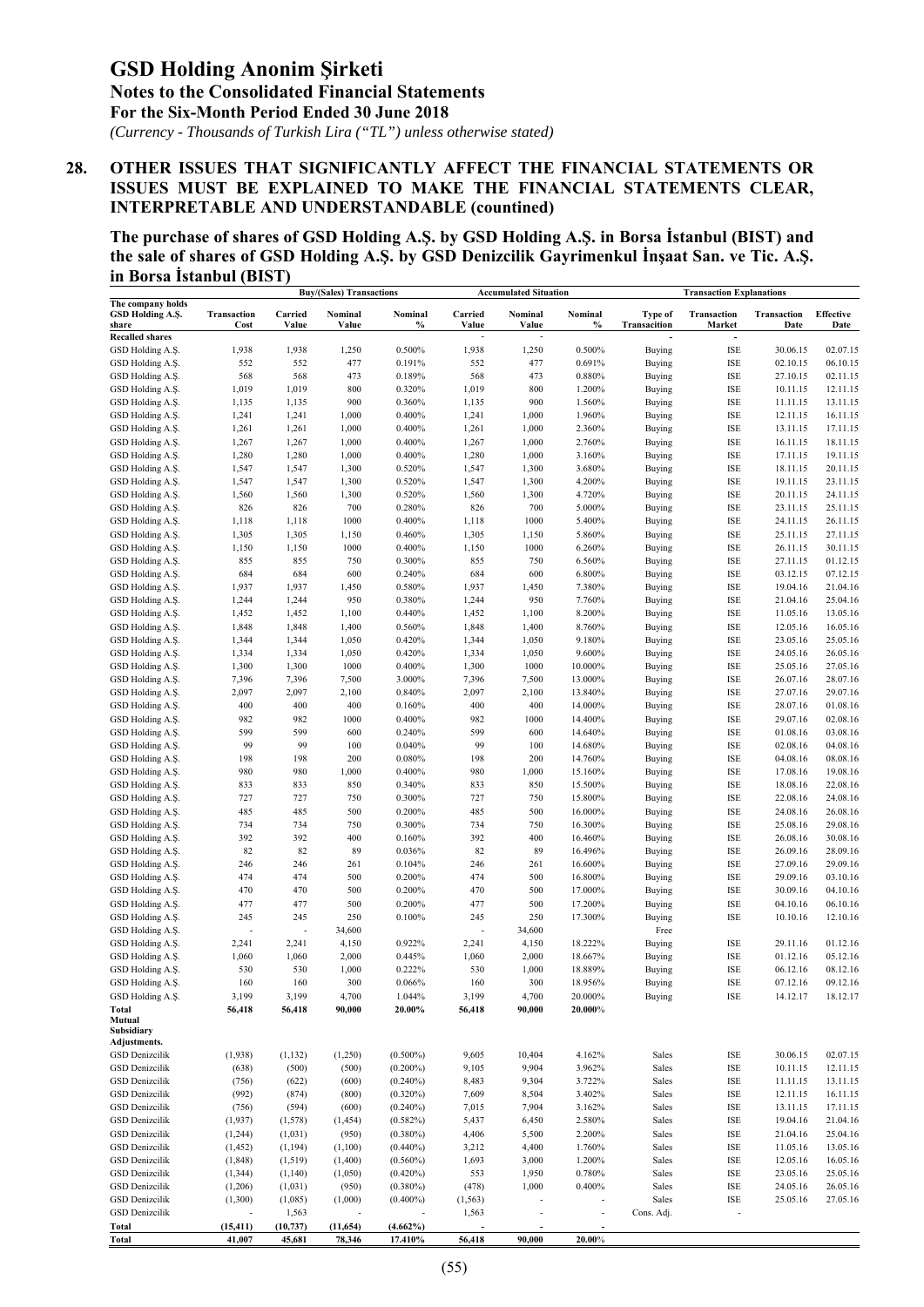*(Currency - Thousands of Turkish Lira ("TL") unless otherwise stated)*

### **28. OTHER ISSUES THAT SIGNIFICANTLY AFFECT THE FINANCIAL STATEMENTS OR ISSUES MUST BE EXPLAINED TO MAKE THE FINANCIAL STATEMENTS CLEAR, INTERPRETABLE AND UNDERSTANDABLE (countined)**

#### **The movement of additional buy-back programme between the dates 28.07.2016-17.08.2018**

In the repurchase of shares process which is started on 26 July 2016 and still continuous, the proportion of repurchase share on report date 17 August 2018 and the Company's share capital registered on 30 November 2016 amounting TL 450,000,000 is 20.00%. There are not any shares can be repurchase.

|                                                         |                            |                          | <b>Buy/(Sales) Transactions</b> |                          | <b>Accumulated Situation</b> |                  |                          | <b>Transaction Explanations</b> |                          |                     |                          |
|---------------------------------------------------------|----------------------------|--------------------------|---------------------------------|--------------------------|------------------------------|------------------|--------------------------|---------------------------------|--------------------------|---------------------|--------------------------|
| The<br>company<br>GSD<br>holds<br>Holding A.S.<br>share | <b>Transaction</b><br>Cost | Carried<br>Value         | Nominal<br>Value                | Nominal<br>$\frac{9}{6}$ | Carried<br>Value             | Nominal<br>Value | Nominal<br>$\frac{0}{0}$ | Type of<br>Transacition         | Transaction<br>Market    | Transaction<br>Date | <b>Effective</b><br>Date |
| <b>Recalled shares</b>                                  |                            |                          |                                 |                          | 31,312                       | 25,000           | 10.000%                  |                                 | $\overline{\phantom{a}}$ |                     |                          |
| GSD Holding A.S.                                        | 7,396                      | 7,396                    | 7,500                           | 3.000%                   | 38,708                       | 32,500           | 13.000%                  | Buying                          | ISE                      | 26.07.16            | 28.07.16                 |
| GSD Holding A.S.                                        | 2,097                      | 2,097                    | 2,100                           | 0.840%                   | 40,805                       | 34,600           | 13.840%                  | Buying                          | <b>ISE</b>               | 27.07.16            | 29.07.16                 |
| GSD Holding A.Ş.                                        | 400                        | 400                      | 400                             | 0.160%                   | 41,205                       | 35,000           | 14.000%                  | Buying                          | <b>ISE</b>               | 28.07.16            | 01.08.16                 |
| GSD Holding A.S.                                        | 982                        | 982                      | 1,000                           | 0.400%                   | 42,187                       | 36,000           | 14.400%                  | Buying                          | <b>ISE</b>               | 29.07.16            | 02.08.16                 |
| GSD Holding A.S.                                        | 599                        | 599                      | 600                             | 0.240%                   | 42,786                       | 36,600           | 14.640%                  | Buying                          | ISE                      | 01.08.16            | 03.08.16                 |
| GSD Holding A.Ş.                                        | 99                         | 99                       | 100                             | 0.040%                   | 42,885                       | 36,700           | 14.680%                  | Buying                          | <b>ISE</b>               | 02.08.16            | 04.08.16                 |
| GSD Holding A.S.                                        | 198                        | 198                      | 200                             | 0.080%                   | 43,083                       | 36,900           | 14.760%                  | Buying                          | ISE                      | 04.08.16            | 08.08.16                 |
| GSD Holding A.Ş.                                        | 980                        | 980                      | 1,000                           | 0.400%                   | 44,063                       | 37,900           | 15.160%                  | Buying                          | <b>ISE</b>               | 17.08.16            | 19.08.16                 |
| GSD Holding A.Ş.                                        | 833                        | 833                      | 850                             | 0.340%                   | 44,896                       | 38,750           | 15.500%                  | Buying                          | <b>ISE</b>               | 18.08.16            | 22.08.16                 |
| GSD Holding A.Ş.                                        | 727                        | 727                      | 750                             | 0.300%                   | 45,623                       | 39,500           | 15.800%                  | Buying                          | ISE                      | 22.08.16            | 24.08.16                 |
| GSD Holding A.S.                                        | 485                        | 485                      | 500                             | 0.200%                   | 46,108                       | 40,000           | 16.000%                  | Buying                          | ISE                      | 24.08.16            | 26.08.16                 |
| GSD Holding A.S.                                        | 734                        | 734                      | 750                             | 0.300%                   | 46,842                       | 40,750           | 16.300%                  | Buying                          | <b>ISE</b>               | 25.08.16            | 29.08.16                 |
| GSD Holding A.S.                                        | 392                        | 392                      | 400                             | 0.160%                   | 47,234                       | 41,150           | 16.460%                  | Buying                          | <b>ISE</b>               | 26.08.16            | 30.08.16                 |
| GSD Holding A.S.                                        | 82                         | 82                       | 89                              | 0.036%                   | 47,316                       | 41,239           | 16.496%                  | Buying                          | <b>ISE</b>               | 26.09.16            | 28.09.16                 |
| GSD Holding A.Ş.                                        | 246                        | 246                      | 261                             | 0.104%                   | 47,562                       | 41,500           | 16.600%                  | Buying                          | <b>ISE</b>               | 27.09.16            | 29.09.16                 |
| GSD Holding A.S.                                        | 474                        | 474                      | 500                             | 0.200%                   | 48,036                       | 42,000           | 16.800%                  | Buying                          | <b>ISE</b>               | 29.09.16            | 03.10.16                 |
| GSD Holding A.S.                                        | 470                        | 470                      | 500                             | 0.200%                   | 48,506                       | 42,500           | 17.000%                  | Buying                          | <b>ISE</b>               | 30.09.16            | 04.10.16                 |
| GSD Holding A.S.                                        | 477                        | 477                      | 500                             | 0.200%                   | 48,983                       | 43,000           | 17.200%                  | Buying                          | <b>ISE</b>               | 04.10.16            | 06.10.16                 |
| GSD Holding A.S.                                        | 245                        | 245                      | 250                             | 0.100%                   | 49,228                       | 43,250           | 17.300%                  | Buying                          | <b>ISE</b>               | 10.10.16            | 12.10.16                 |
| GSD Holding A.S.                                        | $\overline{a}$             | $\overline{\phantom{a}}$ | 34,600                          |                          |                              | 77,850           |                          | Free                            |                          |                     |                          |
| GSD Holding A.S.                                        | 2,241                      | 2,241                    | 4,150                           | 0.922%                   | 51,469                       | 82,000           | 18.222%                  | Buying                          | <b>ISE</b>               | 29.11.16            | 01.12.16                 |
| GSD Holding A.S.                                        | 1,060                      | 1,060                    | 2,000                           | 0.445%                   | 52,529                       | 84,000           | 18.667%                  | Buying                          | <b>ISE</b>               | 01.12.16            | 05.12.16                 |
| GSD Holding A.Ş.                                        | 530                        | 530                      | 1,000                           | 0.222%                   | 53,059                       | 85,000           | 18.889%                  | Buying                          | <b>ISE</b>               | 06.12.16            | 08.12.16                 |
| GSD Holding A.Ş.                                        | 160                        | 160                      | 300                             | 0.066%                   | 53,219                       | 85,300           | 18.956%                  | Buying                          | <b>ISE</b>               | 07.12.16            | 09.12.16                 |
| GSD Holding A.S                                         | 3.199                      | 3.199                    | 4.700                           | 1.044%                   | 56,418                       | 90,000           | 20.000%                  | Buying                          | <b>ISE</b>               | 14.12.17            | 18.12.17                 |
| Total                                                   | 56,418                     | 56.418                   | 90.000                          | 20.00%                   | 56,418                       | 90,000           | 20.000%                  |                                 |                          |                     |                          |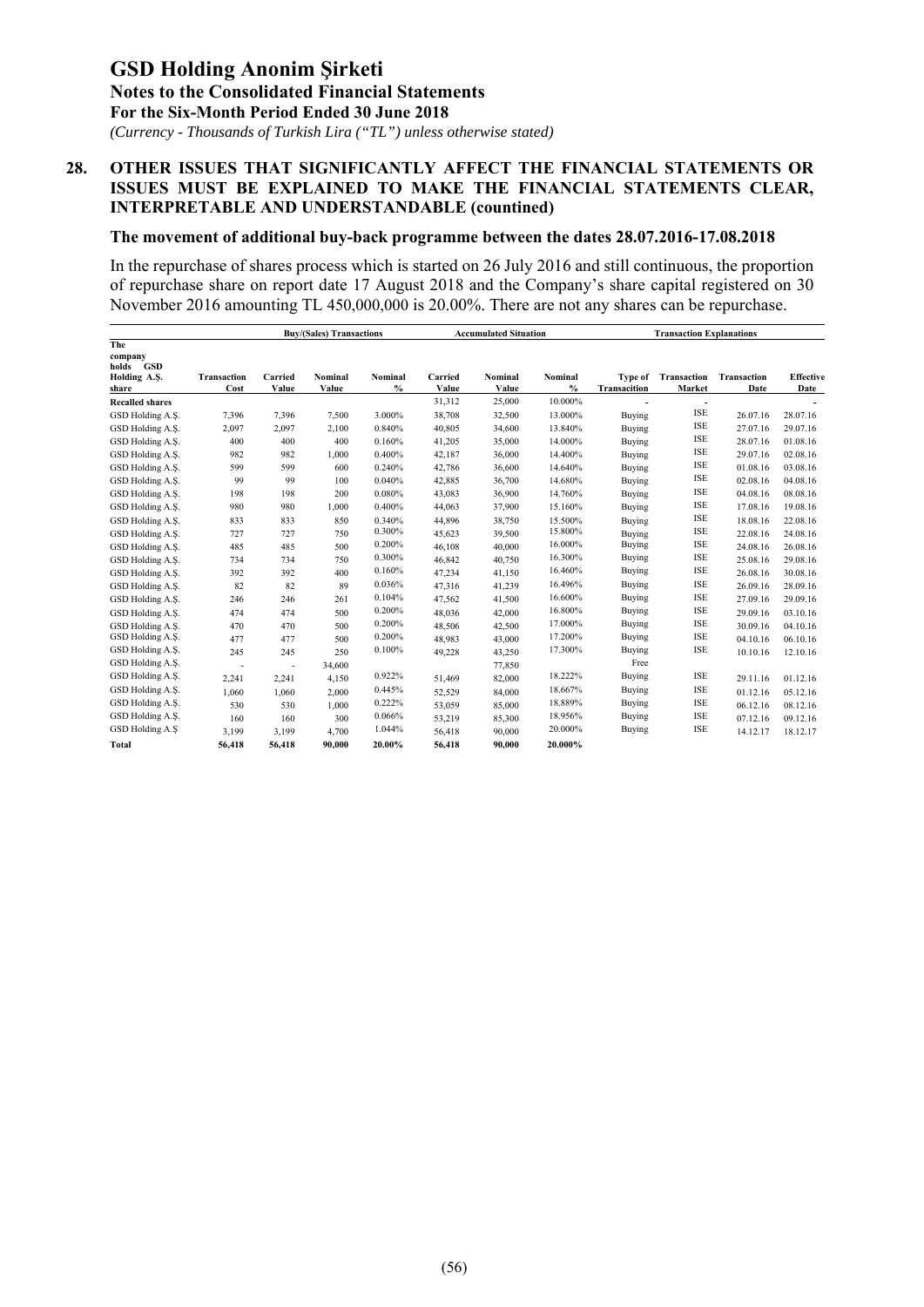*(Currency - Thousands of Turkish Lira ("TL") unless otherwise stated)*

### **28. OTHER ISSUES THAT SIGNIFICANTLY AFFECT THE FINANCIAL STATEMENTS OR ISSUES MUST BE EXPLAINED TO MAKE THE FINANCIAL STATEMENTS CLEAR, INTERPRETABLE AND UNDERSTANDABLE (countinued)**

#### **Mehmet Turgut Yılmaz and Shareholders taking joint actions with Mehmet Turgut Yılmaz**

As at 30 June 2018, direct share ratio total of Mehmet Turgut Yılmaz on GSD Holding A.Ş. is at 25.50%, total ratio of direct and indirect shares at 28.14%, which with the calculation of the capital with the deduction of repurchased shares 35.18%, regarding the shares of GSD Holding A.Ş., 25.50% of Mehmet Turgut Yılmaz, 4.50% of MTY Delta Denizcilik İç ve Dış Ticaret A.Ş., 20.00% of GSD Holding A.Ş. and 0.14% Adeo Turizm Otelcilik Limited Şirketi, which in total adds up to 50.14%, act in unison.

#### **The Share Buy-Back Program of GSD Holding A.Ş. approved by the Annual General Assembly of GSD Holding A.Ş. held on 25 June 2015**

The Annual General Assembly of GSD Holding A.Ş. held on 25 June 2015 in connection with the year 2014 resolved to approve the Three-Year Share Buy-Back Program of GSD Holding A.Ş. prepared by the Board of Directors of GSD Holding A.Ş. by means of the resolution dated 29 May 2015 and to authorise the Board of Directors of GSD Holding A.Ş. to make share buy-back within the framework of this program. The Board of Directors of GSD Holding A.Ş. resolved to transfer the authority granted to it by the General Assembly to Akgün Türer, the Vice-Chairman and General Manager of the Company, on 25 June 2015 pursuant to the Article 5/1 of the Communiqué on Bought Back Shares (II-22.1) of the Capital Markets Board of Turkey.

The aim of the share buy-backs to be made within the framework of the Share Buy-Back Program of GSD Holding A.Ş. is to support the stock exchange price of the shares of GSD Holding A.Ş. trading in Borsa İstanbul (BIST) below its book value and to make use of the liquidity of the Company to this aim, the maximum duration of implementation being three years. The maximum number of the shares to be bought back within the framework of the Share Buy-Back Program is up to the 10 % of the share capital of the Company including prior share repurchases pursuant to the Article 9 of the Communiqué on Bought Back Shares (II-22.1) of the Capital Markets Board of Turkey, but is up to the 5.338 % of the share capital of the Company in the event that the shares of GSD Holding A.Ş. owned by GSD Denizcilik Gayrimenkul İnşaat San. ve Tic. A.Ş. with a percentage in share capital of 4.662 % are held without being sold for the duration of the program. The program is to be terminated when the amount of the share buy-backs reaches the maximum number of the shares to be bought back within the framework of the Share Buy-Back Program. The fixed upper and lower price limits for the the shares to be bought back within the framework of the Share Buy-Back Program are full TL 1.00 and full TL 2.25. In the event that the transactions requiring an adjustment to the share price are carried out, the specified lower and upper price limits are subject to adjustment within the framework of the regulations of Borsa Istanbul (BIST) and have been adjusted to be full TL 0.76 and full TL 2.01 due to the gross dividend distribution in cash of TL 0.24 per share with a nominal value of TL 1 on 29 July 2015 for the first time in this context. The principles for the disposal of the shares to be bought back within the framework of the Share Buy-Back Program are not determined. The total amount of the fund reserved for the share buy-back to be made within the framework of the Share Buy-Back Program is full TL 60,000,000 and to be provided through equity sources.

As a result of increse of paid in capital without charge from amounting full TL 250,000,000 to amounting full TL 450,000,000, GSD Holding has incresed its shares 80% nominally. Company requested opinion from CMB within the scope of the article 520 of the Turkish Commercial Code No: 6102 to separate excess reserve those shares aforementioned.

According to CMB's 36231672-045.01-E.1473 numbered opinion, For the purpose of traceability of repurchased shares related with free shares are classified under shareholder's equity on the account "buy-backed shares(-)" and recorded as counterpart with "reserves on retained earnings". With this presentation there is no change or effect on retained earnings and total shareholder's equity in consolidated financial statements.